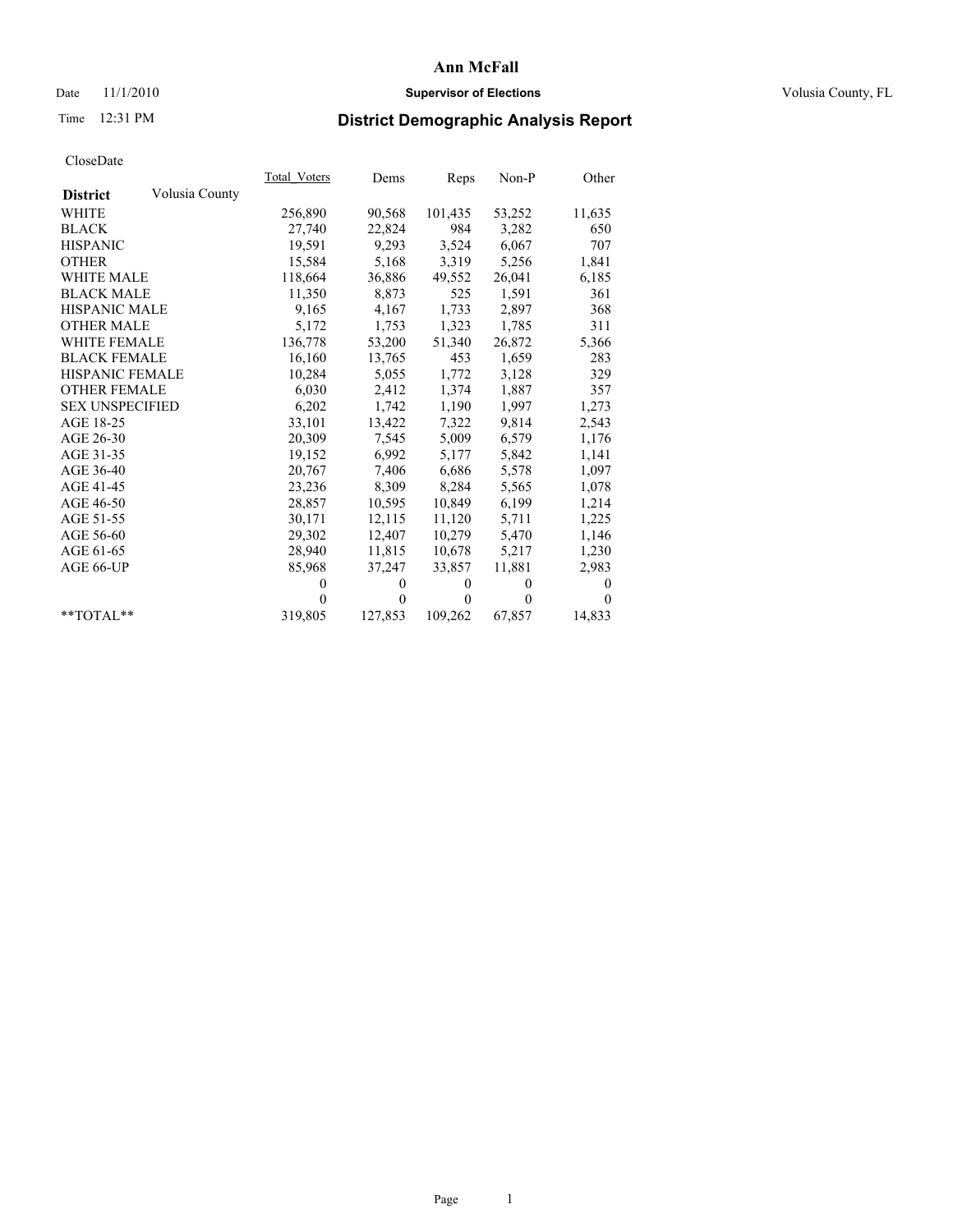### Date 11/1/2010 **Supervisor of Elections Supervisor of Elections** Volusia County, FL

# Time 12:31 PM **District Demographic Analysis Report**

|                        |                           | Total Voters | Dems         | Reps     | $Non-P$      | Other            |
|------------------------|---------------------------|--------------|--------------|----------|--------------|------------------|
| <b>District</b>        | County Council District 1 |              |              |          |              |                  |
| <b>WHITE</b>           |                           | 49,669       | 17,446       | 20,415   | 9,364        | 2,444            |
| <b>BLACK</b>           |                           | 4,324        | 3,549        | 156      | 512          | 107              |
| <b>HISPANIC</b>        |                           | 3,150        | 1,368        | 556      | 1,077        | 149              |
| <b>OTHER</b>           |                           | 2,781        | 886          | 663      | 903          | 329              |
| WHITE MALE             |                           | 22,709       | 7,034        | 9,881    | 4,497        | 1,297            |
| <b>BLACK MALE</b>      |                           | 1,742        | 1,363        | 75       | 239          | 65               |
| <b>HISPANIC MALE</b>   |                           | 1,442        | 626          | 271      | 471          | 74               |
| <b>OTHER MALE</b>      |                           | 900          | 307          | 259      | 272          | 62               |
| <b>WHITE FEMALE</b>    |                           | 26,730       | 10,332       | 10,448   | 4,814        | 1,136            |
| <b>BLACK FEMALE</b>    |                           | 2,545        | 2,158        | 80       | 266          | 41               |
| HISPANIC FEMALE        |                           | 1,688        | 735          | 282      | 598          | 73               |
| <b>OTHER FEMALE</b>    |                           | 1,050        | 402          | 256      | 332          | 60               |
| <b>SEX UNSPECIFIED</b> |                           | 1,118        | 292          | 238      | 367          | 221              |
| AGE 18-25              |                           | 6,166        | 2,004        | 1,667    | 1,969        | 526              |
| AGE 26-30              |                           | 3,943        | 1,370        | 1,083    | 1,243        | 247              |
| AGE 31-35              |                           | 3,759        | 1,272        | 1,136    | 1,081        | 270              |
| AGE 36-40              |                           | 4,047        | 1,342        | 1,434    | 1,038        | 233              |
| AGE 41-45              |                           | 4,584        | 1,536        | 1,812    | 1,027        | 209              |
| AGE 46-50              |                           | 5,621        | 1,973        | 2,269    | 1,112        | 267              |
| AGE 51-55              |                           | 5,642        | 2,256        | 2,181    | 953          | 252              |
| AGE 56-60              |                           | 5,496        | 2,374        | 2,006    | 870          | 246              |
| AGE 61-65              |                           | 5,166        | 2,197        | 1,979    | 772          | 218              |
| AGE 66-UP              |                           | 15,500       | 6,925        | 6,223    | 1,791        | 561              |
|                        |                           | $\theta$     | $\mathbf{0}$ | $\theta$ | $\mathbf{0}$ | $\boldsymbol{0}$ |
|                        |                           | $\Omega$     | $\mathbf{0}$ | $\theta$ | $\theta$     | $\theta$         |
| $*$ TOTAL $*$          |                           | 59,924       | 23,249       | 21,790   | 11,856       | 3,029            |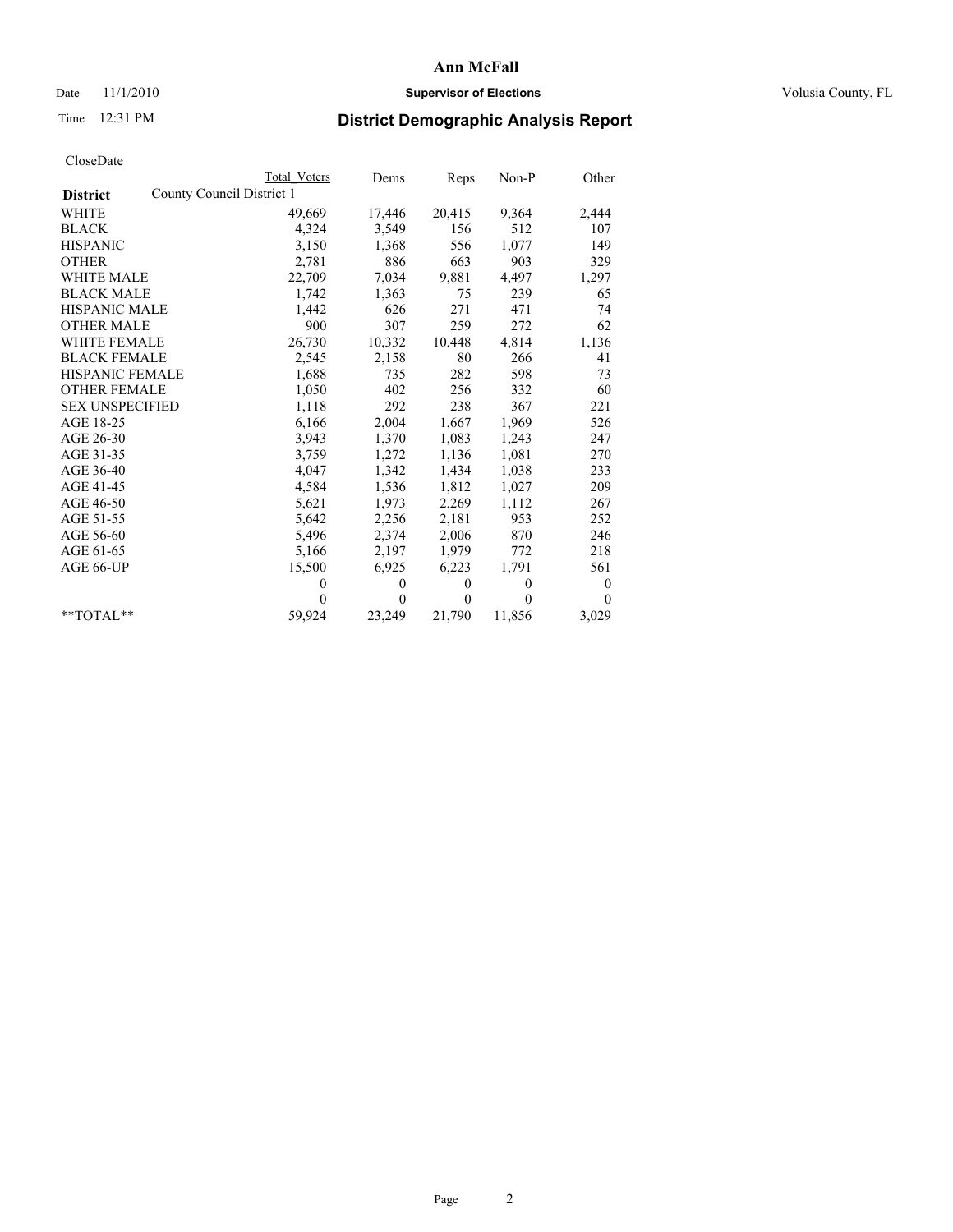### Date 11/1/2010 **Supervisor of Elections Supervisor of Elections** Volusia County, FL

# Time 12:31 PM **District Demographic Analysis Report**

|                        | Total Voters              | Dems         | Reps         | $Non-P$      | Other    |
|------------------------|---------------------------|--------------|--------------|--------------|----------|
| <b>District</b>        | County Council District 2 |              |              |              |          |
| <b>WHITE</b>           | 41,187                    | 15,436       | 15,034       | 8,868        | 1,849    |
| <b>BLACK</b>           | 10,929                    | 9,257        | 297          | 1,161        | 214      |
| <b>HISPANIC</b>        | 1,243                     | 545          | 248          | 408          | 42       |
| <b>OTHER</b>           | 2,993                     | 1,185        | 521          | 972          | 315      |
| <b>WHITE MALE</b>      | 19,250                    | 6,368        | 7,436        | 4,429        | 1,017    |
| <b>BLACK MALE</b>      | 4,297                     | 3,522        | 153          | 528          | 94       |
| <b>HISPANIC MALE</b>   | 590                       | 255          | 116          | 198          | 21       |
| <b>OTHER MALE</b>      | 1,002                     | 389          | 223          | 335          | 55       |
| <b>WHITE FEMALE</b>    | 21,684                    | 8,977        | 7,508        | 4,385        | 814      |
| <b>BLACK FEMALE</b>    | 6,535                     | 5,659        | 141          | 617          | 118      |
| HISPANIC FEMALE        | 646                       | 287          | 131          | 208          | 20       |
| <b>OTHER FEMALE</b>    | 1,150                     | 535          | 204          | 352          | 59       |
| <b>SEX UNSPECIFIED</b> | 1,198                     | 431          | 188          | 357          | 222      |
| AGE 18-25              | 7,568                     | 4,418        | 1,079        | 1,650        | 421      |
| AGE 26-30              | 3,953                     | 1,788        | 760          | 1,219        | 186      |
| AGE 31-35              | 3,019                     | 1,311        | 635          | 917          | 156      |
| AGE 36-40              | 3,097                     | 1,320        | 846          | 807          | 124      |
| AGE 41-45              | 3,532                     | 1,526        | 1,002        | 833          | 171      |
| AGE 46-50              | 4,398                     | 1,935        | 1,364        | 910          | 189      |
| AGE 51-55              | 4,923                     | 2,273        | 1,545        | 913          | 192      |
| AGE 56-60              | 4,852                     | 2,232        | 1,488        | 955          | 177      |
| AGE 61-65              | 5,047                     | 2,215        | 1,655        | 953          | 224      |
| AGE 66-UP              | 15,963                    | 7,405        | 5,726        | 2,252        | 580      |
|                        | $\theta$                  | $\mathbf{0}$ | $\mathbf{0}$ | $\mathbf{0}$ | $\bf{0}$ |
|                        | $\Omega$                  | $\theta$     | $\theta$     | $\theta$     | $\theta$ |
| $*$ $TOTAI.**$         | 56,352                    | 26,423       | 16,100       | 11,409       | 2,420    |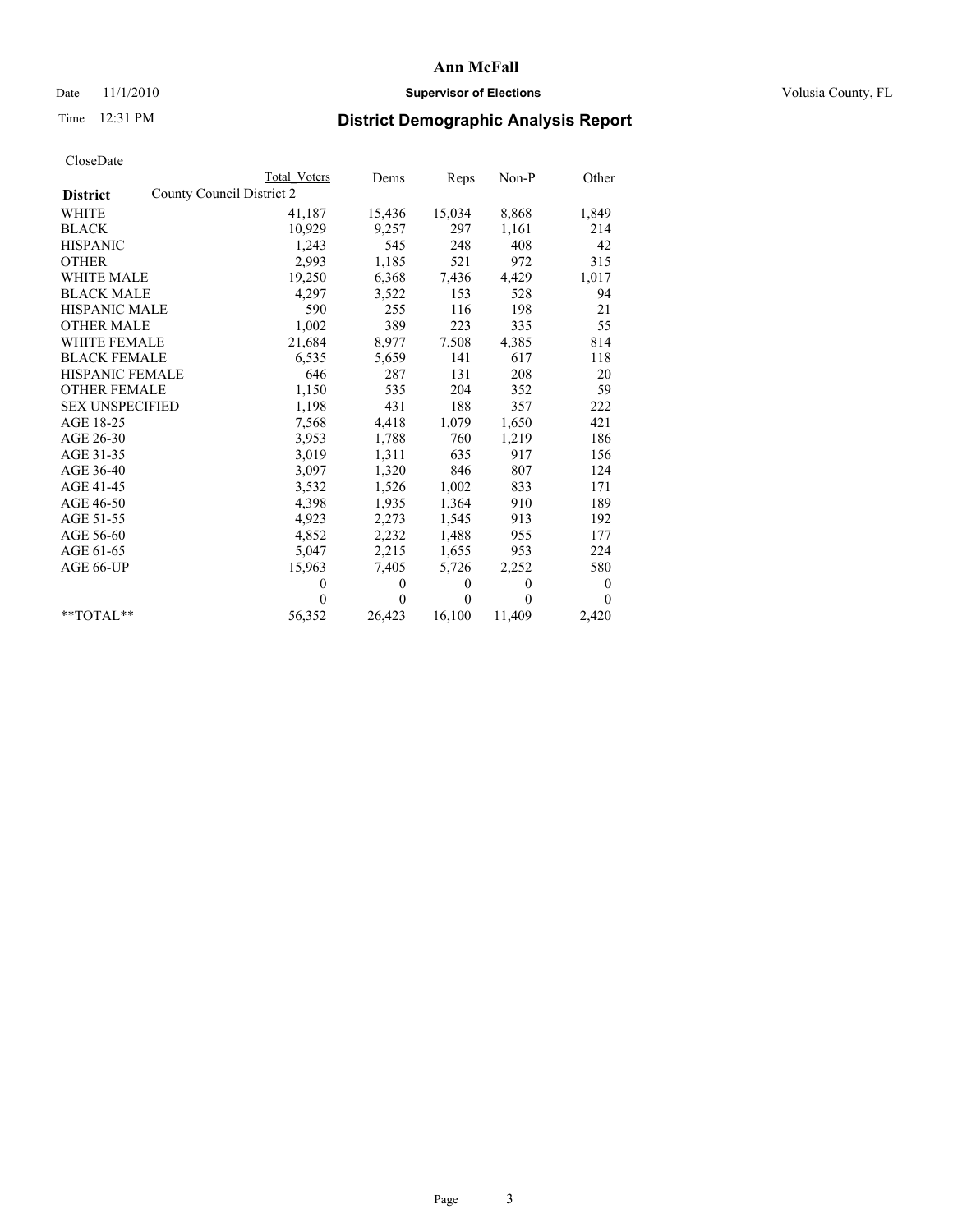### Date 11/1/2010 **Supervisor of Elections Supervisor of Elections** Volusia County, FL

# Time 12:31 PM **District Demographic Analysis Report**

|                        |                           | Total Voters | Dems         | Reps         | $Non-P$      | Other    |
|------------------------|---------------------------|--------------|--------------|--------------|--------------|----------|
| <b>District</b>        | County Council District 3 |              |              |              |              |          |
| <b>WHITE</b>           |                           | 63,982       | 22,760       | 24,636       | 13,967       | 2,619    |
| <b>BLACK</b>           |                           | 1,935        | 1,584        | 81           | 234          | 36       |
| <b>HISPANIC</b>        |                           | 978          | 400          | 242          | 290          | 46       |
| <b>OTHER</b>           |                           | 2,651        | 746          | 582          | 953          | 370      |
| <b>WHITE MALE</b>      |                           | 29,527       | 9,283        | 12,073       | 6,798        | 1,373    |
| <b>BLACK MALE</b>      |                           | 865          | 663          | 45           | 134          | 23       |
| HISPANIC MALE          |                           | 431          | 163          | 98           | 145          | 25       |
| <b>OTHER MALE</b>      |                           | 860          | 254          | 230          | 324          | 52       |
| <b>WHITE FEMALE</b>    |                           | 34,056       | 13,340       | 12,419       | 7,069        | 1,228    |
| <b>BLACK FEMALE</b>    |                           | 1,054        | 909          | 34           | 99           | 12       |
| HISPANIC FEMALE        |                           | 536          | 233          | 141          | 141          | 21       |
| <b>OTHER FEMALE</b>    |                           | 1,009        | 360          | 251          | 324          | 74       |
| <b>SEX UNSPECIFIED</b> |                           | 1,208        | 285          | 250          | 410          | 263      |
| AGE 18-25              |                           | 5,401        | 1,750        | 1,356        | 1,829        | 466      |
| AGE 26-30              |                           | 3,668        | 1,199        | 1,016        | 1,228        | 225      |
| AGE 31-35              |                           | 3,573        | 1,130        | 1,050        | 1,199        | 194      |
| AGE 36-40              |                           | 4,081        | 1,348        | 1,327        | 1,194        | 212      |
| AGE 41-45              |                           | 4,629        | 1,453        | 1,770        | 1,200        | 206      |
| AGE 46-50              |                           | 6,155        | 2,077        | 2,452        | 1,389        | 237      |
| AGE 51-55              |                           | 6,652        | 2,474        | 2,589        | 1,349        | 240      |
| AGE 56-60              |                           | 6,892        | 2,778        | 2,509        | 1,346        | 259      |
| AGE 61-65              |                           | 7,075        | 2,696        | 2,716        | 1,360        | 303      |
| AGE 66-UP              |                           | 21,420       | 8,585        | 8,756        | 3,350        | 729      |
|                        |                           | $\theta$     | $\mathbf{0}$ | $\mathbf{0}$ | $\mathbf{0}$ | $\bf{0}$ |
|                        |                           | $\Omega$     | $\mathbf{0}$ | $\mathbf{0}$ | $\theta$     | $\Omega$ |
| $*$ $TOTAI.**$         |                           | 69,546       | 25,490       | 25,541       | 15,444       | 3,071    |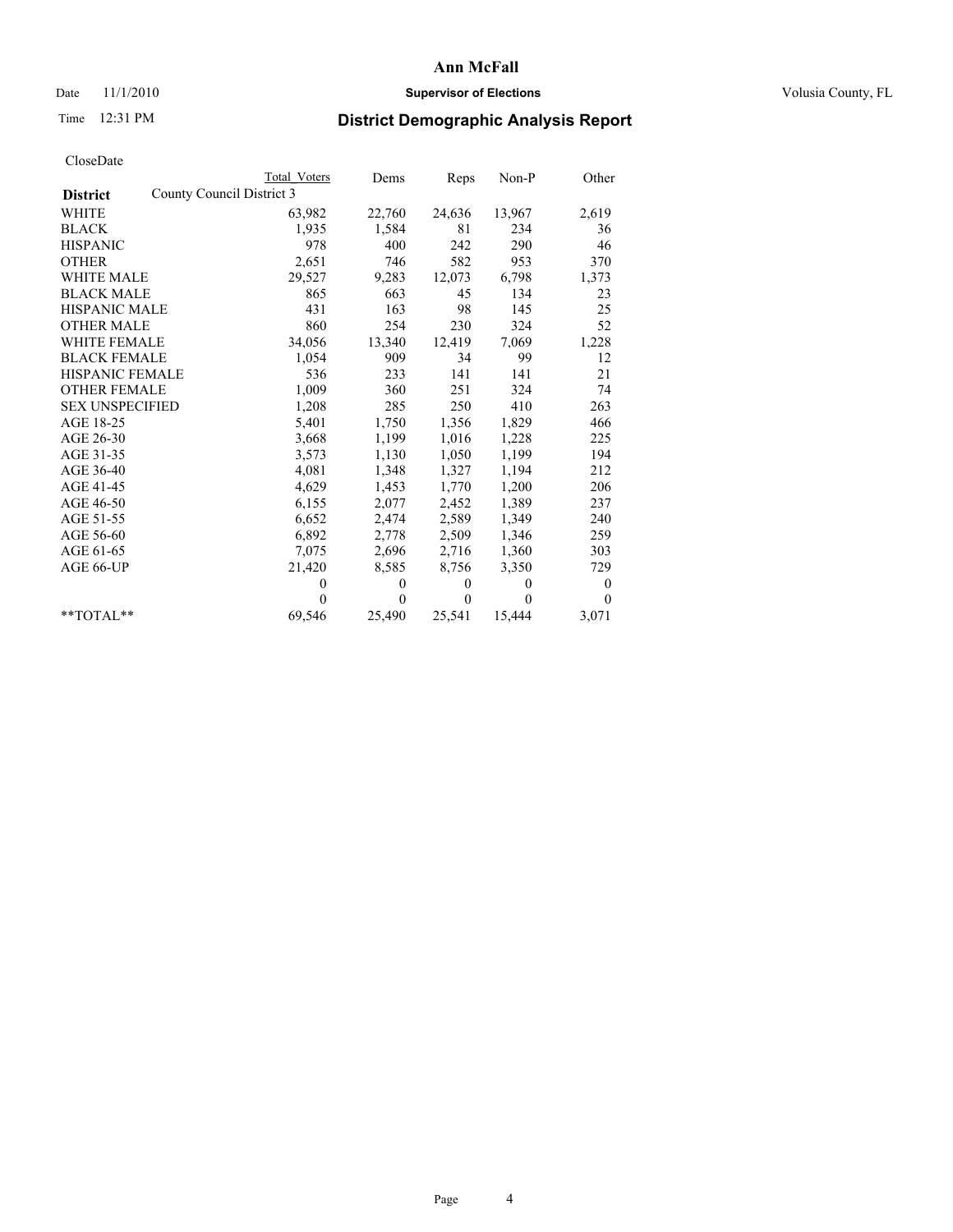### Date 11/1/2010 **Supervisor of Elections Supervisor of Elections** Volusia County, FL

# Time 12:31 PM **District Demographic Analysis Report**

|                                              | <b>Total Voters</b> | Dems           | Reps         | $Non-P$  | Other            |
|----------------------------------------------|---------------------|----------------|--------------|----------|------------------|
| County Council District 4<br><b>District</b> |                     |                |              |          |                  |
| <b>WHITE</b>                                 | 53,791              | 19,393         | 21,527       | 10,716   | 2,155            |
| <b>BLACK</b>                                 | 5,359               | 4,414          | 186          | 648      | 111              |
| <b>HISPANIC</b>                              | 1,258               | 566            | 319          | 329      | 44               |
| <b>OTHER</b>                                 | 3,318               | 1,120          | 782          | 1,070    | 346              |
| <b>WHITE MALE</b>                            | 24,583              | 7,782          | 10,409       | 5,251    | 1,141            |
| <b>BLACK MALE</b>                            | 2,120               | 1,633          | 100          | 320      | 67               |
| <b>HISPANIC MALE</b>                         | 560                 | 220            | 158          | 153      | 29               |
| <b>OTHER MALE</b>                            | 1,136               | 363            | 313          | 399      | 61               |
| <b>WHITE FEMALE</b>                          | 28,916              | 11,523         | 11,008       | 5,392    | 993              |
| <b>BLACK FEMALE</b>                          | 3,202               | 2,750          | 86           | 323      | 43               |
| HISPANIC FEMALE                              | 690                 | 343            | 156          | 176      | 15               |
| <b>OTHER FEMALE</b>                          | 1,332               | 530            | 351          | 386      | 65               |
| <b>SEX UNSPECIFIED</b>                       | 1,187               | 349            | 233          | 363      | 242              |
| AGE 18-25                                    | 6,062               | 2,485          | 1,453        | 1,699    | 425              |
| AGE 26-30                                    | 3,657               | 1,444          | 924          | 1,110    | 179              |
| AGE 31-35                                    | 3,347               | 1,296          | 900          | 969      | 182              |
| AGE 36-40                                    | 3,568               | 1,284          | 1,194        | 903      | 187              |
| AGE 41-45                                    | 4,257               | 1,549          | 1,593        | 937      | 178              |
| AGE 46-50                                    | 5,490               | 2,017          | 2,105        | 1,157    | 211              |
| AGE 51-55                                    | 6,006               | 2,448          | 2,231        | 1,114    | 213              |
| AGE 56-60                                    | 6,000               | 2,501          | 2,149        | 1,132    | 218              |
| AGE 61-65                                    | 6,152               | 2,485          | 2,294        | 1,128    | 245              |
| AGE 66-UP                                    | 19,186              | 7,984          | 7,970        | 2,614    | 618              |
|                                              | $\theta$            | $\theta$       | $\mathbf{0}$ | $\theta$ | $\boldsymbol{0}$ |
|                                              | $\theta$            | $\overline{0}$ | $\mathbf{0}$ | $\theta$ | $\mathbf{0}$     |
| $*$ $TOTAI.**$                               | 63,726              | 25,493         | 22,814       | 12,763   | 2,656            |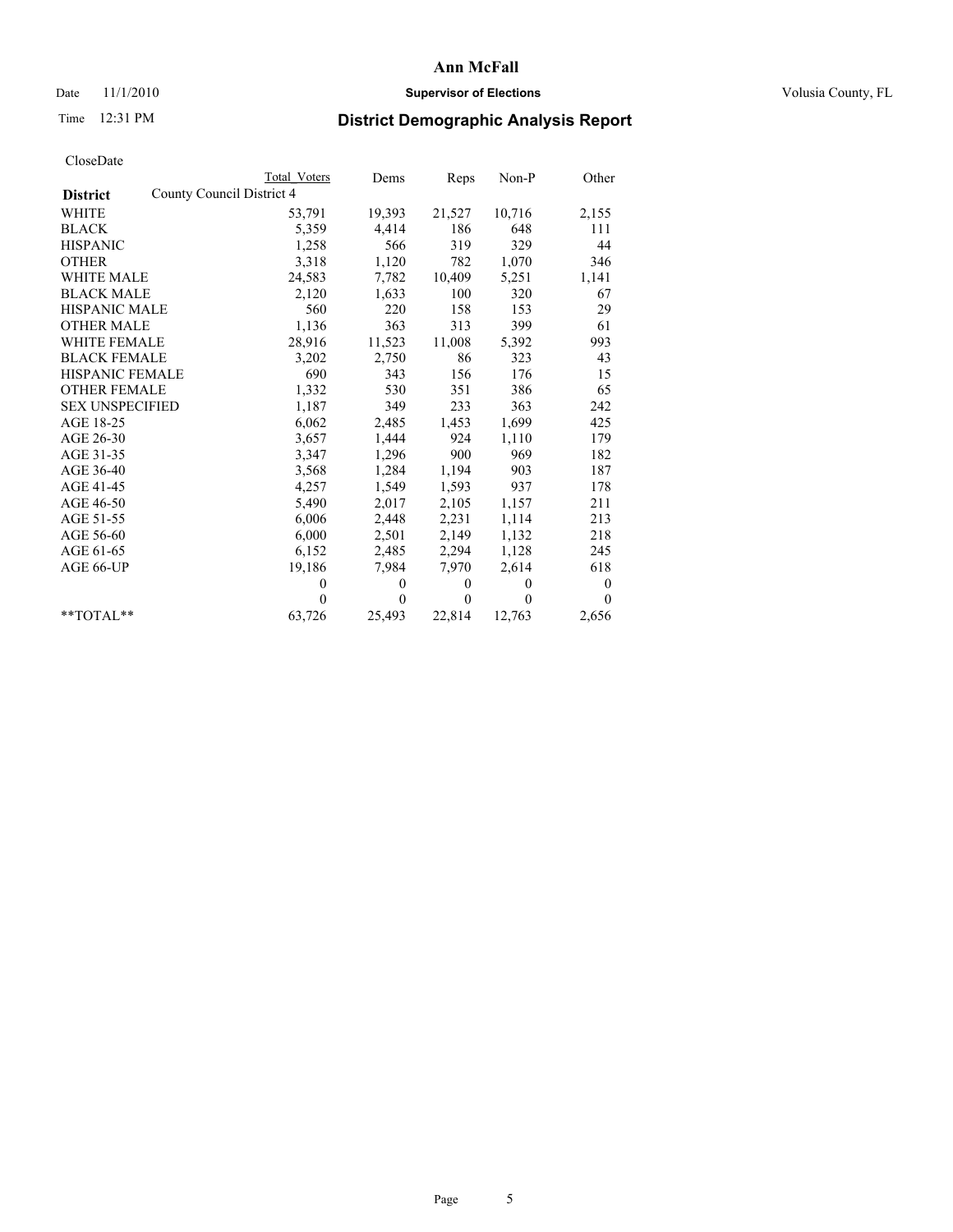## Date 11/1/2010 **Supervisor of Elections Supervisor of Elections** Volusia County, FL

# Time 12:31 PM **District Demographic Analysis Report**

|                                              | <b>Total Voters</b> | Dems         | Reps         | Non-P        | Other          |
|----------------------------------------------|---------------------|--------------|--------------|--------------|----------------|
| County Council District 5<br><b>District</b> |                     |              |              |              |                |
| <b>WHITE</b>                                 | 48,261              | 15,533       | 19,823       | 10,337       | 2,568          |
| <b>BLACK</b>                                 | 5,193               | 4,020        | 264          | 727          | 182            |
| <b>HISPANIC</b>                              | 12,962              | 6,414        | 2,159        | 3,963        | 426            |
| <b>OTHER</b>                                 | 3,841               | 1,231        | 771          | 1,358        | 481            |
| <b>WHITE MALE</b>                            | 22,595              | 6,419        | 9,753        | 5,066        | 1,357          |
| <b>BLACK MALE</b>                            | 2,326               | 1,692        | 152          | 370          | 112            |
| <b>HISPANIC MALE</b>                         | 6,142               | 2,903        | 1,090        | 1,930        | 219            |
| <b>OTHER MALE</b>                            | 1,274               | 440          | 298          | 455          | 81             |
| <b>WHITE FEMALE</b>                          | 25,392              | 9,028        | 9,957        | 5,212        | 1,195          |
| <b>BLACK FEMALE</b>                          | 2,824               | 2,289        | 112          | 354          | 69             |
| <b>HISPANIC FEMALE</b>                       | 6,724               | 3,457        | 1,062        | 2,005        | 200            |
| <b>OTHER FEMALE</b>                          | 1,489               | 585          | 312          | 493          | 99             |
| <b>SEX UNSPECIFIED</b>                       | 1,491               | 385          | 281          | 500          | 325            |
| AGE 18-25                                    | 7,904               | 2,765        | 1,767        | 2,667        | 705            |
| AGE 26-30                                    | 5,088               | 1,744        | 1,226        | 1,779        | 339            |
| AGE 31-35                                    | 5,454               | 1,983        | 1,456        | 1,676        | 339            |
| AGE 36-40                                    | 5,974               | 2,112        | 1,885        | 1,636        | 341            |
| AGE 41-45                                    | 6,234               | 2,245        | 2,107        | 1,568        | 314            |
| AGE 46-50                                    | 7,193               | 2,593        | 2,659        | 1,631        | 310            |
| AGE 51-55                                    | 6,948               | 2,664        | 2,574        | 1,382        | 328            |
| AGE 56-60                                    | 6,062               | 2,522        | 2,127        | 1,167        | 246            |
| AGE 61-65                                    | 5,500               | 2,222        | 2,034        | 1,004        | 240            |
| AGE 66-UP                                    | 13,899              | 6,348        | 5,182        | 1,874        | 495            |
|                                              | $\mathbf{0}$        | $\mathbf{0}$ | $\mathbf{0}$ | $\mathbf{0}$ | $\overline{0}$ |
|                                              | $\theta$            | $\theta$     | $\mathbf{0}$ | $\theta$     | $\theta$       |
| $*$ $TOTAI.**$                               | 70,257              | 27,198       | 23,017       | 16,385       | 3,657          |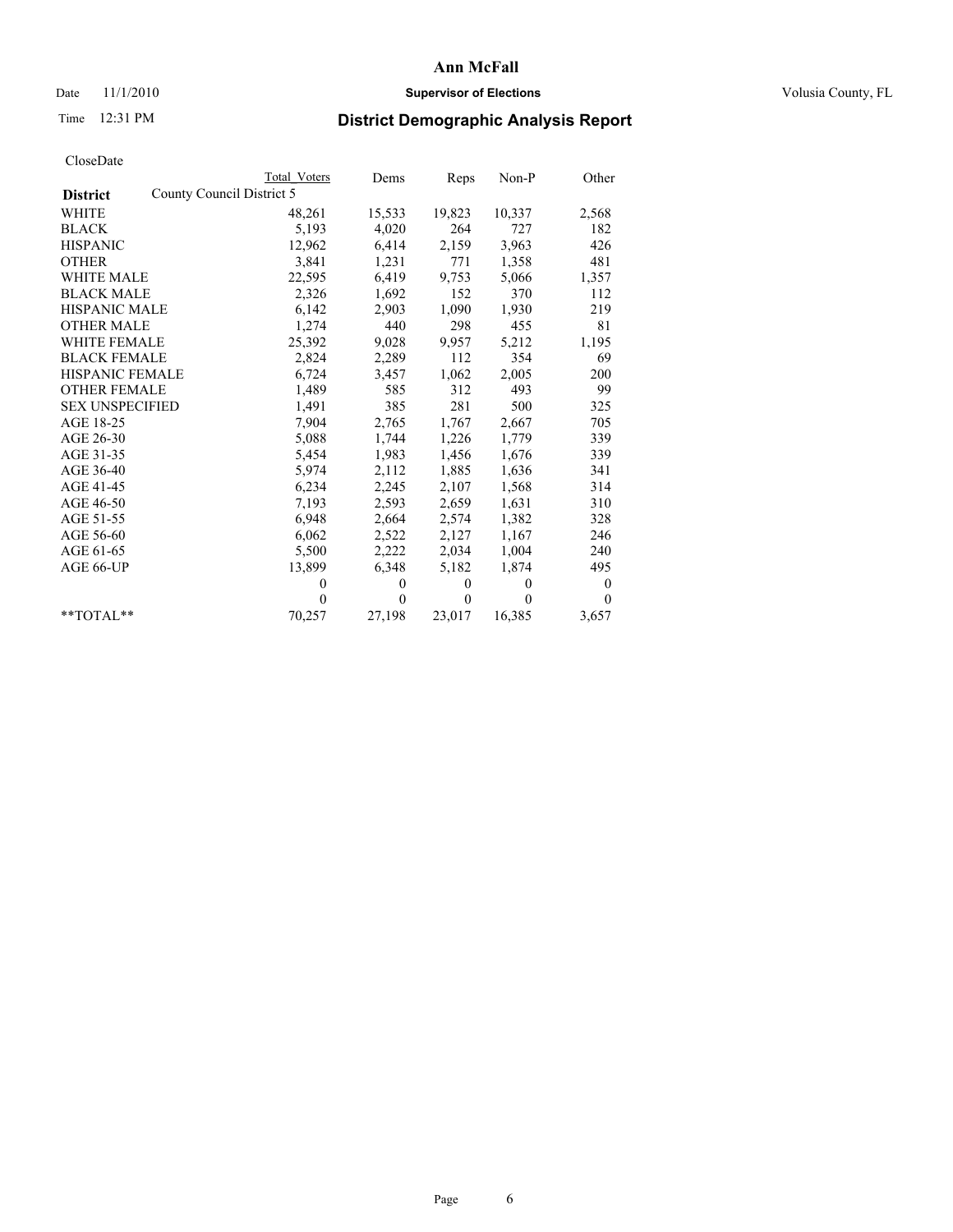### Date 11/1/2010 **Supervisor of Elections Supervisor of Elections** Volusia County, FL

## Time 12:31 PM **District Demographic Analysis Report**

|                                                 | Total Voters | Dems             | Reps         | Non-P          | Other            |
|-------------------------------------------------|--------------|------------------|--------------|----------------|------------------|
| Indigo Community Development<br><b>District</b> |              |                  |              |                |                  |
| <b>WHITE</b>                                    | 768          | 202              | 387          | 144            | 35               |
| <b>BLACK</b>                                    | 70           | 55               | 5            | 10             | $\overline{0}$   |
| <b>HISPANIC</b>                                 | 33           | 16               | 7            | 10             | $\overline{0}$   |
| <b>OTHER</b>                                    | 72           | 22               | 24           | 22             | 4                |
| <b>WHITE MALE</b>                               | 376          | 81               | 194          | 80             | 21               |
| <b>BLACK MALE</b>                               | 33           | 23               | 4            | 6              | $\boldsymbol{0}$ |
| <b>HISPANIC MALE</b>                            | 11           | 4                | 1            | 6              | $\theta$         |
| <b>OTHER MALE</b>                               | 31           | 9                | 9            | 11             | $\overline{c}$   |
| WHITE FEMALE                                    | 388          | 120              | 191          | 64             | 13               |
| <b>BLACK FEMALE</b>                             | 37           | 32               |              | 4              | $\theta$         |
| HISPANIC FEMALE                                 | 22           | 12               | 6            | 4              | 0                |
| <b>OTHER FEMALE</b>                             | 30           | 7                | 12           | 11             | $\mathbf{0}$     |
| <b>SEX UNSPECIFIED</b>                          | 15           | 7                | 5            | $\theta$       | 3                |
| AGE 18-25                                       | 79           | 16               | 32           | 25             | 6                |
| AGE 26-30                                       | 97           | 35               | 32           | 26             | 4                |
| AGE 31-35                                       | 71           | 22               | 21           | 26             | $\overline{c}$   |
| AGE 36-40                                       | 80           | 19               | 41           | 17             | 3                |
| AGE 41-45                                       | 63           | 24               | 26           | 12             |                  |
| AGE 46-50                                       | 71           | 21               | 38           | 11             |                  |
| AGE 51-55                                       | 79           | 28               | 40           | 8              | 3                |
| AGE 56-60                                       | 101          | 30               | 51           | 17             | 3                |
| AGE 61-65                                       | 129          | 44               | 52           | 24             | 9                |
| AGE 66-UP                                       | 173          | 56               | 90           | 20             | 7                |
|                                                 | $\mathbf{0}$ | $\overline{0}$   | $\mathbf{0}$ | $\overline{0}$ | $\theta$         |
|                                                 | $\theta$     | $\boldsymbol{0}$ | $\theta$     | $\theta$       | $\Omega$         |
| $**TOTAI.**$                                    | 943          | 295              | 423          | 186            | 39               |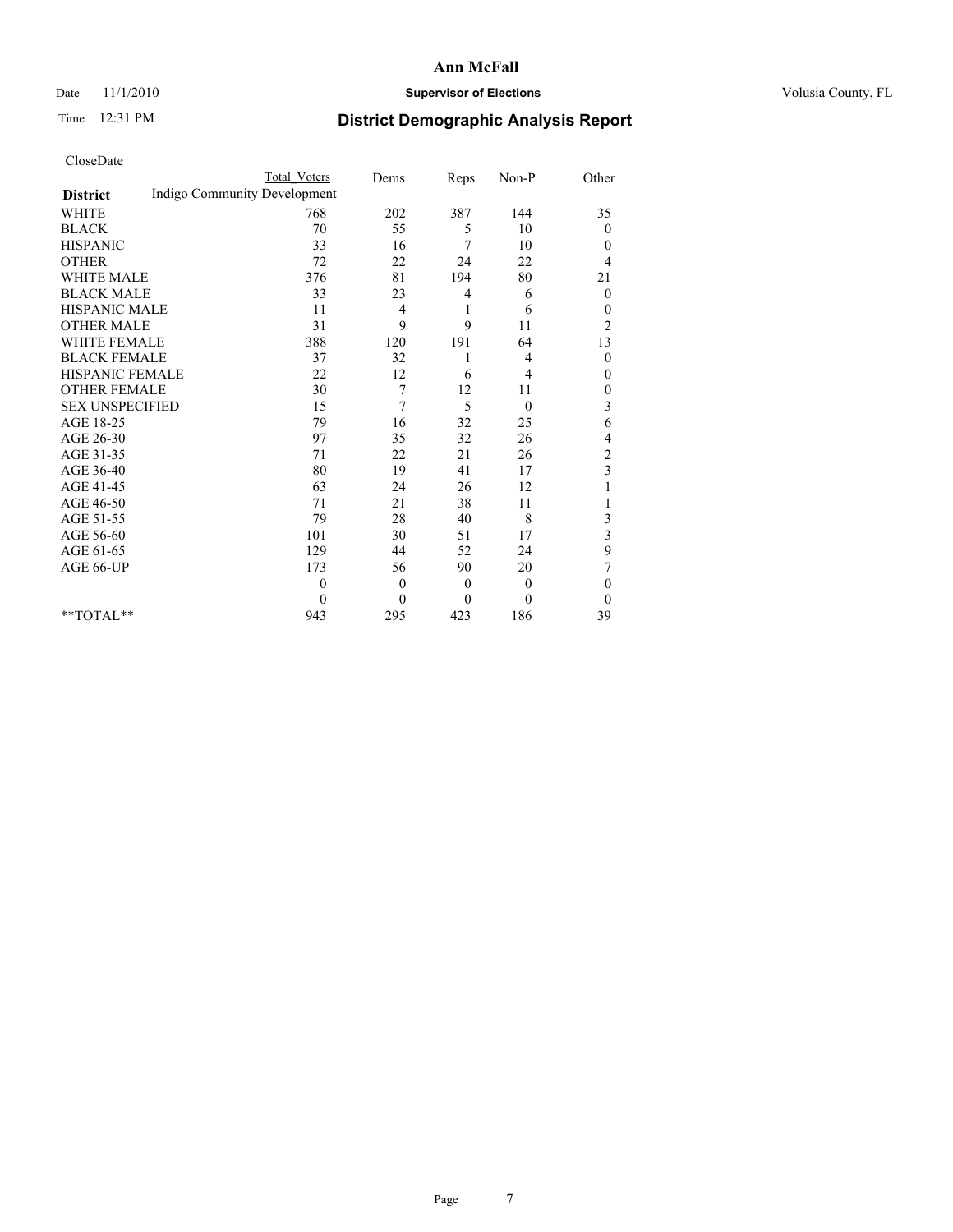### Date 11/1/2010 **Supervisor of Elections Supervisor of Elections** Volusia County, FL

# Time 12:31 PM **District Demographic Analysis Report**

|                                                 | <b>Total Voters</b> | Dems           | Reps           | Non-P            | Other            |
|-------------------------------------------------|---------------------|----------------|----------------|------------------|------------------|
| DeBary Community Development<br><b>District</b> |                     |                |                |                  |                  |
| <b>WHITE</b>                                    | 643                 | 195            | 294            | 133              | 21               |
| <b>BLACK</b>                                    | 10                  | 6              | 2              | 2                | $\boldsymbol{0}$ |
| <b>HISPANIC</b>                                 | 12                  | 3              | 5              | 3                |                  |
| <b>OTHER</b>                                    | 29                  | 5              | 7              | 14               | 3                |
| <b>WHITE MALE</b>                               | 325                 | 90             | 154            | 70               | 11               |
| <b>BLACK MALE</b>                               | 6                   | 3              | 1              | 2                | $\Omega$         |
| <b>HISPANIC MALE</b>                            | 5                   |                | $\overline{c}$ |                  |                  |
| <b>OTHER MALE</b>                               | 9                   |                |                | 7                | 0                |
| <b>WHITE FEMALE</b>                             | 310                 | 103            | 137            | 61               | 9                |
| <b>BLACK FEMALE</b>                             | 4                   | 3              |                | $\boldsymbol{0}$ | 0                |
| HISPANIC FEMALE                                 | 7                   | $\overline{c}$ | 3              | 2                | 0                |
| <b>OTHER FEMALE</b>                             | 13                  | 4              | 5              | 3                |                  |
| <b>SEX UNSPECIFIED</b>                          | 15                  | $\overline{c}$ | 4              | 6                | 3                |
| AGE 18-25                                       | 86                  | 25             | 27             | 30               | 4                |
| AGE 26-30                                       | 38                  | 8              | 14             | 13               | 3                |
| AGE 31-35                                       | 29                  | 9              | 10             | 8                | $\overline{c}$   |
| AGE 36-40                                       | 50                  | 13             | 20             | 15               | $\overline{c}$   |
| AGE 41-45                                       | 66                  | 12             | 38             | 14               | $\overline{c}$   |
| AGE 46-50                                       | 97                  | 27             | 50             | 18               | $\overline{c}$   |
| AGE 51-55                                       | 98                  | 29             | 49             | 18               | $\overline{c}$   |
| AGE 56-60                                       | 90                  | 28             | 46             | 14               | $\overline{c}$   |
| AGE 61-65                                       | 63                  | 26             | 23             | 11               | 3                |
| AGE 66-UP                                       | 77                  | 32             | 31             | 11               | 3                |
|                                                 | $\theta$            | $\theta$       | $\overline{0}$ | $\theta$         | 0                |
|                                                 | $\theta$            | $\theta$       | $\theta$       | $\theta$         | $\theta$         |
| $*$ TOTAL $*$                                   | 694                 | 209            | 308            | 152              | 25               |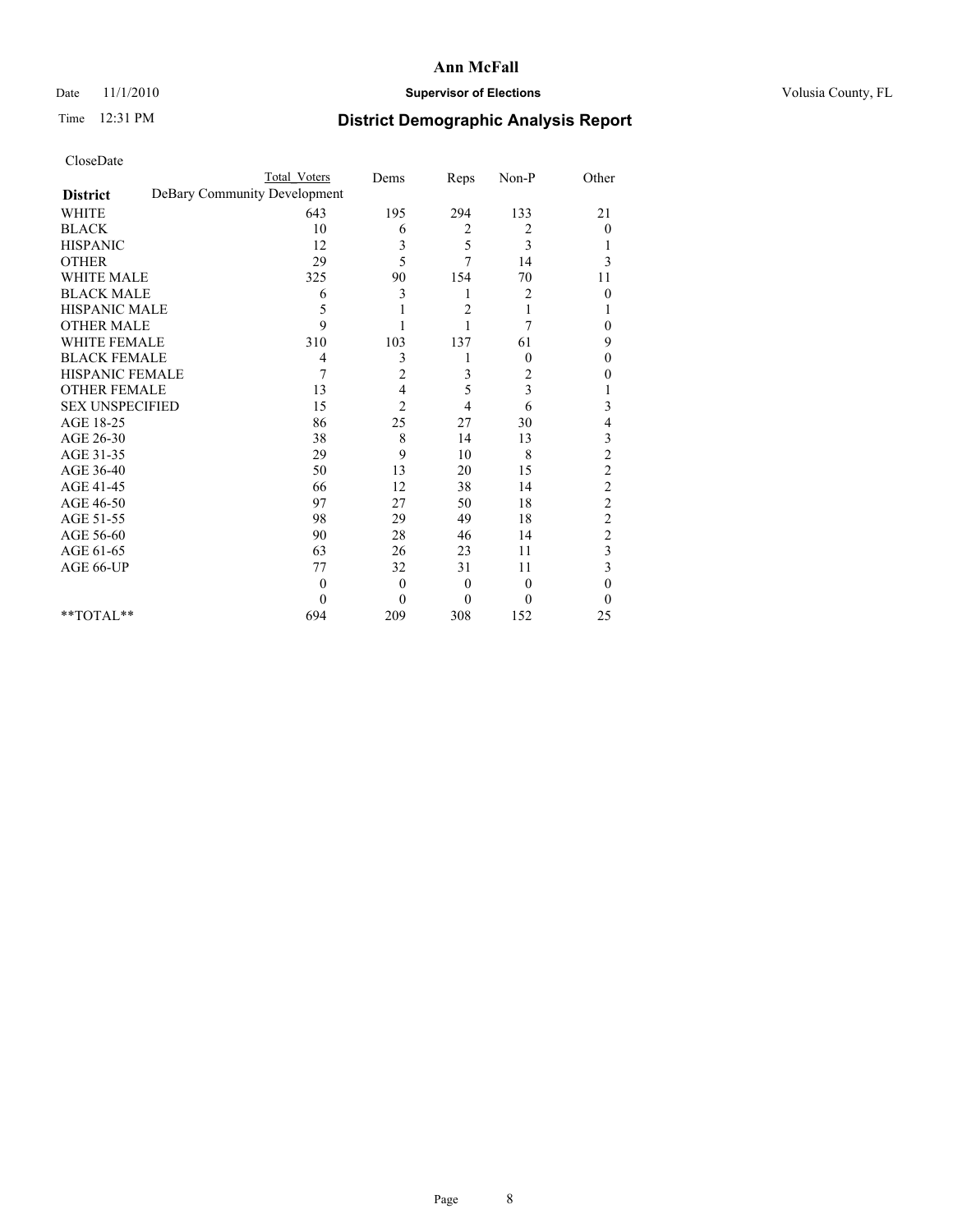### Date 11/1/2010 **Supervisor of Elections Supervisor of Elections** Volusia County, FL

# Time 12:31 PM **District Demographic Analysis Report**

|                                             | Total Voters   | Dems         | <b>Reps</b> | Non-P        | Other        |
|---------------------------------------------|----------------|--------------|-------------|--------------|--------------|
| Congressional District 3<br><b>District</b> |                |              |             |              |              |
| WHITE                                       | 5,249          | 1,808        | 2,271       | 910          | 260          |
| <b>BLACK</b>                                | 2,244          | 1,899        | 59          | 245          | 41           |
| <b>HISPANIC</b>                             | 401            | 170          | 60          | 150          | 21           |
| <b>OTHER</b>                                | 388            | 147          | 79          | 117          | 45           |
| <b>WHITE MALE</b>                           | 2,444          | 750          | 1,098       | 452          | 144          |
| <b>BLACK MALE</b>                           | 896            | 742          | 19          | 106          | 29           |
| <b>HISPANIC MALE</b>                        | 181            | 78           | 29          | 62           | 12           |
| <b>OTHER MALE</b>                           | 117            | 54           | 29          | 29           | 5            |
| WHITE FEMALE                                | 2,772          | 1,048        | 1,156       | 453          | 115          |
| <b>BLACK FEMALE</b>                         | 1,319          | 1,134        | 39          | 134          | 12           |
| HISPANIC FEMALE                             | 216            | 92           | 31          | 85           | 8            |
| <b>OTHER FEMALE</b>                         | 141            | 60           | 33          | 40           | 8            |
| <b>SEX UNSPECIFIED</b>                      | 196            | 66           | 35          | 61           | 34           |
| AGE 18-25                                   | 859            | 376          | 132         | 282          | 69           |
| AGE 26-30                                   | 546            | 279          | 92          | 142          | 33           |
| AGE 31-35                                   | 530            | 248          | 121         | 128          | 33           |
| AGE 36-40                                   | 589            | 292          | 151         | 126          | 20           |
| AGE 41-45                                   | 634            | 282          | 191         | 138          | 23           |
| AGE 46-50                                   | 795            | 402          | 243         | 124          | 26           |
| AGE 51-55                                   | 792            | 395          | 266         | 105          | 26           |
| AGE 56-60                                   | 783            | 412          | 236         | 102          | 33           |
| AGE 61-65                                   | 731            | 336          | 274         | 86           | 35           |
| AGE 66-UP                                   | 2,023          | 1,002        | 763         | 189          | 69           |
|                                             | $\overline{0}$ | $\theta$     | $\theta$    | $\mathbf{0}$ | $\mathbf{0}$ |
|                                             | $\Omega$       | $\mathbf{0}$ | $\Omega$    | $\theta$     | $\theta$     |
| $*$ $TOTAI.**$                              | 8,282          | 4,024        | 2,469       | 1,422        | 367          |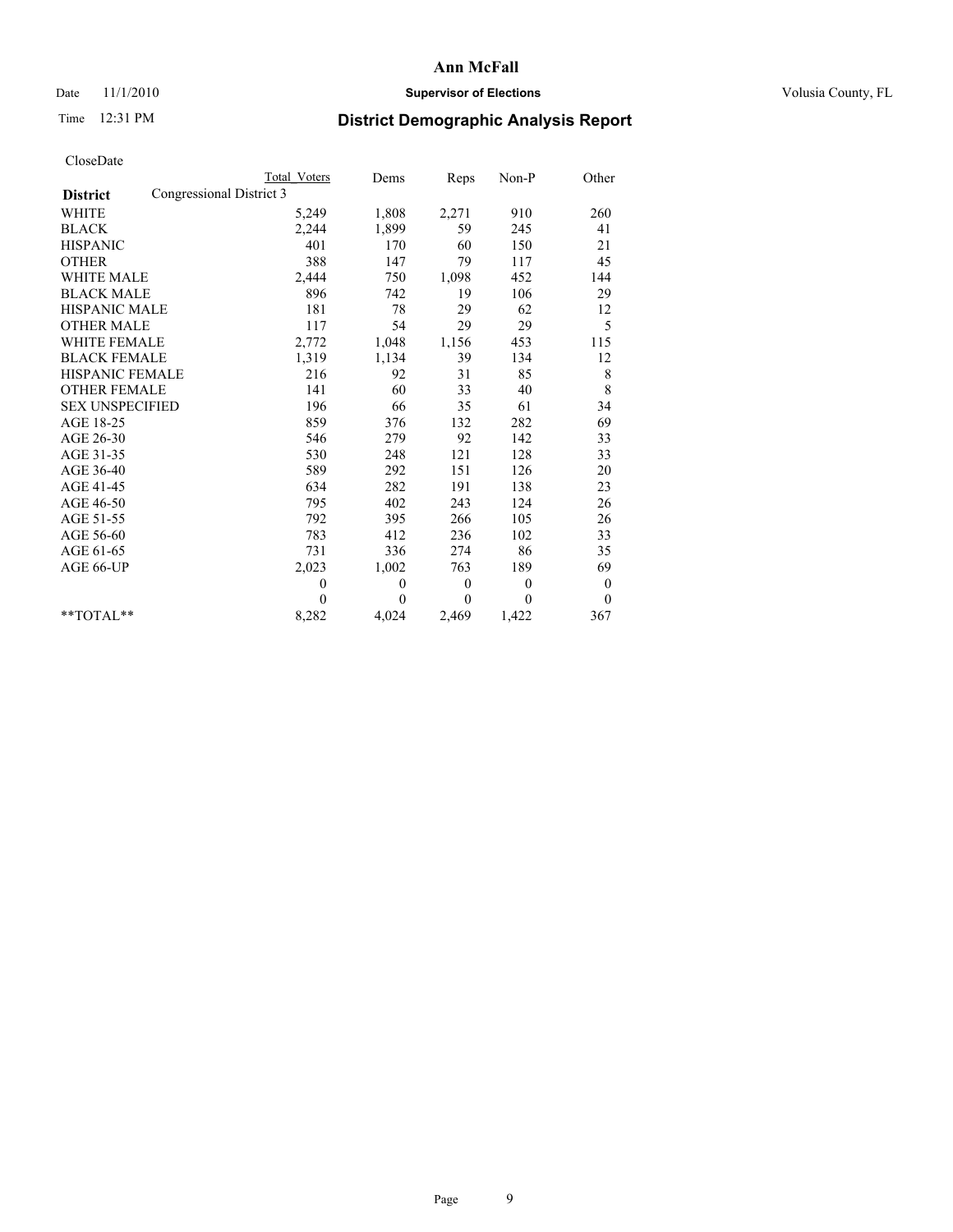## Date 11/1/2010 **Supervisor of Elections Supervisor of Elections** Volusia County, FL

# Time 12:31 PM **District Demographic Analysis Report**

|                                             | Total Voters | Dems     | Reps         | $Non-P$  | Other        |
|---------------------------------------------|--------------|----------|--------------|----------|--------------|
| Congressional District 7<br><b>District</b> |              |          |              |          |              |
| WHITE                                       | 140,978      | 50,150   | 55,768       | 28,461   | 6,599        |
| <b>BLACK</b>                                | 20,415       | 16,866   | 706          | 2,366    | 477          |
| <b>HISPANIC</b>                             | 13,421       | 6,436    | 2,378        | 4,138    | 469          |
| <b>OTHER</b>                                | 9,720        | 3,360    | 2,006        | 3,232    | 1,122        |
| <b>WHITE MALE</b>                           | 64,959       | 20,365   | 27,195       | 13,881   | 3,518        |
| <b>BLACK MALE</b>                           | 8,207        | 6,436    | 390          | 1,129    | 252          |
| <b>HISPANIC MALE</b>                        | 6,279        | 2,882    | 1,195        | 1,965    | 237          |
| <b>OTHER MALE</b>                           | 3,196        | 1,125    | 799          | 1,072    | 200          |
| <b>WHITE FEMALE</b>                         | 75,282       | 29,544   | 28,295       | 14,407   | 3,036        |
| <b>BLACK FEMALE</b>                         | 12,046       | 10,299   | 314          | 1,213    | 220          |
| HISPANIC FEMALE                             | 7,043        | 3,501    | 1,170        | 2,148    | 224          |
| <b>OTHER FEMALE</b>                         | 3,757        | 1,554    | 831          | 1,163    | 209          |
| <b>SEX UNSPECIFIED</b>                      | 3,765        | 1,106    | 669          | 1,219    | 771          |
| AGE 18-25                                   | 21,180       | 9,292    | 4,340        | 5,976    | 1,572        |
| AGE 26-30                                   | 12,163       | 4,701    | 2,910        | 3,873    | 679          |
| AGE 31-35                                   | 11,422       | 4,319    | 3,036        | 3,363    | 704          |
| AGE 36-40                                   | 12,123       | 4,394    | 3,869        | 3,195    | 665          |
| AGE 41-45                                   | 13,752       | 5,038    | 4,857        | 3,221    | 636          |
| AGE 46-50                                   | 16,801       | 6,345    | 6,134        | 3,568    | 754          |
| AGE 51-55                                   | 17,455       | 7,292    | 6,224        | 3,192    | 747          |
| AGE 56-60                                   | 16,583       | 7,226    | 5,701        | 2,993    | 663          |
| AGE 61-65                                   | 15,920       | 6,799    | 5,729        | 2,742    | 650          |
| AGE 66-UP                                   | 47,133       | 21,406   | 18,057       | 6,073    | 1,597        |
|                                             | $\mathbf{0}$ | $\theta$ | $\mathbf{0}$ | $\theta$ | $\mathbf{0}$ |
|                                             | $\theta$     | $\theta$ | $\theta$     | $\theta$ | $\theta$     |
| $*$ $TOTAI.**$                              | 184,534      | 76,812   | 60,858       | 38,197   | 8,667        |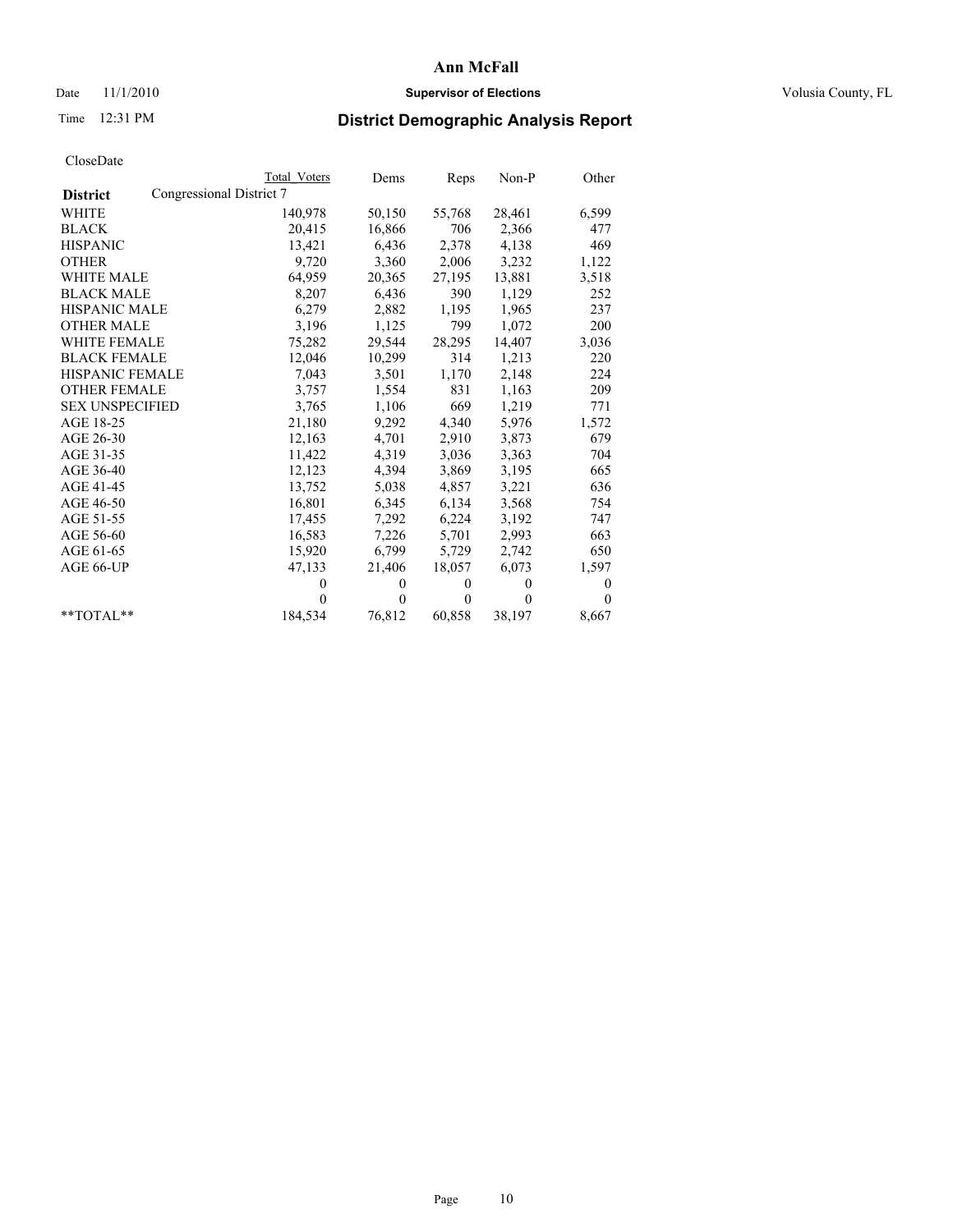## Date 11/1/2010 **Supervisor of Elections Supervisor of Elections** Volusia County, FL

# Time 12:31 PM **District Demographic Analysis Report**

|                        | Total Voters              | Dems     | Reps         | $Non-P$  | Other        |
|------------------------|---------------------------|----------|--------------|----------|--------------|
| <b>District</b>        | Congressional District 24 |          |              |          |              |
| <b>WHITE</b>           | 110,663                   | 38,610   | 43,396       | 23,881   | 4,776        |
| <b>BLACK</b>           | 5,081                     | 4,059    | 219          | 671      | 132          |
| <b>HISPANIC</b>        | 5,769                     | 2,687    | 1,086        | 1,779    | 217          |
| <b>OTHER</b>           | 5,476                     | 1,661    | 1,234        | 1,907    | 674          |
| <b>WHITE MALE</b>      | 51,261                    | 15,771   | 21,259       | 11,708   | 2,523        |
| <b>BLACK MALE</b>      | 2,247                     | 1,695    | 116          | 356      | 80           |
| HISPANIC MALE          | 2,705                     | 1,207    | 509          | 870      | 119          |
| <b>OTHER MALE</b>      | 1,859                     | 574      | 495          | 684      | 106          |
| <b>WHITE FEMALE</b>    | 58,724                    | 22,608   | 21,889       | 12,012   | 2,215        |
| <b>BLACK FEMALE</b>    | 2,795                     | 2,332    | 100          | 312      | 51           |
| HISPANIC FEMALE        | 3,025                     | 1,462    | 571          | 895      | 97           |
| <b>OTHER FEMALE</b>    | 2,132                     | 798      | 510          | 684      | 140          |
| <b>SEX UNSPECIFIED</b> | 2,241                     | 570      | 486          | 717      | 468          |
| AGE 18-25              | 11,062                    | 3,754    | 2,850        | 3,556    | 902          |
| AGE 26-30              | 7,600                     | 2,565    | 2,007        | 2,564    | 464          |
| AGE 31-35              | 7,200                     | 2,425    | 2,020        | 2,351    | 404          |
| AGE 36-40              | 8,055                     | 2,720    | 2,666        | 2,257    | 412          |
| AGE 41-45              | 8,850                     | 2,989    | 3,236        | 2,206    | 419          |
| AGE 46-50              | 11,261                    | 3,848    | 4,472        | 2,507    | 434          |
| AGE 51-55              | 11,924                    | 4,428    | 4,630        | 2,414    | 452          |
| AGE 56-60              | 11,936                    | 4,769    | 4,342        | 2,375    | 450          |
| AGE 61-65              | 12,289                    | 4,680    | 4,675        | 2,389    | 545          |
| AGE 66-UP              | 36,812                    | 14,839   | 15,037       | 5,619    | 1,317        |
|                        | $\theta$                  | $\theta$ | $\mathbf{0}$ | $\theta$ | $\mathbf{0}$ |
|                        | $\Omega$                  | $\theta$ | $\mathbf{0}$ | $\theta$ | $\Omega$     |
| $*$ $TOTAI.**$         | 126,989                   | 47,017   | 45,935       | 28,238   | 5,799        |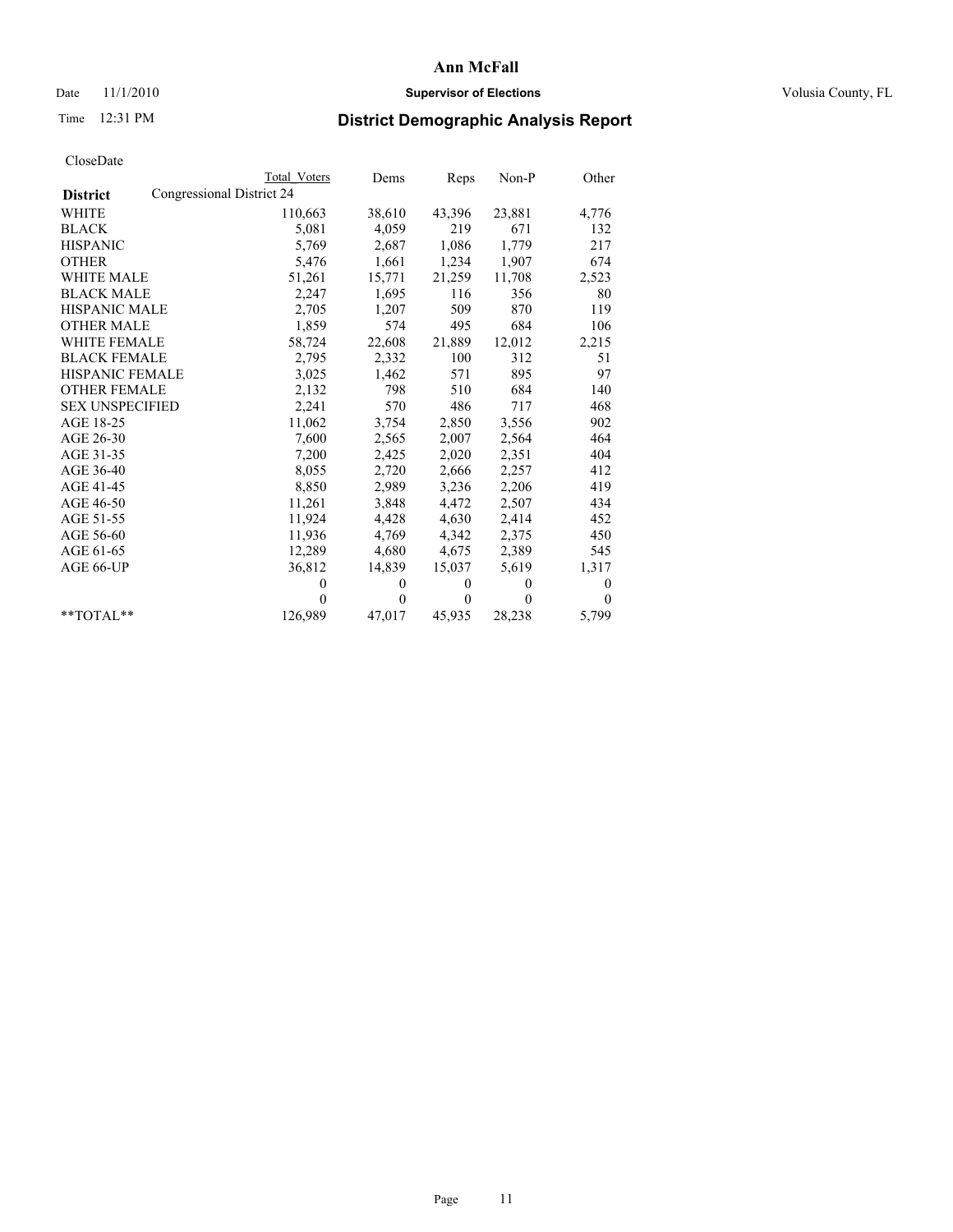## Date 11/1/2010 **Supervisor of Elections Supervisor of Elections** Volusia County, FL

## Time 12:31 PM **District Demographic Analysis Report**

|                                  | Total Voters | Dems           | <b>Reps</b> | $Non-P$  | Other            |
|----------------------------------|--------------|----------------|-------------|----------|------------------|
| Daytona Beach<br><b>District</b> |              |                |             |          |                  |
| WHITE                            | 20,850       | 8,034          | 7,384       | 4,449    | 983              |
| <b>BLACK</b>                     | 13,069       | 11,107         | 336         | 1,375    | 251              |
| <b>HISPANIC</b>                  | 918          | 434            | 172         | 280      | 32               |
| <b>OTHER</b>                     | 2,327        | 966            | 354         | 742      | 265              |
| <b>WHITE MALE</b>                | 9,999        | 3,374          | 3,786       | 2,257    | 582              |
| <b>BLACK MALE</b>                | 5,097        | 4,160          | 178         | 638      | 121              |
| <b>HISPANIC MALE</b>             | 436          | 197            | 82          | 138      | 19               |
| <b>OTHER MALE</b>                | 744          | 304            | 148         | 248      | 44               |
| WHITE FEMALE                     | 10,746       | 4,615          | 3,568       | 2,169    | 394              |
| <b>BLACK FEMALE</b>              | 7,860        | 6,857          | 156         | 719      | 128              |
| HISPANIC FEMALE                  | 478          | 234            | 90          | 142      | 12               |
| <b>OTHER FEMALE</b>              | 866          | 415            | 142         | 268      | 41               |
| <b>SEX UNSPECIFIED</b>           | 938          | 385            | 96          | 267      | 190              |
| AGE 18-25                        | 6,908        | 4,437          | 722         | 1,389    | 360              |
| AGE 26-30                        | 3,054        | 1,583          | 470         | 855      | 146              |
| AGE 31-35                        | 2,191        | 1,144          | 358         | 584      | 105              |
| AGE 36-40                        | 2,122        | 1,069          | 469         | 499      | 85               |
| AGE 41-45                        | 2,237        | 1,206          | 464         | 472      | 95               |
| AGE 46-50                        | 2,790        | 1,492          | 666         | 520      | 112              |
| AGE 51-55                        | 3,099        | 1,710          | 781         | 483      | 125              |
| AGE 56-60                        | 3,048        | 1,635          | 773         | 537      | 103              |
| AGE 61-65                        | 2,858        | 1,481          | 784         | 479      | 114              |
| AGE 66-UP                        | 8,857        | 4,784          | 2,759       | 1,028    | 286              |
|                                  | $\mathbf{0}$ | $\theta$       | $\theta$    | $\theta$ | $\boldsymbol{0}$ |
|                                  | $\Omega$     | $\overline{0}$ | $\theta$    | $\theta$ | $\theta$         |
| $*$ $TOTAI.**$                   | 37,164       | 20,541         | 8,246       | 6,846    | 1,531            |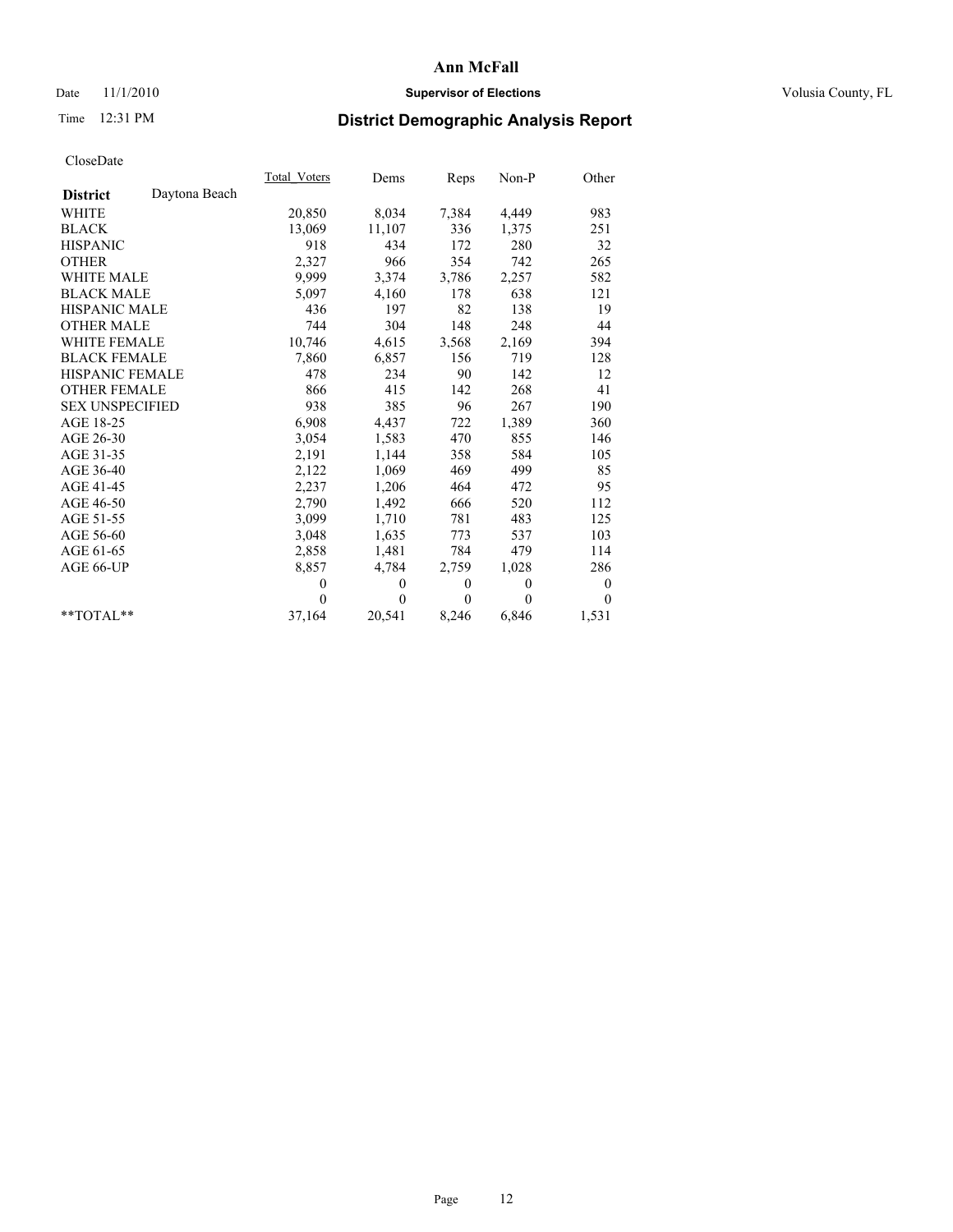## Date 11/1/2010 **Supervisor of Elections Supervisor of Elections** Volusia County, FL

## Time 12:31 PM **District Demographic Analysis Report**

|                                         | <b>Total Voters</b> | Dems         | Reps     | Non-P          | Other            |
|-----------------------------------------|---------------------|--------------|----------|----------------|------------------|
| Daytona Beach Shores<br><b>District</b> |                     |              |          |                |                  |
| <b>WHITE</b>                            | 3,209               | 940          | 1,486    | 644            | 139              |
| <b>BLACK</b>                            | 33                  | 23           | 2        | 6              | 2                |
| <b>HISPANIC</b>                         | 53                  | 18           | 22       | 12             | 1                |
| <b>OTHER</b>                            | 156                 | 44           | 56       | 42             | 14               |
| <b>WHITE MALE</b>                       | 1,519               | 413          | 705      | 328            | 73               |
| <b>BLACK MALE</b>                       | 16                  | 10           | 1        | 3              | $\overline{c}$   |
| HISPANIC MALE                           | 25                  | 8            | 12       | 4              | 1                |
| <b>OTHER MALE</b>                       | 60                  | 19           | 22       | 18             |                  |
| <b>WHITE FEMALE</b>                     | 1,663               | 518          | 770      | 312            | 63               |
| <b>BLACK FEMALE</b>                     | 17                  | 13           | 1        | 3              | $\boldsymbol{0}$ |
| HISPANIC FEMALE                         | 27                  | 10           | 9        | 8              | $\boldsymbol{0}$ |
| <b>OTHER FEMALE</b>                     | 67                  | 19           | 27       | 17             | 4                |
| <b>SEX UNSPECIFIED</b>                  | 57                  | 15           | 19       | 11             | 12               |
| AGE 18-25                               | 125                 | 32           | 40       | 42             | 11               |
| AGE 26-30                               | 88                  | 32           | 24       | 28             | 4                |
| AGE 31-35                               | 77                  | 29           | 21       | 20             | $\sqrt{ }$       |
| AGE 36-40                               | 66                  | 17           | 24       | 20             | 5                |
| AGE 41-45                               | 121                 | 31           | 41       | 41             | 8                |
| AGE 46-50                               | 174                 | 50           | 73       | 44             | $\overline{7}$   |
| AGE 51-55                               | 222                 | 59           | 104      | 51             | 8                |
| AGE 56-60                               | 299                 | 70           | 134      | 74             | 21               |
| AGE 61-65                               | 402                 | 119          | 184      | 77             | 22               |
| AGE 66-UP                               | 1,877               | 586          | 921      | 307            | 63               |
|                                         | $\theta$            | $\mathbf{0}$ | $\theta$ | $\overline{0}$ | $\boldsymbol{0}$ |
|                                         | $\theta$            | $\theta$     | $\theta$ | $\theta$       | $\theta$         |
| $*$ TOTAL $*$                           | 3,451               | 1,025        | 1,566    | 704            | 156              |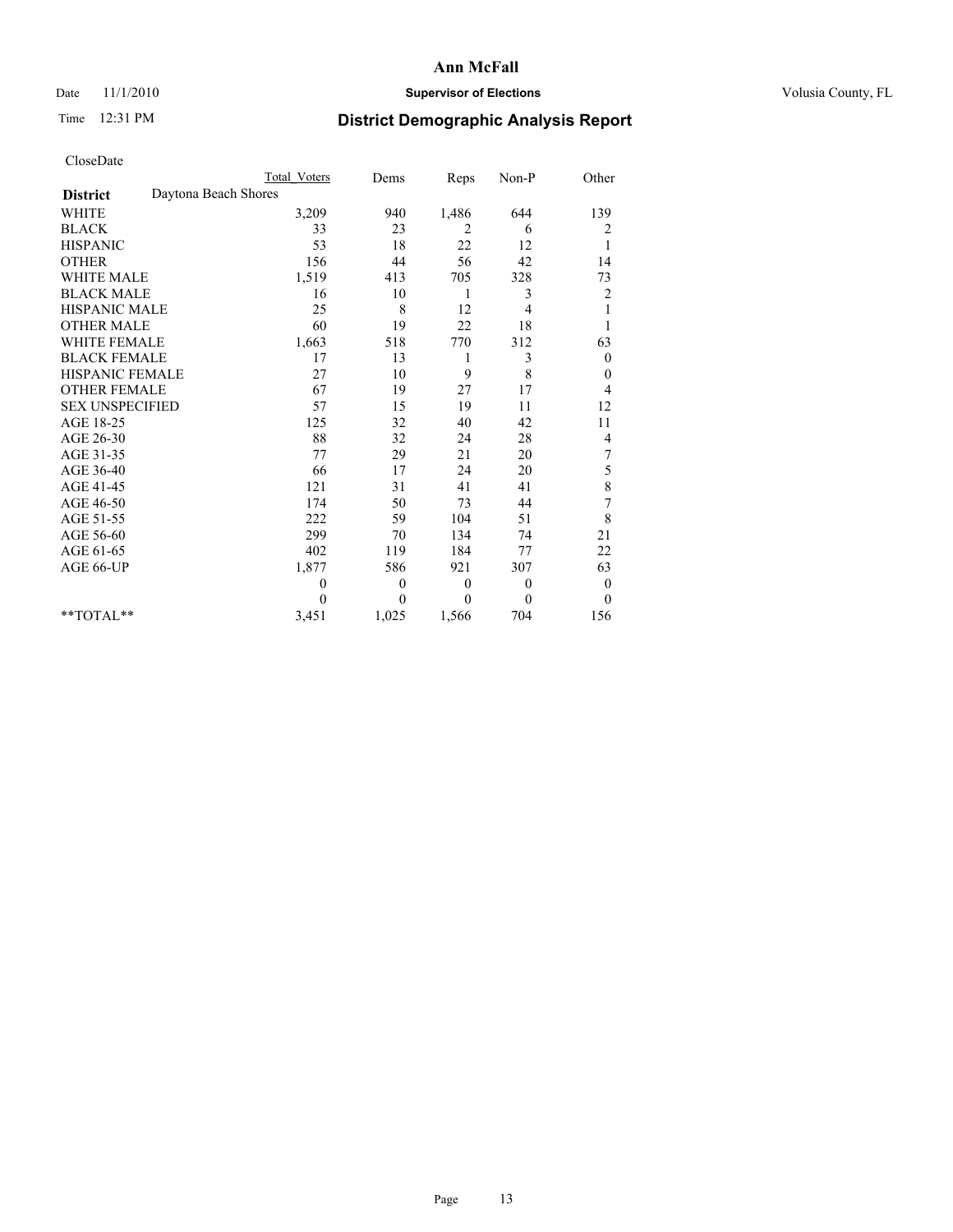## Date 11/1/2010 **Supervisor of Elections Supervisor of Elections** Volusia County, FL

## Time 12:31 PM **District Demographic Analysis Report**

|                           | Total Voters | Dems     | Reps     | Non-P        | Other            |  |
|---------------------------|--------------|----------|----------|--------------|------------------|--|
| DeBary<br><b>District</b> |              |          |          |              |                  |  |
| WHITE                     | 11,683       | 3,371    | 5,442    | 2,295        | 575              |  |
| <b>BLACK</b>              | 413          | 312      | 31       | 59           | 11               |  |
| <b>HISPANIC</b>           | 793          | 341      | 195      | 228          | 29               |  |
| <b>OTHER</b>              | 658          | 183      | 182      | 216          | 77               |  |
| <b>WHITE MALE</b>         | 5,463        | 1,350    | 2,683    | 1,129        | 301              |  |
| <b>BLACK MALE</b>         | 190          | 135      | 11       | 38           | 6                |  |
| <b>HISPANIC MALE</b>      | 382          | 151      | 101      | 112          | 18               |  |
| <b>OTHER MALE</b>         | 214          | 61       | 60       | 80           | 13               |  |
| <b>WHITE FEMALE</b>       | 6,149        | 2,005    | 2,723    | 1,154        | 267              |  |
| <b>BLACK FEMALE</b>       | 218          | 172      | 20       | 21           | 5                |  |
| HISPANIC FEMALE           | 404          | 186      | 94       | 113          | 11               |  |
| <b>OTHER FEMALE</b>       | 276          | 92       | 82       | 82           | 20               |  |
| <b>SEX UNSPECIFIED</b>    | 251          | 55       | 76       | 69           | 51               |  |
| AGE 18-25                 | 1,109        | 307      | 342      | 360          | 100              |  |
| AGE 26-30                 | 723          | 183      | 259      | 230          | 51               |  |
| AGE 31-35                 | 752          | 214      | 264      | 235          | 39               |  |
| AGE 36-40                 | 933          | 229      | 386      | 262          | 56               |  |
| AGE 41-45                 | 1,090        | 302      | 476      | 263          | 49               |  |
| AGE 46-50                 | 1,267        | 353      | 593      | 249          | 72               |  |
| AGE 51-55                 | 1,310        | 405      | 603      | 250          | 52               |  |
| AGE 56-60                 | 1,374        | 495      | 600      | 232          | 47               |  |
| AGE 61-65                 | 1,316        | 409      | 636      | 212          | 59               |  |
| AGE 66-UP                 | 3,673        | 1,310    | 1,691    | 505          | 167              |  |
|                           | $\mathbf{0}$ | $\theta$ | $\theta$ | $\mathbf{0}$ | $\boldsymbol{0}$ |  |
|                           | $\theta$     | $\theta$ | $\Omega$ | $\theta$     | $\theta$         |  |
| $*$ $TOTAI.**$            | 13,547       | 4,207    | 5,850    | 2,798        | 692              |  |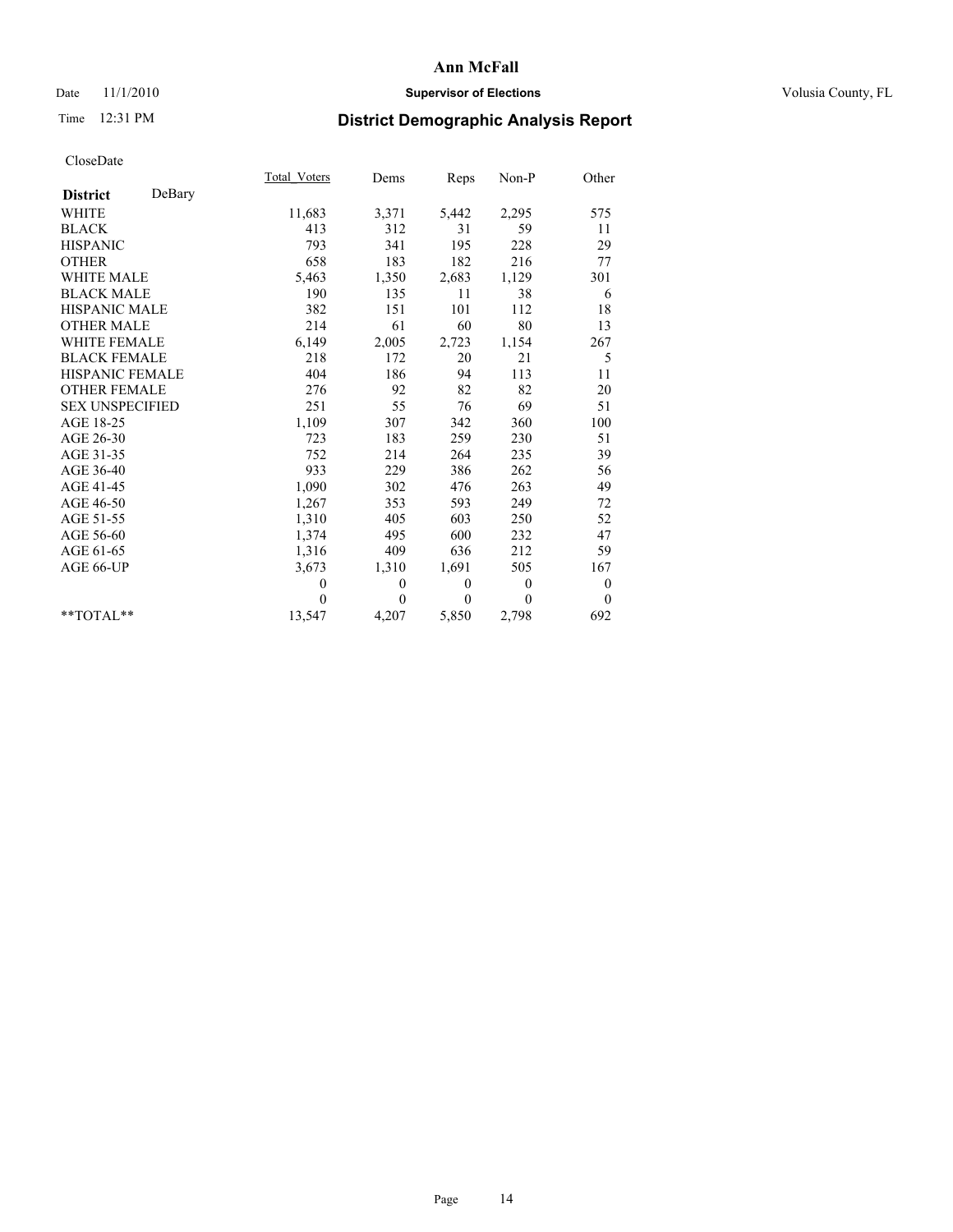## Date 11/1/2010 **Supervisor of Elections Supervisor of Elections** Volusia County, FL

# Time 12:31 PM **District Demographic Analysis Report**

|                           | Total Voters | Dems         | Reps     | $Non-P$  | Other            |  |
|---------------------------|--------------|--------------|----------|----------|------------------|--|
| DeLand<br><b>District</b> |              |              |          |          |                  |  |
| <b>WHITE</b>              | 11,567       | 4,143        | 4,697    | 2,109    | 618              |  |
| <b>BLACK</b>              | 2,335        | 1,936        | 75       | 265      | 59               |  |
| <b>HISPANIC</b>           | 862          | 390          | 147      | 266      | 59               |  |
| <b>OTHER</b>              | 834          | 290          | 162      | 242      | 140              |  |
| <b>WHITE MALE</b>         | 4,994        | 1,559        | 2,139    | 981      | 315              |  |
| <b>BLACK MALE</b>         | 896          | 699          | 35       | 127      | 35               |  |
| <b>HISPANIC MALE</b>      | 368          | 161          | 68       | 112      | 27               |  |
| <b>OTHER MALE</b>         | 251          | 99           | 66       | 58       | 28               |  |
| <b>WHITE FEMALE</b>       | 6,529        | 2,568        | 2,543    | 1,120    | 298              |  |
| <b>BLACK FEMALE</b>       | 1,418        | 1,220        | 40       | 135      | 23               |  |
| HISPANIC FEMALE           | 490          | 229          | 78       | 152      | 31               |  |
| <b>OTHER FEMALE</b>       | 306          | 130          | 53       | 96       | 27               |  |
| <b>SEX UNSPECIFIED</b>    | 346          | 94           | 59       | 101      | 92               |  |
| AGE 18-25                 | 1,969        | 798          | 437      | 541      | 193              |  |
| AGE 26-30                 | 1,081        | 463          | 243      | 311      | 64               |  |
| AGE 31-35                 | 1,057        | 423          | 298      | 260      | 76               |  |
| AGE 36-40                 | 1,137        | 451          | 355      | 270      | 61               |  |
| AGE 41-45                 | 1,147        | 466          | 411      | 213      | 57               |  |
| AGE 46-50                 | 1,229        | 520          | 430      | 218      | 61               |  |
| AGE 51-55                 | 1,225        | 556          | 393      | 211      | 65               |  |
| AGE 56-60                 | 1,178        | 564          | 382      | 175      | 57               |  |
| AGE 61-65                 | 1,235        | 577          | 430      | 179      | 49               |  |
| AGE 66-UP                 | 4,340        | 1,941        | 1,702    | 504      | 193              |  |
|                           | $\mathbf{0}$ | $\mathbf{0}$ | $\theta$ | $\theta$ | $\boldsymbol{0}$ |  |
|                           | $\Omega$     | $\theta$     | $\theta$ | $\theta$ | $\theta$         |  |
| $*$ $TOTAI.**$            | 15,598       | 6,759        | 5,081    | 2,882    | 876              |  |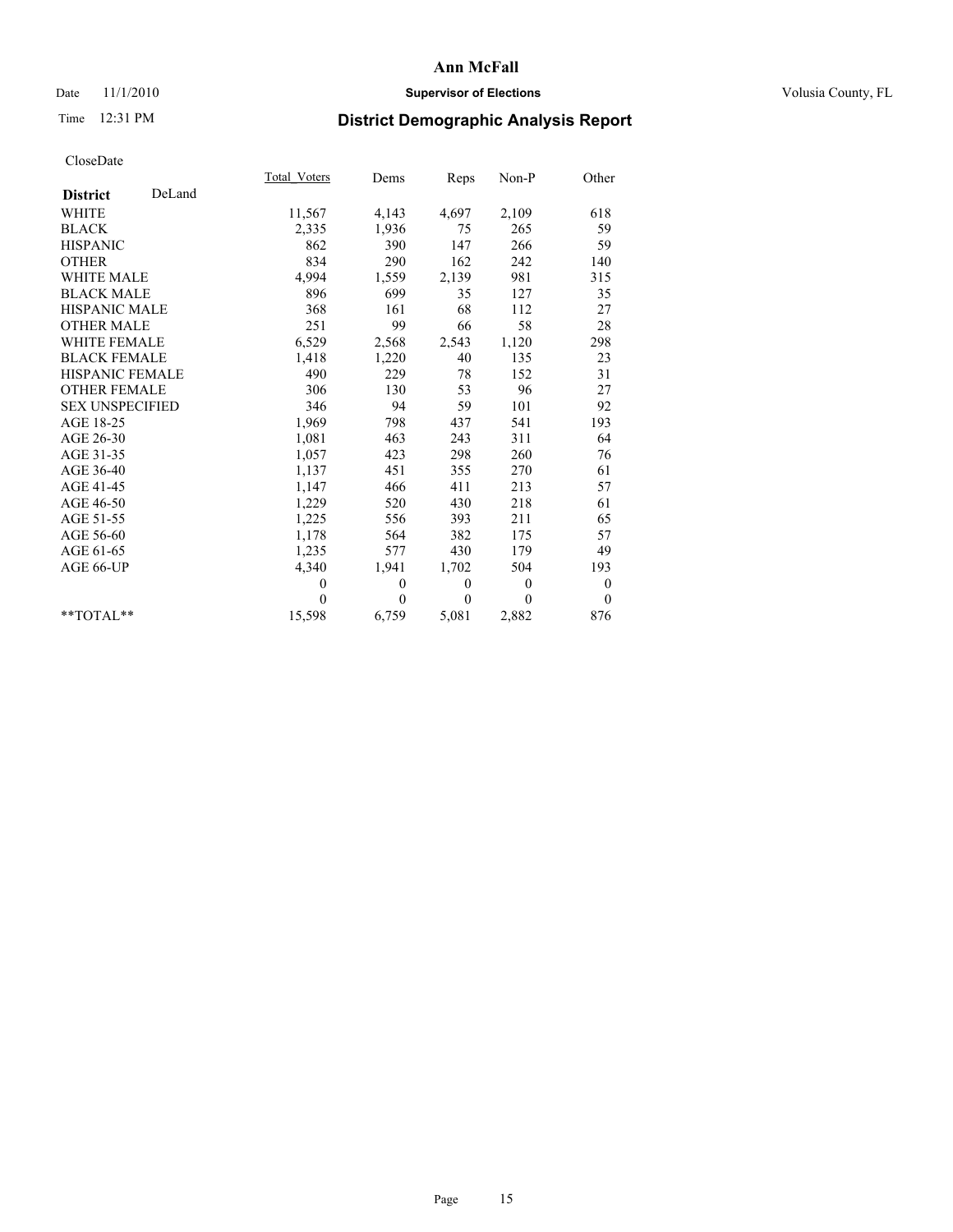## Date 11/1/2010 **Supervisor of Elections Supervisor of Elections** Volusia County, FL

# Time 12:31 PM **District Demographic Analysis Report**

|                        |         | Total Voters | Dems     | <u>Reps</u>  | Non-P        | Other            |  |
|------------------------|---------|--------------|----------|--------------|--------------|------------------|--|
| <b>District</b>        | Deltona |              |          |              |              |                  |  |
| <b>WHITE</b>           |         | 33,469       | 11,273   | 12,908       | 7,436        | 1,852            |  |
| <b>BLACK</b>           |         | 4,612        | 3,575    | 222          | 647          | 168              |  |
| <b>HISPANIC</b>        |         | 11,914       | 5,977    | 1,896        | 3,656        | 385              |  |
| <b>OTHER</b>           |         | 3,017        | 999      | 537          | 1,093        | 388              |  |
| <b>WHITE MALE</b>      |         | 15,603       | 4,694    | 6,303        | 3,635        | 971              |  |
| <b>BLACK MALE</b>      |         | 2,061        | 1,504    | 135          | 318          | 104              |  |
| <b>HISPANIC MALE</b>   |         | 5,631        | 2,705    | 951          | 1,780        | 195              |  |
| <b>OTHER MALE</b>      |         | 999          | 361      | 216          | 357          | 65               |  |
| WHITE FEMALE           |         | 17,692       | 6,518    | 6,539        | 3,762        | 873              |  |
| <b>BLACK FEMALE</b>    |         | 2,513        | 2,037    | 87           | 326          | 63               |  |
| <b>HISPANIC FEMALE</b> |         | 6,196        | 3,224    | 938          | 1,851        | 183              |  |
| <b>OTHER FEMALE</b>    |         | 1,146        | 472      | 208          | 390          | 76               |  |
| <b>SEX UNSPECIFIED</b> |         | 1,171        | 309      | 186          | 413          | 263              |  |
| AGE 18-25              |         | 6,447        | 2,368    | 1,304        | 2,199        | 576              |  |
| AGE 26-30              |         | 4,181        | 1,512    | 900          | 1,492        | 277              |  |
| AGE 31-35              |         | 4,505        | 1,713    | 1,123        | 1,382        | 287              |  |
| AGE 36-40              |         | 4,753        | 1,804    | 1,392        | 1,286        | 271              |  |
| AGE 41-45              |         | 4,822        | 1,858    | 1,487        | 1,228        | 249              |  |
| AGE 46-50              |         | 5,484        | 2,126    | 1,842        | 1,300        | 216              |  |
| AGE 51-55              |         | 5,232        | 2,127    | 1,784        | 1,065        | 256              |  |
| AGE 56-60              |         | 4,296        | 1,900    | 1,354        | 856          | 186              |  |
| AGE 61-65              |         | 3,825        | 1,695    | 1,224        | 738          | 168              |  |
| AGE 66-UP              |         | 9,467        | 4,721    | 3,153        | 1,286        | 307              |  |
|                        |         | $\theta$     | $\theta$ | $\mathbf{0}$ | $\mathbf{0}$ | $\boldsymbol{0}$ |  |
|                        |         | $\theta$     | $\theta$ | $\theta$     | $\theta$     | $\theta$         |  |
| $*$ $TOTAI.**$         |         | 53,012       | 21,824   | 15,563       | 12,832       | 2,793            |  |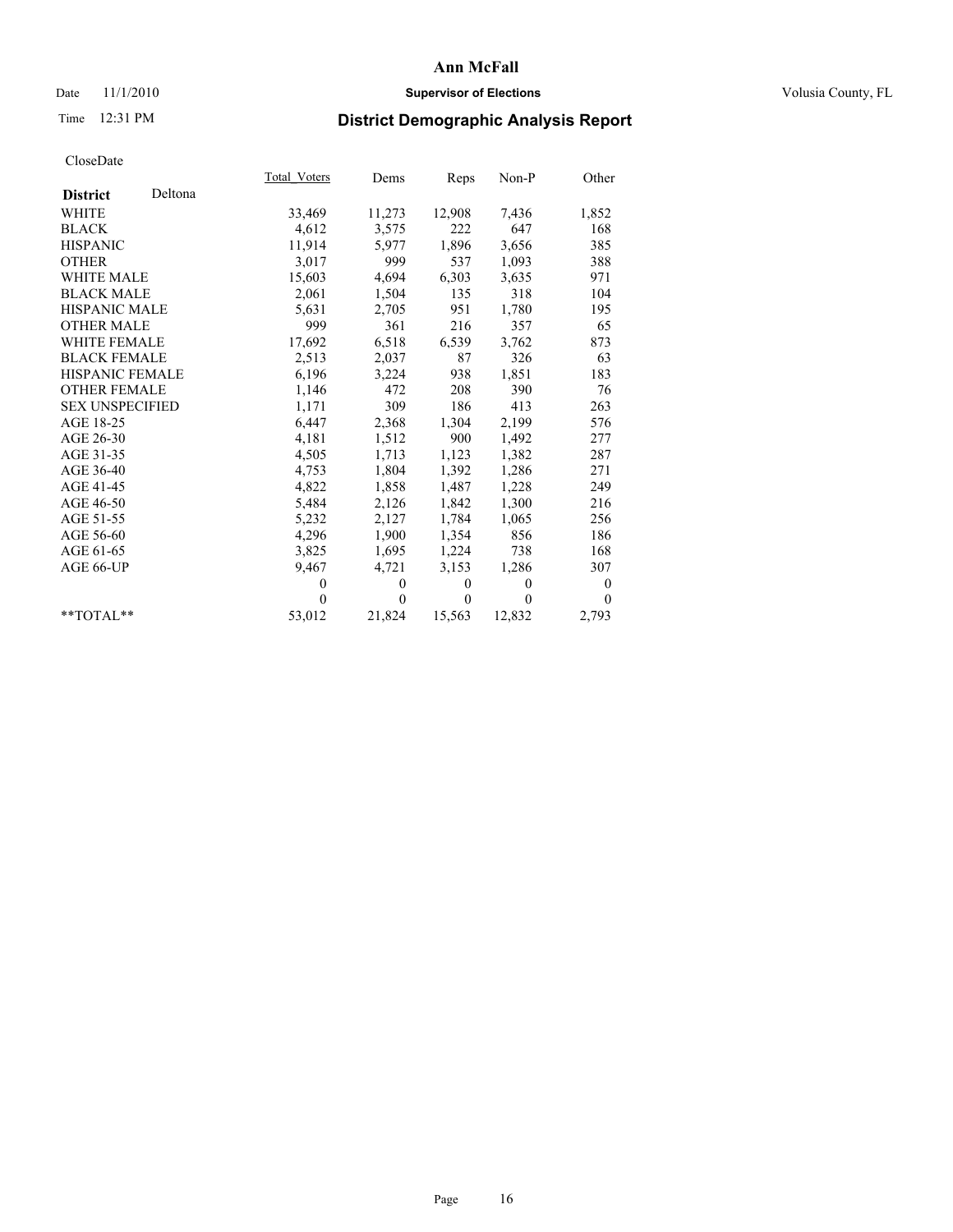## Date 11/1/2010 **Supervisor of Elections Supervisor of Elections** Volusia County, FL

## Time 12:31 PM **District Demographic Analysis Report**

|                        |           | <b>Total Voters</b> | Dems         | Reps     | Non-P    | Other            |
|------------------------|-----------|---------------------|--------------|----------|----------|------------------|
| <b>District</b>        | Edgewater |                     |              |          |          |                  |
| <b>WHITE</b>           |           | 12,966              | 4,934        | 4,386    | 3,133    | 513              |
| <b>BLACK</b>           |           | 271                 | 209          | 12       | 41       | 9                |
| <b>HISPANIC</b>        |           | 172                 | 80           | 36       | 45       | 11               |
| <b>OTHER</b>           |           | 456                 | 133          | 90       | 173      | 60               |
| <b>WHITE MALE</b>      |           | 5,877               | 2,004        | 2,148    | 1,466    | 259              |
| <b>BLACK MALE</b>      |           | 131                 | 98           | 7        | 22       | 4                |
| <b>HISPANIC MALE</b>   |           | 70                  | 32           | 12       | 20       | 6                |
| <b>OTHER MALE</b>      |           | 147                 | 49           | 42       | 49       | 7                |
| <b>WHITE FEMALE</b>    |           | 7,020               | 2,904        | 2,210    | 1,654    | 252              |
| <b>BLACK FEMALE</b>    |           | 135                 | 108          | 5        | 18       | 4                |
| HISPANIC FEMALE        |           | 99                  | 47           | 24       | 23       | 5                |
| <b>OTHER FEMALE</b>    |           | 164                 | 60           | 36       | 59       | 9                |
| <b>SEX UNSPECIFIED</b> |           | 222                 | 54           | 40       | 81       | 47               |
| AGE 18-25              |           | 1,172               | 386          | 260      | 439      | 87               |
| AGE 26-30              |           | 864                 | 264          | 229      | 320      | 51               |
| AGE 31-35              |           | 885                 | 274          | 252      | 316      | 43               |
| AGE 36-40              |           | 952                 | 317          | 267      | 319      | 49               |
| AGE 41-45              |           | 987                 | 349          | 340      | 261      | 37               |
| AGE 46-50              |           | 1,240               | 482          | 419      | 294      | 45               |
| AGE 51-55              |           | 1,321               | 487          | 480      | 308      | 46               |
| AGE 56-60              |           | 1,285               | 556          | 418      | 272      | 39               |
| AGE 61-65              |           | 1,265               | 504          | 433      | 262      | 66               |
| AGE 66-UP              |           | 3,894               | 1,737        | 1,426    | 601      | 130              |
|                        |           | $\theta$            | $\mathbf{0}$ | 0        | $\theta$ | $\boldsymbol{0}$ |
|                        |           | $\theta$            | $\theta$     | $\Omega$ | $\theta$ | $\theta$         |
| $*$ $TOTAI.**$         |           | 13,865              | 5,356        | 4,524    | 3,392    | 593              |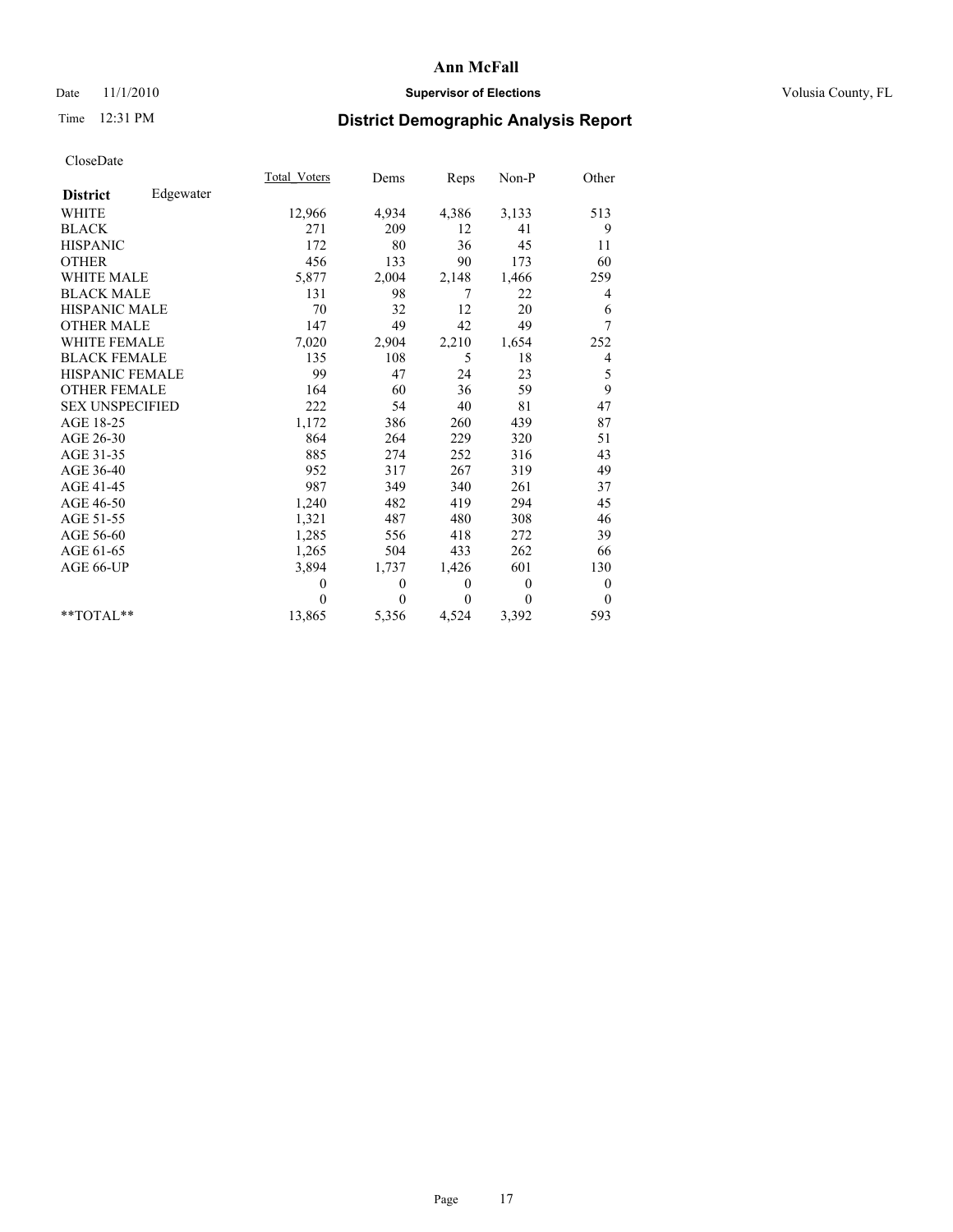## Date 11/1/2010 **Supervisor of Elections Supervisor of Elections** Volusia County, FL

# Time 12:31 PM **District Demographic Analysis Report**

|                        |            | Total Voters | Dems     | Reps         | Non-P        | Other            |
|------------------------|------------|--------------|----------|--------------|--------------|------------------|
| <b>District</b>        | Holly Hill |              |          |              |              |                  |
| <b>WHITE</b>           |            | 5,617        | 2,372    | 1,695        | 1,271        | 279              |
| <b>BLACK</b>           |            | 732          | 600      | 27           | 94           | 11               |
| <b>HISPANIC</b>        |            | 150          | 79       | 27           | 38           | 6                |
| <b>OTHER</b>           |            | 335          | 124      | 56           | 115          | 40               |
| <b>WHITE MALE</b>      |            | 2,528        | 934      | 827          | 635          | 132              |
| <b>BLACK MALE</b>      |            | 261          | 202      | 11           | 42           | 6                |
| <b>HISPANIC MALE</b>   |            | 68           | 29       | 16           | 20           | 3                |
| <b>OTHER MALE</b>      |            | 97           | 32       | 20           | 34           | 11               |
| <b>WHITE FEMALE</b>    |            | 3,057        | 1,426    | 862          | 629          | 140              |
| <b>BLACK FEMALE</b>    |            | 468          | 396      | 16           | 51           | 5                |
| HISPANIC FEMALE        |            | 82           | 50       | 11           | 18           | 3                |
| <b>OTHER FEMALE</b>    |            | 141          | 64       | 28           | 44           | 5                |
| <b>SEX UNSPECIFIED</b> |            | 132          | 42       | 14           | 45           | 31               |
| AGE 18-25              |            | 689          | 306      | 117          | 209          | 57               |
| AGE 26-30              |            | 498          | 210      | 105          | 161          | 22               |
| AGE 31-35              |            | 447          | 191      | 89           | 142          | 25               |
| AGE 36-40              |            | 437          | 190      | 101          | 122          | 24               |
| AGE 41-45              |            | 531          | 217      | 152          | 139          | 23               |
| AGE 46-50              |            | 664          | 272      | 180          | 164          | 48               |
| AGE 51-55              |            | 657          | 315      | 166          | 137          | 39               |
| AGE 56-60              |            | 625          | 302      | 166          | 136          | 21               |
| AGE 61-65              |            | 539          | 271      | 134          | 108          | 26               |
| AGE 66-UP              |            | 1,747        | 901      | 595          | 200          | 51               |
|                        |            | $\mathbf{0}$ | $\theta$ | $\mathbf{0}$ | $\mathbf{0}$ | $\boldsymbol{0}$ |
|                        |            | $\theta$     | $\theta$ | $\theta$     | $\theta$     | $\mathbf{0}$     |
| $*$ $TOTAI.**$         |            | 6,834        | 3,175    | 1,805        | 1,518        | 336              |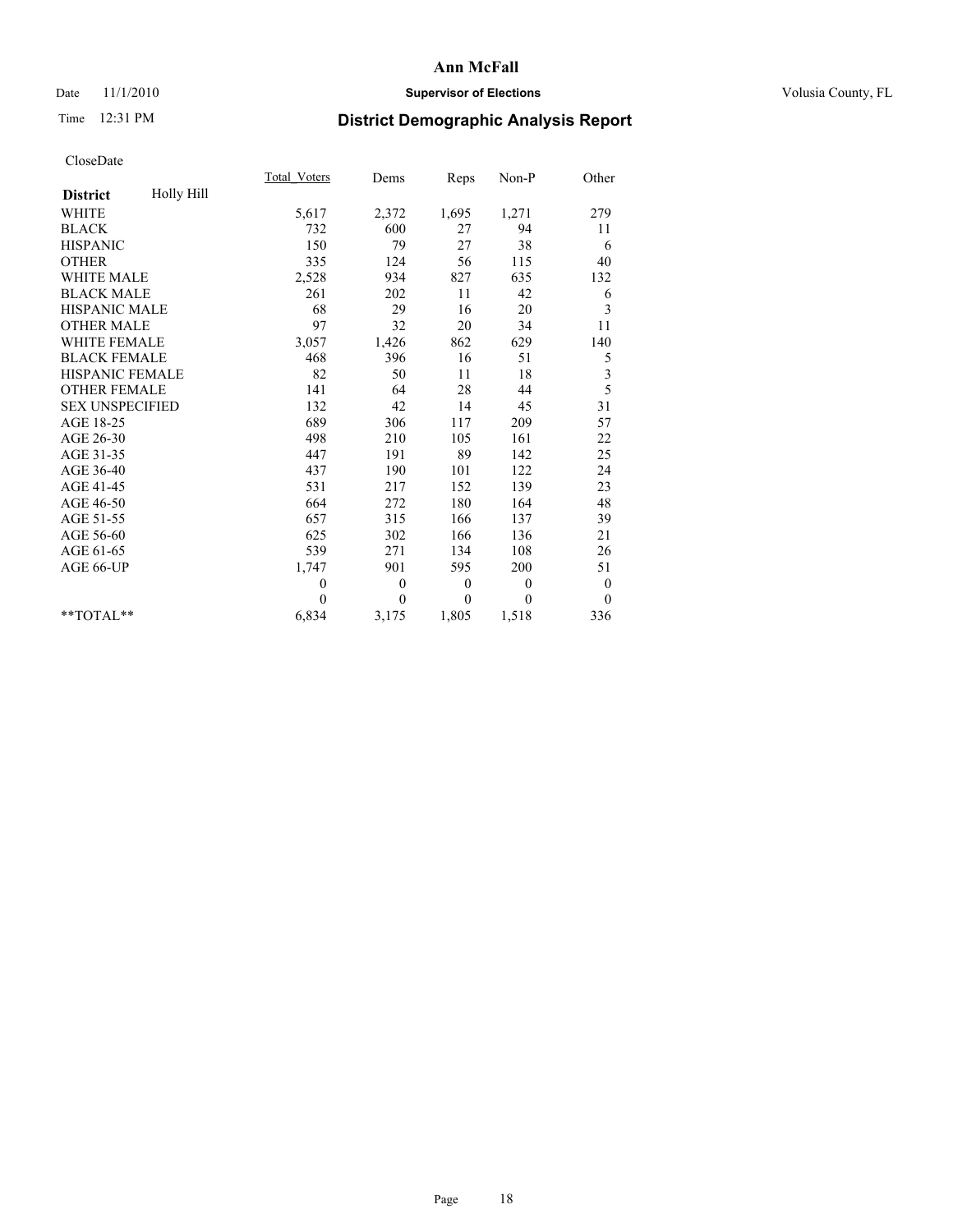## Date 11/1/2010 **Supervisor of Elections Supervisor of Elections** Volusia County, FL

## Time 12:31 PM **District Demographic Analysis Report**

|                        |            | <b>Total Voters</b> | Dems           | Reps             | Non-P        | Other            |
|------------------------|------------|---------------------|----------------|------------------|--------------|------------------|
| <b>District</b>        | Lake Helen |                     |                |                  |              |                  |
| <b>WHITE</b>           |            | 1,576               | 630            | 564              | 307          | 75               |
| <b>BLACK</b>           |            | 176                 | 153            | 7                | 13           | 3                |
| <b>HISPANIC</b>        |            | 31                  | 12             | 10               | 4            | 5                |
| <b>OTHER</b>           |            | 56                  | 19             | 13               | 18           | 6                |
| <b>WHITE MALE</b>      |            | 711                 | 254            | 278              | 143          | 36               |
| <b>BLACK MALE</b>      |            | 75                  | 65             | 3                | 5            | $\overline{c}$   |
| HISPANIC MALE          |            | 9                   | 3              | 4                | $\mathbf{0}$ | $\sqrt{2}$       |
| <b>OTHER MALE</b>      |            | 16                  | 7              | $\mathbf{1}$     | 6            | $\overline{2}$   |
| <b>WHITE FEMALE</b>    |            | 855                 | 374            | 281              | 161          | 39               |
| <b>BLACK FEMALE</b>    |            | 101                 | $88\,$         | 4                | 8            | 1                |
| <b>HISPANIC FEMALE</b> |            | 22                  | 9              | 6                | 4            | 3                |
| <b>OTHER FEMALE</b>    |            | 23                  | 11             | 4                | 7            | 1                |
| <b>SEX UNSPECIFIED</b> |            | 27                  | 3              | 13               | 8            | 3                |
| AGE 18-25              |            | 171                 | 61             | 45               | 50           | 15               |
| AGE 26-30              |            | 103                 | 33             | 29               | 37           | 4                |
| AGE 31-35              |            | 101                 | 40             | 27               | 25           | 9                |
| AGE 36-40              |            | 117                 | 43             | 32               | 30           | 12               |
| AGE 41-45              |            | 135                 | 58             | 44               | 24           | 9                |
| AGE 46-50              |            | 190                 | 74             | 71               | 36           | 9                |
| AGE 51-55              |            | 212                 | 93             | 75               | 34           | 10               |
| AGE 56-60              |            | 183                 | 94             | 52               | 30           | 7                |
| AGE 61-65              |            | 175                 | 88             | 59               | 25           | 3                |
| AGE 66-UP              |            | 452                 | 230            | 160              | 51           | 11               |
|                        |            | $\mathbf{0}$        | $\overline{0}$ | $\boldsymbol{0}$ | $\mathbf{0}$ | $\boldsymbol{0}$ |
|                        |            | $\theta$            | $\Omega$       | $\theta$         | $\theta$     | $\theta$         |
| $**TOTAI.**$           |            | 1,839               | 814            | 594              | 342          | 89               |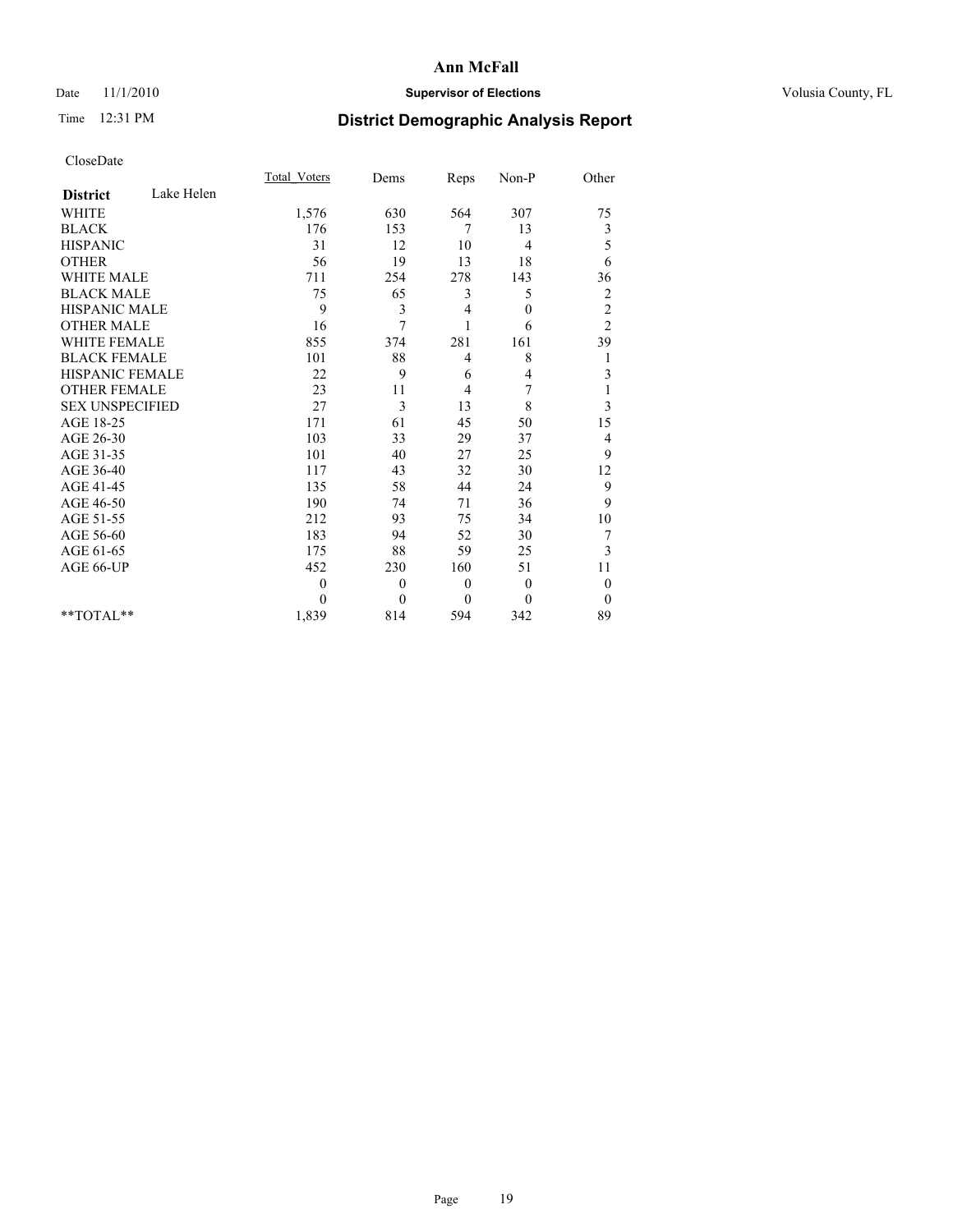## Date 11/1/2010 **Supervisor of Elections Supervisor of Elections** Volusia County, FL

## Time 12:31 PM **District Demographic Analysis Report**

|                                     | Total Voters | Dems         | Reps         | $Non-P$      | Other    |
|-------------------------------------|--------------|--------------|--------------|--------------|----------|
| New Smyrna Beach<br><b>District</b> |              |              |              |              |          |
| WHITE                               | 15,207       | 5,253        | 6,091        | 3,228        | 635      |
| <b>BLACK</b>                        | 763          | 637          | 25           | 86           | 15       |
| <b>HISPANIC</b>                     | 190          | 69           | 50           | 62           | 9        |
| <b>OTHER</b>                        | 582          | 145          | 118          | 203          | 116      |
| <b>WHITE MALE</b>                   | 6,953        | 2,091        | 2,901        | 1,629        | 332      |
| <b>BLACK MALE</b>                   | 322          | 249          | 11           | 51           | 11       |
| <b>HISPANIC MALE</b>                | 95           | 29           | 22           | 38           | 6        |
| <b>OTHER MALE</b>                   | 166          | 47           | 44           | 66           | 9        |
| <b>WHITE FEMALE</b>                 | 8,155        | 3,124        | 3,155        | 1,574        | 302      |
| <b>BLACK FEMALE</b>                 | 437          | 384          | 14           | 35           | 4        |
| HISPANIC FEMALE                     | 95           | 40           | 28           | 24           | 3        |
| <b>OTHER FEMALE</b>                 | 218          | 71           | 58           | 69           | 20       |
| <b>SEX UNSPECIFIED</b>              | 301          | 69           | 51           | 93           | 88       |
| AGE 18-25                           | 1,111        | 384          | 232          | 396          | 99       |
| AGE 26-30                           | 857          | 298          | 235          | 262          | 62       |
| AGE 31-35                           | 796          | 250          | 221          | 276          | 49       |
| AGE 36-40                           | 857          | 305          | 258          | 239          | 55       |
| AGE 41-45                           | 917          | 300          | 343          | 228          | 46       |
| AGE 46-50                           | 1,246        | 415          | 500          | 274          | 57       |
| AGE 51-55                           | 1,487        | 571          | 547          | 306          | 63       |
| AGE 56-60                           | 1,648        | 647          | 582          | 353          | 66       |
| AGE 61-65                           | 1,784        | 675          | 697          | 351          | 61       |
| AGE 66-UP                           | 6,039        | 2,259        | 2,669        | 894          | 217      |
|                                     | $\theta$     | $\mathbf{0}$ | $\mathbf{0}$ | $\mathbf{0}$ | 0        |
|                                     | $\Omega$     | $\theta$     | $\theta$     | $\theta$     | $\theta$ |
| $*$ $TOTAL**$                       | 16,742       | 6,104        | 6,284        | 3,579        | 775      |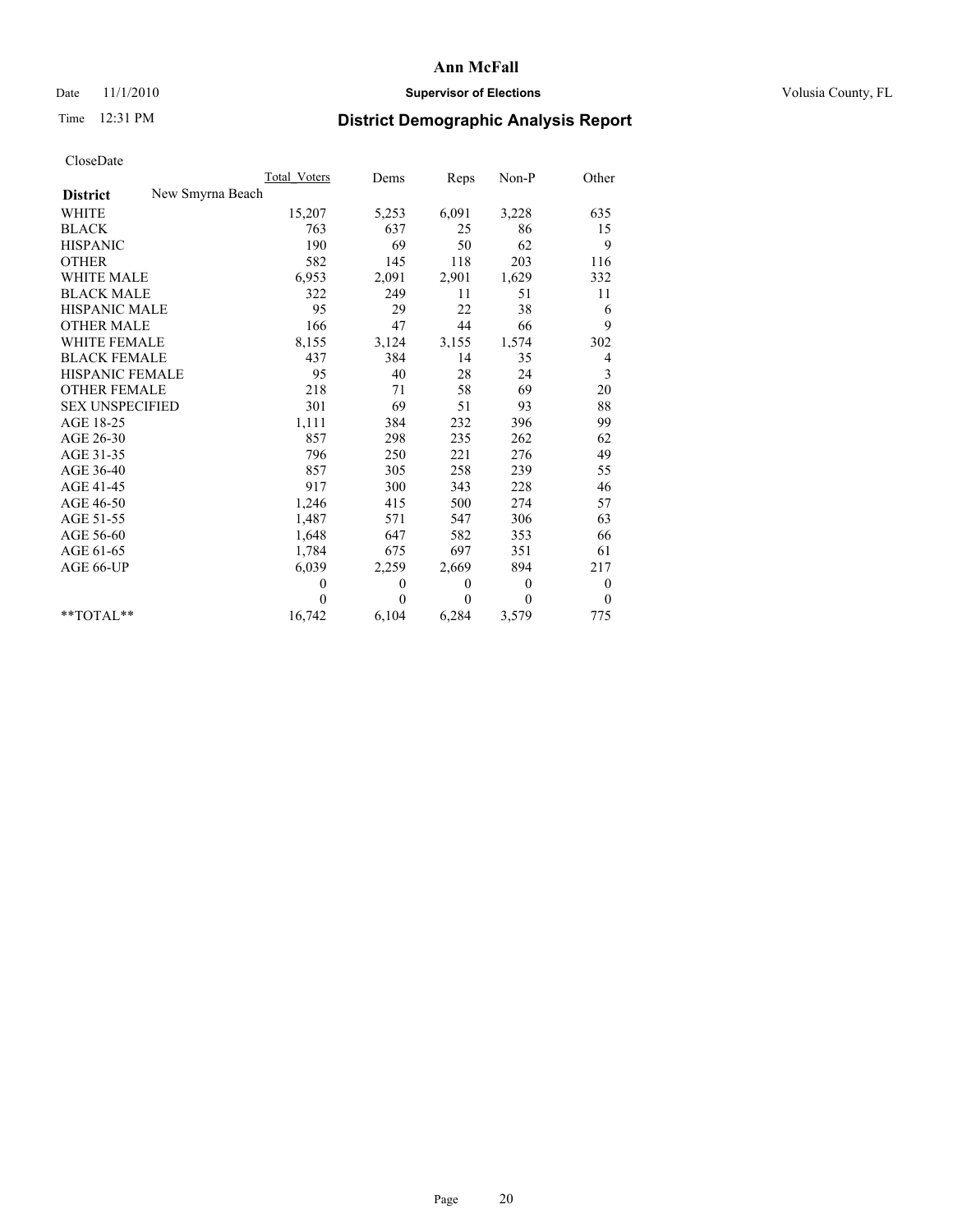## Date 11/1/2010 **Supervisor of Elections Supervisor of Elections** Volusia County, FL

# Time 12:31 PM **District Demographic Analysis Report**

|                        |          | <b>Total Voters</b> | Dems           | Reps           | Non-P        | Other        |
|------------------------|----------|---------------------|----------------|----------------|--------------|--------------|
| <b>District</b>        | Oak Hill |                     |                |                |              |              |
| <b>WHITE</b>           |          | 1,067               | 403            | 393            | 234          | 37           |
| <b>BLACK</b>           |          | 167                 | 145            | 5              | 16           |              |
| <b>HISPANIC</b>        |          | 5                   | 4              |                | $\mathbf{0}$ | $\theta$     |
| <b>OTHER</b>           |          | 38                  | 9              | 8              | 13           | 8            |
| <b>WHITE MALE</b>      |          | 517                 | 173            | 200            | 120          | 24           |
| <b>BLACK MALE</b>      |          | 73                  | 61             | 3              | 8            | 1            |
| <b>HISPANIC MALE</b>   |          | 1                   | $\mathbf{0}$   |                | $\theta$     | $\theta$     |
| <b>OTHER MALE</b>      |          | 17                  | 4              | 4              | 8            |              |
| WHITE FEMALE           |          | 542                 | 229            | 188            | 112          | 13           |
| <b>BLACK FEMALE</b>    |          | 93                  | 84             | 1              | 8            | $\theta$     |
| HISPANIC FEMALE        |          | 4                   | 4              | $\overline{0}$ | $\theta$     | $\theta$     |
| <b>OTHER FEMALE</b>    |          | 15                  | 5              | 3              | 4            | 3            |
| <b>SEX UNSPECIFIED</b> |          | 15                  |                | 7              | 3            | 4            |
| AGE 18-25              |          | 89                  | 42             | 16             | 22           | 9            |
| AGE 26-30              |          | 65                  | 34             | 16             | 15           | $\theta$     |
| AGE 31-35              |          | 55                  | 15             | 22             | 17           |              |
| AGE 36-40              |          | 67                  | 31             | 20             | 13           | 3            |
| AGE 41-45              |          | 85                  | 37             | 26             | 18           | 4            |
| AGE 46-50              |          | 114                 | 50             | 39             | 21           | 4            |
| AGE 51-55              |          | 142                 | 71             | 39             | 29           | 3            |
| AGE 56-60              |          | 123                 | 54             | 39             | 24           | 6            |
| AGE 61-65              |          | 141                 | 61             | 35             | 37           | 8            |
| AGE 66-UP              |          | 396                 | 166            | 155            | 67           | 8            |
|                        |          | $\Omega$            | $\overline{0}$ | $\mathbf{0}$   | $\mathbf{0}$ | $\mathbf{0}$ |
|                        |          | $\Omega$            | $\overline{0}$ | $\theta$       | $\theta$     | $\theta$     |
| $*$ TOTAL $*$          |          | 1,277               | 561            | 407            | 263          | 46           |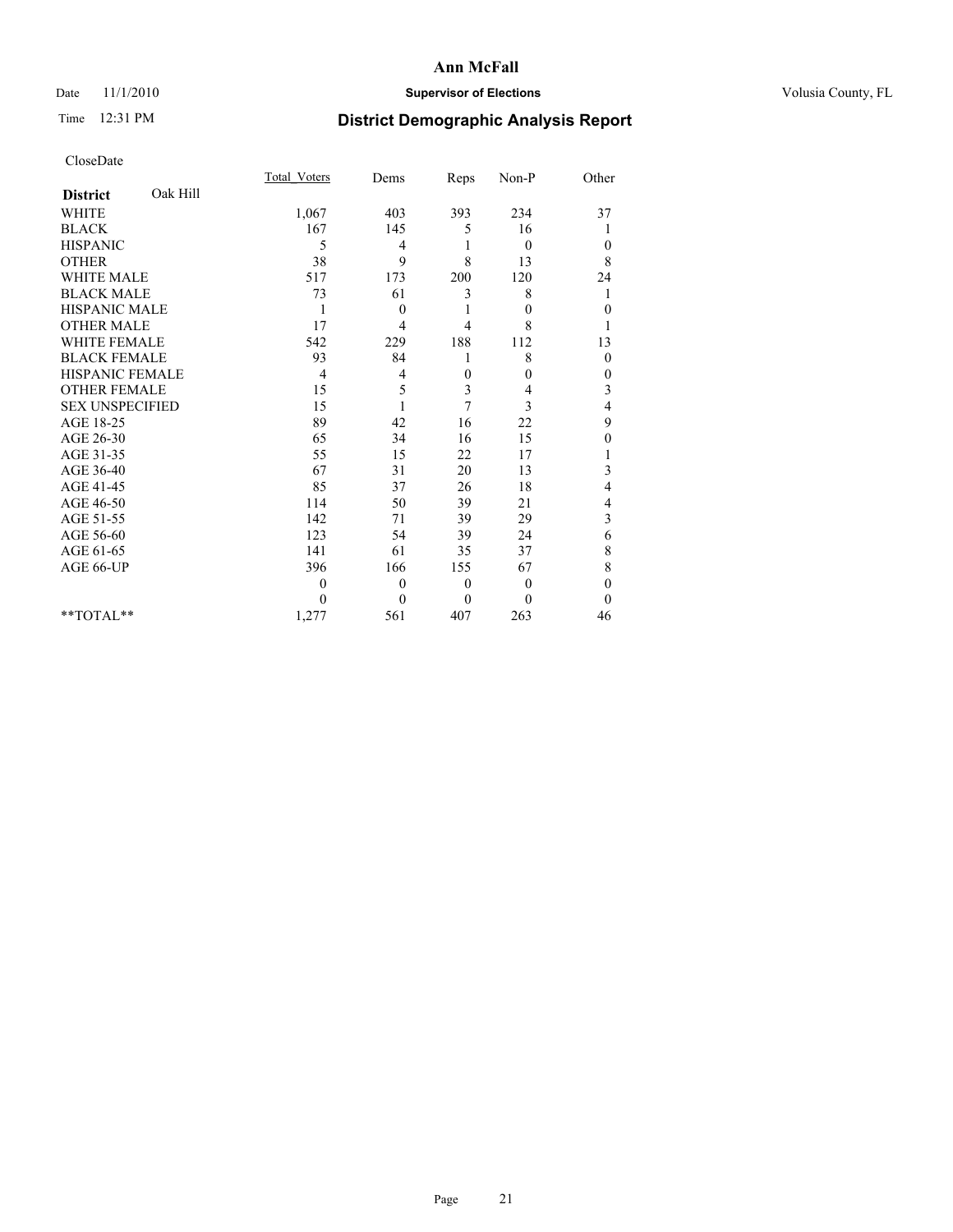## Date 11/1/2010 **Supervisor of Elections Supervisor of Elections** Volusia County, FL

# Time 12:31 PM **District Demographic Analysis Report**

|                        |             | Total Voters | Dems           | Reps           | Non-P        | Other          |
|------------------------|-------------|--------------|----------------|----------------|--------------|----------------|
| <b>District</b>        | Orange City |              |                |                |              |                |
| <b>WHITE</b>           |             | 5,010        | 1,731          | 2,064          | 966          | 249            |
| <b>BLACK</b>           |             | 298          | 237            | 10             | 43           | 8              |
| <b>HISPANIC</b>        |             | 634          | 300            | 102            | 214          | 18             |
| <b>OTHER</b>           |             | 267          | 95             | 64             | 84           | 24             |
| <b>WHITE MALE</b>      |             | 2,147        | 661            | 921            | 432          | 133            |
| <b>BLACK MALE</b>      |             | 112          | 78             | 6              | 23           | 5              |
| <b>HISPANIC MALE</b>   |             | 272          | 130            | 46             | 87           | 9              |
| <b>OTHER MALE</b>      |             | 90           | 34             | 26             | 26           | $\overline{4}$ |
| <b>WHITE FEMALE</b>    |             | 2,838        | 1,059          | 1,134          | 529          | 116            |
| <b>BLACK FEMALE</b>    |             | 184          | 157            | $\overline{4}$ | 20           | 3              |
| HISPANIC FEMALE        |             | 361          | 170            | 55             | 127          | 9              |
| <b>OTHER FEMALE</b>    |             | 102          | 43             | 23             | 29           | 7              |
| <b>SEX UNSPECIFIED</b> |             | 103          | 31             | 25             | 34           | 13             |
| AGE 18-25              |             | 503          | 172            | 128            | 170          | 33             |
| AGE 26-30              |             | 406          | 139            | 127            | 115          | 25             |
| AGE 31-35              |             | 410          | 135            | 128            | 123          | 24             |
| AGE 36-40              |             | 353          | 123            | 110            | 98           | 22             |
| AGE 41-45              |             | 372          | 132            | 112            | 113          | 15             |
| AGE 46-50              |             | 450          | 161            | 154            | 113          | 22             |
| AGE 51-55              |             | 430          | 169            | 162            | 78           | 21             |
| AGE 56-60              |             | 467          | 203            | 142            | 102          | 20             |
| AGE 61-65              |             | 480          | 196            | 177            | 83           | 24             |
| AGE 66-UP              |             | 2,338        | 933            | 1,000          | 312          | 93             |
|                        |             | $\mathbf{0}$ | $\overline{0}$ | $\theta$       | $\mathbf{0}$ | $\theta$       |
|                        |             | $\theta$     | $\theta$       | $\mathbf{0}$   | $\mathbf{0}$ | $\overline{0}$ |
| $**TOTAI.**$           |             | 6,209        | 2,363          | 2,240          | 1,307        | 299            |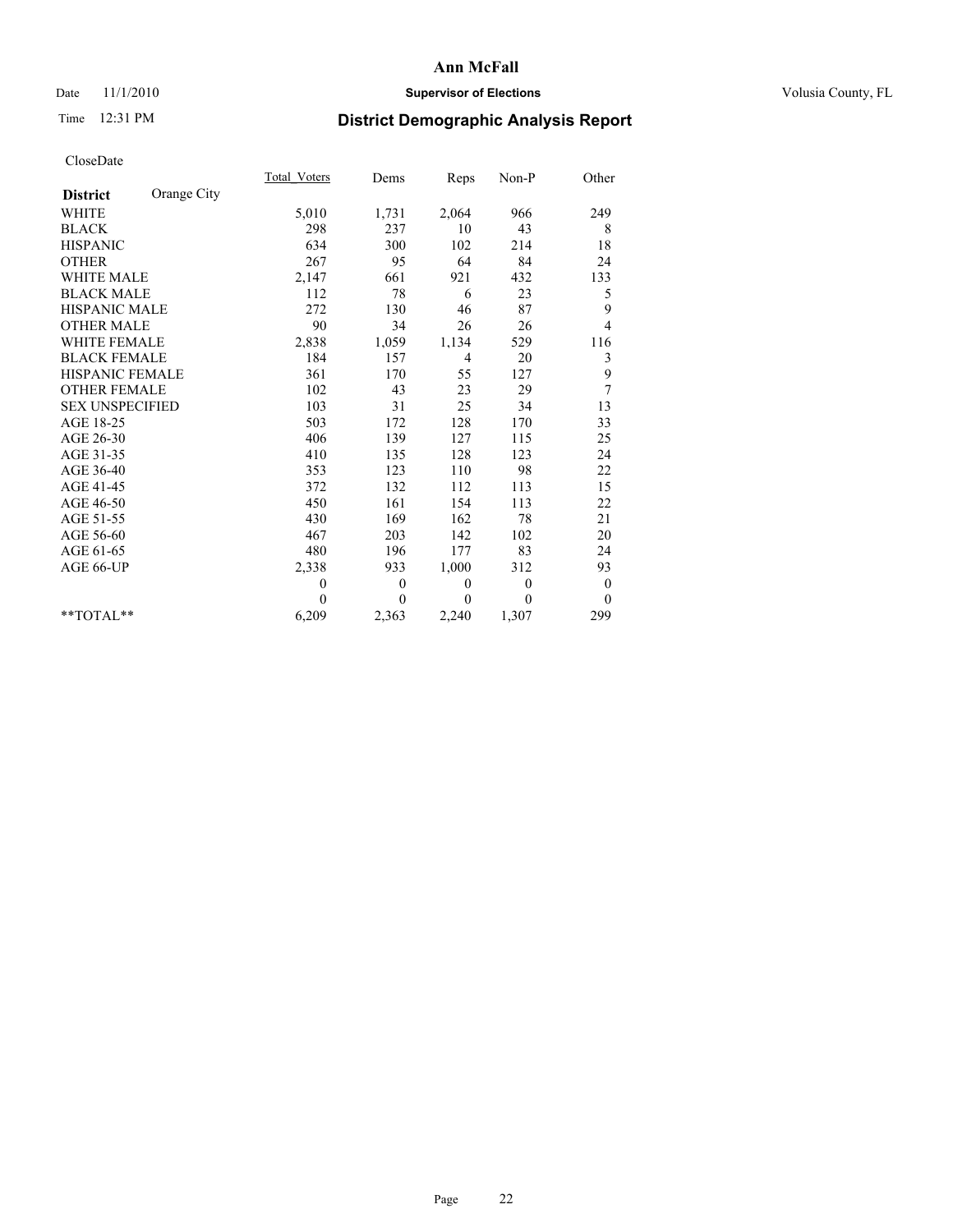## Date 11/1/2010 **Supervisor of Elections Supervisor of Elections** Volusia County, FL

## Time 12:31 PM **District Demographic Analysis Report**

|                        |              | Total Voters | Dems     | <b>Reps</b> | $Non-P$  | Other            |  |
|------------------------|--------------|--------------|----------|-------------|----------|------------------|--|
| <b>District</b>        | Ormond Beach |              |          |             |          |                  |  |
| <b>WHITE</b>           |              | 25,198       | 8,971    | 10,667      | 4,644    | 916              |  |
| <b>BLACK</b>           |              | 785          | 601      | 50          | 107      | 27               |  |
| <b>HISPANIC</b>        |              | 448          | 188      | 121         | 124      | 15               |  |
| <b>OTHER</b>           |              | 1,398        | 482      | 364         | 419      | 133              |  |
| <b>WHITE MALE</b>      |              | 11,353       | 3,617    | 5,028       | 2,228    | 480              |  |
| <b>BLACK MALE</b>      |              | 357          | 262      | 26          | 55       | 14               |  |
| <b>HISPANIC MALE</b>   |              | 190          | 62       | 63          | 56       | 9                |  |
| <b>OTHER MALE</b>      |              | 507          | 163      | 147         | 176      | 21               |  |
| <b>WHITE FEMALE</b>    |              | 13,716       | 5,318    | 5,595       | 2,375    | 428              |  |
| <b>BLACK FEMALE</b>    |              | 421          | 333      | 24          | 52       | 12               |  |
| HISPANIC FEMALE        |              | 252          | 124      | 54          | 68       | 6                |  |
| <b>OTHER FEMALE</b>    |              | 569          | 233      | 164         | 149      | 23               |  |
| <b>SEX UNSPECIFIED</b> |              | 464          | 130      | 101         | 135      | 98               |  |
| AGE 18-25              |              | 2,270        | 793      | 708         | 612      | 157              |  |
| AGE 26-30              |              | 1,262        | 432      | 378         | 391      | 61               |  |
| AGE 31-35              |              | 1,303        | 415      | 433         | 378      | 77               |  |
| AGE 36-40              |              | 1,523        | 482      | 583         | 376      | 82               |  |
| AGE 41-45              |              | 1,976        | 602      | 887         | 408      | 79               |  |
| AGE 46-50              |              | 2,477        | 793      | 1,114       | 493      | 77               |  |
| AGE 51-55              |              | 2,735        | 1,021    | 1,143       | 496      | 75               |  |
| AGE 56-60              |              | 2,652        | 1,043    | 1,041       | 475      | 93               |  |
| AGE 61-65              |              | 2,722        | 1,068    | 1,095       | 464      | 95               |  |
| AGE 66-UP              |              | 8,908        | 3,593    | 3,819       | 1,201    | 295              |  |
|                        |              | $\theta$     | $\theta$ | $\theta$    | $\theta$ | $\boldsymbol{0}$ |  |
|                        |              | $\Omega$     | $\theta$ | $\theta$    | $\theta$ | $\theta$         |  |
| $*$ $TOTAI.**$         |              | 27,829       | 10,242   | 11,202      | 5,294    | 1,091            |  |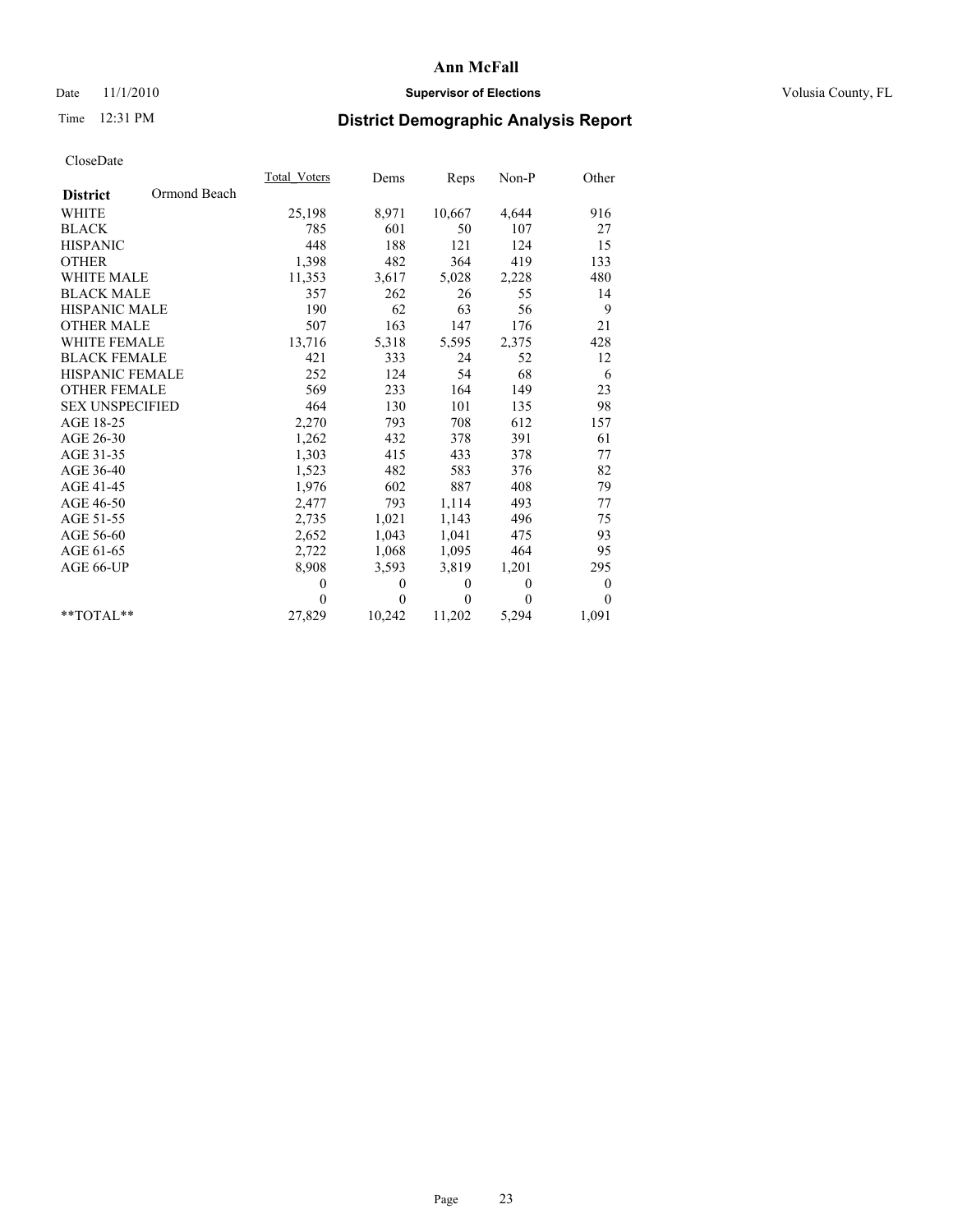## Date 11/1/2010 **Supervisor of Elections Supervisor of Elections** Volusia County, FL

## Time 12:31 PM **District Demographic Analysis Report**

|                        |         | <b>Total Voters</b> | Dems         | Reps           | Non-P          | Other            |  |
|------------------------|---------|---------------------|--------------|----------------|----------------|------------------|--|
| <b>District</b>        | Pierson |                     |              |                |                |                  |  |
| <b>WHITE</b>           |         | 534                 | 218          | 218            | 80             | 18               |  |
| <b>BLACK</b>           |         | 61                  | 50           | 4              | 6              | 1                |  |
| <b>HISPANIC</b>        |         | 92                  | 37           | 5              | 47             | 3                |  |
| <b>OTHER</b>           |         | 20                  | 3            | $\overline{2}$ | 14             |                  |  |
| <b>WHITE MALE</b>      |         | 255                 | 99           | 111            | 32             | 13               |  |
| <b>BLACK MALE</b>      |         | 29                  | 23           | $\overline{c}$ | $\overline{4}$ | $\boldsymbol{0}$ |  |
| <b>HISPANIC MALE</b>   |         | 41                  | 22           | 1              | 17             |                  |  |
| <b>OTHER MALE</b>      |         | 9                   | 1            | $\overline{c}$ | 6              | 0                |  |
| <b>WHITE FEMALE</b>    |         | 277                 | 119          | 106            | 47             | 5                |  |
| <b>BLACK FEMALE</b>    |         | 32                  | 27           | 2              | $\overline{2}$ |                  |  |
| HISPANIC FEMALE        |         | 49                  | 15           | 4              | 28             | $\overline{c}$   |  |
| <b>OTHER FEMALE</b>    |         | 3                   | 2            | $\mathbf{0}$   | 1              | $\overline{0}$   |  |
| <b>SEX UNSPECIFIED</b> |         | 12                  | $\mathbf{0}$ | 1              | 10             |                  |  |
| AGE 18-25              |         | 86                  | 25           | 18             | 40             | 3                |  |
| AGE 26-30              |         | 63                  | 21           | 18             | 23             |                  |  |
| AGE 31-35              |         | 49                  | 17           | 13             | 15             | 4                |  |
| AGE 36-40              |         | 46                  | 18           | 16             | 10             | $\overline{2}$   |  |
| AGE 41-45              |         | 39                  | 17           | 11             | 10             |                  |  |
| AGE 46-50              |         | 71                  | 33           | 23             | 11             | 4                |  |
| AGE 51-55              |         | 76                  | 35           | 30             | 10             |                  |  |
| AGE 56-60              |         | 70                  | 31           | 27             | 10             | $\overline{c}$   |  |
| AGE 61-65              |         | 54                  | 32           | 16             | 5              | 1                |  |
| AGE 66-UP              |         | 153                 | 79           | 57             | 13             | 4                |  |
|                        |         | $\theta$            | $\theta$     | $\mathbf{0}$   | $\mathbf{0}$   | $\overline{0}$   |  |
|                        |         | $\theta$            | $\theta$     | $\theta$       | $\Omega$       | $\theta$         |  |
| $*$ TOTAL $*$          |         | 707                 | 308          | 229            | 147            | 23               |  |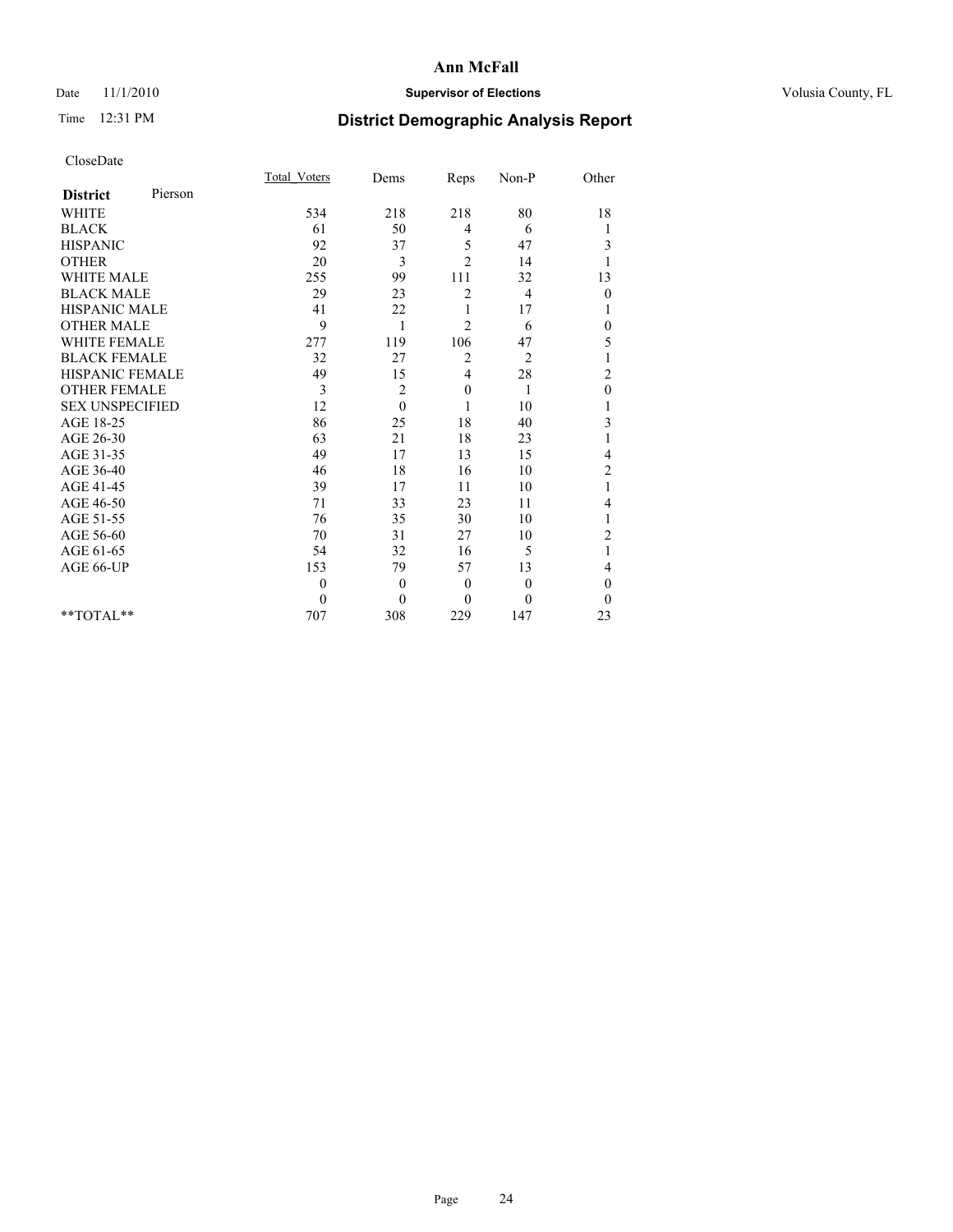## Date 11/1/2010 **Supervisor of Elections Supervisor of Elections** Volusia County, FL

## Time 12:31 PM **District Demographic Analysis Report**

|                        |             | Total Voters | Dems           | Reps         | Non-P          | Other                   |
|------------------------|-------------|--------------|----------------|--------------|----------------|-------------------------|
| <b>District</b>        | Ponce Inlet |              |                |              |                |                         |
| <b>WHITE</b>           |             | 2,563        | 668            | 1,282        | 512            | 101                     |
| <b>BLACK</b>           |             | 6            | 3              | 1            | $\overline{2}$ | $\theta$                |
| <b>HISPANIC</b>        |             | 35           | 7              | 16           | 10             | $\overline{c}$          |
| <b>OTHER</b>           |             | 106          | 29             | 36           | 31             | 10                      |
| <b>WHITE MALE</b>      |             | 1,224        | 279            | 632          | 263            | 50                      |
| <b>BLACK MALE</b>      |             | 2            | 1              | $\mathbf{0}$ | 1              | $\theta$                |
| HISPANIC MALE          |             | 15           | 5              | 5            | 3              | $\overline{c}$          |
| <b>OTHER MALE</b>      |             | 42           | 11             | 16           | 11             | $\overline{4}$          |
| <b>WHITE FEMALE</b>    |             | 1,323        | 385            | 644          | 244            | 50                      |
| <b>BLACK FEMALE</b>    |             | 4            | 2              | 1            | 1              | $\boldsymbol{0}$        |
| HISPANIC FEMALE        |             | 20           | $\overline{c}$ | 11           | 7              | 0                       |
| <b>OTHER FEMALE</b>    |             | 38           | 12             | 14           | 10             | $\overline{\mathbf{c}}$ |
| <b>SEX UNSPECIFIED</b> |             | 42           | 10             | 12           | 15             | 5                       |
| AGE 18-25              |             | 135          | 40             | 54           | 31             | 10                      |
| AGE 26-30              |             | 92           | 25             | 31           | 33             | 3                       |
| AGE 31-35              |             | 72           | 14             | 22           | 31             | 5                       |
| AGE 36-40              |             | 89           | 22             | 37           | 26             | 4                       |
| AGE 41-45              |             | 106          | 25             | 55           | 19             | 7                       |
| AGE 46-50              |             | 177          | 46             | 93           | 35             | 3                       |
| AGE 51-55              |             | 242          | 59             | 122          | 52             | 9                       |
| AGE 56-60              |             | 321          | 90             | 144          | 74             | 13                      |
| AGE 61-65              |             | 419          | 109            | 206          | 78             | 26                      |
| AGE 66-UP              |             | 1,057        | 277            | 571          | 176            | 33                      |
|                        |             | $\theta$     | $\mathbf{0}$   | $\theta$     | $\theta$       | $\boldsymbol{0}$        |
|                        |             | $\theta$     | $\theta$       | $\mathbf{0}$ | $\theta$       | $\theta$                |
| $*$ TOTAL $*$          |             | 2,710        | 707            | 1,335        | 555            | 113                     |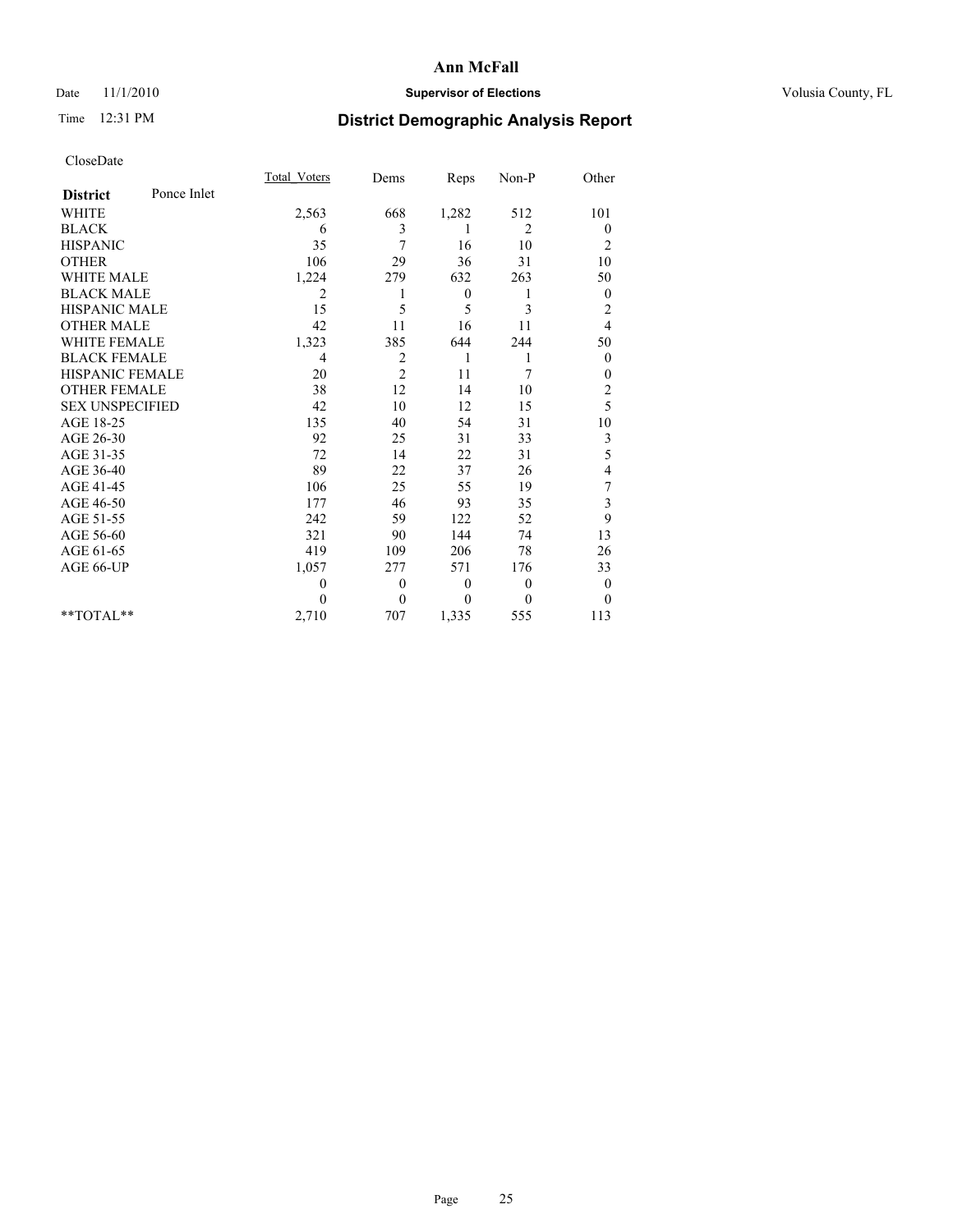## Date 11/1/2010 **Supervisor of Elections Supervisor of Elections** Volusia County, FL

# Time 12:31 PM **District Demographic Analysis Report**

|                        |             | Total Voters | Dems     | Reps         | $Non-P$  | Other            |
|------------------------|-------------|--------------|----------|--------------|----------|------------------|
| <b>District</b>        | Port Orange |              |          |              |          |                  |
| WHITE                  |             | 33,869       | 12,084   | 12,972       | 7,358    | 1,455            |
| <b>BLACK</b>           |             | 914          | 736      | 50           | 111      | 17               |
| <b>HISPANIC</b>        |             | 833          | 339      | 180          | 283      | 31               |
| <b>OTHER</b>           |             | 1,751        | 576      | 377          | 614      | 184              |
| <b>WHITE MALE</b>      |             | 15,412       | 4,840    | 6,263        | 3,562    | 747              |
| <b>BLACK MALE</b>      |             | 410          | 311      | 31           | 57       | 11               |
| <b>HISPANIC MALE</b>   |             | 359          | 143      | 73           | 130      | 13               |
| <b>OTHER MALE</b>      |             | 613          | 200      | 143          | 233      | 37               |
| WHITE FEMALE           |             | 18,231       | 7,178    | 6,626        | 3,741    | 686              |
| <b>BLACK FEMALE</b>    |             | 500          | 422      | 18           | 54       | 6                |
| HISPANIC FEMALE        |             | 468          | 196      | 104          | 150      | 18               |
| <b>OTHER FEMALE</b>    |             | 704          | 274      | 153          | 231      | 46               |
| <b>SEX UNSPECIFIED</b> |             | 670          | 171      | 168          | 208      | 123              |
| AGE 18-25              |             | 3,351        | 1,169    | 927          | 1,001    | 254              |
| AGE 26-30              |             | 2,439        | 820      | 696          | 793      | 130              |
| AGE 31-35              |             | 2,129        | 716      | 629          | 674      | 110              |
| AGE 36-40              |             | 2,374        | 771      | 859          | 642      | 102              |
| AGE 41-45              |             | 2,630        | 831      | 1,008        | 676      | 115              |
| AGE 46-50              |             | 3,332        | 1,089    | 1,354        | 758      | 131              |
| AGE 51-55              |             | 3,426        | 1,257    | 1,379        | 673      | 117              |
| AGE 56-60              |             | 3,402        | 1,370    | 1,246        | 661      | 125              |
| AGE 61-65              |             | 3,591        | 1,411    | 1,320        | 690      | 170              |
| AGE 66-UP              |             | 10,693       | 4,301    | 4,161        | 1,798    | 433              |
|                        |             | $\theta$     | $\theta$ | $\mathbf{0}$ | $\theta$ | $\boldsymbol{0}$ |
|                        |             | $\theta$     | $\theta$ | $\theta$     | $\theta$ | $\theta$         |
| $*$ $TOTAI.**$         |             | 37,367       | 13,735   | 13,579       | 8,366    | 1,687            |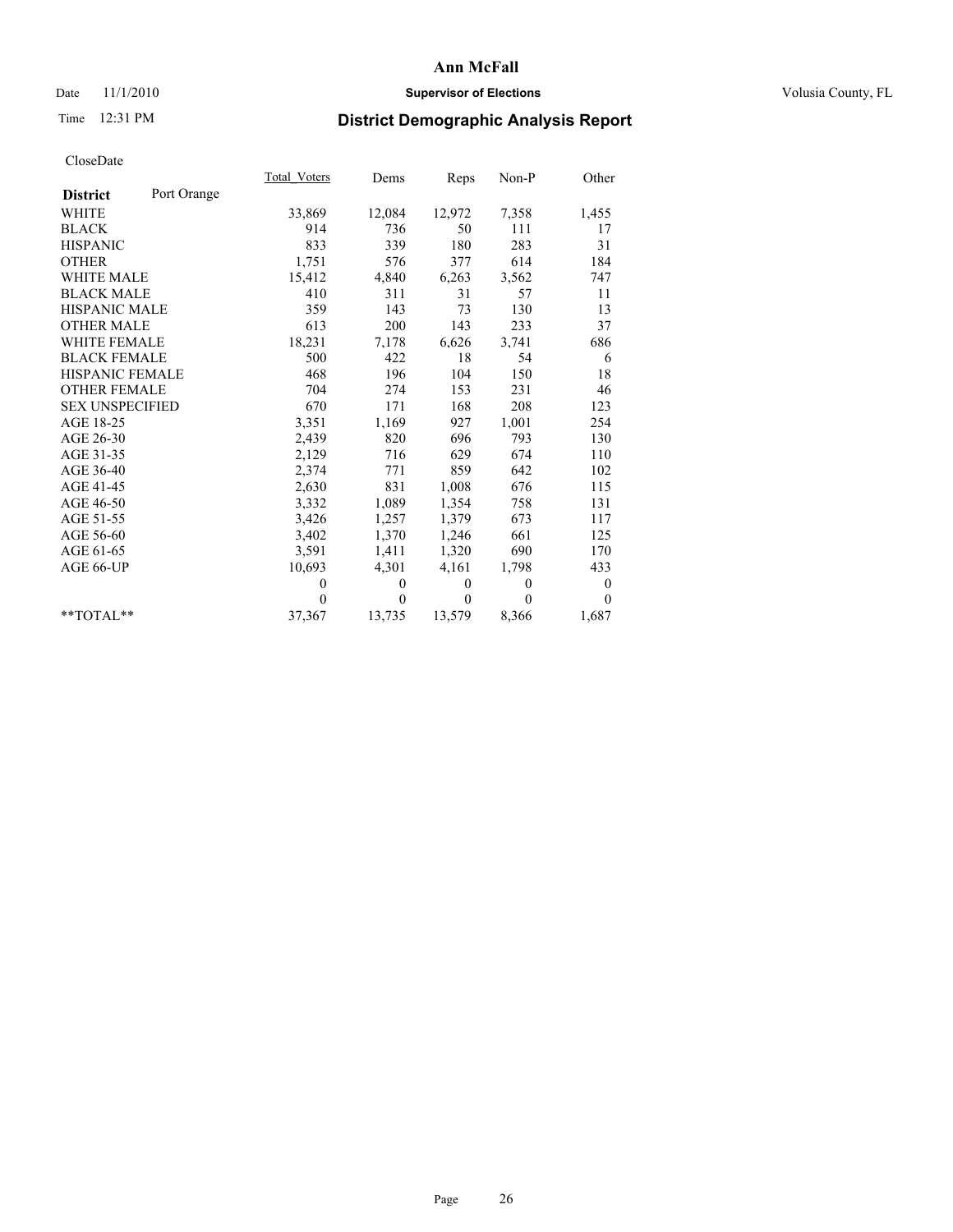## Date 11/1/2010 **Supervisor of Elections Supervisor of Elections** Volusia County, FL

## Time 12:31 PM **District Demographic Analysis Report**

|                        |               | Total Voters | Dems     | Reps     | $Non-P$  | Other            |
|------------------------|---------------|--------------|----------|----------|----------|------------------|
| <b>District</b>        | South Daytona |              |          |          |          |                  |
| <b>WHITE</b>           |               | 6,481        | 2,685    | 2,198    | 1,348    | 250              |
| <b>BLACK</b>           |               | 585          | 478      | 14       | 84       | 9                |
| <b>HISPANIC</b>        |               | 155          | 82       | 28       | 40       | 5                |
| <b>OTHER</b>           |               | 354          | 142      | 63       | 122      | 27               |
| <b>WHITE MALE</b>      |               | 2,975        | 1,083    | 1,094    | 659      | 139              |
| <b>BLACK MALE</b>      |               | 225          | 174      | 7        | 41       | 3                |
| HISPANIC MALE          |               | 74           | 38       | 15       | 18       | 3                |
| <b>OTHER MALE</b>      |               | 104          | 41       | 25       | 34       | $\overline{4}$   |
| <b>WHITE FEMALE</b>    |               | 3,470        | 1,583    | 1,092    | 684      | 111              |
| <b>BLACK FEMALE</b>    |               | 355          | 300      | 6        | 43       | 6                |
| HISPANIC FEMALE        |               | 80           | 43       | 13       | 22       | $\overline{c}$   |
| <b>OTHER FEMALE</b>    |               | 156          | 77       | 30       | 45       | $\overline{4}$   |
| <b>SEX UNSPECIFIED</b> |               | 136          | 48       | 21       | 48       | 19               |
| AGE 18-25              |               | 707          | 298      | 150      | 215      | 44               |
| AGE 26-30              |               | 553          | 246      | 109      | 173      | 25               |
| AGE 31-35              |               | 502          | 189      | 121      | 167      | 25               |
| AGE 36-40              |               | 508          | 201      | 154      | 135      | 18               |
| AGE 41-45              |               | 637          | 246      | 213      | 145      | 33               |
| AGE 46-50              |               | 746          | 305      | 246      | 157      | 38               |
| AGE 51-55              |               | 728          | 331      | 236      | 137      | 24               |
| AGE 56-60              |               | 671          | 328      | 218      | 103      | 22               |
| AGE 61-65              |               | 662          | 284      | 226      | 124      | 28               |
| AGE 66-UP              |               | 1,861        | 959      | 630      | 238      | 34               |
|                        |               | $\mathbf{0}$ | $\theta$ | $\theta$ | $\theta$ | $\boldsymbol{0}$ |
|                        |               | $\theta$     | $\theta$ | $\theta$ | $\theta$ | $\theta$         |
| $*$ $TOTAI.**$         |               | 7,575        | 3,387    | 2,303    | 1,594    | 291              |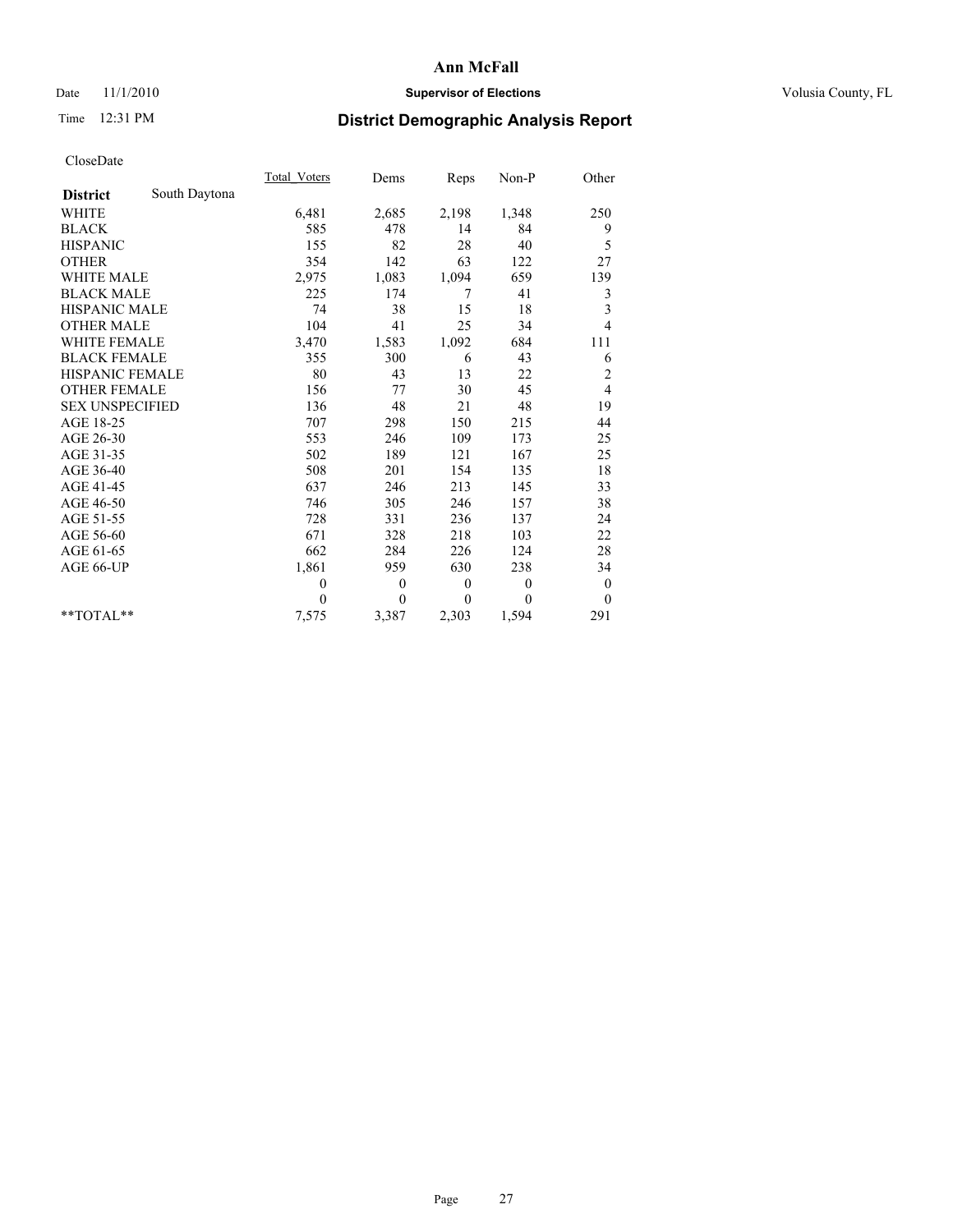## Date 11/1/2010 **Supervisor of Elections Supervisor of Elections** Volusia County, FL

## Time 12:31 PM **District Demographic Analysis Report**

|                        |               | Total Voters   | Dems             | Reps           | $Non-P$  | Other |  |
|------------------------|---------------|----------------|------------------|----------------|----------|-------|--|
| <b>District</b>        | Flagler Beach |                |                  |                |          |       |  |
| <b>WHITE</b>           |               | 53             | 21               | 17             | 14       |       |  |
| <b>BLACK</b>           |               | 0              | $\theta$         | $\mathbf{0}$   | $\theta$ | 0     |  |
| <b>HISPANIC</b>        |               | $\theta$       | 0                | $\theta$       | $\theta$ | 0     |  |
| <b>OTHER</b>           |               | 3              |                  | $\overline{c}$ | $\theta$ |       |  |
| <b>WHITE MALE</b>      |               | 25             | 9                | 10             | 6        | 0     |  |
| <b>BLACK MALE</b>      |               | $\theta$       | 0                | $\Omega$       | $\Omega$ | 0     |  |
| <b>HISPANIC MALE</b>   |               |                | 0                | 0              | 0        |       |  |
| <b>OTHER MALE</b>      |               | $\overline{c}$ |                  |                | 0        |       |  |
| WHITE FEMALE           |               | 28             | 12               |                | 8        |       |  |
| <b>BLACK FEMALE</b>    |               | $\theta$       | $\overline{0}$   | $_{0}$         | 0        |       |  |
| HISPANIC FEMALE        |               |                | 0                | $_{0}$         | $\theta$ |       |  |
| <b>OTHER FEMALE</b>    |               |                | 0                |                | 0        |       |  |
| <b>SEX UNSPECIFIED</b> |               |                | 0                | 0              | 0        |       |  |
| AGE 18-25              |               |                | 0                |                | $\theta$ |       |  |
| AGE 26-30              |               |                | 0                | 0              | $\theta$ |       |  |
| AGE 31-35              |               |                | 0                | $_{0}$         | 0        |       |  |
| AGE 36-40              |               |                | 0                | $_{0}$         |          |       |  |
| AGE 41-45              |               |                | 0                |                | 0        |       |  |
| AGE 46-50              |               |                |                  | 0              |          |       |  |
| AGE 51-55              |               |                | 0                | $_{0}$         |          |       |  |
| AGE 56-60              |               |                | 0                | 0              |          |       |  |
| AGE 61-65              |               | 9              | 4                |                | 4        |       |  |
| AGE 66-UP              |               | 40             | 17               | 16             | 6        |       |  |
|                        |               | $\mathbf{0}$   | $\boldsymbol{0}$ | 0              | 0        |       |  |
|                        |               | $\theta$       | $\theta$         | $\theta$       | 0        |       |  |
| $*$ $TOTAI.**$         |               | 56             | 22               | 19             | 14       |       |  |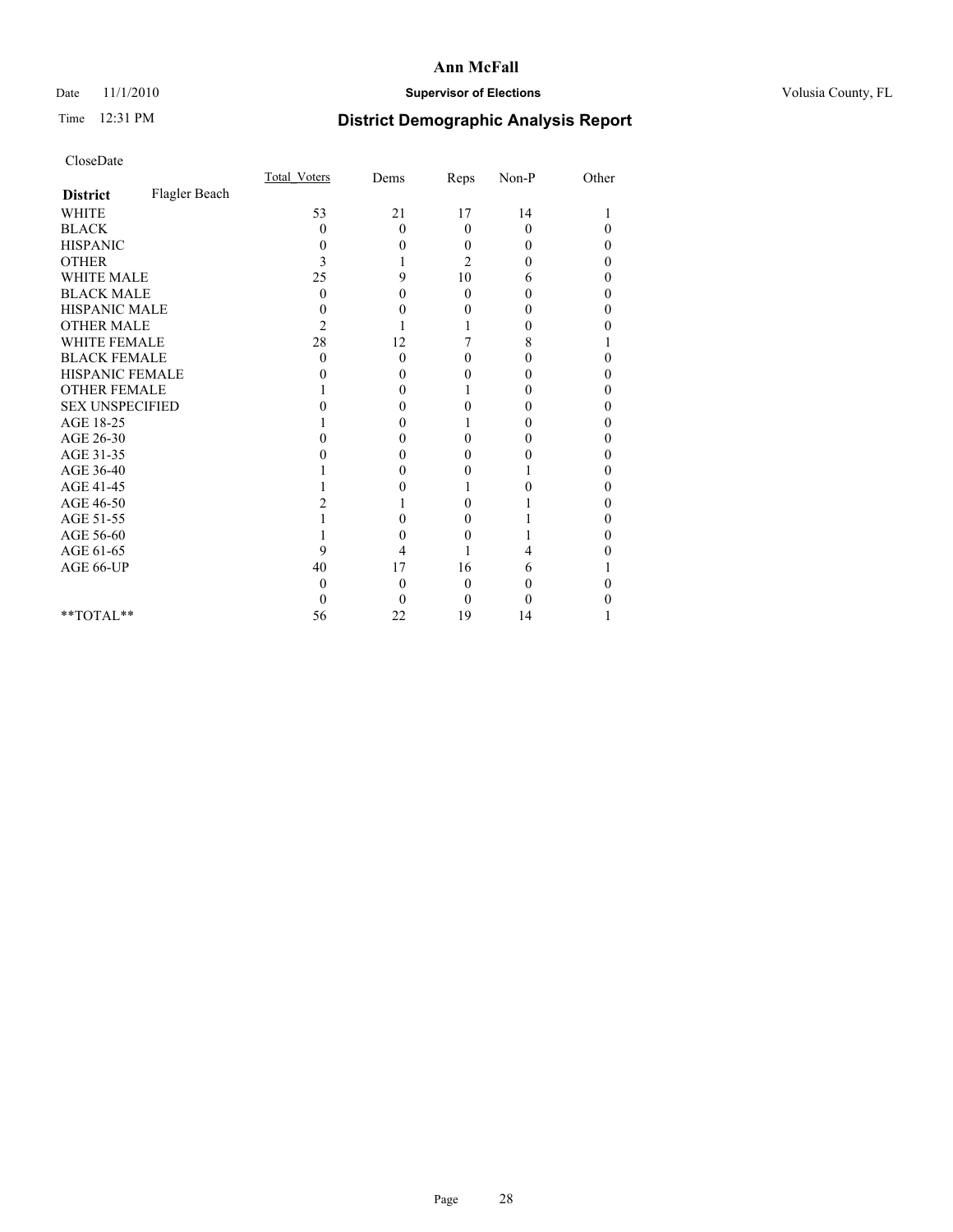## Date 11/1/2010 **Supervisor of Elections Supervisor of Elections** Volusia County, FL

## Time 12:31 PM **District Demographic Analysis Report**

|                                              | Total Voters | Dems     | Reps         | $Non-P$  | Other            |
|----------------------------------------------|--------------|----------|--------------|----------|------------------|
| <b>Hospital Authority</b><br><b>District</b> |              |          |              |          |                  |
| <b>WHITE</b>                                 | 97,115       | 32,572   | 40,012       | 19,542   | 4,989            |
| <b>BLACK</b>                                 | 9,509        | 7,559    | 418          | 1,245    | 287              |
| <b>HISPANIC</b>                              | 16,102       | 7.778    | 2,714        | 5,032    | 578              |
| <b>OTHER</b>                                 | 6,608        | 2,103    | 1,430        | 2,263    | 812              |
| <b>WHITE MALE</b>                            | 44,931       | 13,275   | 19,540       | 9,477    | 2,639            |
| <b>BLACK MALE</b>                            | 4,064        | 3,051    | 226          | 612      | 175              |
| <b>HISPANIC MALE</b>                         | 7,582        | 3,527    | 1,361        | 2,399    | 295              |
| <b>OTHER MALE</b>                            | 2,166        | 740      | 559          | 727      | 140              |
| <b>WHITE FEMALE</b>                          | 51,681       | 19,133   | 20,271       | 9,954    | 2,323            |
| <b>BLACK FEMALE</b>                          | 5,366        | 4,442    | 191          | 623      | 110              |
| HISPANIC FEMALE                              | 8,403        | 4,189    | 1,343        | 2,597    | 274              |
| <b>OTHER FEMALE</b>                          | 2,534        | 982      | 568          | 824      | 160              |
| <b>SEX UNSPECIFIED</b>                       | 2,607        | 673      | 515          | 869      | 550              |
| AGE 18-25                                    | 13,983       | 4,737    | 3,418        | 4,600    | 1,228            |
| AGE 26-30                                    | 8,968        | 3,090    | 2,293        | 3,003    | 582              |
| AGE 31-35                                    | 9,153        | 3,231    | 2,578        | 2,734    | 610              |
| AGE 36-40                                    | 9,974        | 3,435    | 3,307        | 2,662    | 570              |
| AGE 41-45                                    | 10.779       | 3,752    | 3,928        | 2,573    | 526              |
| AGE 46-50                                    | 12,744       | 4,530    | 4,906        | 2,731    | 577              |
| AGE 51-55                                    | 12,529       | 4,873    | 4,735        | 2,343    | 578              |
| AGE 56-60                                    | 11,404       | 4,827    | 4,067        | 2,023    | 487              |
| AGE 61-65                                    | 10,600       | 4,373    | 4,001        | 1,771    | 455              |
| AGE 66-UP                                    | 29,199       | 13,164   | 11,341       | 3,641    | 1,053            |
|                                              | $\theta$     | $\theta$ | $\theta$     | $\theta$ | $\boldsymbol{0}$ |
|                                              | $\theta$     | $\theta$ | $\mathbf{0}$ | $\theta$ | $\theta$         |
| $*$ $TOTAI.**$                               | 129,334      | 50,012   | 44,574       | 28,082   | 6,666            |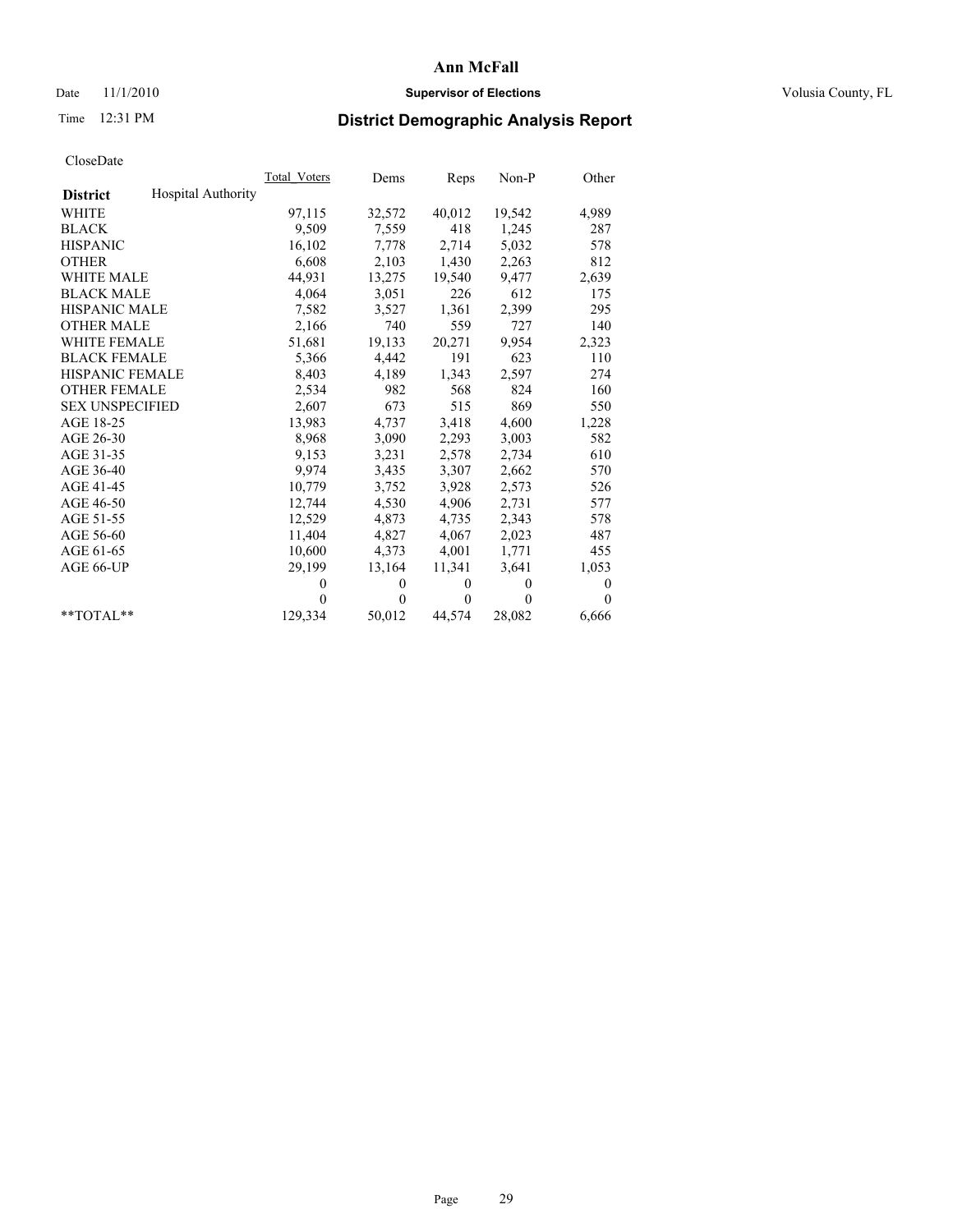## Date 11/1/2010 **Supervisor of Elections Supervisor of Elections** Volusia County, FL

## Time 12:31 PM **District Demographic Analysis Report**

|                                          | <b>Total Voters</b> | Dems         | Reps         | Non-P    | Other          |
|------------------------------------------|---------------------|--------------|--------------|----------|----------------|
| Florida House Seat 21<br><b>District</b> |                     |              |              |          |                |
| <b>WHITE</b>                             | 2,191               | 796          | 938          | 373      | 84             |
| <b>BLACK</b>                             | 171                 | 145          | 9            | 16       | 1              |
| <b>HISPANIC</b>                          | 190                 | 76           | 28           | 81       | 5              |
| <b>OTHER</b>                             | 103                 | 29           | 27           | 42       | 5              |
| <b>WHITE MALE</b>                        | 1,063               | 344          | 479          | 192      | 48             |
| <b>BLACK MALE</b>                        | 75                  | 62           | 5            | 8        | $\mathbf{0}$   |
| <b>HISPANIC MALE</b>                     | 97                  | 44           | 12           | 39       | $\overline{c}$ |
| <b>OTHER MALE</b>                        | 34                  | 12           | 10           | 12       | $\theta$       |
| WHITE FEMALE                             | 1,119               | 448          | 455          | 180      | 36             |
| <b>BLACK FEMALE</b>                      | 96                  | 83           | 4            | 8        | 1              |
| HISPANIC FEMALE                          | 89                  | 31           | 16           | 39       | 3              |
| <b>OTHER FEMALE</b>                      | 37                  | 12           | 9            | 15       | 1              |
| <b>SEX UNSPECIFIED</b>                   | 45                  | 10           | 12           | 19       | 4              |
| AGE 18-25                                | 261                 | 65           | 80           | 105      | 11             |
| AGE 26-30                                | 164                 | 57           | 49           | 52       | 6              |
| AGE 31-35                                | 173                 | 48           | 67           | 51       | $\sqrt{ }$     |
| AGE 36-40                                | 136                 | 42           | 56           | 34       | 4              |
| AGE 41-45                                | 168                 | 45           | 75           | 39       | 9              |
| AGE 46-50                                | 268                 | 108          | 98           | 50       | 12             |
| AGE 51-55                                | 276                 | 107          | 118          | 45       | 6              |
| AGE 56-60                                | 271                 | 117          | 103          | 40       | 11             |
| AGE 61-65                                | 268                 | 119          | 100          | 37       | 12             |
| AGE 66-UP                                | 670                 | 338          | 256          | 59       | 17             |
|                                          | $\overline{0}$      | $\theta$     | $\mathbf{0}$ | $\theta$ | $\theta$       |
|                                          | $\Omega$            | $\mathbf{0}$ | $\theta$     | $\theta$ | $\overline{0}$ |
| $*$ $TOTAI.**$                           | 2,655               | 1,046        | 1,002        | 512      | 95             |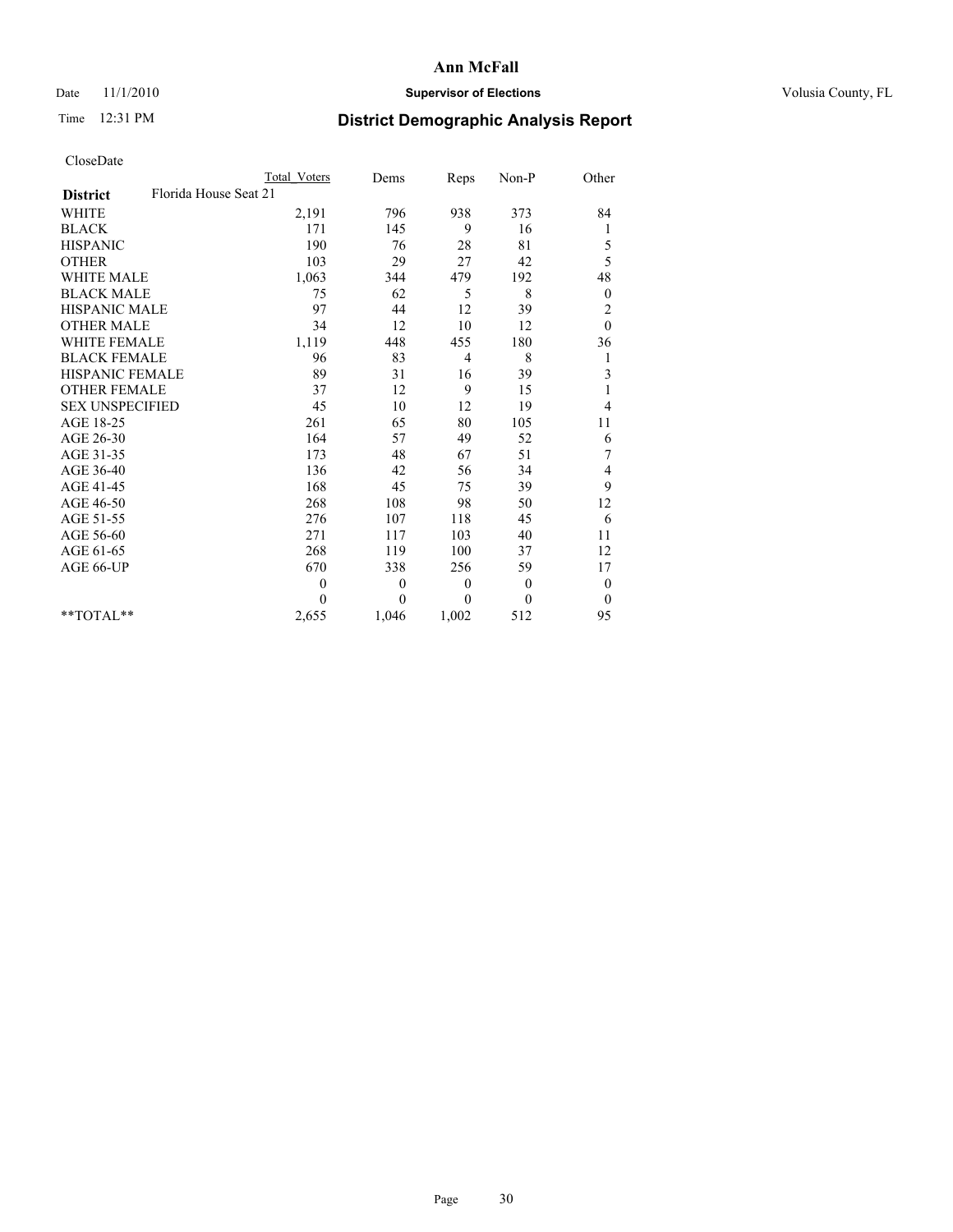## Date 11/1/2010 **Supervisor of Elections Supervisor of Elections** Volusia County, FL

## Time 12:31 PM **District Demographic Analysis Report**

|                                          | Total Voters | Dems           | Reps         | $Non-P$  | Other            |  |
|------------------------------------------|--------------|----------------|--------------|----------|------------------|--|
| Florida House Seat 25<br><b>District</b> |              |                |              |          |                  |  |
| <b>WHITE</b>                             | 15,669       | 5,255          | 6,178        | 3,395    | 841              |  |
| <b>BLACK</b>                             | 1,297        | 1,001          | 72           | 181      | 43               |  |
| <b>HISPANIC</b>                          | 4,121        | 2,036          | 691          | 1,263    | 131              |  |
| <b>OTHER</b>                             | 1,203        | 386            | 245          | 418      | 154              |  |
| <b>WHITE MALE</b>                        | 7,226        | 2,135          | 2,988        | 1,664    | 439              |  |
| <b>BLACK MALE</b>                        | 574          | 410            | 42           | 96       | 26               |  |
| <b>HISPANIC MALE</b>                     | 1,923        | 914            | 342          | 596      | 71               |  |
| <b>OTHER MALE</b>                        | 392          | 139            | 86           | 144      | 23               |  |
| WHITE FEMALE                             | 8,349        | 3,088          | 3,154        | 1,713    | 394              |  |
| <b>BLACK FEMALE</b>                      | 713          | 581            | 30           | 85       | 17               |  |
| HISPANIC FEMALE                          | 2,167        | 1,102          | 346          | 660      | 59               |  |
| <b>OTHER FEMALE</b>                      | 480          | 180            | 108          | 160      | 32               |  |
| <b>SEX UNSPECIFIED</b>                   | 466          | 129            | 90           | 139      | 108              |  |
| AGE 18-25                                | 2,371        | 820            | 499          | 834      | 218              |  |
| AGE 26-30                                | 1,654        | 563            | 409          | 564      | 118              |  |
| AGE 31-35                                | 1,769        | 640            | 462          | 550      | 117              |  |
| AGE 36-40                                | 1,916        | 624            | 636          | 549      | 107              |  |
| AGE 41-45                                | 1,956        | 724            | 653          | 484      | 95               |  |
| AGE 46-50                                | 2,176        | 779            | 784          | 510      | 103              |  |
| AGE 51-55                                | 2,119        | 819            | 752          | 441      | 107              |  |
| AGE 56-60                                | 1,897        | 799            | 667          | 360      | 71               |  |
| AGE 61-65                                | 1,790        | 727            | 650          | 338      | 75               |  |
| AGE 66-UP                                | 4,642        | 2,183          | 1,674        | 627      | 158              |  |
|                                          | $\mathbf{0}$ | $\mathbf{0}$   | $\mathbf{0}$ | $\theta$ | $\boldsymbol{0}$ |  |
|                                          | $\Omega$     | $\overline{0}$ | $\theta$     | $\theta$ | $\mathbf{0}$     |  |
| $*$ $TOTAI.**$                           | 22,290       | 8,678          | 7,186        | 5,257    | 1,169            |  |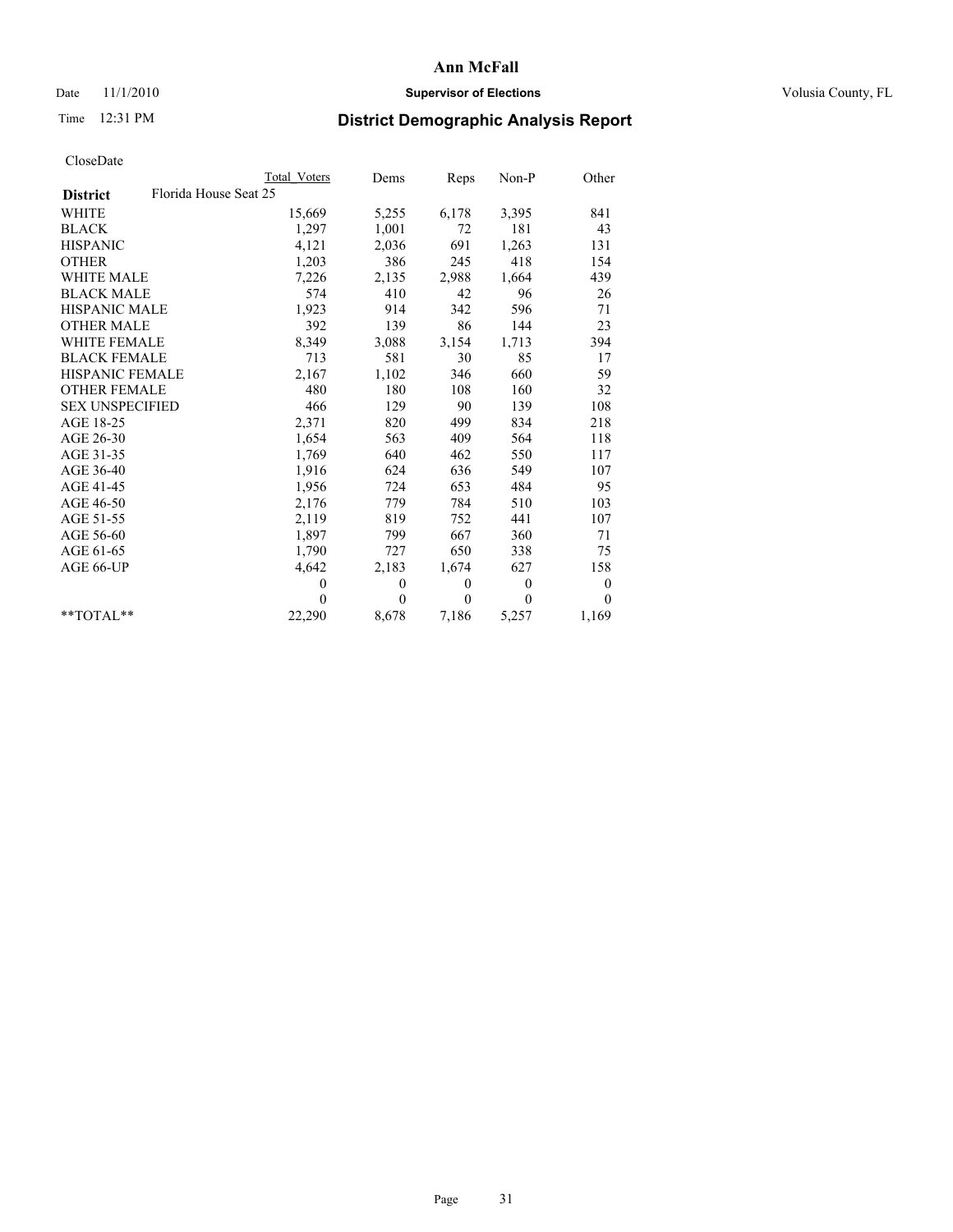## Date 11/1/2010 **Supervisor of Elections Supervisor of Elections** Volusia County, FL

# Time 12:31 PM **District Demographic Analysis Report**

|                                          | Total Voters | Dems         | Reps     | $Non-P$        | Other    |
|------------------------------------------|--------------|--------------|----------|----------------|----------|
| Florida House Seat 26<br><b>District</b> |              |              |          |                |          |
| <b>WHITE</b>                             | 88,806       | 30,218       | 37,597   | 16,952         | 4,039    |
| <b>BLACK</b>                             | 3,993        | 3,074        | 215      | 559            | 145      |
| <b>HISPANIC</b>                          | 7,247        | 3,374        | 1,361    | 2,266          | 246      |
| <b>OTHER</b>                             | 5,061        | 1,556        | 1,252    | 1,660          | 593      |
| <b>WHITE MALE</b>                        | 40,732       | 12,238       | 18,180   | 8,195          | 2,119    |
| <b>BLACK MALE</b>                        | 1,714        | 1,240        | 123      | 275            | 76       |
| <b>HISPANIC MALE</b>                     | 3,379        | 1,507        | 688      | 1,064          | 120      |
| <b>OTHER MALE</b>                        | 1,753        | 548          | 515      | 582            | 108      |
| WHITE FEMALE                             | 47,616       | 17,845       | 19,225   | 8,650          | 1,896    |
| <b>BLACK FEMALE</b>                      | 2,251        | 1,810        | 92       | 283            | 66       |
| <b>HISPANIC FEMALE</b>                   | 3,818        | 1,843        | 663      | 1,191          | 121      |
| <b>OTHER FEMALE</b>                      | 1,937        | 738          | 496      | 582            | 121      |
| <b>SEX UNSPECIFIED</b>                   | 1,907        | 453          | 443      | 615            | 396      |
| AGE 18-25                                | 9,798        | 3,169        | 2,738    | 3,065          | 826      |
| AGE 26-30                                | 5,990        | 1,943        | 1,752    | 1,933          | 362      |
| AGE 31-35                                | 5,958        | 1,937        | 1,886    | 1,737          | 398      |
| AGE 36-40                                | 6,644        | 2,097        | 2,414    | 1,736          | 397      |
| AGE 41-45                                | 7,949        | 2,516        | 3,237    | 1,860          | 336      |
| AGE 46-50                                | 9,616        | 3,132        | 4,030    | 2,042          | 412      |
| AGE 51-55                                | 10,067       | 3,665        | 4,175    | 1,799          | 428      |
| AGE 56-60                                | 9.991        | 3,971        | 3,821    | 1,778          | 421      |
| AGE 61-65                                | 9,913        | 3,847        | 3,991    | 1,676          | 399      |
| AGE 66-UP                                | 29,181       | 11,945       | 12,381   | 3,811          | 1,044    |
|                                          | $\theta$     | $\mathbf{0}$ | $\theta$ | $\overline{0}$ | 0        |
|                                          | $\theta$     | $\theta$     | $\Omega$ | $\theta$       | $\theta$ |
| $*$ TOTAL $*$                            | 105,107      | 38,222       | 40,425   | 21,437         | 5,023    |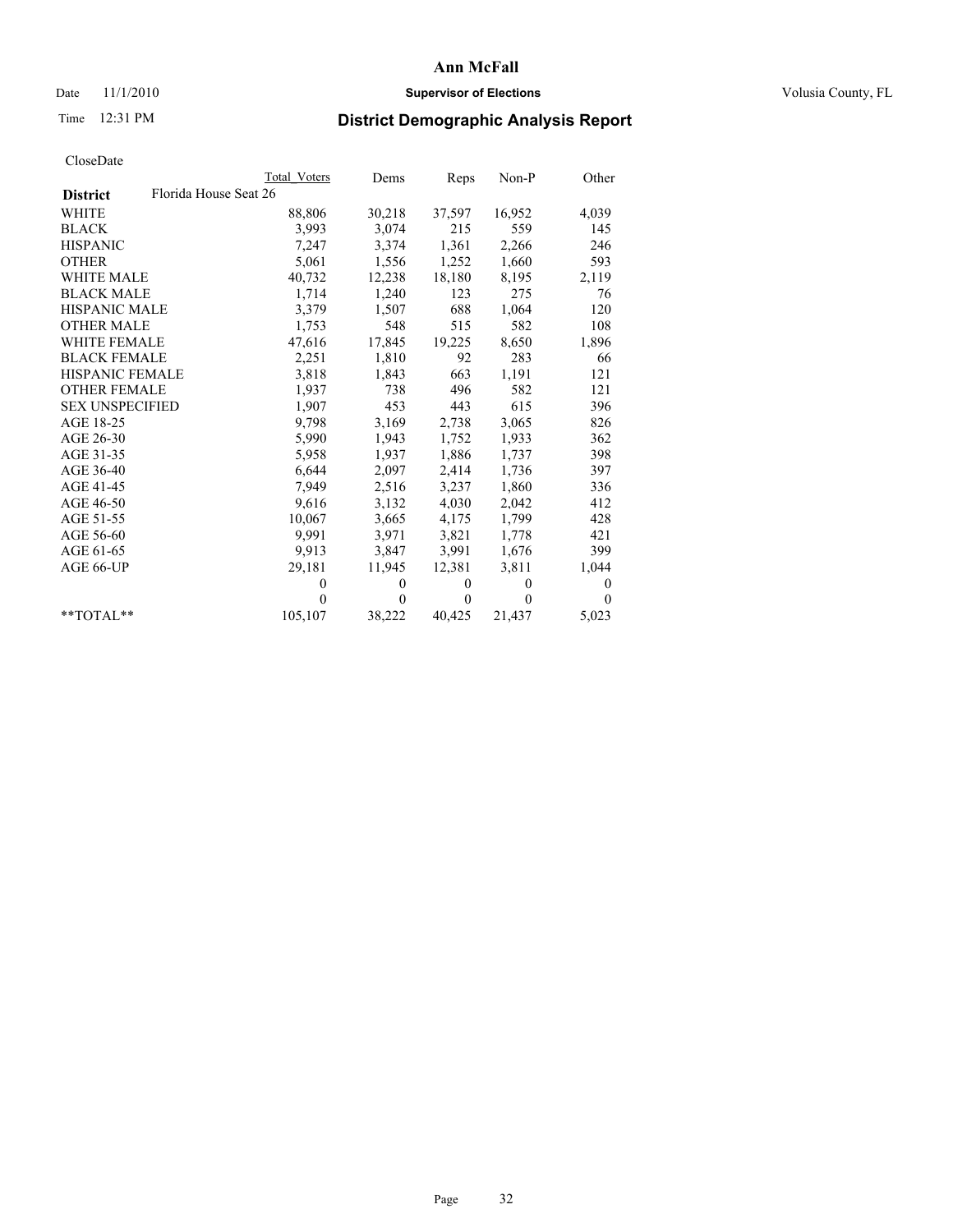## Date 11/1/2010 **Supervisor of Elections Supervisor of Elections** Volusia County, FL

# Time 12:31 PM **District Demographic Analysis Report**

|                                          | Total Voters | Dems     | Reps         | $Non-P$  | Other            |
|------------------------------------------|--------------|----------|--------------|----------|------------------|
| Florida House Seat 27<br><b>District</b> |              |          |              |          |                  |
| <b>WHITE</b>                             | 52,374       | 20,956   | 17,511       | 11,477   | 2,430            |
| <b>BLACK</b>                             | 17,570       | 14,850   | 482          | 1,901    | 337              |
| <b>HISPANIC</b>                          | 1,928        | 930      | 330          | 584      | 84               |
| <b>OTHER</b>                             | 4,206        | 1,722    | 665          | 1,363    | 456              |
| <b>WHITE MALE</b>                        | 24,063       | 8,464    | 8,645        | 5,619    | 1,335            |
| <b>BLACK MALE</b>                        | 6,879        | 5,581    | 244          | 879      | 175              |
| HISPANIC MALE                            | 892          | 406      | 160          | 279      | 47               |
| <b>OTHER MALE</b>                        | 1,298        | 536      | 262          | 424      | 76               |
| <b>WHITE FEMALE</b>                      | 28,020       | 12,376   | 8,778        | 5,792    | 1,074            |
| <b>BLACK FEMALE</b>                      | 10,529       | 9,140    | 234          | 995      | 160              |
| HISPANIC FEMALE                          | 1,023        | 520      | 170          | 299      | 34               |
| <b>OTHER FEMALE</b>                      | 1,628        | 774      | 293          | 490      | 71               |
| <b>SEX UNSPECIFIED</b>                   | 1,746        | 661      | 202          | 548      | 335              |
| AGE 18-25                                | 10,601       | 6,032    | 1,392        | 2,542    | 635              |
| AGE 26-30                                | 5,745        | 2,736    | 992          | 1,736    | 281              |
| AGE 31-35                                | 4,705        | 2,152    | 904          | 1,400    | 249              |
| AGE 36-40                                | 4,665        | 2,136    | 1,129        | 1,195    | 205              |
| AGE 41-45                                | 5,175        | 2,373    | 1,342        | 1,198    | 262              |
| AGE 46-50                                | 6,477        | 3,103    | 1,768        | 1,303    | 303              |
| AGE 51-55                                | 6,892        | 3,525    | 1,845        | 1,237    | 285              |
| AGE 56-60                                | 6,394        | 3,277    | 1,742        | 1,145    | 230              |
| AGE 61-65                                | 6,103        | 3,036    | 1,741        | 1,080    | 246              |
| AGE 66-UP                                | 19,320       | 10,088   | 6,132        | 2,489    | 611              |
|                                          | $\Omega$     | $\theta$ | $\mathbf{0}$ | $\theta$ | $\boldsymbol{0}$ |
|                                          | $\Omega$     | $\theta$ | $\mathbf{0}$ | $\theta$ | $\theta$         |
| $*$ $TOTAI.**$                           | 76,078       | 38,458   | 18,988       | 15,325   | 3,307            |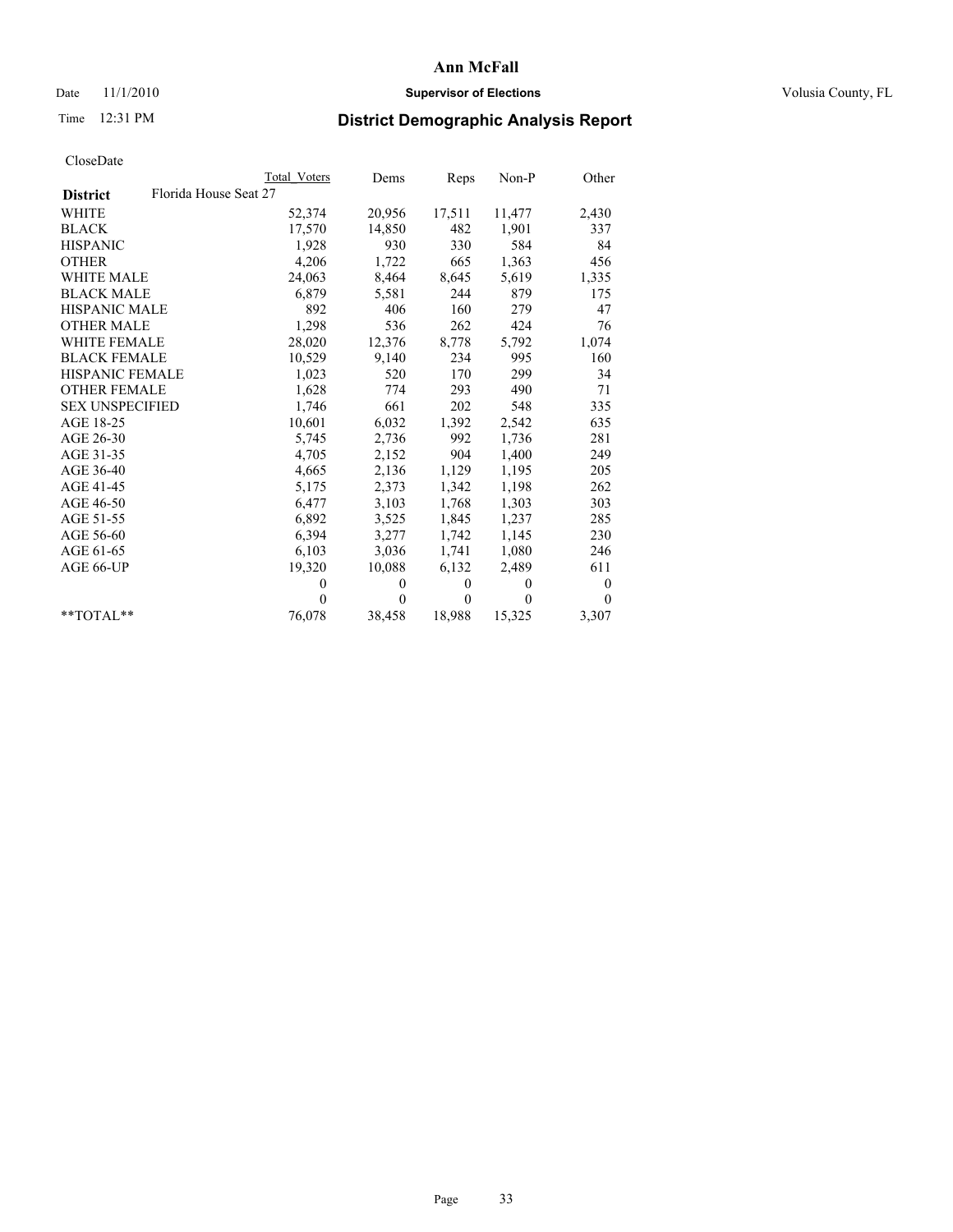## Date 11/1/2010 **Supervisor of Elections Supervisor of Elections** Volusia County, FL

## Time 12:31 PM **District Demographic Analysis Report**

|                                          | Total Voters | Dems         | Reps         | $Non-P$  | Other        |
|------------------------------------------|--------------|--------------|--------------|----------|--------------|
| Florida House Seat 28<br><b>District</b> |              |              |              |          |              |
| <b>WHITE</b>                             | 92,760       | 31,784       | 36,971       | 20,009   | 3,996        |
| <b>BLACK</b>                             | 4,184        | 3,344        | 180          | 548      | 112          |
| <b>HISPANIC</b>                          | 5,037        | 2,372        | 942          | 1,529    | 194          |
| <b>OTHER</b>                             | 4,627        | 1,352        | 1,040        | 1,648    | 587          |
| <b>WHITE MALE</b>                        | 43,148       | 13,072       | 18,122       | 9,831    | 2,123        |
| <b>BLACK MALE</b>                        | 1,883        | 1,407        | 100          | 300      | 76           |
| <b>HISPANIC MALE</b>                     | 2,364        | 1,072        | 440          | 745      | 107          |
| <b>OTHER MALE</b>                        | 1,555        | 467          | 417          | 574      | 97           |
| <b>WHITE FEMALE</b>                      | 49,054       | 18,528       | 18,644       | 10,038   | 1,844        |
| <b>BLACK FEMALE</b>                      | 2,276        | 1,919        | 78           | 244      | 35           |
| HISPANIC FEMALE                          | 2,640        | 1,283        | 497          | 774      | 86           |
| <b>OTHER FEMALE</b>                      | 1,811        | 660          | 433          | 596      | 122          |
| <b>SEX UNSPECIFIED</b>                   | 1,877        | 444          | 402          | 632      | 399          |
| AGE 18-25                                | 9,257        | 3,064        | 2,413        | 2,992    | 788          |
| AGE 26-30                                | 6,267        | 2,078        | 1,691        | 2,118    | 380          |
| AGE 31-35                                | 6,035        | 2,041        | 1,700        | 1,962    | 332          |
| AGE 36-40                                | 6,812        | 2,301        | 2,258        | 1,904    | 349          |
| AGE 41-45                                | 7.413        | 2,435        | 2,774        | 1,857    | 347          |
| AGE 46-50                                | 9,490        | 3,219        | 3,822        | 2,103    | 346          |
| AGE 51-55                                | 10,069       | 3,718        | 3,927        | 2,065    | 359          |
| AGE 56-60                                | 10,098       | 3,985        | 3,695        | 2,025    | 393          |
| AGE 61-65                                | 10,277       | 3,864        | 3,949        | 1,986    | 478          |
| AGE 66-UP                                | 30,890       | 12,147       | 12,904       | 4,722    | 1,117        |
|                                          | $\theta$     | $\mathbf{0}$ | $\mathbf{0}$ | $\theta$ | $\mathbf{0}$ |
|                                          | $\Omega$     | $\theta$     | $\mathbf{0}$ | $\theta$ | $\mathbf{0}$ |
| $*$ TOTAL $*$                            | 106,608      | 38,852       | 39,133       | 23,734   | 4,889        |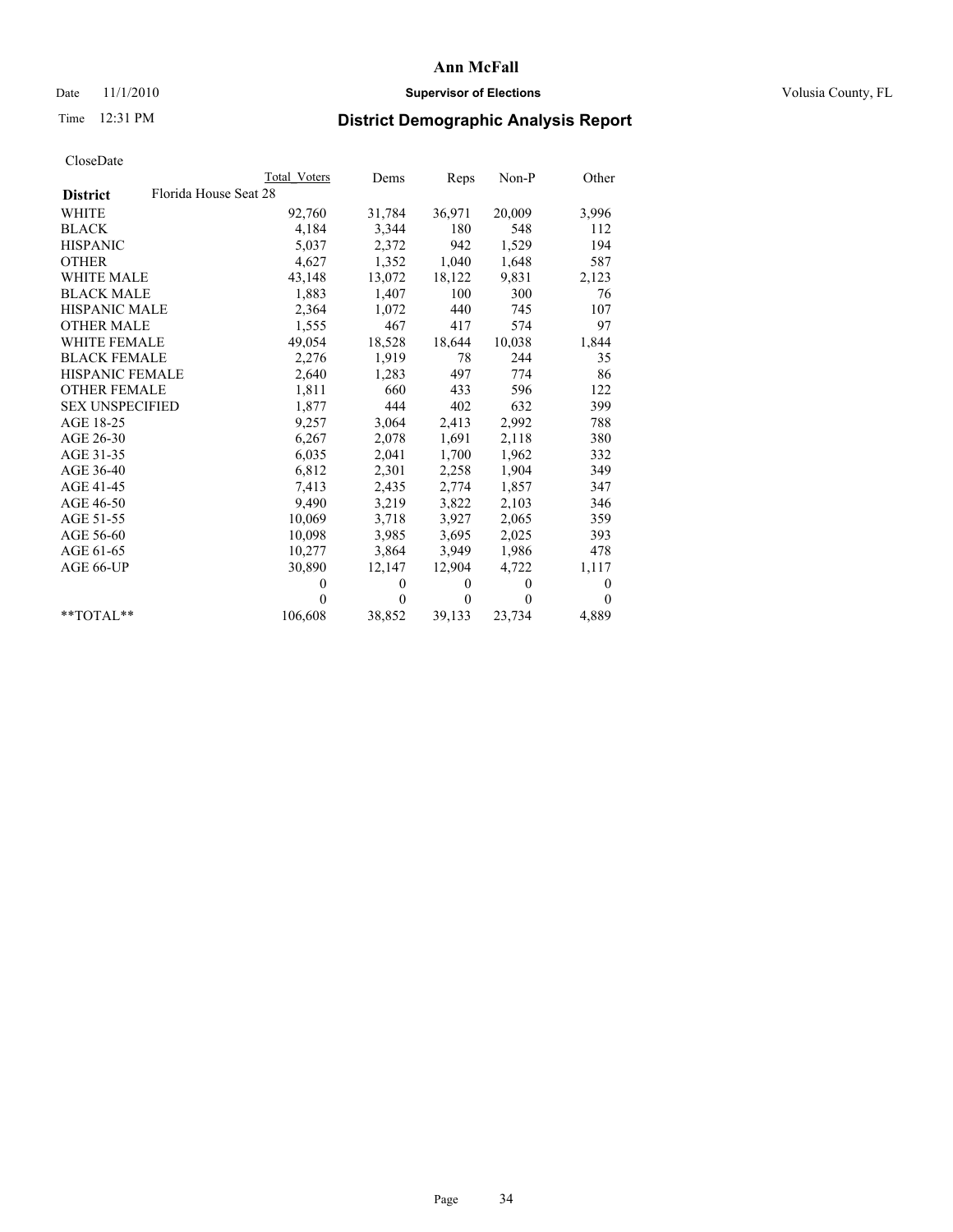## Date 11/1/2010 **Supervisor of Elections Supervisor of Elections** Volusia County, FL

## Time 12:31 PM **District Demographic Analysis Report**

|                                          | <b>Total Voters</b> | Dems         | Reps         | Non-P    | Other            |
|------------------------------------------|---------------------|--------------|--------------|----------|------------------|
| Florida House Seat 33<br><b>District</b> |                     |              |              |          |                  |
| <b>WHITE</b>                             | 5,090               | 1,559        | 2,240        | 1,046    | 245              |
| <b>BLACK</b>                             | 525                 | 410          | 26           | 77       | 12               |
| <b>HISPANIC</b>                          | 1,068               | 505          | 172          | 344      | 47               |
| <b>OTHER</b>                             | 384                 | 123          | 90           | 125      | 46               |
| <b>WHITE MALE</b>                        | 2,432               | 633          | 1,138        | 540      | 121              |
| <b>BLACK MALE</b>                        | 225                 | 173          | 11           | 33       | 8                |
| <b>HISPANIC MALE</b>                     | 510                 | 224          | 91           | 174      | 21               |
| <b>OTHER MALE</b>                        | 140                 | 51           | 33           | 49       | 7                |
| <b>WHITE FEMALE</b>                      | 2,620               | 915          | 1,084        | 499      | 122              |
| <b>BLACK FEMALE</b>                      | 295                 | 232          | 15           | 44       | $\overline{4}$   |
| HISPANIC FEMALE                          | 547                 | 276          | 80           | 165      | 26               |
| <b>OTHER FEMALE</b>                      | 137                 | 48           | 35           | 44       | 10               |
| <b>SEX UNSPECIFIED</b>                   | 161                 | 45           | 41           | 44       | 31               |
| AGE 18-25                                | 813                 | 272          | 200          | 276      | 65               |
| AGE 26-30                                | 489                 | 168          | 116          | 176      | 29               |
| AGE 31-35                                | 512                 | 174          | 158          | 142      | 38               |
| AGE 36-40                                | 594                 | 206          | 193          | 160      | 35               |
| AGE 41-45                                | 575                 | 216          | 203          | 127      | 29               |
| AGE 46-50                                | 830                 | 254          | 347          | 191      | 38               |
| AGE 51-55                                | 748                 | 281          | 303          | 124      | 40               |
| AGE 56-60                                | 651                 | 258          | 251          | 122      | 20               |
| AGE 61-65                                | 589                 | 222          | 247          | 100      | 20               |
| AGE 66-UP                                | 1,265               | 546          | 510          | 173      | 36               |
|                                          | $\mathbf{0}$        | $\mathbf{0}$ | $\mathbf{0}$ | $\theta$ | $\boldsymbol{0}$ |
|                                          | $\theta$            | $\theta$     | $\theta$     | $\theta$ | $\theta$         |
| $*$ TOTAL $*$                            | 7,067               | 2,597        | 2,528        | 1,592    | 350              |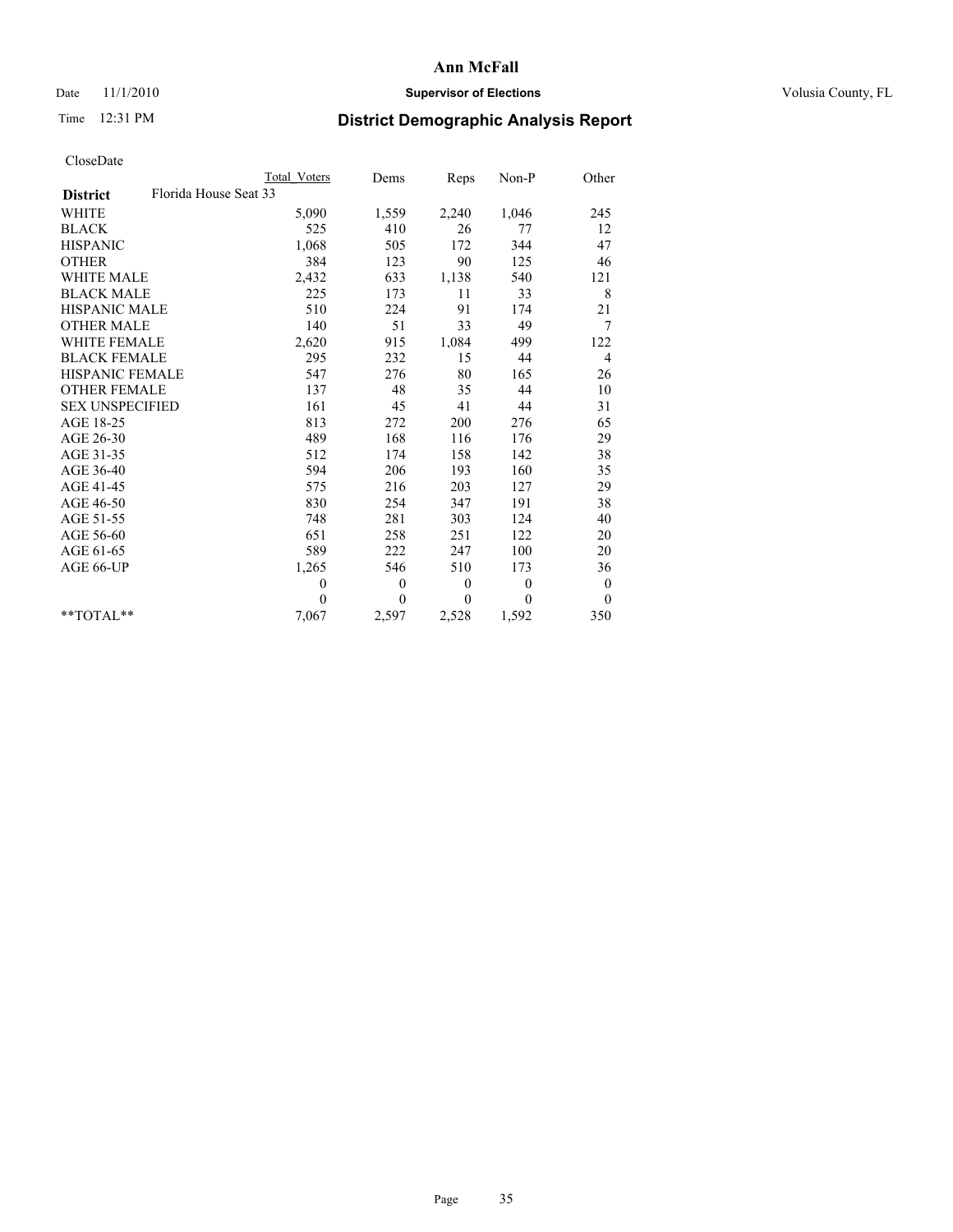## Date 11/1/2010 **Supervisor of Elections Supervisor of Elections** Volusia County, FL

## Time 12:31 PM **District Demographic Analysis Report**

|                        | <b>Total Voters</b>     | Dems         | Reps         | $Non-P$      | Other    |
|------------------------|-------------------------|--------------|--------------|--------------|----------|
| <b>District</b>        | School Board District 1 |              |              |              |          |
| WHITE                  | 49,669                  | 17,446       | 20,415       | 9,364        | 2,444    |
| <b>BLACK</b>           | 4,324                   | 3,549        | 156          | 512          | 107      |
| <b>HISPANIC</b>        | 3,150                   | 1,368        | 556          | 1,077        | 149      |
| <b>OTHER</b>           | 2,781                   | 886          | 663          | 903          | 329      |
| <b>WHITE MALE</b>      | 22,709                  | 7,034        | 9,881        | 4,497        | 1,297    |
| <b>BLACK MALE</b>      | 1,742                   | 1,363        | 75           | 239          | 65       |
| <b>HISPANIC MALE</b>   | 1,442                   | 626          | 271          | 471          | 74       |
| <b>OTHER MALE</b>      | 900                     | 307          | 259          | 272          | 62       |
| <b>WHITE FEMALE</b>    | 26,730                  | 10,332       | 10,448       | 4,814        | 1,136    |
| <b>BLACK FEMALE</b>    | 2,545                   | 2,158        | 80           | 266          | 41       |
| HISPANIC FEMALE        | 1,688                   | 735          | 282          | 598          | 73       |
| <b>OTHER FEMALE</b>    | 1,050                   | 402          | 256          | 332          | 60       |
| <b>SEX UNSPECIFIED</b> | 1,118                   | 292          | 238          | 367          | 221      |
| AGE 18-25              | 6,166                   | 2,004        | 1,667        | 1,969        | 526      |
| AGE 26-30              | 3,943                   | 1,370        | 1,083        | 1,243        | 247      |
| AGE 31-35              | 3,759                   | 1,272        | 1,136        | 1,081        | 270      |
| AGE 36-40              | 4,047                   | 1,342        | 1,434        | 1,038        | 233      |
| AGE 41-45              | 4,584                   | 1,536        | 1,812        | 1,027        | 209      |
| AGE 46-50              | 5,621                   | 1,973        | 2,269        | 1,112        | 267      |
| AGE 51-55              | 5,642                   | 2,256        | 2,181        | 953          | 252      |
| AGE 56-60              | 5,496                   | 2,374        | 2,006        | 870          | 246      |
| AGE 61-65              | 5,166                   | 2,197        | 1,979        | 772          | 218      |
| AGE 66-UP              | 15,500                  | 6,925        | 6,223        | 1,791        | 561      |
|                        | $\theta$                | $\mathbf{0}$ | $\mathbf{0}$ | $\mathbf{0}$ | 0        |
|                        | $\theta$                | $\theta$     | $\theta$     | $\theta$     | $\theta$ |
| $*$ TOTAL $*$          | 59,924                  | 23,249       | 21,790       | 11,856       | 3,029    |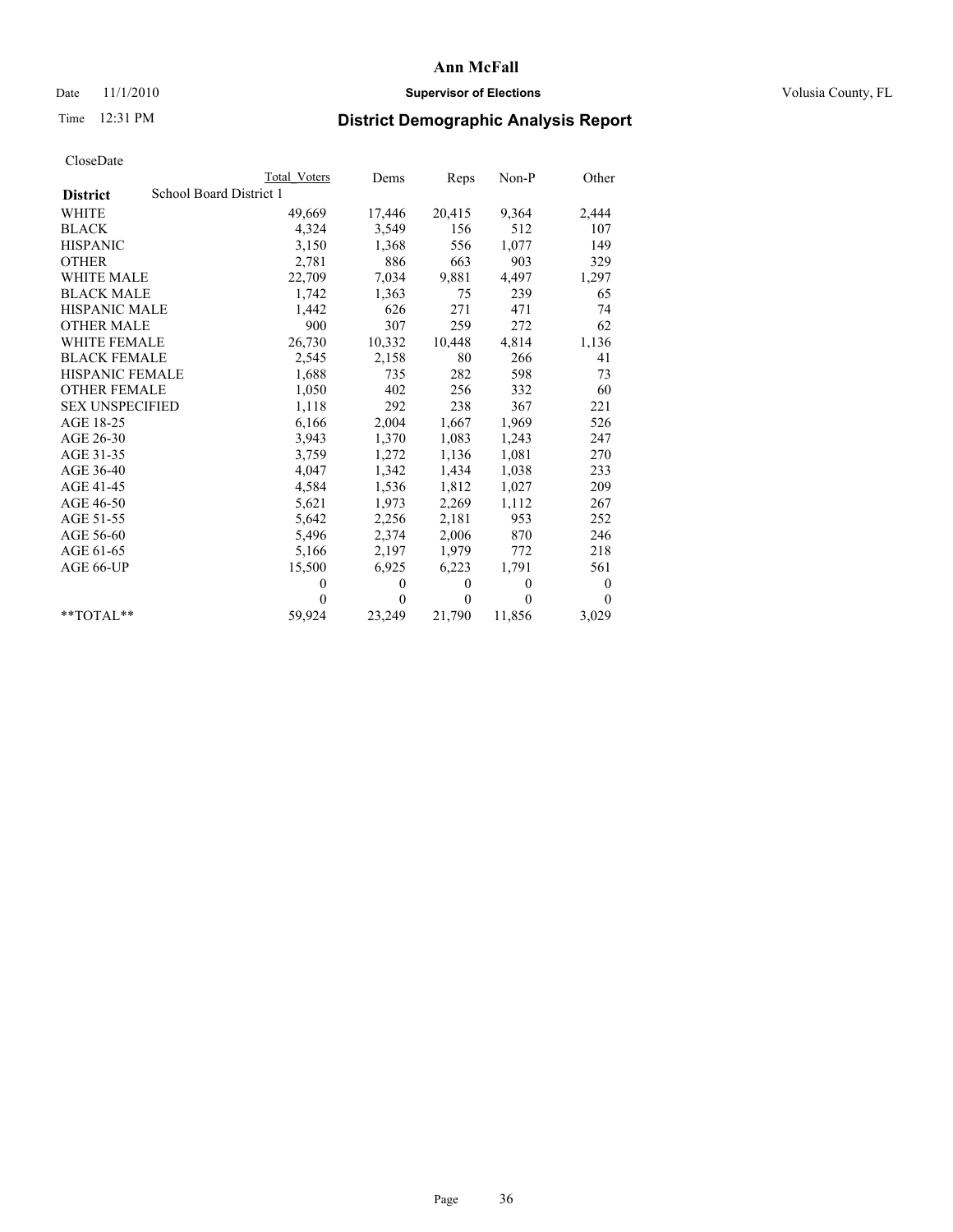## Date 11/1/2010 **Supervisor of Elections Supervisor of Elections** Volusia County, FL

# Time 12:31 PM **District Demographic Analysis Report**

|                        | Total Voters            | Dems         | Reps         | $Non-P$  | Other            |  |  |  |
|------------------------|-------------------------|--------------|--------------|----------|------------------|--|--|--|
| <b>District</b>        | School Board District 2 |              |              |          |                  |  |  |  |
| <b>WHITE</b>           | 41,187                  | 15,436       | 15,034       | 8,868    | 1,849            |  |  |  |
| <b>BLACK</b>           | 10,929                  | 9,257        | 297          | 1,161    | 214              |  |  |  |
| <b>HISPANIC</b>        | 1,243                   | 545          | 248          | 408      | 42               |  |  |  |
| <b>OTHER</b>           | 2,993                   | 1,185        | 521          | 972      | 315              |  |  |  |
| <b>WHITE MALE</b>      | 19,250                  | 6,368        | 7,436        | 4,429    | 1,017            |  |  |  |
| <b>BLACK MALE</b>      | 4,297                   | 3,522        | 153          | 528      | 94               |  |  |  |
| <b>HISPANIC MALE</b>   | 590                     | 255          | 116          | 198      | 21               |  |  |  |
| <b>OTHER MALE</b>      | 1,002                   | 389          | 223          | 335      | 55               |  |  |  |
| WHITE FEMALE           | 21,684                  | 8,977        | 7,508        | 4,385    | 814              |  |  |  |
| <b>BLACK FEMALE</b>    | 6,535                   | 5,659        | 141          | 617      | 118              |  |  |  |
| <b>HISPANIC FEMALE</b> | 646                     | 287          | 131          | 208      | 20               |  |  |  |
| <b>OTHER FEMALE</b>    | 1,150                   | 535          | 204          | 352      | 59               |  |  |  |
| <b>SEX UNSPECIFIED</b> | 1,198                   | 431          | 188          | 357      | 222              |  |  |  |
| AGE 18-25              | 7,568                   | 4,418        | 1,079        | 1,650    | 421              |  |  |  |
| AGE 26-30              | 3,953                   | 1,788        | 760          | 1,219    | 186              |  |  |  |
| AGE 31-35              | 3,019                   | 1,311        | 635          | 917      | 156              |  |  |  |
| AGE 36-40              | 3,097                   | 1,320        | 846          | 807      | 124              |  |  |  |
| AGE 41-45              | 3,532                   | 1,526        | 1,002        | 833      | 171              |  |  |  |
| AGE 46-50              | 4,398                   | 1,935        | 1,364        | 910      | 189              |  |  |  |
| AGE 51-55              | 4,923                   | 2,273        | 1,545        | 913      | 192              |  |  |  |
| AGE 56-60              | 4,852                   | 2,232        | 1,488        | 955      | 177              |  |  |  |
| AGE 61-65              | 5,047                   | 2,215        | 1,655        | 953      | 224              |  |  |  |
| AGE 66-UP              | 15,963                  | 7,405        | 5,726        | 2,252    | 580              |  |  |  |
|                        | $\theta$                | $\mathbf{0}$ | $\mathbf{0}$ | $\theta$ | $\boldsymbol{0}$ |  |  |  |
|                        | $\theta$                | $\theta$     | $\theta$     | $\theta$ | $\theta$         |  |  |  |
| $*$ $TOTAI.**$         | 56,352                  | 26,423       | 16,100       | 11,409   | 2,420            |  |  |  |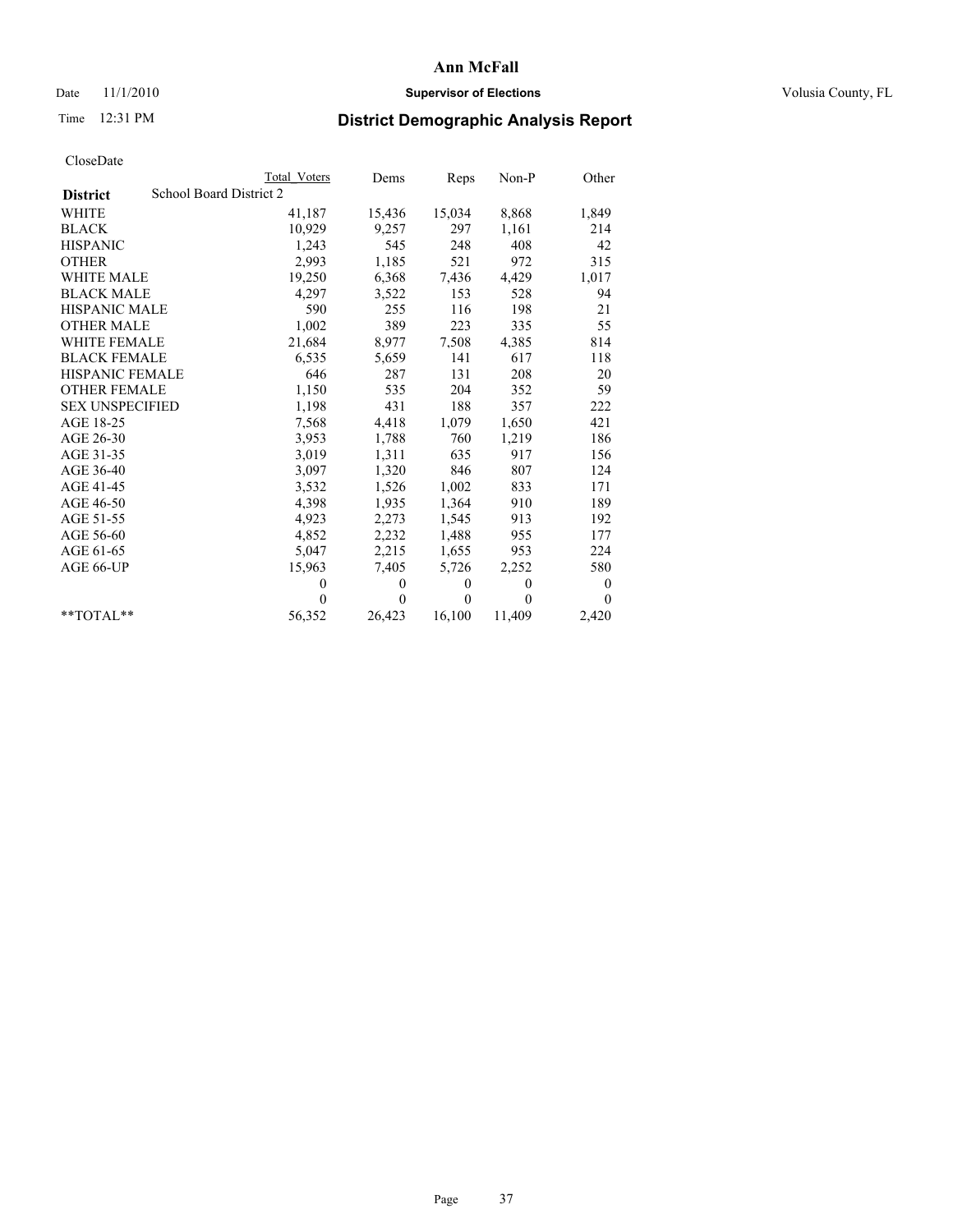## Date 11/1/2010 **Supervisor of Elections Supervisor of Elections** Volusia County, FL

# Time 12:31 PM **District Demographic Analysis Report**

|                        |                         | <b>Total Voters</b> | Dems         | Reps         | $Non-P$      | Other            |
|------------------------|-------------------------|---------------------|--------------|--------------|--------------|------------------|
| <b>District</b>        | School Board District 3 |                     |              |              |              |                  |
| <b>WHITE</b>           |                         | 63,982              | 22,760       | 24,636       | 13,967       | 2,619            |
| <b>BLACK</b>           |                         | 1,935               | 1,584        | 81           | 234          | 36               |
| <b>HISPANIC</b>        |                         | 978                 | 400          | 242          | 290          | 46               |
| <b>OTHER</b>           |                         | 2,651               | 746          | 582          | 953          | 370              |
| <b>WHITE MALE</b>      |                         | 29,527              | 9,283        | 12,073       | 6,798        | 1,373            |
| <b>BLACK MALE</b>      |                         | 865                 | 663          | 45           | 134          | 23               |
| <b>HISPANIC MALE</b>   |                         | 431                 | 163          | 98           | 145          | 25               |
| <b>OTHER MALE</b>      |                         | 860                 | 254          | 230          | 324          | 52               |
| <b>WHITE FEMALE</b>    |                         | 34,056              | 13,340       | 12,419       | 7,069        | 1,228            |
| <b>BLACK FEMALE</b>    |                         | 1,054               | 909          | 34           | 99           | 12               |
| HISPANIC FEMALE        |                         | 536                 | 233          | 141          | 141          | 21               |
| <b>OTHER FEMALE</b>    |                         | 1,009               | 360          | 251          | 324          | 74               |
| <b>SEX UNSPECIFIED</b> |                         | 1,208               | 285          | 250          | 410          | 263              |
| AGE 18-25              |                         | 5,401               | 1,750        | 1,356        | 1,829        | 466              |
| AGE 26-30              |                         | 3,668               | 1,199        | 1,016        | 1,228        | 225              |
| AGE 31-35              |                         | 3,573               | 1,130        | 1,050        | 1,199        | 194              |
| AGE 36-40              |                         | 4,081               | 1,348        | 1,327        | 1,194        | 212              |
| AGE 41-45              |                         | 4,629               | 1,453        | 1,770        | 1,200        | 206              |
| AGE 46-50              |                         | 6,155               | 2,077        | 2,452        | 1,389        | 237              |
| AGE 51-55              |                         | 6,652               | 2,474        | 2,589        | 1,349        | 240              |
| AGE 56-60              |                         | 6,892               | 2,778        | 2,509        | 1,346        | 259              |
| AGE 61-65              |                         | 7,075               | 2,696        | 2,716        | 1,360        | 303              |
| AGE 66-UP              |                         | 21,420              | 8,585        | 8,756        | 3,350        | 729              |
|                        |                         | 0                   | $\mathbf{0}$ | $\mathbf{0}$ | $\mathbf{0}$ | $\boldsymbol{0}$ |
|                        |                         | 0                   | $\theta$     | $\mathbf{0}$ | $\theta$     | $\mathbf{0}$     |
| $*$ $TOTAI.**$         |                         | 69,546              | 25,490       | 25,541       | 15,444       | 3,071            |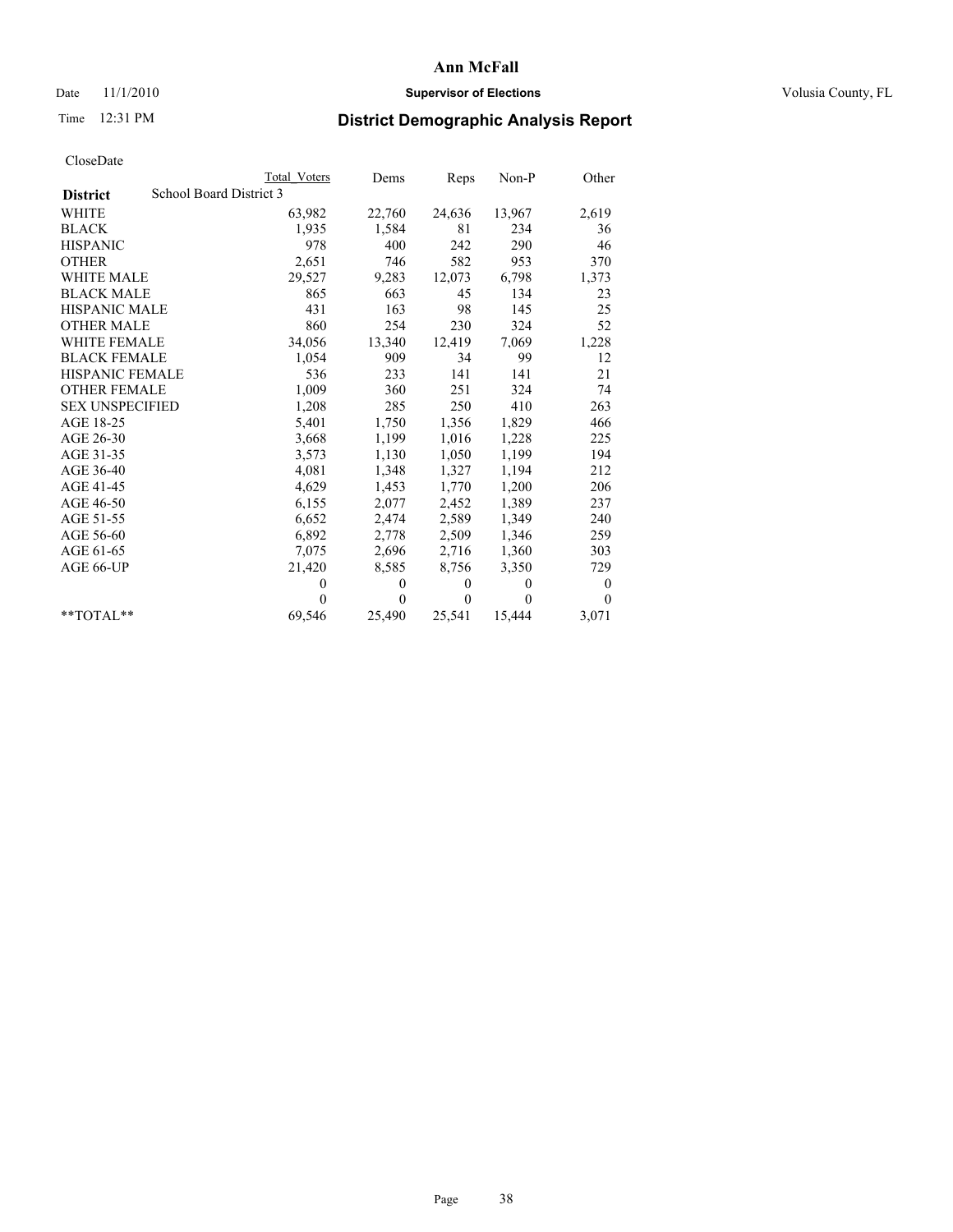## Date 11/1/2010 **Supervisor of Elections Supervisor of Elections** Volusia County, FL

# Time 12:31 PM **District Demographic Analysis Report**

|                        | Total Voters            | Dems         | Reps         | $Non-P$  | Other            |  |  |  |  |
|------------------------|-------------------------|--------------|--------------|----------|------------------|--|--|--|--|
| <b>District</b>        | School Board District 4 |              |              |          |                  |  |  |  |  |
| <b>WHITE</b>           | 53,791                  | 19,393       | 21,527       | 10,716   | 2,155            |  |  |  |  |
| <b>BLACK</b>           | 5,359                   | 4,414        | 186          | 648      | 111              |  |  |  |  |
| <b>HISPANIC</b>        | 1,258                   | 566          | 319          | 329      | 44               |  |  |  |  |
| <b>OTHER</b>           | 3,318                   | 1,120        | 782          | 1,070    | 346              |  |  |  |  |
| <b>WHITE MALE</b>      | 24,583                  | 7,782        | 10,409       | 5,251    | 1,141            |  |  |  |  |
| <b>BLACK MALE</b>      | 2,120                   | 1,633        | 100          | 320      | 67               |  |  |  |  |
| <b>HISPANIC MALE</b>   | 560                     | 220          | 158          | 153      | 29               |  |  |  |  |
| <b>OTHER MALE</b>      | 1,136                   | 363          | 313          | 399      | 61               |  |  |  |  |
| WHITE FEMALE           | 28,916                  | 11,523       | 11,008       | 5,392    | 993              |  |  |  |  |
| <b>BLACK FEMALE</b>    | 3,202                   | 2,750        | 86           | 323      | 43               |  |  |  |  |
| <b>HISPANIC FEMALE</b> | 690                     | 343          | 156          | 176      | 15               |  |  |  |  |
| <b>OTHER FEMALE</b>    | 1,332                   | 530          | 351          | 386      | 65               |  |  |  |  |
| <b>SEX UNSPECIFIED</b> | 1,187                   | 349          | 233          | 363      | 242              |  |  |  |  |
| AGE 18-25              | 6,062                   | 2,485        | 1,453        | 1,699    | 425              |  |  |  |  |
| AGE 26-30              | 3,657                   | 1,444        | 924          | 1,110    | 179              |  |  |  |  |
| AGE 31-35              | 3,347                   | 1,296        | 900          | 969      | 182              |  |  |  |  |
| AGE 36-40              | 3,568                   | 1,284        | 1,194        | 903      | 187              |  |  |  |  |
| AGE 41-45              | 4,257                   | 1,549        | 1,593        | 937      | 178              |  |  |  |  |
| AGE 46-50              | 5,490                   | 2,017        | 2,105        | 1,157    | 211              |  |  |  |  |
| AGE 51-55              | 6,006                   | 2,448        | 2,231        | 1,114    | 213              |  |  |  |  |
| AGE 56-60              | 6,000                   | 2,501        | 2,149        | 1,132    | 218              |  |  |  |  |
| AGE 61-65              | 6,152                   | 2,485        | 2,294        | 1,128    | 245              |  |  |  |  |
| AGE 66-UP              | 19,186                  | 7,984        | 7,970        | 2,614    | 618              |  |  |  |  |
|                        | $\mathbf{0}$            | $\mathbf{0}$ | $\mathbf{0}$ | $\theta$ | $\boldsymbol{0}$ |  |  |  |  |
|                        | $\theta$                | $\theta$     | $\theta$     | $\theta$ | $\theta$         |  |  |  |  |
| $*$ $TOTAI.**$         | 63,726                  | 25,493       | 22,814       | 12,763   | 2,656            |  |  |  |  |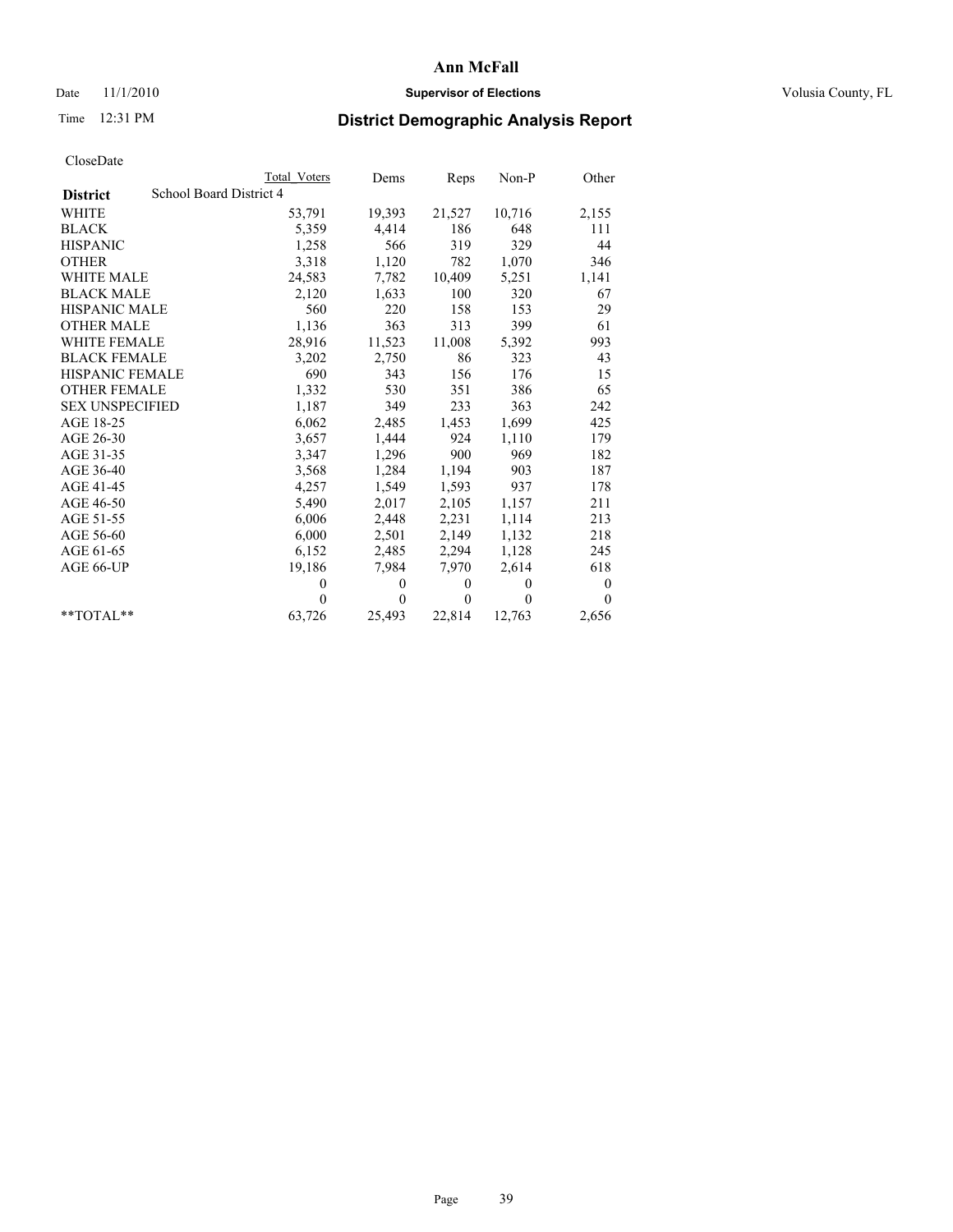## Date 11/1/2010 **Supervisor of Elections Supervisor of Elections** Volusia County, FL

# Time 12:31 PM **District Demographic Analysis Report**

|                                            | <b>Total Voters</b> | Dems         | Reps     | Non-P        | Other            |
|--------------------------------------------|---------------------|--------------|----------|--------------|------------------|
| School Board District 5<br><b>District</b> |                     |              |          |              |                  |
| <b>WHITE</b>                               | 48,261              | 15,533       | 19,823   | 10,337       | 2,568            |
| <b>BLACK</b>                               | 5,193               | 4,020        | 264      | 727          | 182              |
| <b>HISPANIC</b>                            | 12,962              | 6,414        | 2,159    | 3,963        | 426              |
| <b>OTHER</b>                               | 3,841               | 1,231        | 771      | 1,358        | 481              |
| <b>WHITE MALE</b>                          | 22,595              | 6,419        | 9,753    | 5,066        | 1,357            |
| <b>BLACK MALE</b>                          | 2,326               | 1,692        | 152      | 370          | 112              |
| <b>HISPANIC MALE</b>                       | 6,142               | 2,903        | 1,090    | 1,930        | 219              |
| <b>OTHER MALE</b>                          | 1,274               | 440          | 298      | 455          | 81               |
| WHITE FEMALE                               | 25,392              | 9,028        | 9,957    | 5,212        | 1,195            |
| <b>BLACK FEMALE</b>                        | 2,824               | 2,289        | 112      | 354          | 69               |
| <b>HISPANIC FEMALE</b>                     | 6,724               | 3,457        | 1,062    | 2,005        | 200              |
| <b>OTHER FEMALE</b>                        | 1,489               | 585          | 312      | 493          | 99               |
| <b>SEX UNSPECIFIED</b>                     | 1,491               | 385          | 281      | 500          | 325              |
| AGE 18-25                                  | 7,904               | 2,765        | 1,767    | 2,667        | 705              |
| AGE 26-30                                  | 5,088               | 1,744        | 1,226    | 1,779        | 339              |
| AGE 31-35                                  | 5,454               | 1,983        | 1,456    | 1,676        | 339              |
| AGE 36-40                                  | 5,974               | 2,112        | 1,885    | 1,636        | 341              |
| AGE 41-45                                  | 6,234               | 2,245        | 2,107    | 1,568        | 314              |
| AGE 46-50                                  | 7,193               | 2,593        | 2,659    | 1,631        | 310              |
| AGE 51-55                                  | 6,948               | 2,664        | 2,574    | 1,382        | 328              |
| AGE 56-60                                  | 6,062               | 2,522        | 2,127    | 1,167        | 246              |
| AGE 61-65                                  | 5,500               | 2,222        | 2,034    | 1,004        | 240              |
| AGE 66-UP                                  | 13,899              | 6,348        | 5,182    | 1,874        | 495              |
|                                            | $\theta$            | $\mathbf{0}$ | $\theta$ | $\mathbf{0}$ | $\boldsymbol{0}$ |
|                                            | $\theta$            | $\theta$     | $\theta$ | $\theta$     | $\theta$         |
| $*$ TOTAL $*$                              | 70,257              | 27,198       | 23,017   | 16,385       | 3,657            |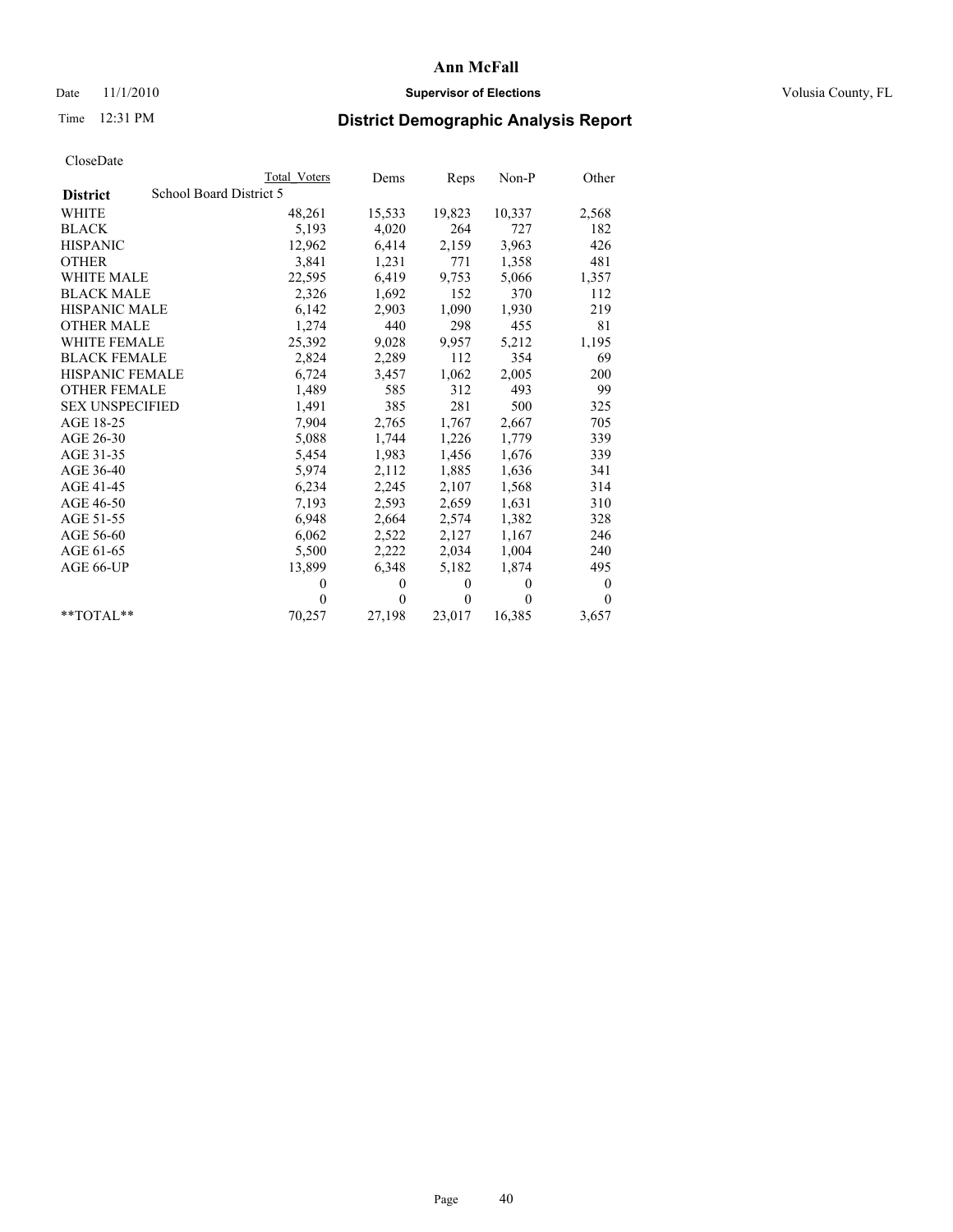## Date 11/1/2010 **Supervisor of Elections Supervisor of Elections** Volusia County, FL

# Time 12:31 PM **District Demographic Analysis Report**

|                                          | <b>Total Voters</b> | Dems           | <b>Reps</b>  | Non-P        | Other            |
|------------------------------------------|---------------------|----------------|--------------|--------------|------------------|
| Florida Senate Seat 1<br><b>District</b> |                     |                |              |              |                  |
| WHITE                                    | 6,171               | 2,294          | 2,159        | 1,412        | 306              |
| <b>BLACK</b>                             | 11,396              | 9,738          | 295          | 1,155        | 208              |
| <b>HISPANIC</b>                          | 463                 | 223            | 77           | 148          | 15               |
| <b>OTHER</b>                             | 1,304               | 616            | 139          | 390          | 159              |
| <b>WHITE MALE</b>                        | 2,904               | 897            | 1,127        | 707          | 173              |
| <b>BLACK MALE</b>                        | 4,373               | 3,592          | 158          | 525          | 98               |
| HISPANIC MALE                            | 221                 | 98             | 35           | 80           | 8                |
| <b>OTHER MALE</b>                        | 372                 | 177            | 58           | 114          | 23               |
| WHITE FEMALE                             | 3,242               | 1,387          | 1,025        | 700          | 130              |
| <b>BLACK FEMALE</b>                      | 6,914               | 6,056          | 135          | 615          | 108              |
| HISPANIC FEMALE                          | 239                 | 123            | 42           | 68           | 6                |
| <b>OTHER FEMALE</b>                      | 470                 | 257            | 62           | 133          | 18               |
| <b>SEX UNSPECIFIED</b>                   | 599                 | 284            | 28           | 163          | 124              |
| AGE 18-25                                | 4,941               | 3,522          | 332          | 840          | 247              |
| AGE 26-30                                | 1,753               | 1,047          | 186          | 469          | 51               |
| AGE 31-35                                | 1,290               | 762            | 160          | 322          | 46               |
| AGE 36-40                                | 1,189               | 716            | 199          | 231          | 43               |
| AGE 41-45                                | 1,301               | 824            | 192          | 226          | 59               |
| AGE 46-50                                | 1,602               | 1,002          | 286          | 253          | 61               |
| AGE 51-55                                | 1,583               | 1,050          | 305          | 181          | 47               |
| AGE 56-60                                | 1,391               | 907            | 242          | 201          | 41               |
| AGE 61-65                                | 1,217               | 806            | 231          | 148          | 32               |
| AGE 66-UP                                | 3,067               | 2,235          | 537          | 234          | 61               |
|                                          | $\theta$            | $\theta$       | $\mathbf{0}$ | $\mathbf{0}$ | $\boldsymbol{0}$ |
|                                          | $\theta$            | $\overline{0}$ | $\Omega$     | $\Omega$     | $\theta$         |
| $*$ $TOTAI.**$                           | 19,334              | 12,871         | 2,670        | 3,105        | 688              |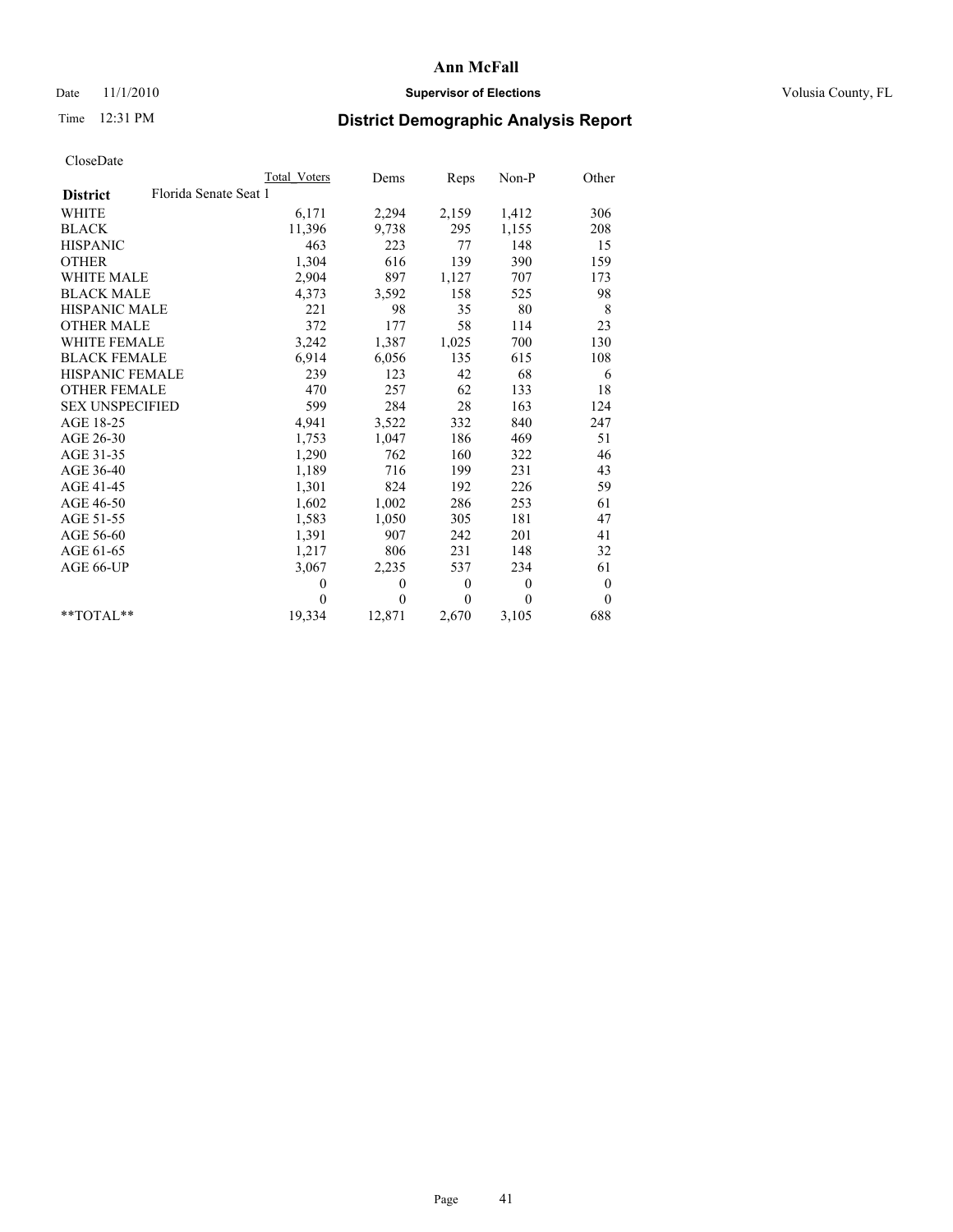## Date 11/1/2010 **Supervisor of Elections Supervisor of Elections** Volusia County, FL

# Time 12:31 PM **District Demographic Analysis Report**

|                                          | Total Voters | Dems     | Reps     | $Non-P$  | Other        |
|------------------------------------------|--------------|----------|----------|----------|--------------|
| Florida Senate Seat 7<br><b>District</b> |              |          |          |          |              |
| WHITE                                    | 154,703      | 55,743   | 59,791   | 32,553   | 6,616        |
| <b>BLACK</b>                             | 7,426        | 5,974    | 321      | 975      | 156          |
| <b>HISPANIC</b>                          | 5,824        | 2,640    | 1,147    | 1,798    | 239          |
| <b>OTHER</b>                             | 7,917        | 2,479    | 1,819    | 2,709    | 910          |
| <b>WHITE MALE</b>                        | 71,663       | 22,787   | 29,327   | 16,016   | 3,533        |
| <b>BLACK MALE</b>                        | 3,203        | 2,435    | 169      | 508      | 91           |
| <b>HISPANIC MALE</b>                     | 2,714        | 1,178    | 544      | 862      | 130          |
| <b>OTHER MALE</b>                        | 2,704        | 841      | 733      | 971      | 159          |
| WHITE FEMALE                             | 82,122       | 32,643   | 30,132   | 16,312   | 3,035        |
| <b>BLACK FEMALE</b>                      | 4,178        | 3,504    | 149      | 462      | 63           |
| HISPANIC FEMALE                          | 3,064        | 1,443    | 593      | 919      | 109          |
| <b>OTHER FEMALE</b>                      | 3,079        | 1,184    | 761      | 958      | 176          |
| <b>SEX UNSPECIFIED</b>                   | 3,143        | 821      | 670      | 1,027    | 625          |
| AGE 18-25                                | 15,146       | 5,293    | 3,823    | 4,856    | 1,174        |
| AGE 26-30                                | 10,265       | 3,573    | 2,678    | 3,421    | 593          |
| AGE 31-35                                | 9,472        | 3,225    | 2,677    | 3,017    | 553          |
| AGE 36-40                                | 10,534       | 3,588    | 3,454    | 2,954    | 538          |
| AGE 41-45                                | 12,084       | 4,050    | 4,494    | 2,971    | 569          |
| AGE 46-50                                | 15,686       | 5,410    | 6,157    | 3,470    | 649          |
| AGE 51-55                                | 16,901       | 6,516    | 6,388    | 3,326    | 671          |
| AGE 56-60                                | 16,944       | 6,937    | 6,073    | 3,293    | 641          |
| AGE 61-65                                | 17,027       | 6,642    | 6,397    | 3,224    | 764          |
| AGE 66-UP                                | 51,810       | 21,602   | 20.937   | 7,502    | 1,769        |
|                                          | $\theta$     | $\theta$ | $\theta$ | $\theta$ | $\mathbf{0}$ |
|                                          | $\theta$     | $\theta$ | $\theta$ | $\theta$ | $\theta$     |
| $*$ $TOTAI.**$                           | 175,870      | 66,836   | 63,078   | 38,035   | 7,921        |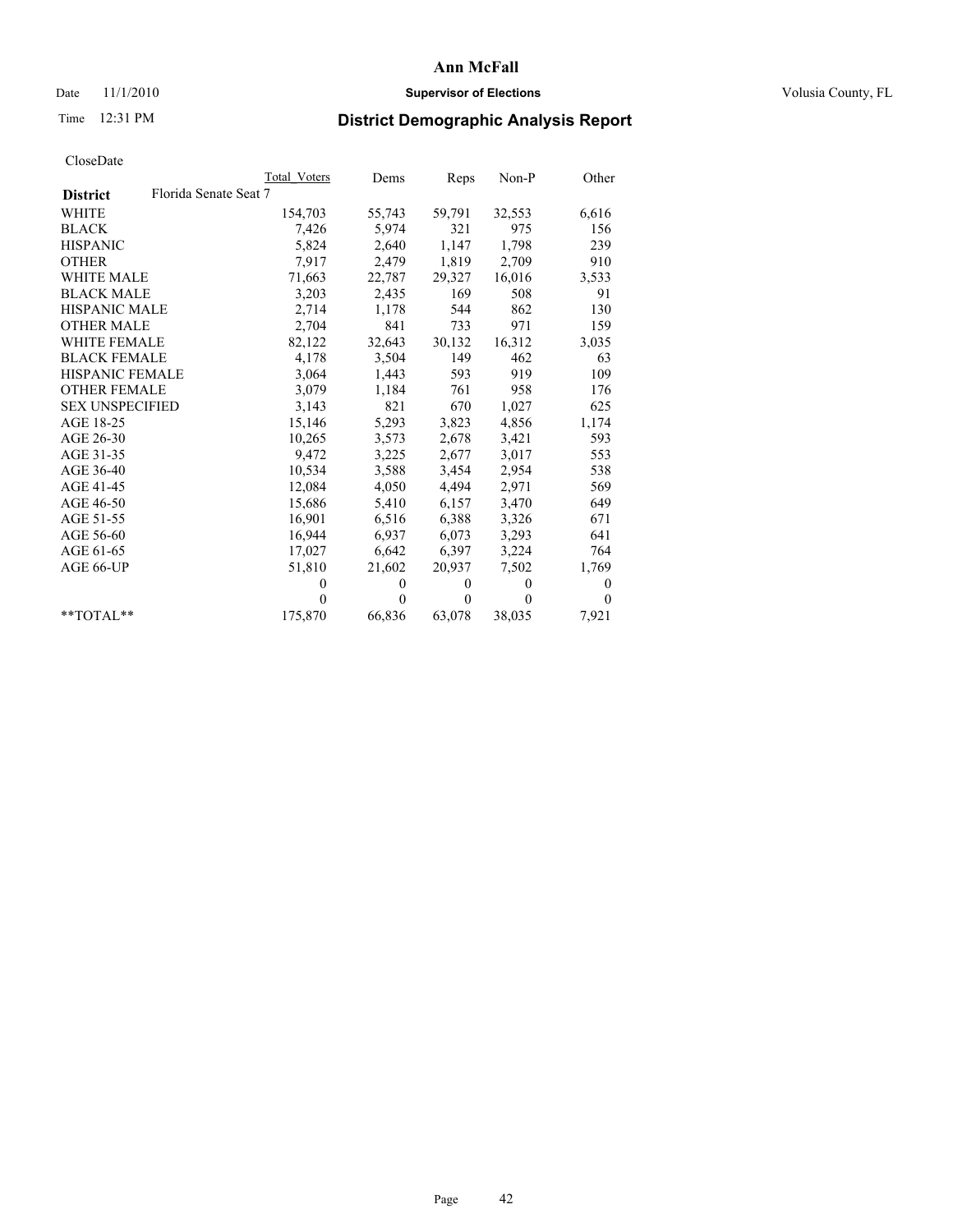## Date 11/1/2010 **Supervisor of Elections Supervisor of Elections** Volusia County, FL

# Time 12:31 PM **District Demographic Analysis Report**

|                                          | <b>Total Voters</b> | Dems         | Reps         | $Non-P$        | Other            |
|------------------------------------------|---------------------|--------------|--------------|----------------|------------------|
| Florida Senate Seat 8<br><b>District</b> |                     |              |              |                |                  |
| <b>WHITE</b>                             | 23,501              | 7,929        | 10,031       | 4,634          | 907              |
| <b>BLACK</b>                             | 1,093               | 855          | 39           | 158            | 41               |
| <b>HISPANIC</b>                          | 510                 | 214          | 138          | 141            | 17               |
| <b>OTHER</b>                             | 1,327               | 439          | 323          | 437            | 128              |
| <b>WHITE MALE</b>                        | 10,825              | 3,212        | 4,865        | 2,275          | 473              |
| <b>BLACK MALE</b>                        | 451                 | 335          | 19           | 76             | 21               |
| <b>HISPANIC MALE</b>                     | 245                 | 88           | 75           | 71             | 11               |
| <b>OTHER MALE</b>                        | 474                 | 159          | 131          | 164            | 20               |
| <b>WHITE FEMALE</b>                      | 12,528              | 4,677        | 5,103        | 2,323          | 425              |
| <b>BLACK FEMALE</b>                      | 635                 | 516          | 20           | 79             | 20               |
| HISPANIC FEMALE                          | 264                 | 126          | 62           | 70             | 6                |
| <b>OTHER FEMALE</b>                      | 540                 | 207          | 139          | 164            | 30               |
| <b>SEX UNSPECIFIED</b>                   | 469                 | 117          | 117          | 148            | 87               |
| AGE 18-25                                | 2,421               | 870          | 705          | 686            | 160              |
| AGE 26-30                                | 1,318               | 458          | 384          | 407            | 69               |
| AGE 31-35                                | 1,282               | 434          | 398          | 372            | 78               |
| AGE 36-40                                | 1,387               | 411          | 552          | 351            | 73               |
| AGE 41-45                                | 1,706               | 526          | 739          | 376            | 65               |
| AGE 46-50                                | 2,170               | 706          | 941          | 455            | 68               |
| AGE 51-55                                | 2,455               | 900          | 1,034        | 459            | 62               |
| AGE 56-60                                | 2,479               | 897          | 1,028        | 453            | 101              |
| AGE 61-65                                | 2,760               | 1,034        | 1,109        | 513            | 104              |
| AGE 66-UP                                | 8,452               | 3,201        | 3,640        | 1,298          | 313              |
|                                          | $\mathbf{0}$        | $\mathbf{0}$ | $\mathbf{0}$ | $\overline{0}$ | $\boldsymbol{0}$ |
|                                          | $\theta$            | $\theta$     | $\theta$     | $\theta$       | $\theta$         |
| $*$ TOTAL $*$                            | 26,431              | 9,437        | 10,531       | 5,370          | 1,093            |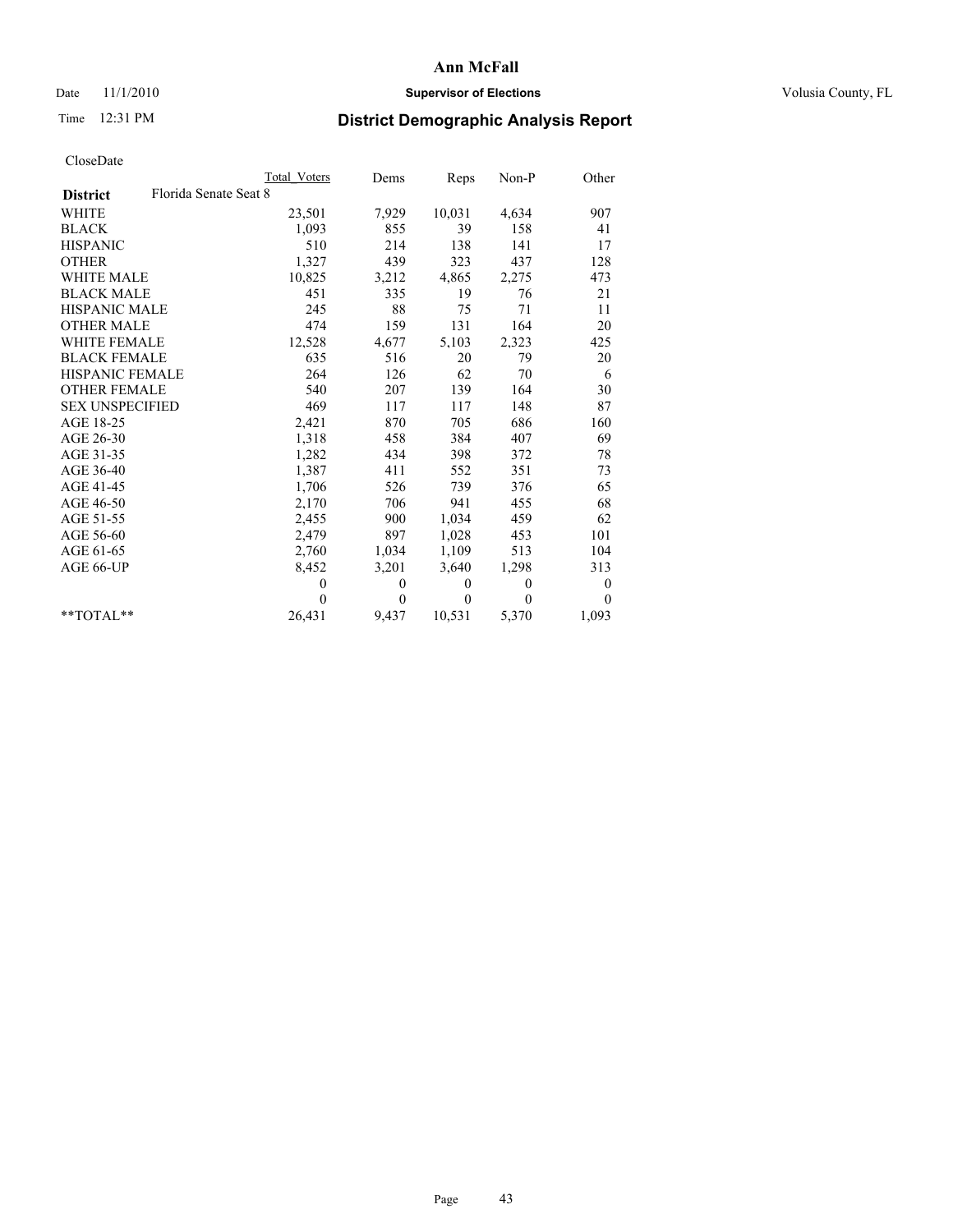## Date 11/1/2010 **Supervisor of Elections Supervisor of Elections** Volusia County, FL

# Time 12:31 PM **District Demographic Analysis Report**

|                        |                        | Total Voters | Dems           | Reps         | $Non-P$      | Other    |
|------------------------|------------------------|--------------|----------------|--------------|--------------|----------|
| <b>District</b>        | Florida Senate Seat 20 |              |                |              |              |          |
| <b>WHITE</b>           |                        | 72,515       | 24,602         | 29,454       | 14,653       | 3,806    |
| <b>BLACK</b>           |                        | 7,825        | 6,257          | 329          | 994          | 245      |
| <b>HISPANIC</b>        |                        | 12,794       | 6,216          | 2,162        | 3,980        | 436      |
| <b>OTHER</b>           |                        | 5,036        | 1,634          | 1,038        | 1,720        | 644      |
| <b>WHITE MALE</b>      |                        | 33,272       | 9,990          | 14,233       | 7,043        | 2,006    |
| <b>BLACK MALE</b>      |                        | 3,323        | 2,511          | 179          | 482          | 151      |
| <b>HISPANIC MALE</b>   |                        | 5,985        | 2,803          | 1,079        | 1,884        | 219      |
| <b>OTHER MALE</b>      |                        | 1,622        | 576            | 401          | 536          | 109      |
| <b>WHITE FEMALE</b>    |                        | 38,886       | 14,493         | 15,080       | 7,537        | 1,776    |
| <b>BLACK FEMALE</b>    |                        | 4,433        | 3,689          | 149          | 503          | 92       |
| HISPANIC FEMALE        |                        | 6,717        | 3,363          | 1,075        | 2,071        | 208      |
| <b>OTHER FEMALE</b>    |                        | 1,941        | 764            | 412          | 632          | 133      |
| <b>SEX UNSPECIFIED</b> |                        | 1,991        | 520            | 375          | 659          | 437      |
| AGE 18-25              |                        | 10,593       | 3,737          | 2,462        | 3,432        | 962      |
| AGE 26-30              |                        | 6,973        | 2,467          | 1,761        | 2,282        | 463      |
| AGE 31-35              |                        | 7,108        | 2,571          | 1,942        | 2,131        | 464      |
| AGE 36-40              |                        | 7,657        | 2,691          | 2,481        | 2,042        | 443      |
| AGE 41-45              |                        | 8,145        | 2,909          | 2,859        | 1,992        | 385      |
| AGE 46-50              |                        | 9,399        | 3,477          | 3,465        | 2,021        | 436      |
| AGE 51-55              |                        | 9,232        | 3,649          | 3,393        | 1.745        | 445      |
| AGE 56-60              |                        | 8,488        | 3,666          | 2,936        | 1,523        | 363      |
| AGE 61-65              |                        | 7,936        | 3,333          | 2,941        | 1,332        | 330      |
| AGE 66-UP              |                        | 22,639       | 10,209         | 8,743        | 2,847        | 840      |
|                        |                        | $\theta$     | $\mathbf{0}$   | $\mathbf{0}$ | $\mathbf{0}$ | $\theta$ |
|                        |                        | $\theta$     | $\overline{0}$ | $\mathbf{0}$ | $\theta$     | $\theta$ |
| $*$ $TOTAI.**$         |                        | 98,170       | 38,709         | 32,983       | 21,347       | 5,131    |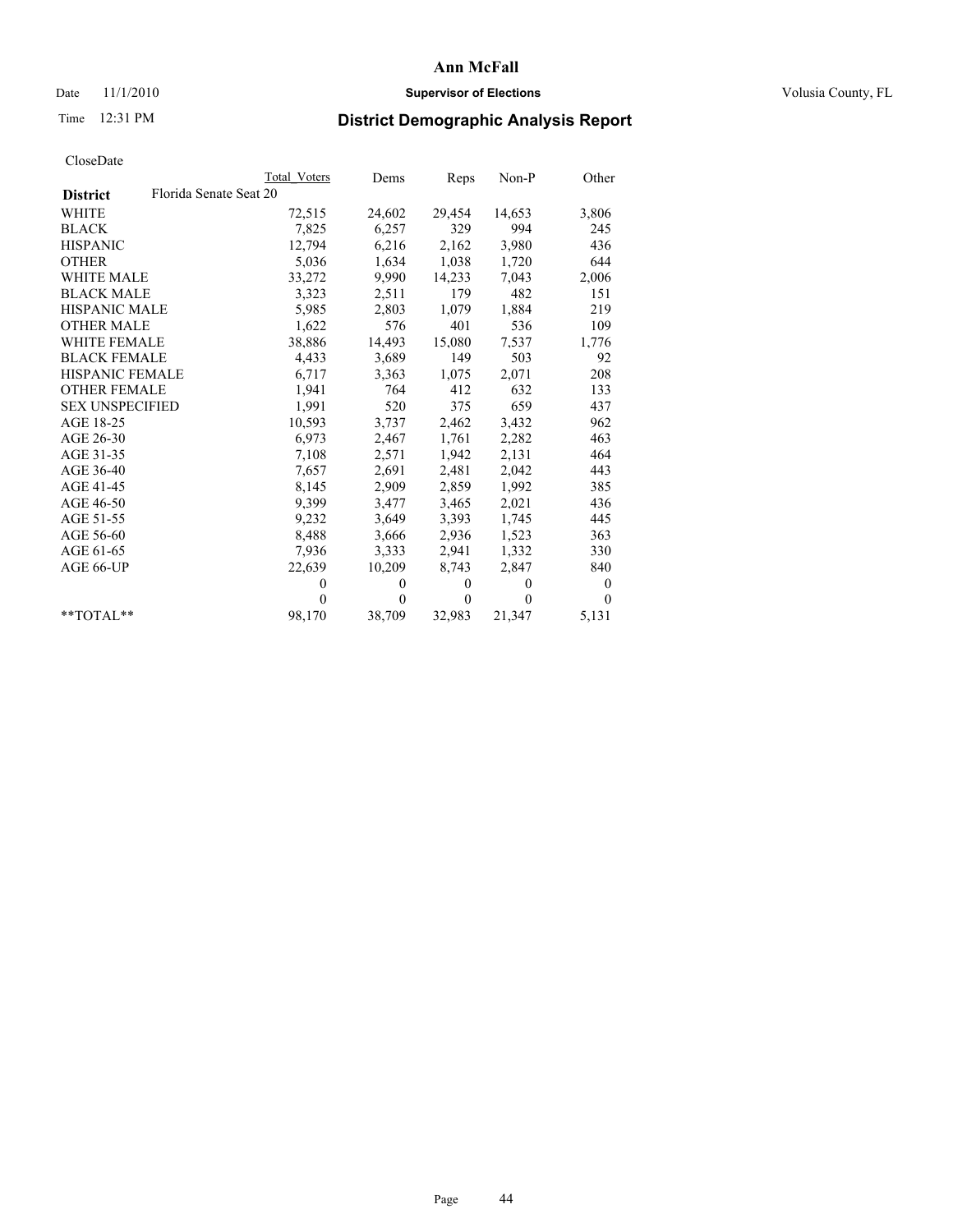## Date 11/1/2010 **Supervisor of Elections Supervisor of Elections** Volusia County, FL

# Time 12:31 PM **District Demographic Analysis Report**

|                                       | <b>Total Voters</b> | Dems         | Reps             | Non-P        | Other            |
|---------------------------------------|---------------------|--------------|------------------|--------------|------------------|
| Daytona Bch Zone 1<br><b>District</b> |                     |              |                  |              |                  |
| <b>WHITE</b>                          | 4,435               | 1,797        | 1,486            | 957          | 195              |
| <b>BLACK</b>                          | 944                 | 777          | 26               | 122          | 19               |
| <b>HISPANIC</b>                       | 131                 | 60           | 29               | 38           | 4                |
| <b>OTHER</b>                          | 344                 | 131          | 75               | 97           | 41               |
| <b>WHITE MALE</b>                     | 2,059               | 723          | 742              | 483          | 111              |
| <b>BLACK MALE</b>                     | 411                 | 331          | 13               | 56           | 11               |
| <b>HISPANIC MALE</b>                  | 67                  | 26           | 16               | 22           | 3                |
| <b>OTHER MALE</b>                     | 142                 | 56           | 35               | 44           | 7                |
| <b>WHITE FEMALE</b>                   | 2,355               | 1,067        | 740              | 465          | 83               |
| <b>BLACK FEMALE</b>                   | 529                 | 444          | 13               | 64           | 8                |
| HISPANIC FEMALE                       | 64                  | 34           | 13               | 16           | $\mathbf{1}$     |
| <b>OTHER FEMALE</b>                   | 130                 | 56           | 29               | 35           | 10               |
| <b>SEX UNSPECIFIED</b>                | 97                  | 28           | 15               | 29           | 25               |
| AGE 18-25                             | 692                 | 342          | 118              | 189          | 43               |
| AGE 26-30                             | 425                 | 210          | 66               | 121          | 28               |
| AGE 31-35                             | 313                 | 148          | 56               | 98           | 11               |
| AGE 36-40                             | 318                 | 120          | 79               | 105          | 14               |
| AGE 41-45                             | 333                 | 139          | 102              | 76           | 16               |
| AGE 46-50                             | 465                 | 204          | 146              | 88           | 27               |
| AGE 51-55                             | 558                 | 260          | 170              | 99           | 29               |
| AGE 56-60                             | 533                 | 246          | 155              | 113          | 19               |
| AGE 61-65                             | 532                 | 245          | 155              | 113          | 19               |
| AGE 66-UP                             | 1,685               | 851          | 569              | 212          | 53               |
|                                       | $\mathbf{0}$        | $\mathbf{0}$ | $\boldsymbol{0}$ | $\mathbf{0}$ | $\boldsymbol{0}$ |
|                                       | $\theta$            | $\theta$     | $\theta$         | $\theta$     | $\theta$         |
| $*$ TOTAL $*$                         | 5,854               | 2,765        | 1,616            | 1,214        | 259              |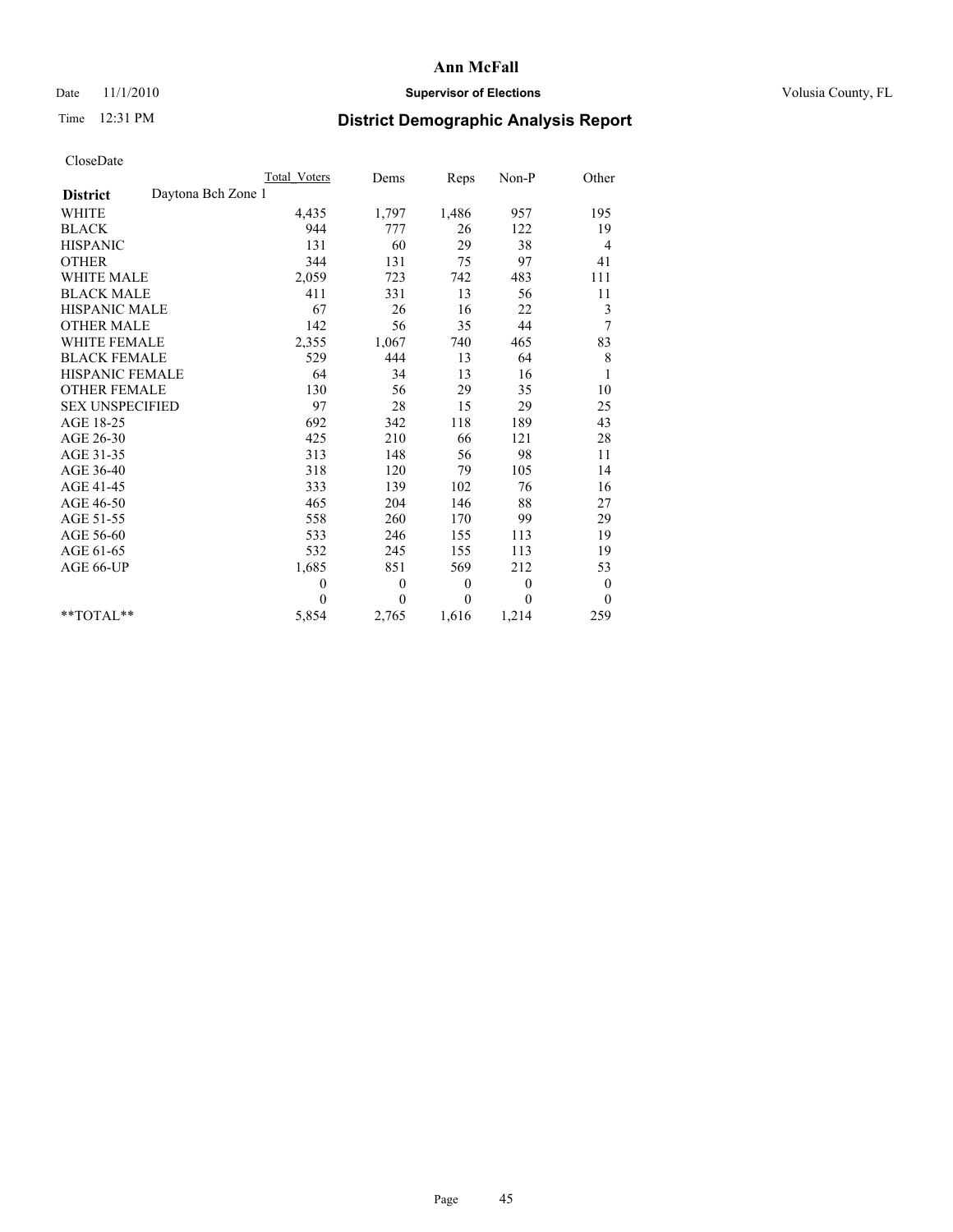## Date 11/1/2010 **Supervisor of Elections Supervisor of Elections** Volusia County, FL

# Time 12:31 PM **District Demographic Analysis Report**

|                                       | Total Voters | Dems           | Reps         | $Non-P$  | Other            |
|---------------------------------------|--------------|----------------|--------------|----------|------------------|
| Daytona Bch Zone 2<br><b>District</b> |              |                |              |          |                  |
| <b>WHITE</b>                          | 3,887        | 1,588          | 1,329        | 806      | 164              |
| <b>BLACK</b>                          | 1,234        | 1,039          | 42           | 127      | 26               |
| <b>HISPANIC</b>                       | 136          | 61             | 28           | 40       | 7                |
| <b>OTHER</b>                          | 301          | 115            | 50           | 109      | 27               |
| <b>WHITE MALE</b>                     | 1,887        | 708            | 681          | 402      | 96               |
| <b>BLACK MALE</b>                     | 501          | 404            | 21           | 62       | 14               |
| <b>HISPANIC MALE</b>                  | 67           | 31             | 11           | 19       | 6                |
| <b>OTHER MALE</b>                     | 101          | 39             | 19           | 37       | 6                |
| WHITE FEMALE                          | 1,976        | 870            | 637          | 401      | 68               |
| <b>BLACK FEMALE</b>                   | 727          | 630            | 21           | 64       | 12               |
| HISPANIC FEMALE                       | 69           | 30             | 17           | 21       | 1                |
| <b>OTHER FEMALE</b>                   | 127          | 55             | 26           | 42       | 4                |
| <b>SEX UNSPECIFIED</b>                | 103          | 36             | 16           | 34       | 17               |
| AGE 18-25                             | 516          | 263            | 87           | 129      | 37               |
| AGE 26-30                             | 362          | 179            | 62           | 106      | 15               |
| AGE 31-35                             | 302          | 140            | 55           | 88       | 19               |
| AGE 36-40                             | 319          | 153            | 71           | 83       | 12               |
| AGE 41-45                             | 386          | 167            | 102          | 98       | 19               |
| AGE 46-50                             | 483          | 227            | 134          | 103      | 19               |
| AGE 51-55                             | 549          | 287            | 145          | 99       | 18               |
| AGE 56-60                             | 552          | 272            | 156          | 110      | 14               |
| AGE 61-65                             | 445          | 220            | 125          | 78       | 22               |
| AGE 66-UP                             | 1,644        | 895            | 512          | 188      | 49               |
|                                       | $\mathbf{0}$ | $\mathbf{0}$   | $\mathbf{0}$ | $\theta$ | $\boldsymbol{0}$ |
|                                       | $\Omega$     | $\overline{0}$ | $\mathbf{0}$ | $\theta$ | $\theta$         |
| $*$ $TOTAI.**$                        | 5,558        | 2,803          | 1,449        | 1,082    | 224              |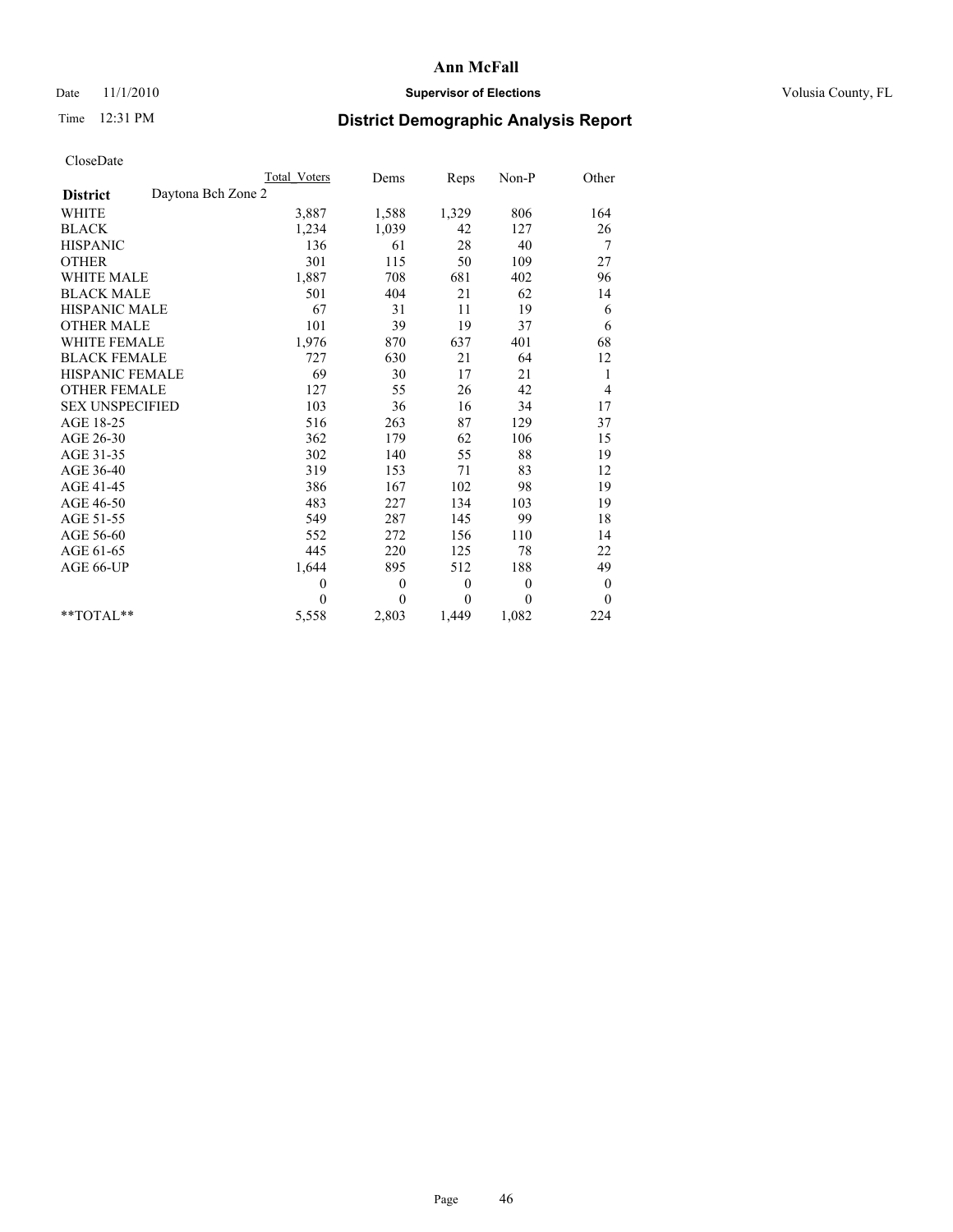## Date 11/1/2010 **Supervisor of Elections Supervisor of Elections** Volusia County, FL

# Time 12:31 PM **District Demographic Analysis Report**

|                                       | <b>Total Voters</b> | Dems         | Reps     | Non-P        | Other            |
|---------------------------------------|---------------------|--------------|----------|--------------|------------------|
| Daytona Bch Zone 3<br><b>District</b> |                     |              |          |              |                  |
| <b>WHITE</b>                          | 3,316               | 1,404        | 952      | 765          | 195              |
| <b>BLACK</b>                          | 2,476               | 2,145        | 49       | 230          | 52               |
| <b>HISPANIC</b>                       | 136                 | 66           | 19       | 46           | 5                |
| <b>OTHER</b>                          | 431                 | 196          | 41       | 134          | 60               |
| <b>WHITE MALE</b>                     | 1,695               | 624          | 534      | 410          | 127              |
| <b>BLACK MALE</b>                     | 672                 | 570          | 21       | 61           | 20               |
| <b>HISPANIC MALE</b>                  | 58                  | 26           | 7        | 23           | $\overline{c}$   |
| <b>OTHER MALE</b>                     | 103                 | 45           | 20       | 30           | 8                |
| <b>WHITE FEMALE</b>                   | 1,601               | 771          | 413      | 351          | 66               |
| <b>BLACK FEMALE</b>                   | 1,784               | 1,562        | 28       | 162          | 32               |
| HISPANIC FEMALE                       | 77                  | 39           | 12       | 23           | 3                |
| <b>OTHER FEMALE</b>                   | 153                 | 88           | 8        | 51           | 6                |
| <b>SEX UNSPECIFIED</b>                | 216                 | 86           | 18       | 64           | 48               |
| AGE 18-25                             | 2,255               | 1,799        | 77       | 285          | 94               |
| AGE 26-30                             | 442                 | 209          | 63       | 143          | 27               |
| AGE 31-35                             | 241                 | 114          | 34       | 72           | 21               |
| AGE 36-40                             | 262                 | 119          | 51       | 85           | 7                |
| AGE 41-45                             | 300                 | 137          | 71       | 76           | 16               |
| AGE 46-50                             | 336                 | 163          | 71       | 84           | $18\,$           |
| AGE 51-55                             | 466                 | 237          | 108      | 89           | 32               |
| AGE 56-60                             | 461                 | 240          | 116      | 89           | 16               |
| AGE 61-65                             | 458                 | 209          | 137      | 88           | 24               |
| AGE 66-UP                             | 1,138               | 584          | 333      | 164          | 57               |
|                                       | $\mathbf{0}$        | $\mathbf{0}$ | $\theta$ | $\mathbf{0}$ | $\boldsymbol{0}$ |
|                                       | $\theta$            | $\theta$     | $\theta$ | $\theta$     | $\mathbf{0}$     |
| $*$ TOTAL $*$                         | 6,359               | 3,811        | 1,061    | 1,175        | 312              |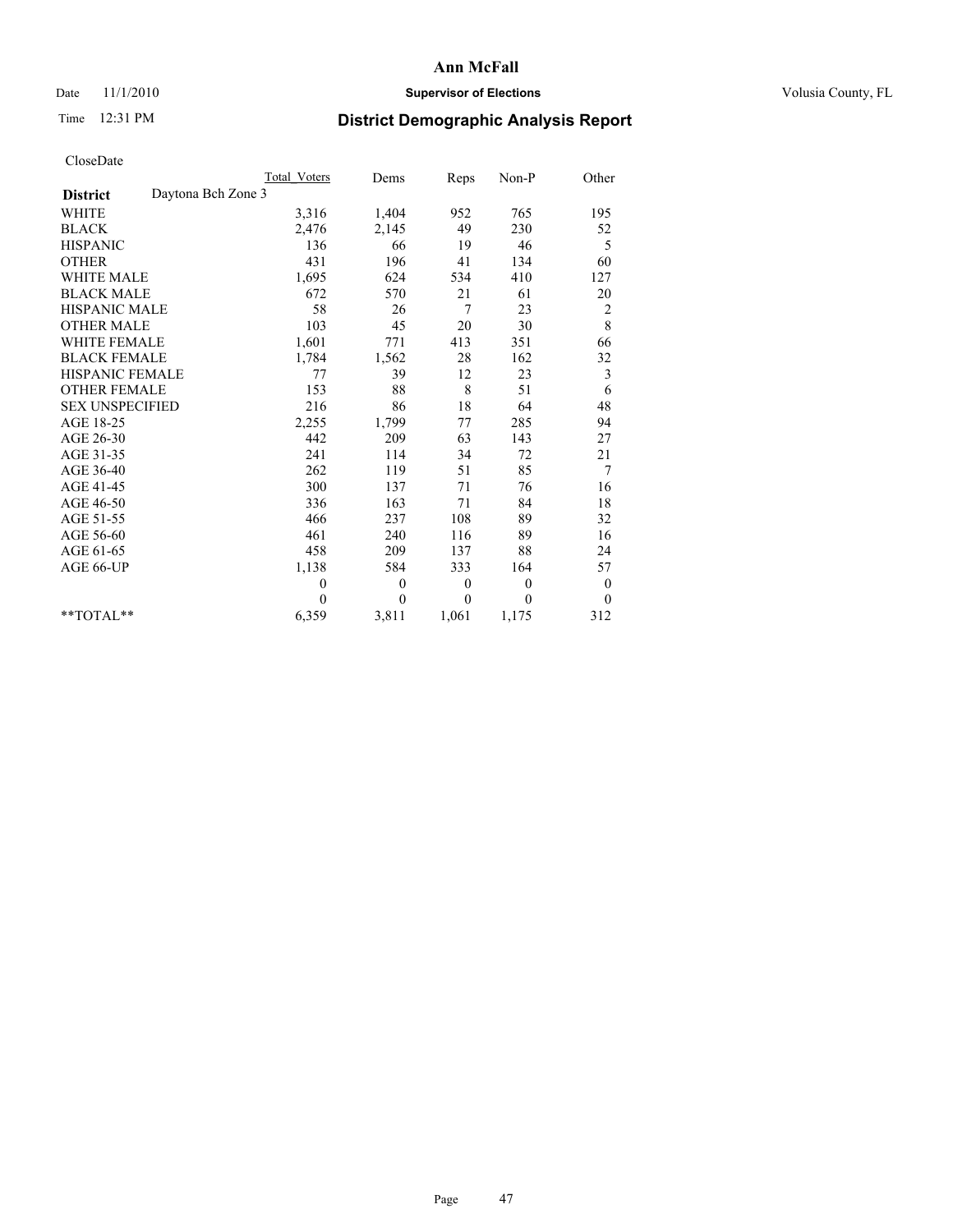## Date 11/1/2010 **Supervisor of Elections Supervisor of Elections** Volusia County, FL

# Time 12:31 PM **District Demographic Analysis Report**

|                                       | <b>Total Voters</b> | Dems         | Reps         | $Non-P$  | Other            |
|---------------------------------------|---------------------|--------------|--------------|----------|------------------|
| Daytona Bch Zone 4<br><b>District</b> |                     |              |              |          |                  |
| <b>WHITE</b>                          | 5,942               | 1,897        | 2,632        | 1,143    | 270              |
| <b>BLACK</b>                          | 808                 | 647          | 22           | 116      | 23               |
| <b>HISPANIC</b>                       | 212                 | 94           | 51           | 62       | 5                |
| <b>OTHER</b>                          | 469                 | 136          | 122          | 166      | 45               |
| <b>WHITE MALE</b>                     | 2,816               | 775          | 1,299        | 587      | 155              |
| <b>BLACK MALE</b>                     | 326                 | 232          | 14           | 68       | 12               |
| <b>HISPANIC MALE</b>                  | 90                  | 39           | 23           | 25       | 3                |
| <b>OTHER MALE</b>                     | 175                 | 47           | 46           | 74       | 8                |
| <b>WHITE FEMALE</b>                   | 3,097               | 1,108        | 1,326        | 550      | 113              |
| <b>BLACK FEMALE</b>                   | 479                 | 413          | $\,$ 8 $\,$  | 47       | 11               |
| HISPANIC FEMALE                       | 122                 | 55           | 28           | 37       | $\overline{c}$   |
| <b>OTHER FEMALE</b>                   | 180                 | 58           | 50           | 64       | $\,$ 8 $\,$      |
| <b>SEX UNSPECIFIED</b>                | 146                 | 47           | 33           | 35       | 31               |
| AGE 18-25                             | 1,093               | 451          | 262          | 315      | 65               |
| AGE 26-30                             | 669                 | 260          | 190          | 178      | 41               |
| AGE 31-35                             | 438                 | 175          | 130          | 110      | 23               |
| AGE 36-40                             | 441                 | 141          | 177          | 97       | 26               |
| AGE 41-45                             | 353                 | 149          | 116          | 77       | 11               |
| AGE 46-50                             | 451                 | 155          | 190          | 92       | 14               |
| AGE 51-55                             | 504                 | 184          | 212          | 88       | 20               |
| AGE 56-60                             | 582                 | 213          | 232          | 111      | 26               |
| AGE 61-65                             | 638                 | 231          | 259          | 116      | 32               |
| AGE 66-UP                             | 2,262               | 815          | 1,059        | 303      | 85               |
|                                       | $\mathbf{0}$        | $\mathbf{0}$ | $\mathbf{0}$ | $\theta$ | $\boldsymbol{0}$ |
|                                       | $\theta$            | $\theta$     | $\theta$     | $\theta$ | $\theta$         |
| $*$ TOTAL $*$                         | 7,431               | 2,774        | 2,827        | 1,487    | 343              |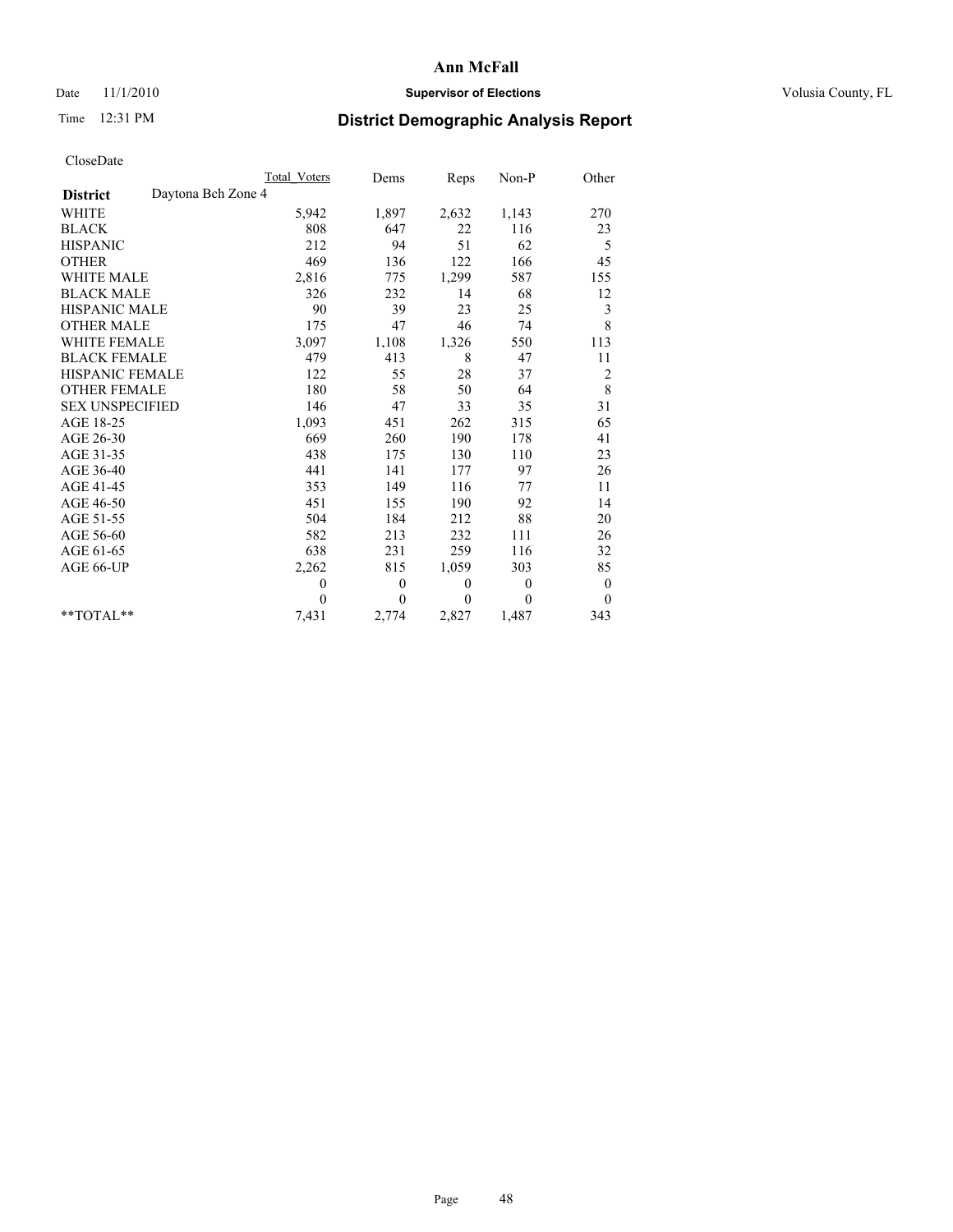## Date 11/1/2010 **Supervisor of Elections Supervisor of Elections** Volusia County, FL

# Time 12:31 PM **District Demographic Analysis Report**

|                                       | Total Voters | Dems         | Reps             | Non-P    | Other                    |
|---------------------------------------|--------------|--------------|------------------|----------|--------------------------|
| Daytona Bch Zone 5<br><b>District</b> |              |              |                  |          |                          |
| <b>WHITE</b>                          | 2,011        | 823          | 619              | 473      | 96                       |
| <b>BLACK</b>                          | 3,631        | 3,106        | 94               | 372      | 59                       |
| <b>HISPANIC</b>                       | 163          | 91           | 30               | 37       | 5                        |
| <b>OTHER</b>                          | 405          | 194          | 44               | 116      | 51                       |
| <b>WHITE MALE</b>                     | 928          | 326          | 328              | 219      | 55                       |
| <b>BLACK MALE</b>                     | 1,391        | 1,135        | 51               | 169      | 36                       |
| <b>HISPANIC MALE</b>                  | 82           | 45           | 17               | 16       | $\overline{\mathcal{A}}$ |
| <b>OTHER MALE</b>                     | 102          | 50           | 16               | 28       | 8                        |
| <b>WHITE FEMALE</b>                   | 1,075        | 495          | 288              | 253      | 39                       |
| <b>BLACK FEMALE</b>                   | 2,208        | 1,941        | 43               | 201      | 23                       |
| HISPANIC FEMALE                       | 80           | 45           | 13               | 21       | 1                        |
| <b>OTHER FEMALE</b>                   | 165          | 87           | 23               | 47       | $\,$ 8 $\,$              |
| <b>SEX UNSPECIFIED</b>                | 179          | 90           | 8                | 44       | 37                       |
| AGE 18-25                             | 1,087        | 712          | 96               | 221      | 58                       |
| AGE 26-30                             | 598          | 369          | 57               | 154      | 18                       |
| AGE 31-35                             | 492          | 303          | 52               | 119      | 18                       |
| AGE 36-40                             | 441          | 301          | 57               | 73       | 10                       |
| AGE 41-45                             | 446          | 313          | 46               | 70       | 17                       |
| AGE 46-50                             | 581          | 396          | 82               | 86       | 17                       |
| AGE 51-55                             | 518          | 373          | 75               | 56       | 14                       |
| AGE 56-60                             | 503          | 363          | 65               | 58       | 17                       |
| AGE 61-65                             | 425          | 296          | 65               | 52       | 12                       |
| AGE 66-UP                             | 1,119        | 788          | 192              | 109      | 30                       |
|                                       | $\mathbf{0}$ | $\mathbf{0}$ | $\boldsymbol{0}$ | $\theta$ | $\boldsymbol{0}$         |
|                                       | $\theta$     | $\theta$     | $\theta$         | $\theta$ | $\boldsymbol{0}$         |
| $*$ TOTAL $*$                         | 6,210        | 4,214        | 787              | 998      | 211                      |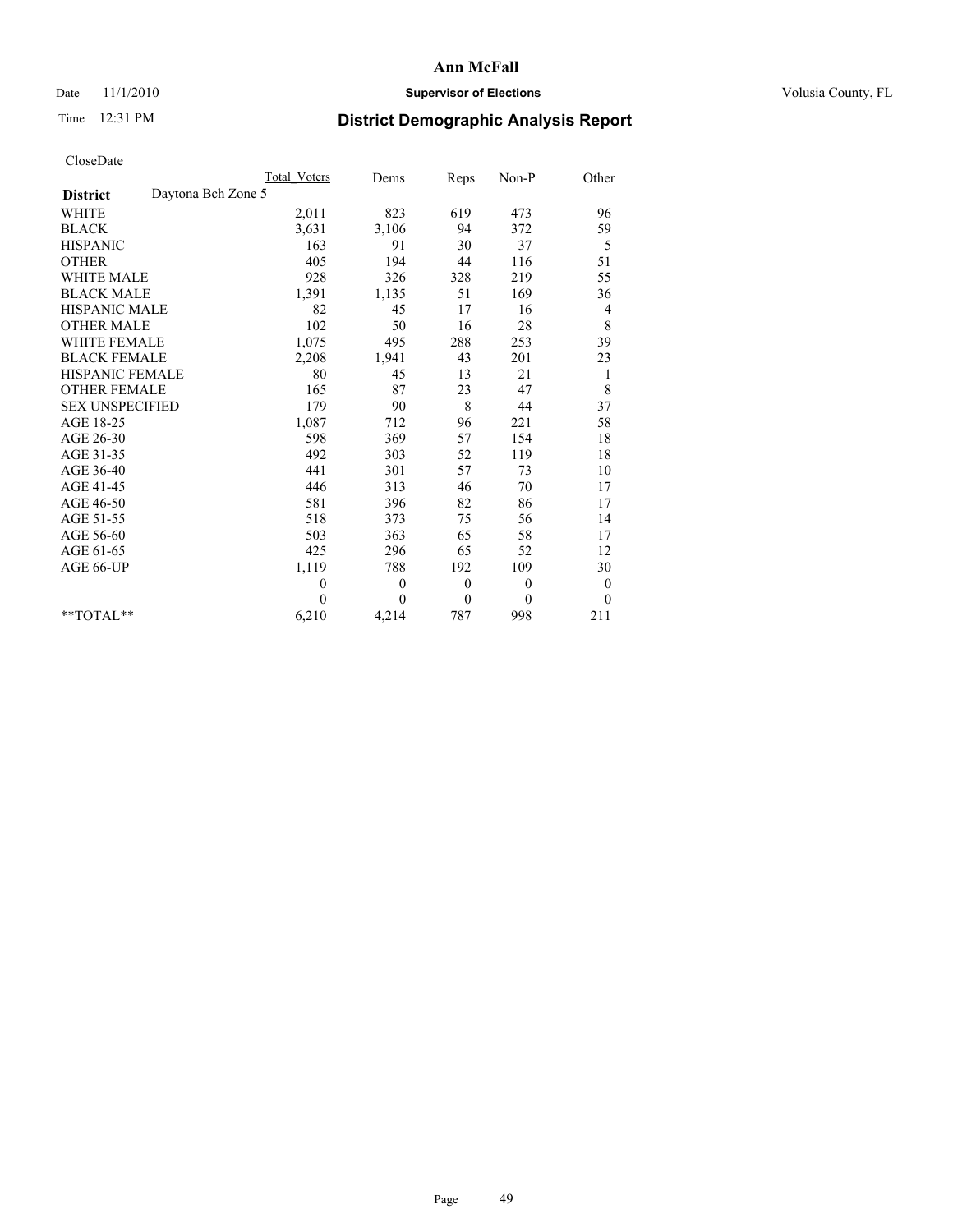## Date 11/1/2010 **Supervisor of Elections Supervisor of Elections** Volusia County, FL

# Time 12:31 PM **District Demographic Analysis Report**

|                                       | Total Voters | Dems         | Reps         | Non-P        | Other            |
|---------------------------------------|--------------|--------------|--------------|--------------|------------------|
| Daytona Bch Zone 6<br><b>District</b> |              |              |              |              |                  |
| WHITE                                 | 1,259        | 525          | 366          | 305          | 63               |
| <b>BLACK</b>                          | 3,976        | 3,393        | 103          | 408          | 72               |
| <b>HISPANIC</b>                       | 140          | 62           | 15           | 57           | 6                |
| <b>OTHER</b>                          | 377          | 194          | 22           | 120          | 41               |
| <b>WHITE MALE</b>                     | 614          | 218          | 202          | 156          | 38               |
| <b>BLACK MALE</b>                     | 1,796        | 1,488        | 58           | 222          | 28               |
| <b>HISPANIC MALE</b>                  | 72           | 30           | 8            | 33           | $\mathbf{1}$     |
| <b>OTHER MALE</b>                     | 121          | 67           | 12           | 35           | 7                |
| WHITE FEMALE                          | 642          | 304          | 164          | 149          | 25               |
| <b>BLACK FEMALE</b>                   | 2,133        | 1,867        | 43           | 181          | 42               |
| HISPANIC FEMALE                       | 66           | 31           | 7            | 24           | 4                |
| <b>OTHER FEMALE</b>                   | 111          | 71           | 6            | 29           | 5                |
| <b>SEX UNSPECIFIED</b>                | 197          | 98           | 6            | 61           | 32               |
| AGE 18-25                             | 1,265        | 870          | 82           | 250          | 63               |
| AGE 26-30                             | 558          | 356          | 32           | 153          | 17               |
| AGE 31-35                             | 405          | 264          | 31           | 97           | 13               |
| AGE 36-40                             | 341          | 235          | 34           | 56           | 16               |
| AGE 41-45                             | 419          | 301          | 27           | 75           | 16               |
| AGE 46-50                             | 474          | 347          | 43           | 67           | 17               |
| AGE 51-55                             | 504          | 369          | 71           | 52           | 12               |
| AGE 56-60                             | 417          | 301          | 49           | 56           | 11               |
| AGE 61-65                             | 360          | 280          | 43           | 32           | 5                |
| AGE 66-UP                             | 1,009        | 851          | 94           | 52           | 12               |
|                                       | $\theta$     | $\mathbf{0}$ | $\mathbf{0}$ | $\mathbf{0}$ | $\boldsymbol{0}$ |
|                                       | $\theta$     | $\theta$     | $\theta$     | $\theta$     | $\theta$         |
| $*$ TOTAL $*$                         | 5,752        | 4,174        | 506          | 890          | 182              |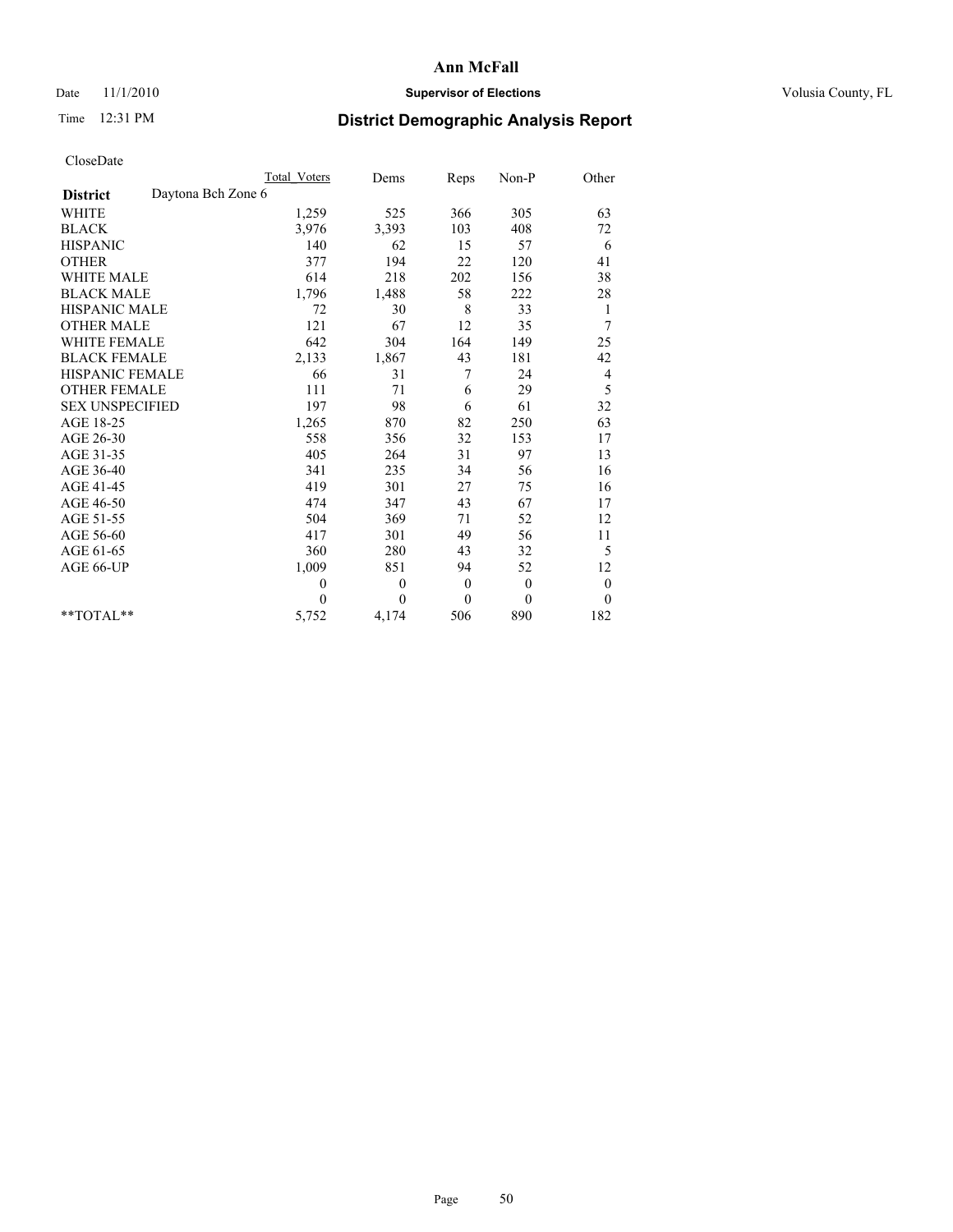## Date 11/1/2010 **Supervisor of Elections Supervisor of Elections** Volusia County, FL

# Time 12:31 PM **District Demographic Analysis Report**

|                                       | Total Voters | Dems     | Reps             | Non-P        | Other            |
|---------------------------------------|--------------|----------|------------------|--------------|------------------|
| Deltona District 1<br><b>District</b> |              |          |                  |              |                  |
| <b>WHITE</b>                          | 5,231        | 1,860    | 1,877            | 1,234        | 260              |
| <b>BLACK</b>                          | 933          | 731      | 41               | 126          | 35               |
| <b>HISPANIC</b>                       | 2,013        | 1,006    | 294              | 649          | 64               |
| <b>OTHER</b>                          | 541          | 171      | 88               | 217          | 65               |
| <b>WHITE MALE</b>                     | 2,477        | 792      | 936              | 597          | 152              |
| <b>BLACK MALE</b>                     | 439          | 323      | 28               | 62           | 26               |
| <b>HISPANIC MALE</b>                  | 958          | 450      | 150              | 328          | 30               |
| <b>OTHER MALE</b>                     | 159          | 51       | 36               | 60           | 12               |
| <b>WHITE FEMALE</b>                   | 2,726        | 1,056    | 934              | 630          | 106              |
| <b>BLACK FEMALE</b>                   | 489          | 405      | 13               | 62           | 9                |
| HISPANIC FEMALE                       | 1,041        | 549      | 143              | 316          | 33               |
| <b>OTHER FEMALE</b>                   | 216          | 85       | 40               | 77           | 14               |
| <b>SEX UNSPECIFIED</b>                | 213          | 57       | 20               | 94           | 42               |
| AGE 18-25                             | 1,196        | 460      | 228              | 409          | 99               |
| AGE 26-30                             | 807          | 297      | 182              | 281          | 47               |
| AGE 31-35                             | 835          | 349      | 172              | 270          | 44               |
| AGE 36-40                             | 892          | 374      | 232              | 239          | 47               |
| AGE 41-45                             | 865          | 327      | 261              | 226          | 51               |
| AGE 46-50                             | 958          | 397      | 316              | 220          | 25               |
| AGE 51-55                             | 869          | 353      | 287              | 197          | 32               |
| AGE 56-60                             | 630          | 304      | 175              | 123          | 28               |
| AGE 61-65                             | 545          | 266      | 142              | 109          | 28               |
| AGE 66-UP                             | 1,121        | 641      | 305              | 152          | 23               |
|                                       | $\theta$     | $\theta$ | $\boldsymbol{0}$ | $\mathbf{0}$ | $\boldsymbol{0}$ |
|                                       | $\Omega$     | $\theta$ | $\mathbf{0}$     | $\theta$     | $\overline{0}$   |
| $*$ $TOTAI.**$                        | 8,718        | 3,768    | 2,300            | 2,226        | 424              |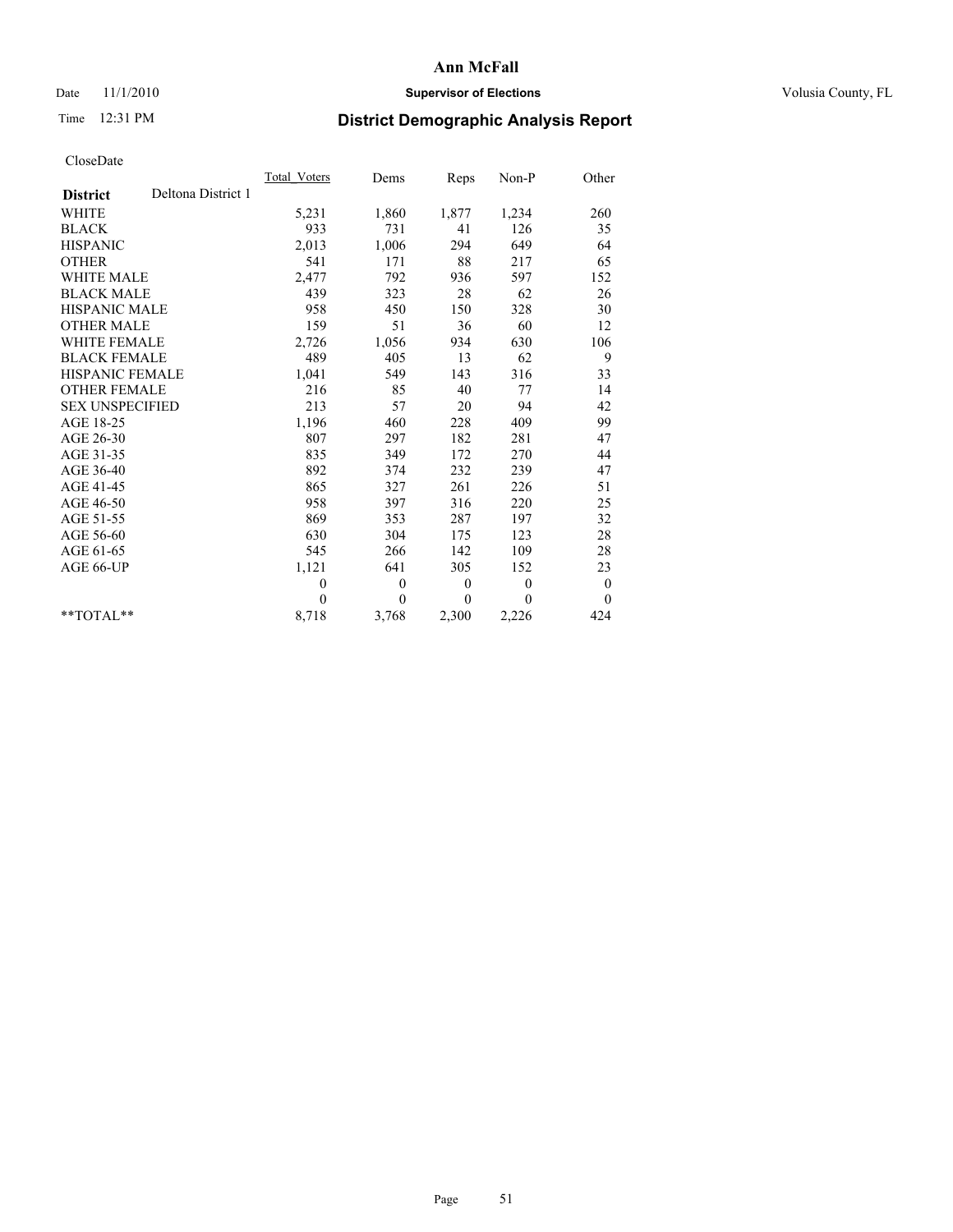## Date 11/1/2010 **Supervisor of Elections Supervisor of Elections** Volusia County, FL

# Time 12:31 PM **District Demographic Analysis Report**

|                                       | Total Voters | Dems         | Reps         | Non-P        | Other            |
|---------------------------------------|--------------|--------------|--------------|--------------|------------------|
| Deltona District 2<br><b>District</b> |              |              |              |              |                  |
| <b>WHITE</b>                          | 6,426        | 2,068        | 2,627        | 1,386        | 345              |
| <b>BLACK</b>                          | 742          | 569          | 39           | 100          | 34               |
| <b>HISPANIC</b>                       | 2,028        | 994          | 356          | 622          | 56               |
| <b>OTHER</b>                          | 524          | 174          | 92           | 191          | 67               |
| <b>WHITE MALE</b>                     | 3,007        | 881          | 1,273        | 675          | 178              |
| <b>BLACK MALE</b>                     | 333          | 231          | 30           | 51           | 21               |
| <b>HISPANIC MALE</b>                  | 980          | 470          | 177          | 305          | 28               |
| <b>OTHER MALE</b>                     | 194          | 75           | 36           | 69           | 14               |
| <b>WHITE FEMALE</b>                   | 3,391        | 1,177        | 1,344        | 703          | 167              |
| <b>BLACK FEMALE</b>                   | 401          | 331          | 9            | 49           | 12               |
| HISPANIC FEMALE                       | 1,034        | 516          | 178          | 315          | 25               |
| <b>OTHER FEMALE</b>                   | 184          | 77           | 35           | 59           | 13               |
| <b>SEX UNSPECIFIED</b>                | 196          | 47           | 32           | 73           | 44               |
| AGE 18-25                             | 1,059        | 386          | 210          | 370          | 93               |
| AGE 26-30                             | 691          | 244          | 170          | 229          | 48               |
| AGE 31-35                             | 731          | 243          | 228          | 214          | 46               |
| AGE 36-40                             | 802          | 289          | 235          | 223          | 55               |
| AGE 41-45                             | 845          | 278          | 280          | 244          | 43               |
| AGE 46-50                             | 968          | 371          | 312          | 245          | 40               |
| AGE 51-55                             | 983          | 381          | 380          | 179          | 43               |
| AGE 56-60                             | 872          | 359          | 293          | 179          | 41               |
| AGE 61-65                             | 715          | 318          | 238          | 127          | 32               |
| AGE 66-UP                             | 2,054        | 936          | 768          | 289          | 61               |
|                                       | $\mathbf{0}$ | $\mathbf{0}$ | $\mathbf{0}$ | $\mathbf{0}$ | $\boldsymbol{0}$ |
|                                       | $\theta$     | $\theta$     | $\theta$     | $\theta$     | $\mathbf{0}$     |
| $*$ $TOTAI.**$                        | 9,720        | 3,805        | 3,114        | 2,299        | 502              |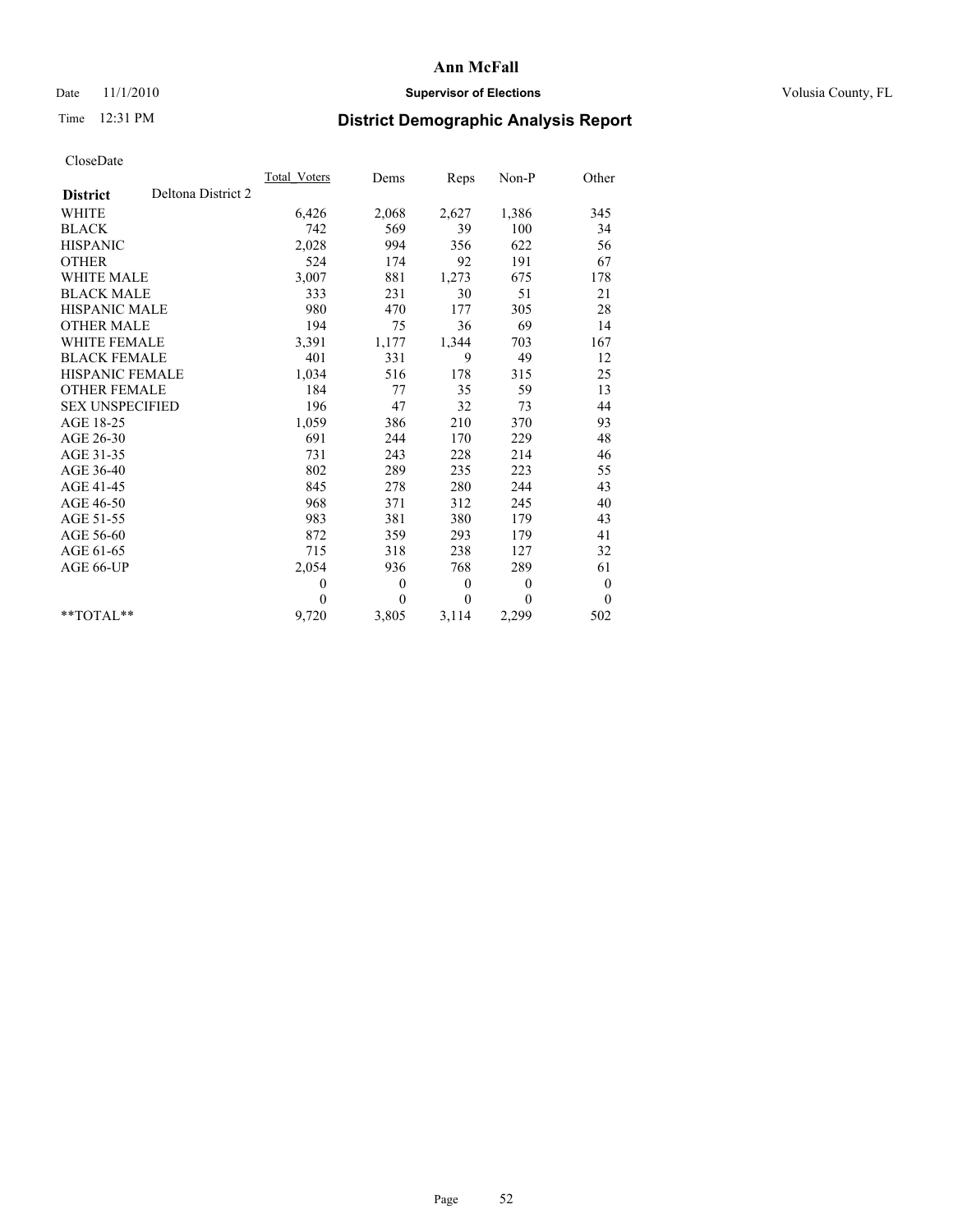## Date 11/1/2010 **Supervisor of Elections Supervisor of Elections** Volusia County, FL

# Time 12:31 PM **District Demographic Analysis Report**

|                        |                    | Total Voters | Dems         | Reps         | Non-P        | Other            |
|------------------------|--------------------|--------------|--------------|--------------|--------------|------------------|
| <b>District</b>        | Deltona District 3 |              |              |              |              |                  |
| <b>WHITE</b>           |                    | 5,031        | 1,731        | 1,875        | 1,159        | 266              |
| <b>BLACK</b>           |                    | 598          | 468          | 33           | 74           | 23               |
| <b>HISPANIC</b>        |                    | 2,029        | 1,021        | 336          | 617          | 55               |
| <b>OTHER</b>           |                    | 475          | 154          | 80           | 176          | 65               |
| <b>WHITE MALE</b>      |                    | 2,265        | 699          | 882          | 551          | 133              |
| <b>BLACK MALE</b>      |                    | 259          | 190          | 17           | 36           | 16               |
| <b>HISPANIC MALE</b>   |                    | 946          | 469          | 160          | 285          | 32               |
| <b>OTHER MALE</b>      |                    | 165          | 60           | 29           | 66           | 10               |
| <b>WHITE FEMALE</b>    |                    | 2,744        | 1,022        | 988          | 604          | 130              |
| <b>BLACK FEMALE</b>    |                    | 336          | 275          | 16           | 38           | 7                |
| HISPANIC FEMALE        |                    | 1,065        | 540          | 173          | 330          | 22               |
| <b>OTHER FEMALE</b>    |                    | 190          | 72           | 37           | 70           | 11               |
| <b>SEX UNSPECIFIED</b> |                    | 163          | 47           | 22           | 46           | 48               |
| AGE 18-25              |                    | 903          | 347          | 161          | 317          | 78               |
| AGE 26-30              |                    | 662          | 227          | 137          | 253          | 45               |
| AGE 31-35              |                    | 686          | 249          | 168          | 224          | 45               |
| AGE 36-40              |                    | 734          | 269          | 224          | 199          | 42               |
| AGE 41-45              |                    | 702          | 304          | 206          | 163          | 29               |
| AGE 46-50              |                    | 770          | 291          | 258          | 198          | 23               |
| AGE 51-55              |                    | 734          | 299          | 218          | 174          | 43               |
| AGE 56-60              |                    | 622          | 281          | 192          | 119          | 30               |
| AGE 61-65              |                    | 618          | 262          | 200          | 135          | 21               |
| AGE 66-UP              |                    | 1,702        | 845          | 560          | 244          | 53               |
|                        |                    | $\theta$     | $\theta$     | $\mathbf{0}$ | $\mathbf{0}$ | $\boldsymbol{0}$ |
|                        |                    | $\Omega$     | $\mathbf{0}$ | $\theta$     | 0            | $\overline{0}$   |
| $*$ $TOTAI.**$         |                    | 8,133        | 3,374        | 2,324        | 2,026        | 409              |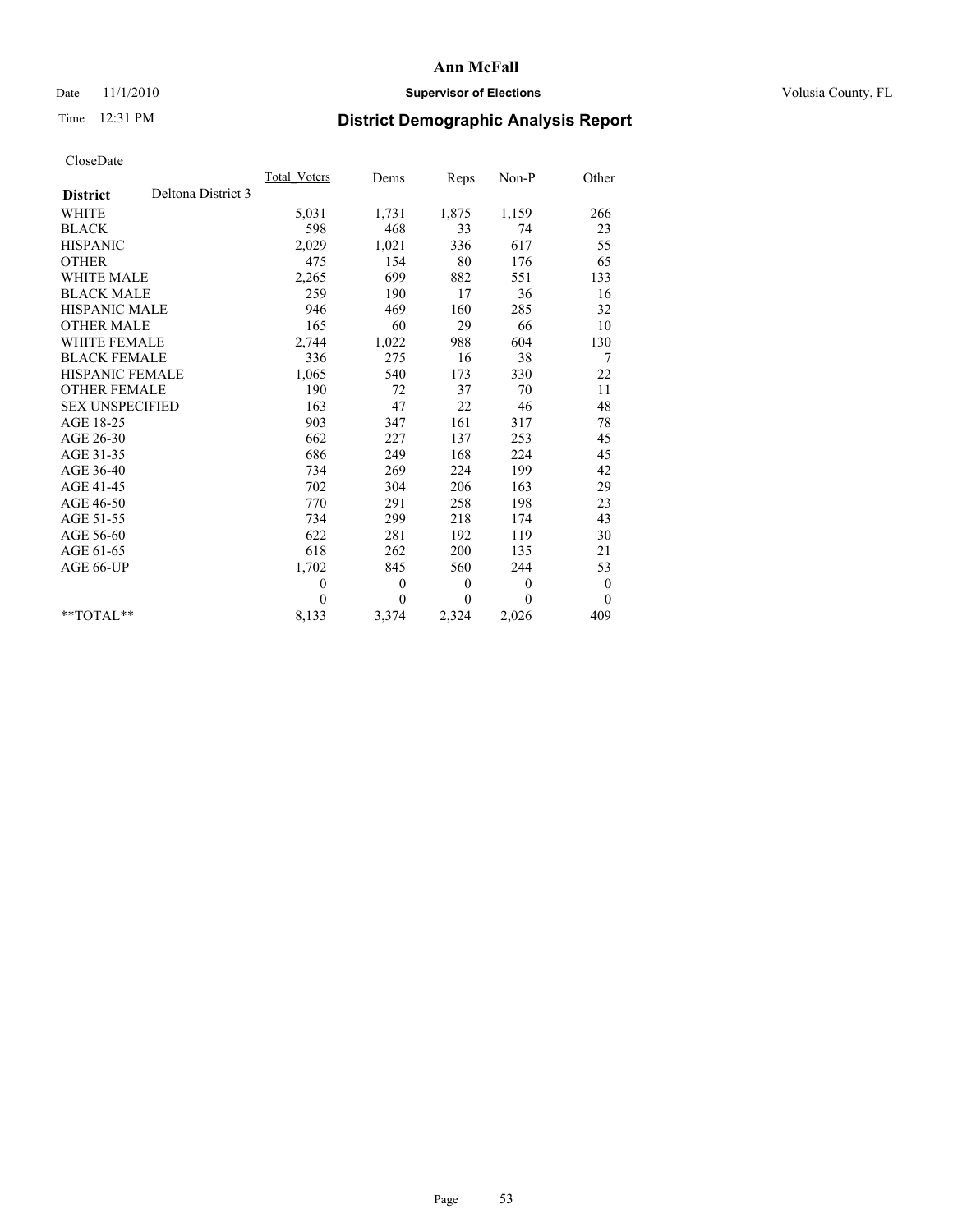## Date 11/1/2010 **Supervisor of Elections Supervisor of Elections** Volusia County, FL

# Time 12:31 PM **District Demographic Analysis Report**

|                                       | Total Voters | Dems         | Reps         | Non-P        | Other            |  |
|---------------------------------------|--------------|--------------|--------------|--------------|------------------|--|
| Deltona District 4<br><b>District</b> |              |              |              |              |                  |  |
| <b>WHITE</b>                          | 4,966        | 1,770        | 1,839        | 1,042        | 315              |  |
| <b>BLACK</b>                          | 589          | 467          | 20           | 84           | 18               |  |
| <b>HISPANIC</b>                       | 1,988        | 1,040        | 294          | 585          | 69               |  |
| <b>OTHER</b>                          | 462          | 173          | 78           | 153          | 58               |  |
| <b>WHITE MALE</b>                     | 2,254        | 723          | 860          | 510          | 161              |  |
| <b>BLACK MALE</b>                     | 261          | 190          | 17           | 45           | 9                |  |
| <b>HISPANIC MALE</b>                  | 901          | 446          | 152          | 271          | 32               |  |
| <b>OTHER MALE</b>                     | 137          | 55           | 27           | 46           | 9                |  |
| <b>WHITE FEMALE</b>                   | 2,680        | 1,035        | 966          | 527          | 152              |  |
| <b>BLACK FEMALE</b>                   | 322          | 271          | 3            | 39           | 9                |  |
| HISPANIC FEMALE                       | 1,075        | 587          | 142          | 309          | 37               |  |
| <b>OTHER FEMALE</b>                   | 178          | 86           | 31           | 50           | 11               |  |
| <b>SEX UNSPECIFIED</b>                | 197          | 57           | 33           | 67           | 40               |  |
| AGE 18-25                             | 943          | 346          | 180          | 328          | 89               |  |
| AGE 26-30                             | 613          | 237          | 119          | 212          | 45               |  |
| AGE 31-35                             | 667          | 273          | 152          | 195          | 47               |  |
| AGE 36-40                             | 619          | 221          | 190          | 169          | 39               |  |
| AGE 41-45                             | 703          | 288          | 188          | 194          | 33               |  |
| AGE 46-50                             | 751          | 326          | 224          | 163          | 38               |  |
| AGE 51-55                             | 711          | 300          | 222          | 137          | 52               |  |
| AGE 56-60                             | 644          | 280          | 208          | 131          | 25               |  |
| AGE 61-65                             | 615          | 288          | 189          | 112          | 26               |  |
| AGE 66-UP                             | 1,739        | 891          | 559          | 223          | 66               |  |
|                                       | $\mathbf{0}$ | $\mathbf{0}$ | $\mathbf{0}$ | $\mathbf{0}$ | $\boldsymbol{0}$ |  |
|                                       | $\theta$     | $\theta$     | $\theta$     | $\theta$     | $\theta$         |  |
| $*$ TOTAL $*$                         | 8,005        | 3,450        | 2,231        | 1,864        | 460              |  |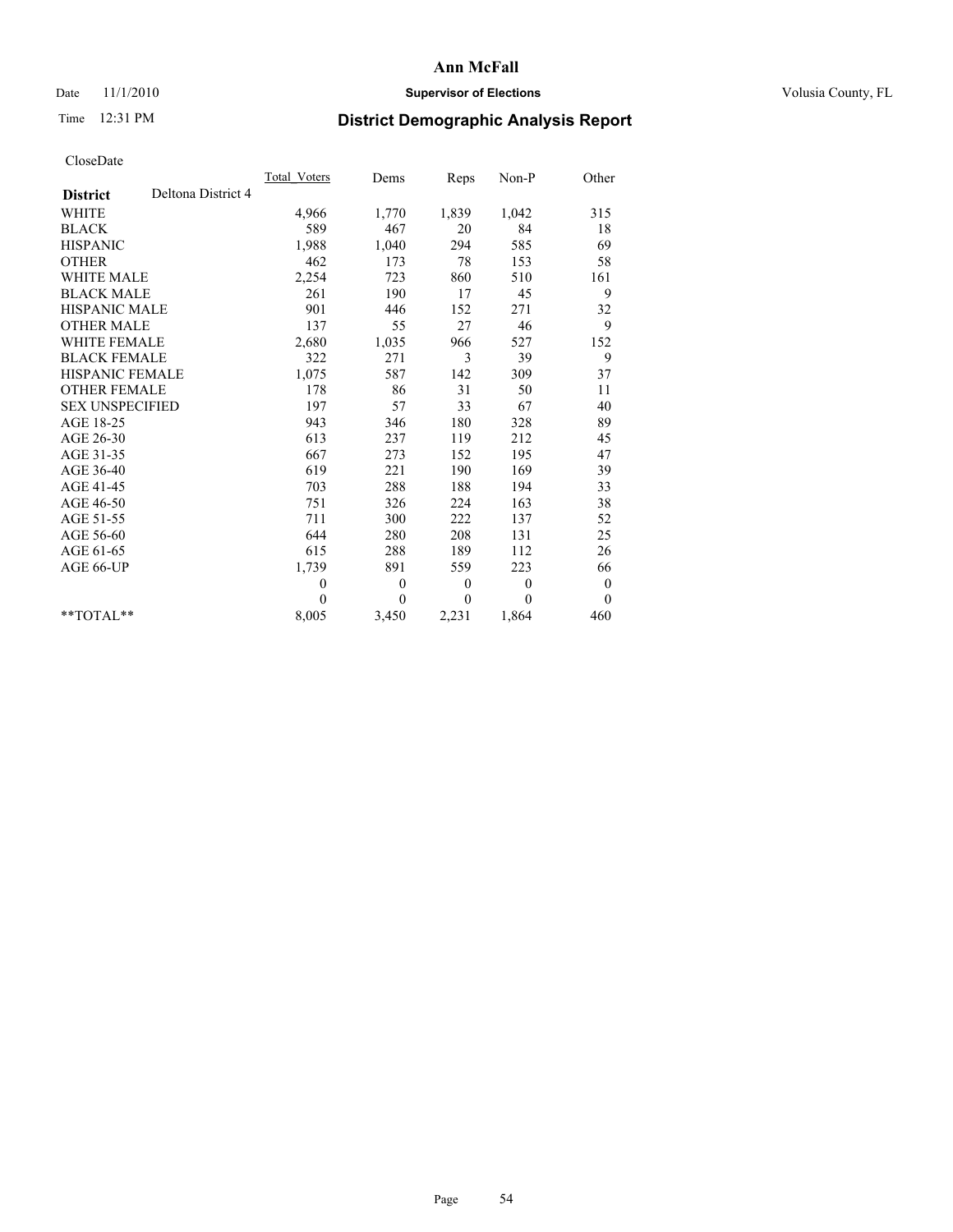## Date 11/1/2010 **Supervisor of Elections Supervisor of Elections** Volusia County, FL

# Time 12:31 PM **District Demographic Analysis Report**

|                                       | Total Voters | Dems     | <b>Reps</b>  | Non-P        | Other        |  |
|---------------------------------------|--------------|----------|--------------|--------------|--------------|--|
| Deltona District 5<br><b>District</b> |              |          |              |              |              |  |
| WHITE                                 | 6,021        | 2,043    | 2,311        | 1,304        | 363          |  |
| <b>BLACK</b>                          | 971          | 740      | 55           | 142          | 34           |  |
| <b>HISPANIC</b>                       | 2,140        | 1,076    | 348          | 646          | 70           |  |
| <b>OTHER</b>                          | 535          | 176      | 99           | 190          | 70           |  |
| <b>WHITE MALE</b>                     | 2,852        | 864      | 1,156        | 637          | 195          |  |
| <b>BLACK MALE</b>                     | 426          | 313      | 29           | 66           | 18           |  |
| <b>HISPANIC MALE</b>                  | 1,027        | 498      | 174          | 316          | 39           |  |
| <b>OTHER MALE</b>                     | 173          | 58       | 46           | 56           | 13           |  |
| WHITE FEMALE                          | 3,140        | 1,170    | 1,142        | 660          | 168          |  |
| <b>BLACK FEMALE</b>                   | 535          | 417      | 26           | 76           | 16           |  |
| HISPANIC FEMALE                       | 1,099        | 572      | 173          | 325          | 29           |  |
| <b>OTHER FEMALE</b>                   | 212          | 88       | 32           | 75           | 17           |  |
| <b>SEX UNSPECIFIED</b>                | 203          | 55       | 35           | 71           | 42           |  |
| AGE 18-25                             | 1,185        | 418      | 255          | 395          | 117          |  |
| AGE 26-30                             | 707          | 258      | 150          | 255          | 44           |  |
| AGE 31-35                             | 843          | 335      | 195          | 252          | 61           |  |
| AGE 36-40                             | 843          | 334      | 243          | 225          | 41           |  |
| AGE 41-45                             | 906          | 350      | 287          | 217          | 52           |  |
| AGE 46-50                             | 1,015        | 395      | 340          | 240          | 40           |  |
| AGE 51-55                             | 1,019        | 431      | 336          | 211          | 41           |  |
| AGE 56-60                             | 807          | 359      | 242          | 168          | 38           |  |
| AGE 61-65                             | 696          | 303      | 227          | 127          | 39           |  |
| AGE 66-UP                             | 1,646        | 852      | 538          | 192          | 64           |  |
|                                       | $\theta$     | $\theta$ | $\mathbf{0}$ | $\mathbf{0}$ | $\mathbf{0}$ |  |
|                                       | $\Omega$     | $\theta$ | $\Omega$     | $\theta$     | $\theta$     |  |
| $*$ $TOTAI.**$                        | 9,667        | 4,035    | 2,813        | 2,282        | 537          |  |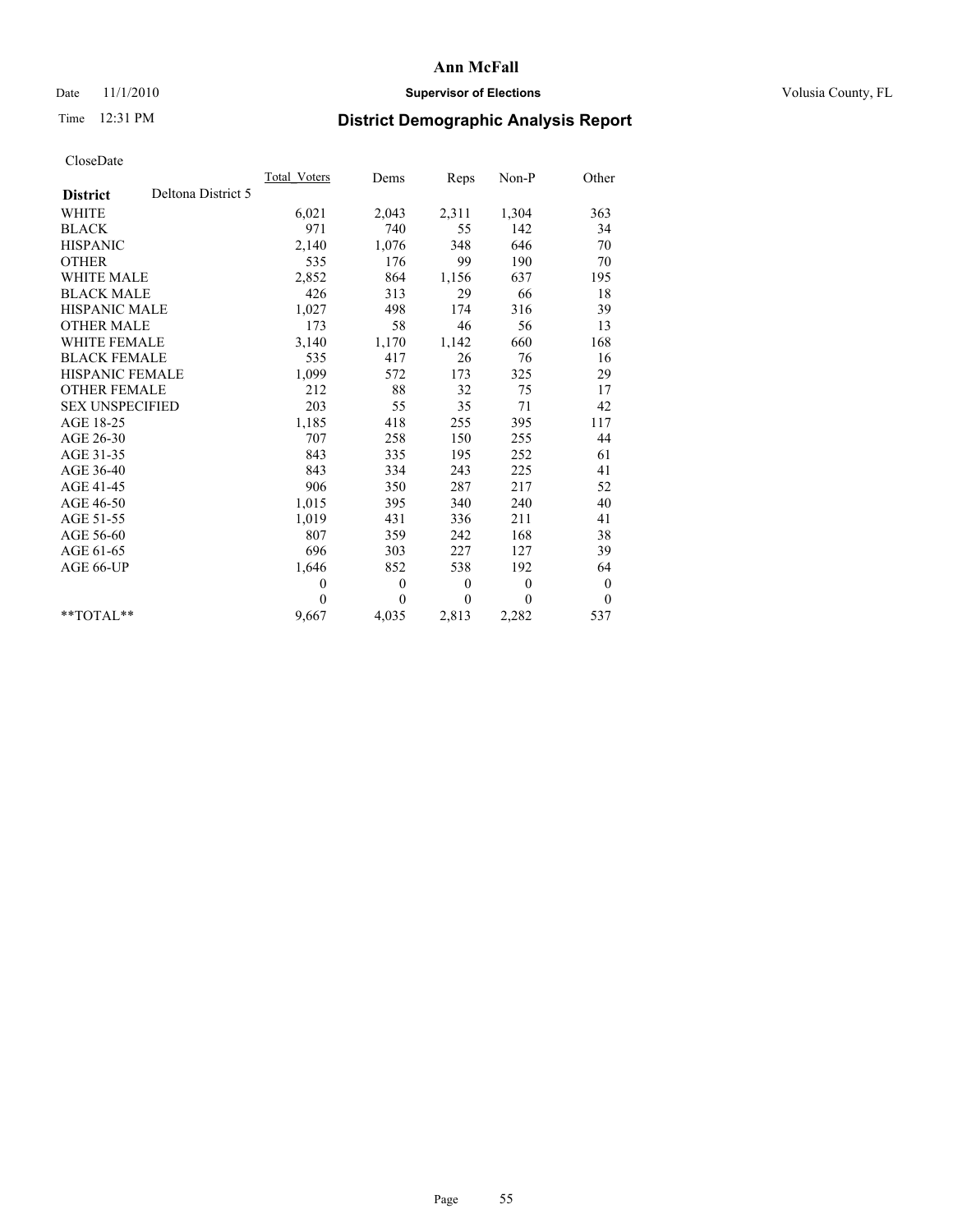## Date 11/1/2010 **Supervisor of Elections Supervisor of Elections** Volusia County, FL

# Time 12:31 PM **District Demographic Analysis Report**

|                                       | Total Voters | Dems           | Reps             | Non-P        | Other            |
|---------------------------------------|--------------|----------------|------------------|--------------|------------------|
| Deltona District 6<br><b>District</b> |              |                |                  |              |                  |
| <b>WHITE</b>                          | 5,794        | 1,801          | 2,379            | 1,311        | 303              |
| <b>BLACK</b>                          | 779          | 600            | 34               | 121          | 24               |
| <b>HISPANIC</b>                       | 1,716        | 840            | 268              | 537          | 71               |
| <b>OTHER</b>                          | 480          | 151            | 100              | 166          | 63               |
| <b>WHITE MALE</b>                     | 2,748        | 735            | 1,196            | 665          | 152              |
| <b>BLACK MALE</b>                     | 343          | 257            | 14               | 58           | 14               |
| <b>HISPANIC MALE</b>                  | 819          | 372            | 138              | 275          | 34               |
| <b>OTHER MALE</b>                     | 171          | 62             | 42               | 60           | 7                |
| <b>WHITE FEMALE</b>                   | 3,011        | 1,058          | 1,165            | 638          | 150              |
| <b>BLACK FEMALE</b>                   | 430          | 338            | 20               | 62           | 10               |
| HISPANIC FEMALE                       | 882          | 460            | 129              | 256          | 37               |
| <b>OTHER FEMALE</b>                   | 166          | 64             | 33               | 59           | 10               |
| <b>SEX UNSPECIFIED</b>                | 199          | 46             | 44               | 62           | 47               |
| AGE 18-25                             | 1,161        | 411            | 270              | 380          | 100              |
| AGE 26-30                             | 701          | 249            | 142              | 262          | 48               |
| AGE 31-35                             | 743          | 264            | 208              | 227          | 44               |
| AGE 36-40                             | 863          | 317            | 268              | 231          | 47               |
| AGE 41-45                             | 801          | 311            | 265              | 184          | 41               |
| AGE 46-50                             | 1,022        | 346            | 392              | 234          | 50               |
| AGE 51-55                             | 916          | 363            | 341              | 167          | 45               |
| AGE 56-60                             | 721          | 317            | 244              | 136          | 24               |
| AGE 61-65                             | 636          | 258            | 228              | 128          | 22               |
| AGE 66-UP                             | 1,205        | 556            | 423              | 186          | 40               |
|                                       | $\mathbf{0}$ | $\overline{0}$ | $\boldsymbol{0}$ | $\mathbf{0}$ | $\boldsymbol{0}$ |
|                                       | $\theta$     | $\theta$       | $\Omega$         | $\theta$     | $\theta$         |
| $**TOTAI.**$                          | 8,769        | 3,392          | 2,781            | 2,135        | 461              |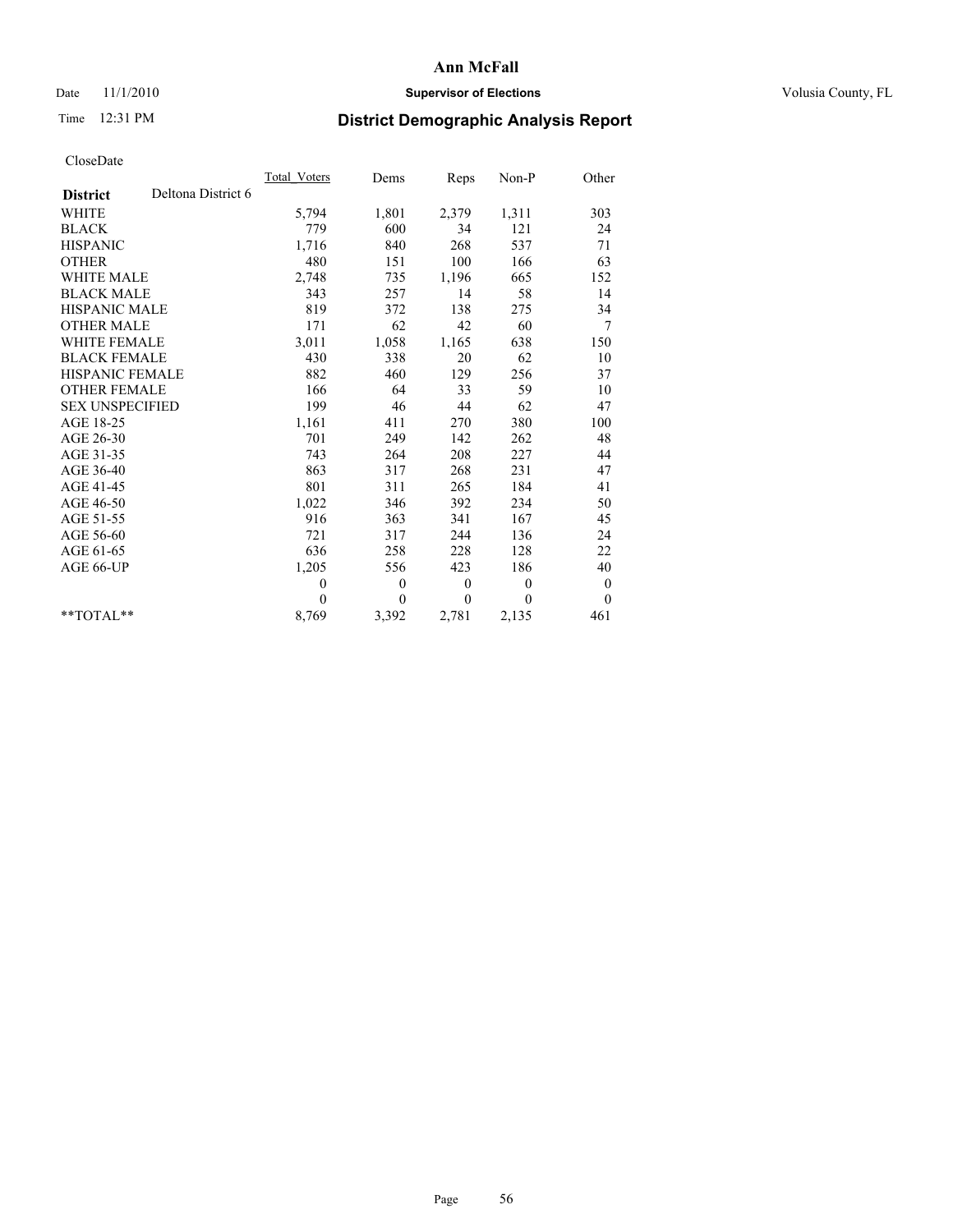## Date 11/1/2010 **Supervisor of Elections Supervisor of Elections** Volusia County, FL

# Time 12:31 PM **District Demographic Analysis Report**

|                                     | <b>Total Voters</b> | Dems             | Reps         | Non-P          | Other            |
|-------------------------------------|---------------------|------------------|--------------|----------------|------------------|
| Edgewater Ward 1<br><b>District</b> |                     |                  |              |                |                  |
| <b>WHITE</b>                        | 2,700               | 1,094            | 882          | 622            | 102              |
| <b>BLACK</b>                        | 51                  | 32               | 3            | 11             | 5                |
| <b>HISPANIC</b>                     | 34                  | 18               | 9            | 6              | 1                |
| <b>OTHER</b>                        | 100                 | 33               | 16           | 40             | 11               |
| <b>WHITE MALE</b>                   | 1,177               | 429              | 419          | 276            | 53               |
| <b>BLACK MALE</b>                   | 29                  | 16               | 2            | 8              | 3                |
| <b>HISPANIC MALE</b>                | 11                  | 7                | 1            | 3              | $\boldsymbol{0}$ |
| <b>OTHER MALE</b>                   | 28                  | 10               | 7            | 10             |                  |
| <b>WHITE FEMALE</b>                 | 1,506               | 654              | 458          | 345            | 49               |
| <b>BLACK FEMALE</b>                 | 20                  | 15               | 1            | $\overline{c}$ | $\overline{c}$   |
| HISPANIC FEMALE                     | 23                  | 11               | 8            | 3              | 1                |
| <b>OTHER FEMALE</b>                 | 39                  | 16               | 6            | 16             | 1                |
| <b>SEX UNSPECIFIED</b>              | 52                  | 19               | 8            | 16             | 9                |
| AGE 18-25                           | 247                 | 69               | 65           | 96             | 17               |
| AGE 26-30                           | 180                 | 65               | 37           | 69             | 9                |
| AGE 31-35                           | 149                 | 60               | 42           | 37             | 10               |
| AGE 36-40                           | 176                 | 61               | 45           | 62             | 8                |
| AGE 41-45                           | 183                 | 60               | 59           | 54             | 10               |
| AGE 46-50                           | 257                 | 99               | 95           | 54             | 9                |
| AGE 51-55                           | 305                 | 109              | 99           | 84             | 13               |
| AGE 56-60                           | 293                 | 134              | 93           | 58             | 8                |
| AGE 61-65                           | 266                 | 109              | 88           | 56             | 13               |
| AGE 66-UP                           | 829                 | 411              | 287          | 109            | 22               |
|                                     | $\mathbf{0}$        | $\boldsymbol{0}$ | $\mathbf{0}$ | $\theta$       | $\boldsymbol{0}$ |
|                                     | $\Omega$            | $\theta$         | $\mathbf{0}$ | $\mathbf{0}$   | $\mathbf{0}$     |
| **TOTAL**                           | 2,885               | 1,177            | 910          | 679            | 119              |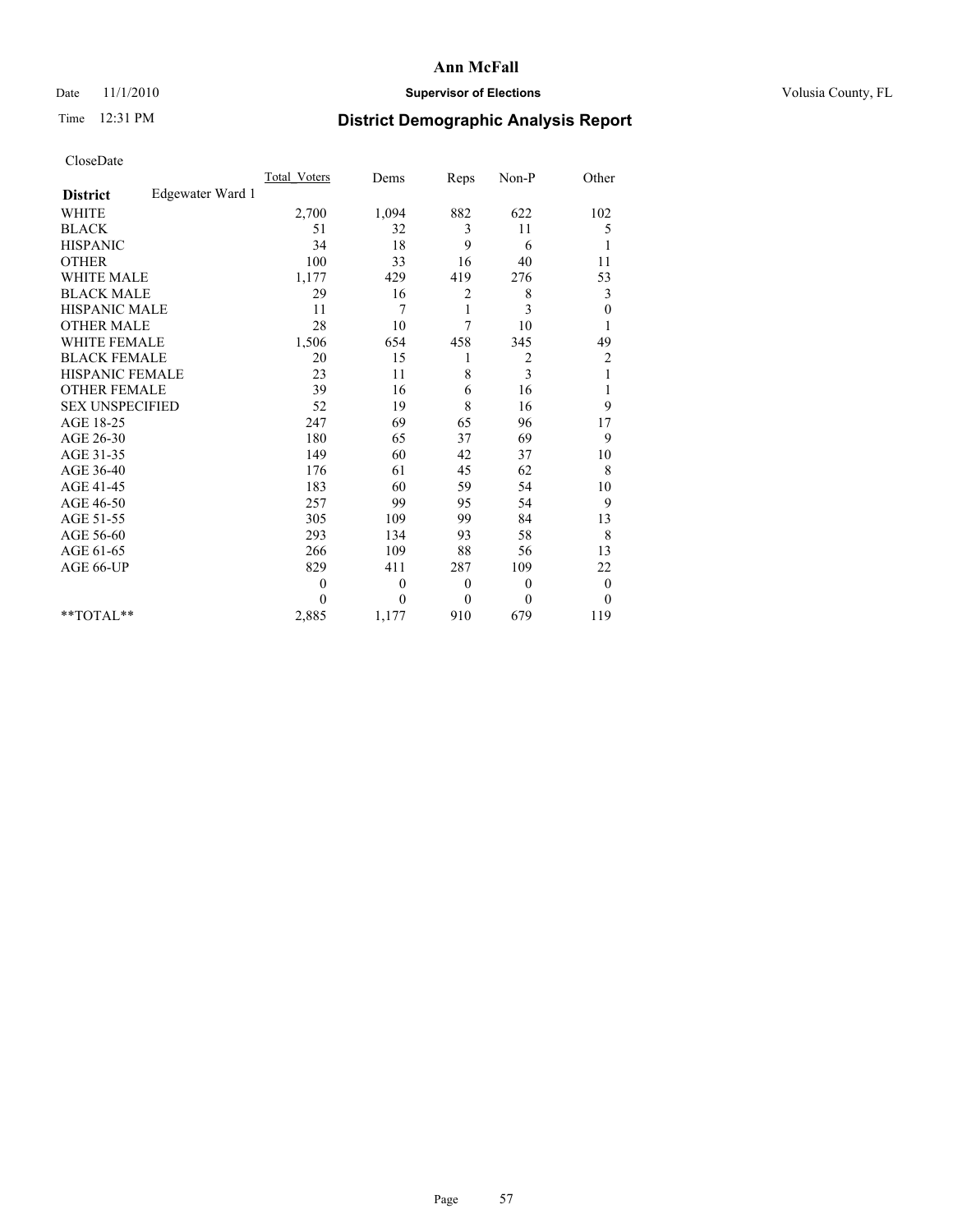## Date 11/1/2010 **Supervisor of Elections Supervisor of Elections** Volusia County, FL

# Time 12:31 PM **District Demographic Analysis Report**

|                                     | <b>Total Voters</b> | Dems         | Reps         | Non-P    | Other            |
|-------------------------------------|---------------------|--------------|--------------|----------|------------------|
| Edgewater Ward 2<br><b>District</b> |                     |              |              |          |                  |
| <b>WHITE</b>                        | 3,447               | 1,293        | 1,171        | 864      | 119              |
| <b>BLACK</b>                        | 71                  | 61           | 1            | 9        | $\boldsymbol{0}$ |
| <b>HISPANIC</b>                     | 55                  | 24           | 9            | 20       | $\overline{c}$   |
| <b>OTHER</b>                        | 111                 | 32           | 25           | 35       | 19               |
| <b>WHITE MALE</b>                   | 1,602               | 553          | 583          | 406      | 60               |
| <b>BLACK MALE</b>                   | 32                  | 28           | $\mathbf{0}$ | 4        | $\mathbf{0}$     |
| <b>HISPANIC MALE</b>                | 26                  | 11           | 5            | 8        | $\overline{c}$   |
| <b>OTHER MALE</b>                   | 40                  | 13           | 12           | 13       | $\overline{c}$   |
| <b>WHITE FEMALE</b>                 | 1,829               | 735          | 581          | 455      | 58               |
| <b>BLACK FEMALE</b>                 | 39                  | 33           | 1            | 5        | $\boldsymbol{0}$ |
| HISPANIC FEMALE                     | 27                  | 13           | 4            | 10       | $\boldsymbol{0}$ |
| <b>OTHER FEMALE</b>                 | 38                  | 14           | 10           | 11       | 3                |
| <b>SEX UNSPECIFIED</b>              | 51                  | 10           | 10           | 16       | 15               |
| AGE 18-25                           | 321                 | 115          | 66           | 114      | 26               |
| AGE 26-30                           | 238                 | 71           | 65           | 83       | 19               |
| AGE 31-35                           | 245                 | 76           | 71           | 90       | $\,$ 8 $\,$      |
| AGE 36-40                           | 259                 | 93           | 68           | 90       | 8                |
| AGE 41-45                           | 289                 | 96           | 102          | 80       | 11               |
| AGE 46-50                           | 329                 | 129          | 110          | 78       | 12               |
| AGE 51-55                           | 362                 | 129          | 134          | 88       | 11               |
| AGE 56-60                           | 365                 | 156          | 114          | 84       | 11               |
| AGE 61-65                           | 347                 | 130          | 135          | 71       | 11               |
| AGE 66-UP                           | 929                 | 415          | 341          | 150      | 23               |
|                                     | $\overline{0}$      | $\mathbf{0}$ | $\theta$     | $\theta$ | $\boldsymbol{0}$ |
|                                     | $\theta$            | $\theta$     | $\Omega$     | $\theta$ | $\mathbf{0}$     |
| $*$ $TOTAI.**$                      | 3,684               | 1,410        | 1,206        | 928      | 140              |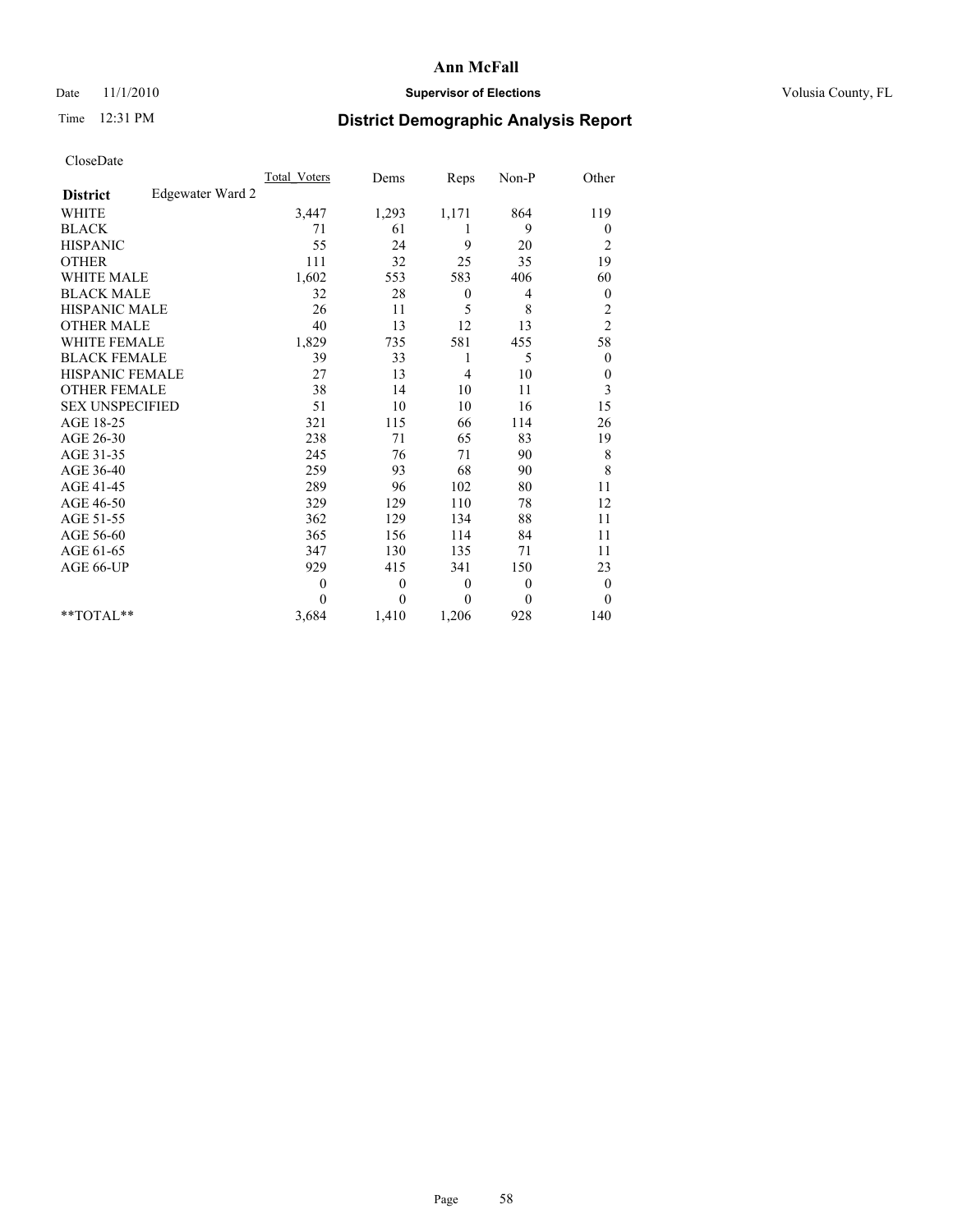## Date 11/1/2010 **Supervisor of Elections Supervisor of Elections** Volusia County, FL

# Time 12:31 PM **District Demographic Analysis Report**

|                                     | <b>Total Voters</b> | Dems         | Reps         | Non-P        | Other        |
|-------------------------------------|---------------------|--------------|--------------|--------------|--------------|
| Edgewater Ward 3<br><b>District</b> |                     |              |              |              |              |
| <b>WHITE</b>                        | 3,353               | 1,270        | 1,132        | 823          | 128          |
| <b>BLACK</b>                        | 81                  | 64           | 1            | 13           | 3            |
| <b>HISPANIC</b>                     | 43                  | 17           | 9            | 11           | 6            |
| <b>OTHER</b>                        | 137                 | 40           | 31           | 51           | 15           |
| <b>WHITE MALE</b>                   | 1,514               | 505          | 553          | 389          | 67           |
| <b>BLACK MALE</b>                   | 41                  | 32           | 1            | 7            | 1            |
| HISPANIC MALE                       | 18                  | 5            | 4            | 6            | 3            |
| <b>OTHER MALE</b>                   | 41                  | 14           | 13           | 13           |              |
| <b>WHITE FEMALE</b>                 | 1,824               | 761          | 573          | 430          | 60           |
| <b>BLACK FEMALE</b>                 | 38                  | 31           | $\theta$     | 6            | 1            |
| HISPANIC FEMALE                     | 24                  | 11           | 5            | 5            | 3            |
| <b>OTHER FEMALE</b>                 | 57                  | 19           | 15           | 19           | 4            |
| <b>SEX UNSPECIFIED</b>              | 57                  | 13           | 9            | 23           | 12           |
| AGE 18-25                           | 307                 | 104          | 64           | 116          | 23           |
| AGE 26-30                           | 233                 | 63           | 68           | 89           | 13           |
| AGE 31-35                           | 249                 | 66           | 71           | 101          | 11           |
| AGE 36-40                           | 265                 | 82           | 78           | 86           | 19           |
| AGE 41-45                           | 266                 | 95           | 99           | 63           | 9            |
| AGE 46-50                           | 310                 | 124          | 94           | 82           | 10           |
| AGE 51-55                           | 327                 | 126          | 123          | 70           | 8            |
| AGE 56-60                           | 326                 | 134          | 120          | 62           | 10           |
| AGE 61-65                           | 349                 | 141          | 115          | 74           | 19           |
| AGE 66-UP                           | 982                 | 456          | 341          | 155          | 30           |
|                                     | $\overline{0}$      | $\theta$     | $\mathbf{0}$ | $\theta$     | $\mathbf{0}$ |
|                                     | $\theta$            | $\mathbf{0}$ | $\theta$     | $\mathbf{0}$ | $\mathbf{0}$ |
| $*$ $TOTAI.**$                      | 3,614               | 1,391        | 1,173        | 898          | 152          |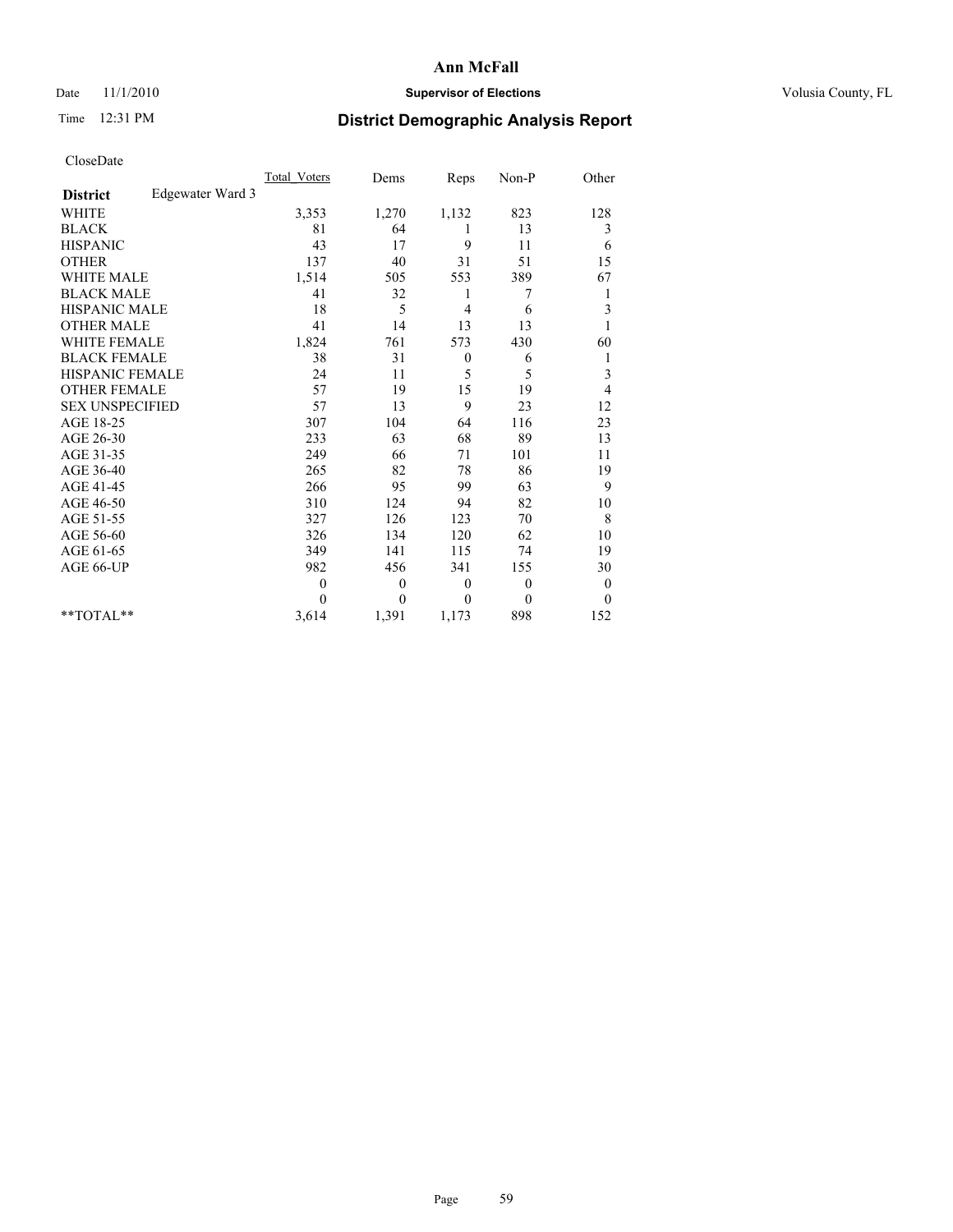## Date 11/1/2010 **Supervisor of Elections Supervisor of Elections** Volusia County, FL

# Time 12:31 PM **District Demographic Analysis Report**

|                                     | <b>Total Voters</b> | Dems         | Reps           | Non-P    | Other          |
|-------------------------------------|---------------------|--------------|----------------|----------|----------------|
| Edgewater Ward 4<br><b>District</b> |                     |              |                |          |                |
| <b>WHITE</b>                        | 3,466               | 1,277        | 1,201          | 824      | 164            |
| <b>BLACK</b>                        | 68                  | 52           | 7              | 8        | 1              |
| <b>HISPANIC</b>                     | 40                  | 21           | 9              | 8        | $\overline{c}$ |
| <b>OTHER</b>                        | 108                 | 28           | 18             | 47       | 15             |
| <b>WHITE MALE</b>                   | 1,584               | 517          | 593            | 395      | 79             |
| <b>BLACK MALE</b>                   | 29                  | 22           | 4              | 3        | $\theta$       |
| <b>HISPANIC MALE</b>                | 15                  | 9            | $\overline{2}$ | 3        | 1              |
| <b>OTHER MALE</b>                   | 38                  | 12           | 10             | 13       | 3              |
| <b>WHITE FEMALE</b>                 | 1,861               | 754          | 598            | 424      | 85             |
| <b>BLACK FEMALE</b>                 | 38                  | 29           | 3              | 5        | 1              |
| HISPANIC FEMALE                     | 25                  | 12           | 7              | 5        |                |
| <b>OTHER FEMALE</b>                 | 30                  | 11           | 5              | 13       |                |
| <b>SEX UNSPECIFIED</b>              | 62                  | 12           | 13             | 26       | 11             |
| AGE 18-25                           | 297                 | 98           | 65             | 113      | 21             |
| AGE 26-30                           | 213                 | 65           | 59             | 79       | 10             |
| AGE 31-35                           | 242                 | 72           | 68             | 88       | 14             |
| AGE 36-40                           | 252                 | 81           | 76             | 81       | 14             |
| AGE 41-45                           | 249                 | 98           | 80             | 64       | 7              |
| AGE 46-50                           | 344                 | 130          | 120            | 80       | 14             |
| AGE 51-55                           | 327                 | 123          | 124            | 66       | 14             |
| AGE 56-60                           | 301                 | 132          | 91             | 68       | 10             |
| AGE 61-65                           | 303                 | 124          | 95             | 61       | 23             |
| AGE 66-UP                           | 1,154               | 455          | 457            | 187      | 55             |
|                                     | $\theta$            | $\mathbf{0}$ | $\theta$       | $\theta$ | $\bf{0}$       |
|                                     | $\theta$            | $\theta$     | $\theta$       | $\theta$ | $\theta$       |
| $*$ $TOTAI.**$                      | 3,682               | 1,378        | 1,235          | 887      | 182            |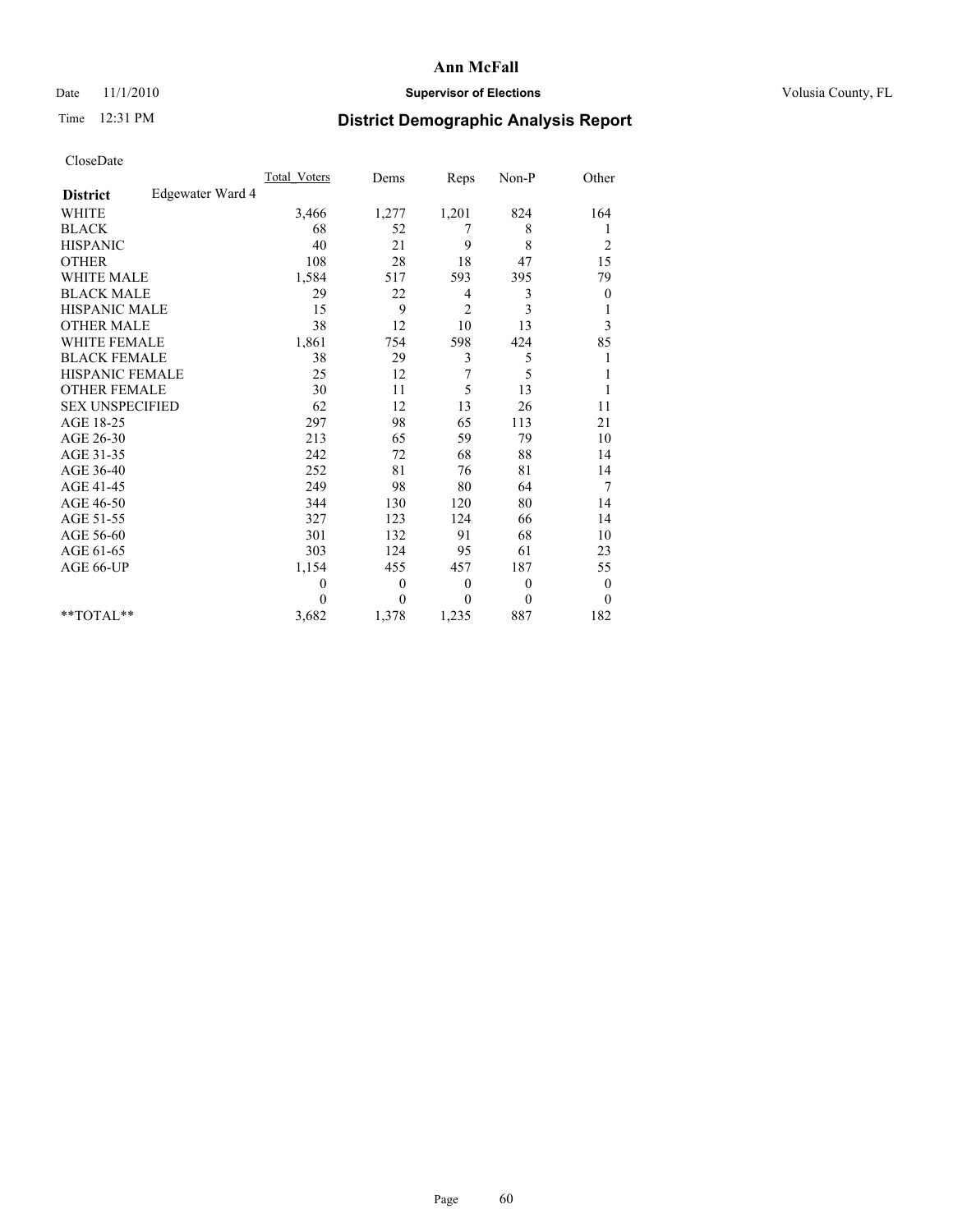## Date 11/1/2010 **Supervisor of Elections Supervisor of Elections** Volusia County, FL

# Time 12:31 PM **District Demographic Analysis Report**

|                                      | <b>Total Voters</b> | Dems             | Reps           | $Non-P$      | Other            |
|--------------------------------------|---------------------|------------------|----------------|--------------|------------------|
| Holly Hill Zone 1<br><b>District</b> |                     |                  |                |              |                  |
| <b>WHITE</b>                         | 1,207               | 505              | 338            | 306          | 58               |
| <b>BLACK</b>                         | 104                 | 86               | 7              | 10           | 1                |
| <b>HISPANIC</b>                      | 44                  | 19               | 8              | 13           | 4                |
| <b>OTHER</b>                         | 70                  | 27               | 19             | 17           | 7                |
| <b>WHITE MALE</b>                    | 598                 | 222              | 184            | 168          | 24               |
| <b>BLACK MALE</b>                    | 42                  | 34               | 2              | 5            | 1                |
| HISPANIC MALE                        | 21                  | 5                | 4              | 10           | $\overline{c}$   |
| <b>OTHER MALE</b>                    | 19                  | 3                | 6              | 5            | 5                |
| WHITE FEMALE                         | 601                 | 281              | 152            | 137          | 31               |
| <b>BLACK FEMALE</b>                  | 62                  | 52               | 5              | 5            | $\boldsymbol{0}$ |
| HISPANIC FEMALE                      | 23                  | 14               | 4              | 3            | $\overline{c}$   |
| <b>OTHER FEMALE</b>                  | 33                  | 15               | 12             | 5            | $\mathbf{1}$     |
| <b>SEX UNSPECIFIED</b>               | 26                  | 11               | 3              | 8            | 4                |
| AGE 18-25                            | 121                 | 57               | 22             | 35           | $\sqrt{ }$       |
| AGE 26-30                            | 104                 | 42               | 18             | 38           | 6                |
| AGE 31-35                            | 102                 | 36               | 23             | 36           | $\sqrt{ }$       |
| AGE 36-40                            | 77                  | 27               | 29             | 17           | 4                |
| AGE 41-45                            | 132                 | 57               | 34             | 34           | 7                |
| AGE 46-50                            | 137                 | 49               | 41             | 36           | 11               |
| AGE 51-55                            | 166                 | 68               | 41             | 46           | 11               |
| AGE 56-60                            | 172                 | 89               | 39             | 40           | 4                |
| AGE 61-65                            | 136                 | 56               | 44             | 29           | 7                |
| AGE 66-UP                            | 278                 | 156              | 81             | 35           | 6                |
|                                      | $\mathbf{0}$        | $\boldsymbol{0}$ | $\overline{0}$ | $\theta$     | $\theta$         |
|                                      | $\Omega$            | $\mathbf{0}$     | $\mathbf{0}$   | $\mathbf{0}$ | $\theta$         |
| **TOTAL**                            | 1,425               | 637              | 372            | 346          | 70               |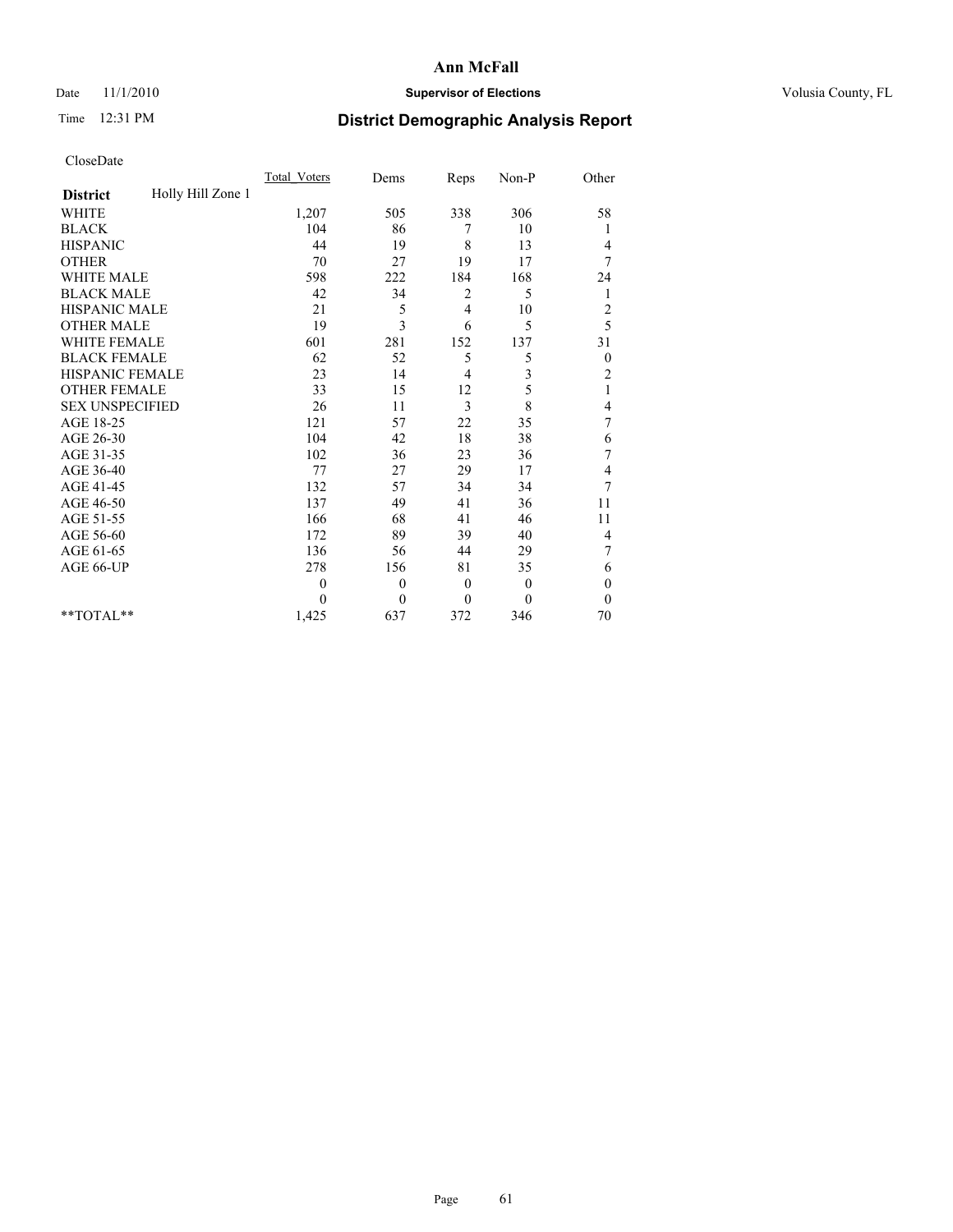## Date 11/1/2010 **Supervisor of Elections Supervisor of Elections** Volusia County, FL

# Time 12:31 PM **District Demographic Analysis Report**

|                                      | <b>Total Voters</b> | Dems         | Reps         | Non-P          | Other            |  |
|--------------------------------------|---------------------|--------------|--------------|----------------|------------------|--|
| Holly Hill Zone 2<br><b>District</b> |                     |              |              |                |                  |  |
| <b>WHITE</b>                         | 1,488               | 667          | 398          | 348            | 75               |  |
| <b>BLACK</b>                         | 196                 | 160          | 8            | 24             | 4                |  |
| <b>HISPANIC</b>                      | 34                  | 18           | 10           | 6              | $\boldsymbol{0}$ |  |
| <b>OTHER</b>                         | 91                  | 33           | 15           | 31             | 12               |  |
| <b>WHITE MALE</b>                    | 676                 | 269          | 200          | 175            | 32               |  |
| <b>BLACK MALE</b>                    | 84                  | 66           | 3            | 12             | 3                |  |
| <b>HISPANIC MALE</b>                 | 18                  | 5            | 9            | 4              | $\boldsymbol{0}$ |  |
| <b>OTHER MALE</b>                    | 23                  | 7            | 5            | 8              | 3                |  |
| WHITE FEMALE                         | 803                 | 396          | 197          | 170            | 40               |  |
| <b>BLACK FEMALE</b>                  | 112                 | 94           | 5            | 12             | 1                |  |
| HISPANIC FEMALE                      | 16                  | 13           |              | $\overline{2}$ | $\boldsymbol{0}$ |  |
| <b>OTHER FEMALE</b>                  | 37                  | 17           | 9            | 10             | 1                |  |
| <b>SEX UNSPECIFIED</b>               | 40                  | 11           | 2            | 16             | 11               |  |
| AGE 18-25                            | 178                 | 73           | 32           | 56             | 17               |  |
| AGE 26-30                            | 153                 | 72           | 34           | 41             | 6                |  |
| AGE 31-35                            | 126                 | 55           | 20           | 43             | 8                |  |
| AGE 36-40                            | 151                 | 70           | 31           | 45             | 5                |  |
| AGE 41-45                            | 158                 | 69           | 45           | 33             | 11               |  |
| AGE 46-50                            | 235                 | 108          | 58           | 55             | 14               |  |
| AGE 51-55                            | 198                 | 106          | 40           | 44             | $\,$ $\,$        |  |
| AGE 56-60                            | 163                 | 72           | 47           | 36             | 8                |  |
| AGE 61-65                            | 134                 | 75           | 24           | 28             | $\boldsymbol{7}$ |  |
| AGE 66-UP                            | 313                 | 178          | 100          | 28             | 7                |  |
|                                      | $\theta$            | $\mathbf{0}$ | $\theta$     | $\mathbf{0}$   | $\mathbf{0}$     |  |
|                                      | $\Omega$            | $\theta$     | $\mathbf{0}$ | $\theta$       | $\theta$         |  |
| **TOTAL**                            | 1,809               | 878          | 431          | 409            | 91               |  |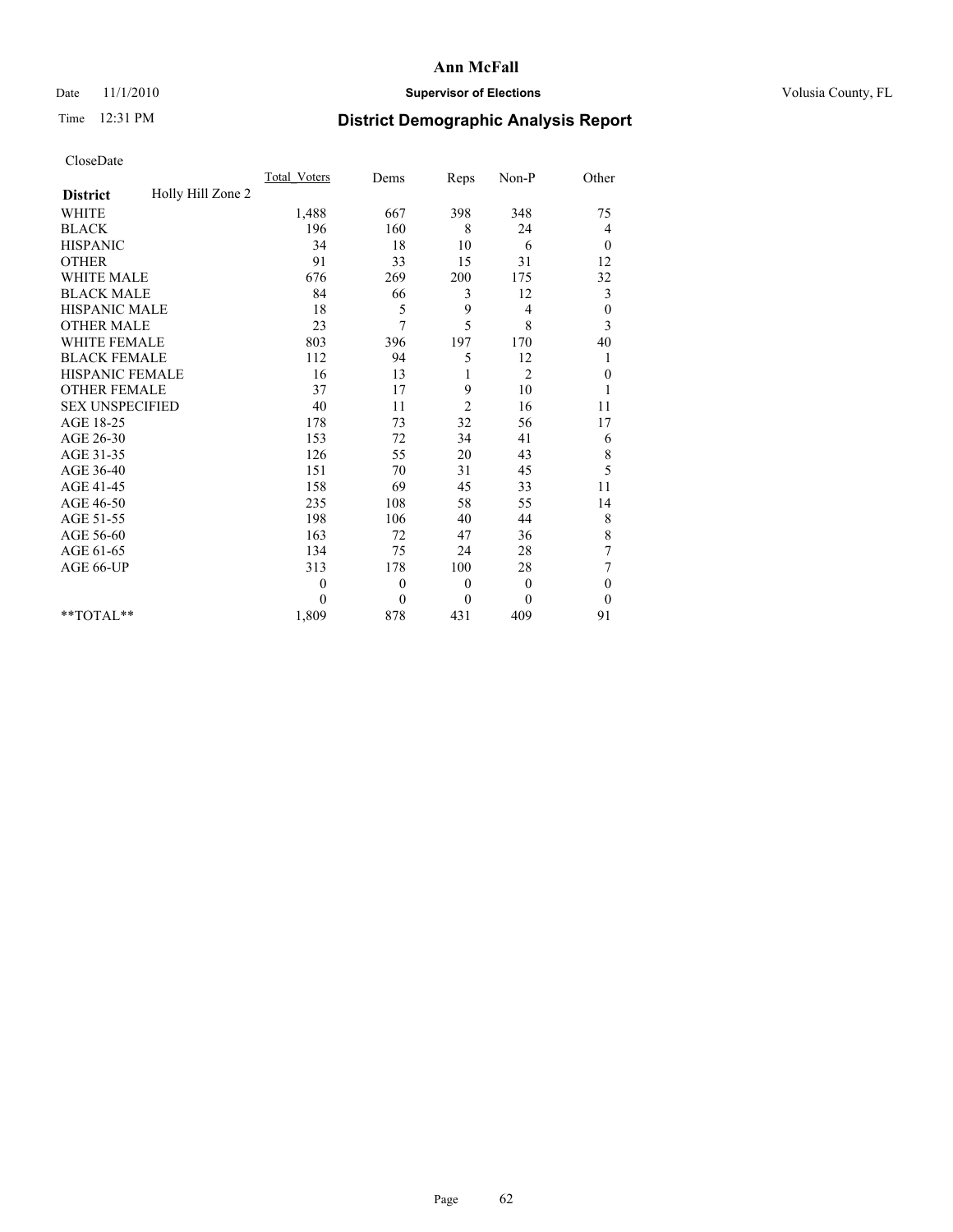## Date 11/1/2010 **Supervisor of Elections Supervisor of Elections** Volusia County, FL

# Time 12:31 PM **District Demographic Analysis Report**

|                                      | <b>Total Voters</b> | Dems             | Reps           | Non-P        | Other            |
|--------------------------------------|---------------------|------------------|----------------|--------------|------------------|
| Holly Hill Zone 3<br><b>District</b> |                     |                  |                |              |                  |
| <b>WHITE</b>                         | 1,527               | 628              | 505            | 320          | 74               |
| <b>BLACK</b>                         | 137                 | 118              | 5              | 14           | 0                |
| <b>HISPANIC</b>                      | 25                  | 11               | 4              | 9            | 1                |
| <b>OTHER</b>                         | 84                  | 32               | 12             | 32           | 8                |
| <b>WHITE MALE</b>                    | 637                 | 232              | 221            | 148          | 36               |
| <b>BLACK MALE</b>                    | 57                  | 44               | 3              | 10           | $\boldsymbol{0}$ |
| <b>HISPANIC MALE</b>                 | 11                  | 4                | $\sqrt{2}$     | 4            |                  |
| <b>OTHER MALE</b>                    | 26                  | 12               | 3              | 10           |                  |
| WHITE FEMALE                         | 883                 | 392              | 283            | 171          | 37               |
| <b>BLACK FEMALE</b>                  | 80                  | 74               | $\overline{c}$ | 4            | $\theta$         |
| HISPANIC FEMALE                      | 14                  | 7                | $\overline{c}$ | 5            | 0                |
| <b>OTHER FEMALE</b>                  | 37                  | 14               | 7              | 15           | 1                |
| <b>SEX UNSPECIFIED</b>               | 28                  | 10               | 3              | 8            | 7                |
| AGE 18-25                            | 111                 | 46               | 19             | 32           | 14               |
| AGE 26-30                            | 101                 | 36               | 19             | 41           | 5                |
| AGE 31-35                            | 74                  | 32               | 17             | 25           | $\boldsymbol{0}$ |
| AGE 36-40                            | 89                  | 38               | 16             | 31           | 4                |
| AGE 41-45                            | 107                 | 32               | 34             | 39           | $\overline{c}$   |
| AGE 46-50                            | 131                 | 53               | 37             | 32           | 9                |
| AGE 51-55                            | 120                 | 56               | 33             | 20           | 11               |
| AGE 56-60                            | 139                 | 69               | 36             | 29           | 5                |
| AGE 61-65                            | 150                 | 78               | 36             | 31           | 5                |
| AGE 66-UP                            | 751                 | 349              | 279            | 95           | 28               |
|                                      | $\mathbf{0}$        | $\boldsymbol{0}$ | $\mathbf{0}$   | $\theta$     | $\theta$         |
|                                      | $\theta$            | $\mathbf{0}$     | $\mathbf{0}$   | $\mathbf{0}$ | $\mathbf{0}$     |
| **TOTAL**                            | 1,773               | 789              | 526            | 375          | 83               |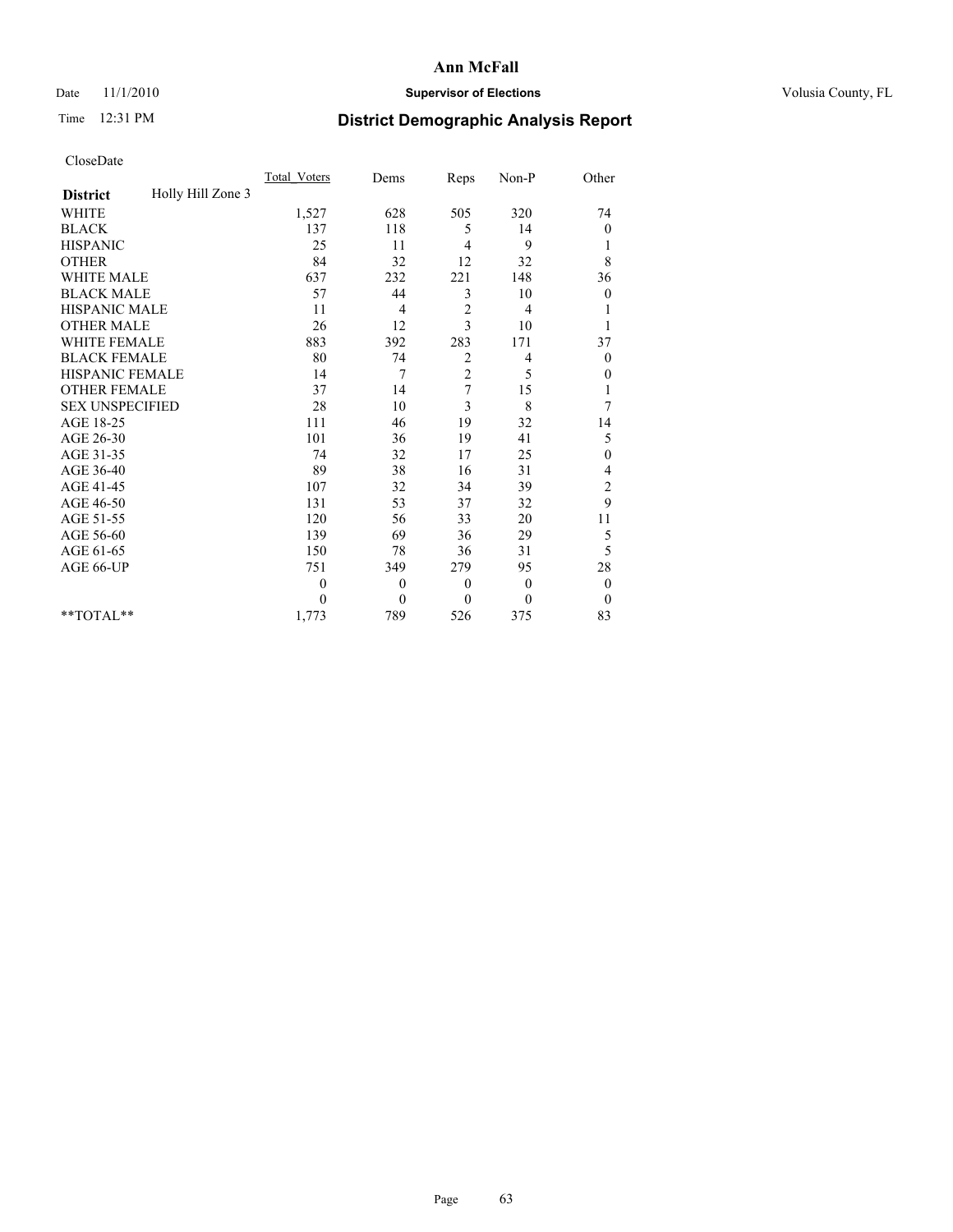## Date 11/1/2010 **Supervisor of Elections Supervisor of Elections** Volusia County, FL

# Time 12:31 PM **District Demographic Analysis Report**

|                                      | <b>Total Voters</b> | Dems         | Reps         | Non-P          | Other            |  |
|--------------------------------------|---------------------|--------------|--------------|----------------|------------------|--|
| Holly Hill Zone 4<br><b>District</b> |                     |              |              |                |                  |  |
| <b>WHITE</b>                         | 1,395               | 572          | 454          | 297            | 72               |  |
| <b>BLACK</b>                         | 295                 | 236          | 7            | 46             | 6                |  |
| <b>HISPANIC</b>                      | 47                  | 31           | 5            | 10             | 1                |  |
| <b>OTHER</b>                         | 90                  | 32           | 10           | 35             | 13               |  |
| <b>WHITE MALE</b>                    | 617                 | 211          | 222          | 144            | 40               |  |
| <b>BLACK MALE</b>                    | 78                  | 58           | 3            | 15             | 2                |  |
| HISPANIC MALE                        | 18                  | 15           | 1            | $\overline{2}$ | $\boldsymbol{0}$ |  |
| <b>OTHER MALE</b>                    | 29                  | 10           | 6            | 11             | $\overline{c}$   |  |
| <b>WHITE FEMALE</b>                  | 770                 | 357          | 230          | 151            | 32               |  |
| <b>BLACK FEMALE</b>                  | 214                 | 176          | 4            | 30             | 4                |  |
| HISPANIC FEMALE                      | 29                  | 16           | 4            | $\,$ 8 $\,$    | 1                |  |
| <b>OTHER FEMALE</b>                  | 34                  | 18           | $\mathbf{0}$ | 14             | $\overline{c}$   |  |
| <b>SEX UNSPECIFIED</b>               | 38                  | 10           | 6            | 13             | 9                |  |
| AGE 18-25                            | 279                 | 130          | 44           | 86             | 19               |  |
| AGE 26-30                            | 140                 | 60           | 34           | 41             | 5                |  |
| AGE 31-35                            | 145                 | 68           | 29           | 38             | 10               |  |
| AGE 36-40                            | 120                 | 55           | 25           | 29             | 11               |  |
| AGE 41-45                            | 134                 | 59           | 39           | 33             | 3                |  |
| AGE 46-50                            | 161                 | 62           | 44           | 41             | 14               |  |
| AGE 51-55                            | 173                 | 85           | 52           | 27             | 9                |  |
| AGE 56-60                            | 151                 | 72           | 44           | 31             | 4                |  |
| AGE 61-65                            | 119                 | 62           | 30           | 20             | 7                |  |
| AGE 66-UP                            | 405                 | 218          | 135          | 42             | 10               |  |
|                                      | $\theta$            | $\mathbf{0}$ | $\theta$     | $\mathbf{0}$   | $\boldsymbol{0}$ |  |
|                                      | $\theta$            | $\theta$     | $\mathbf{0}$ | $\Omega$       | $\boldsymbol{0}$ |  |
| $*$ TOTAL $*$                        | 1,827               | 871          | 476          | 388            | 92               |  |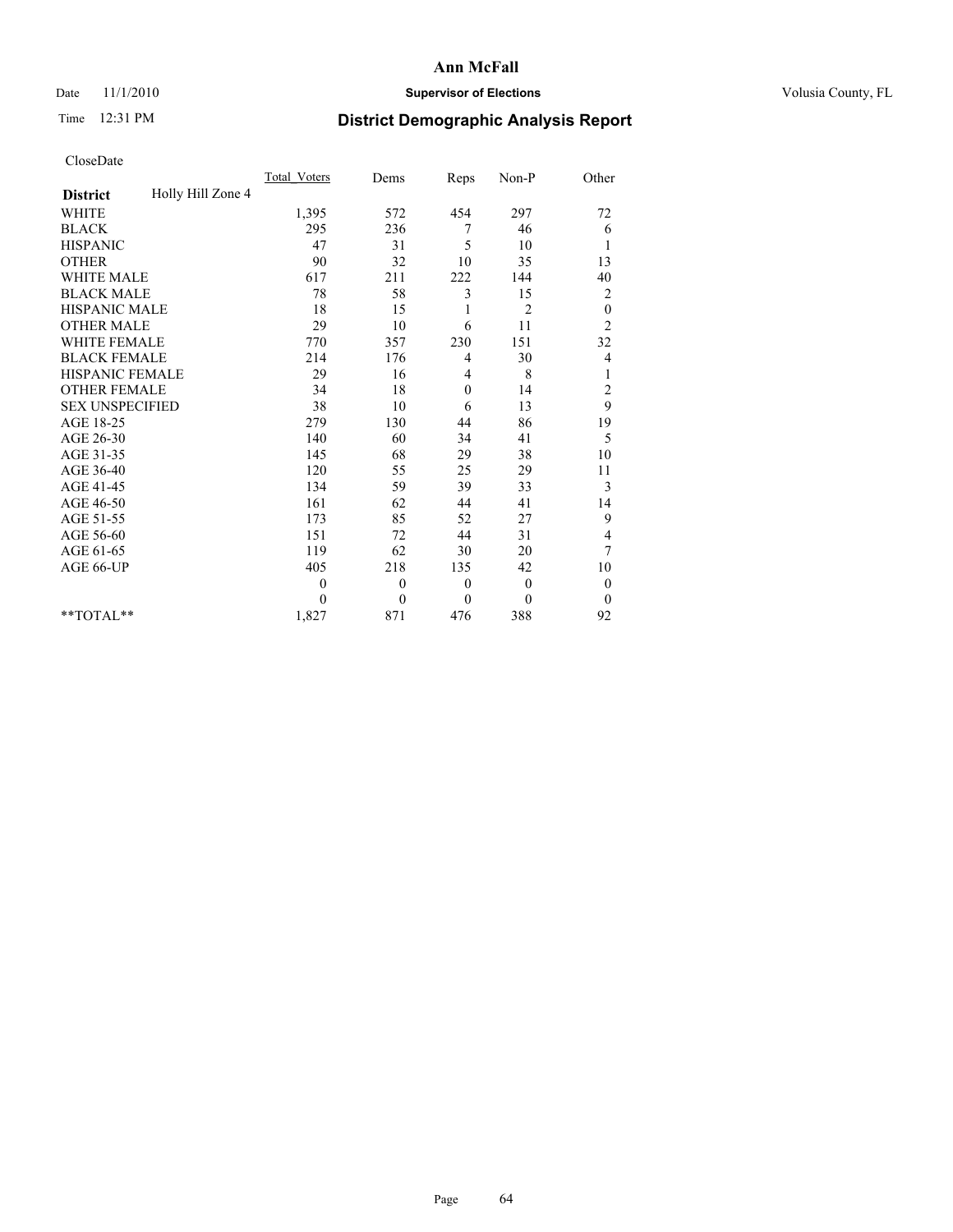## Date 11/1/2010 **Supervisor of Elections Supervisor of Elections** Volusia County, FL

# Time 12:31 PM **District Demographic Analysis Report**

|                                      | Total Voters | Dems           | Reps           | Non-P          | Other            |
|--------------------------------------|--------------|----------------|----------------|----------------|------------------|
| New Smyrna Zone 1<br><b>District</b> |              |                |                |                |                  |
| <b>WHITE</b>                         | 3,723        | 1,237          | 1,612          | 738            | 136              |
| <b>BLACK</b>                         | 9            | 3              | 2              | 4              | 0                |
| <b>HISPANIC</b>                      | 36           | 11             | 11             | 13             | 1                |
| <b>OTHER</b>                         | 119          | 23             | 37             | 37             | 22               |
| <b>WHITE MALE</b>                    | 1,739        | 478            | 798            | 387            | 76               |
| <b>BLACK MALE</b>                    | 4            | 1              | $\mathbf{0}$   | 3              | $\theta$         |
| HISPANIC MALE                        | 16           | 3              | $\overline{2}$ | 11             | $\boldsymbol{0}$ |
| <b>OTHER MALE</b>                    | 34           | 6              | 17             | 10             |                  |
| <b>WHITE FEMALE</b>                  | 1,957        | 749            | 805            | 344            | 59               |
| <b>BLACK FEMALE</b>                  | 5            | $\overline{c}$ | $\overline{2}$ | 1              | $\boldsymbol{0}$ |
| HISPANIC FEMALE                      | 20           | 8              | 9              | $\overline{2}$ | 1                |
| <b>OTHER FEMALE</b>                  | 45           | 11             | 17             | 11             | 6                |
| <b>SEX UNSPECIFIED</b>               | 67           | 16             | 12             | 23             | 16               |
| AGE 18-25                            | 206          | 58             | 50             | 80             | 18               |
| AGE 26-30                            | 169          | 59             | 44             | 55             | 11               |
| AGE 31-35                            | 144          | 34             | 48             | 53             | 9                |
| AGE 36-40                            | 143          | 44             | 47             | 43             | 9                |
| AGE 41-45                            | 220          | 63             | 94             | 50             | 13               |
| AGE 46-50                            | 267          | 75             | 126            | 53             | 13               |
| AGE 51-55                            | 372          | 127            | 149            | 78             | 18               |
| AGE 56-60                            | 420          | 163            | 164            | 80             | 13               |
| AGE 61-65                            | 510          | 172            | 234            | 90             | 14               |
| AGE 66-UP                            | 1,436        | 479            | 706            | 210            | 41               |
|                                      | $\theta$     | $\mathbf{0}$   | $\theta$       | $\overline{0}$ | $\boldsymbol{0}$ |
|                                      | $\theta$     | $\theta$       | $\theta$       | $\theta$       | $\theta$         |
| $*$ TOTAL $*$                        | 3,887        | 1,274          | 1,662          | 792            | 159              |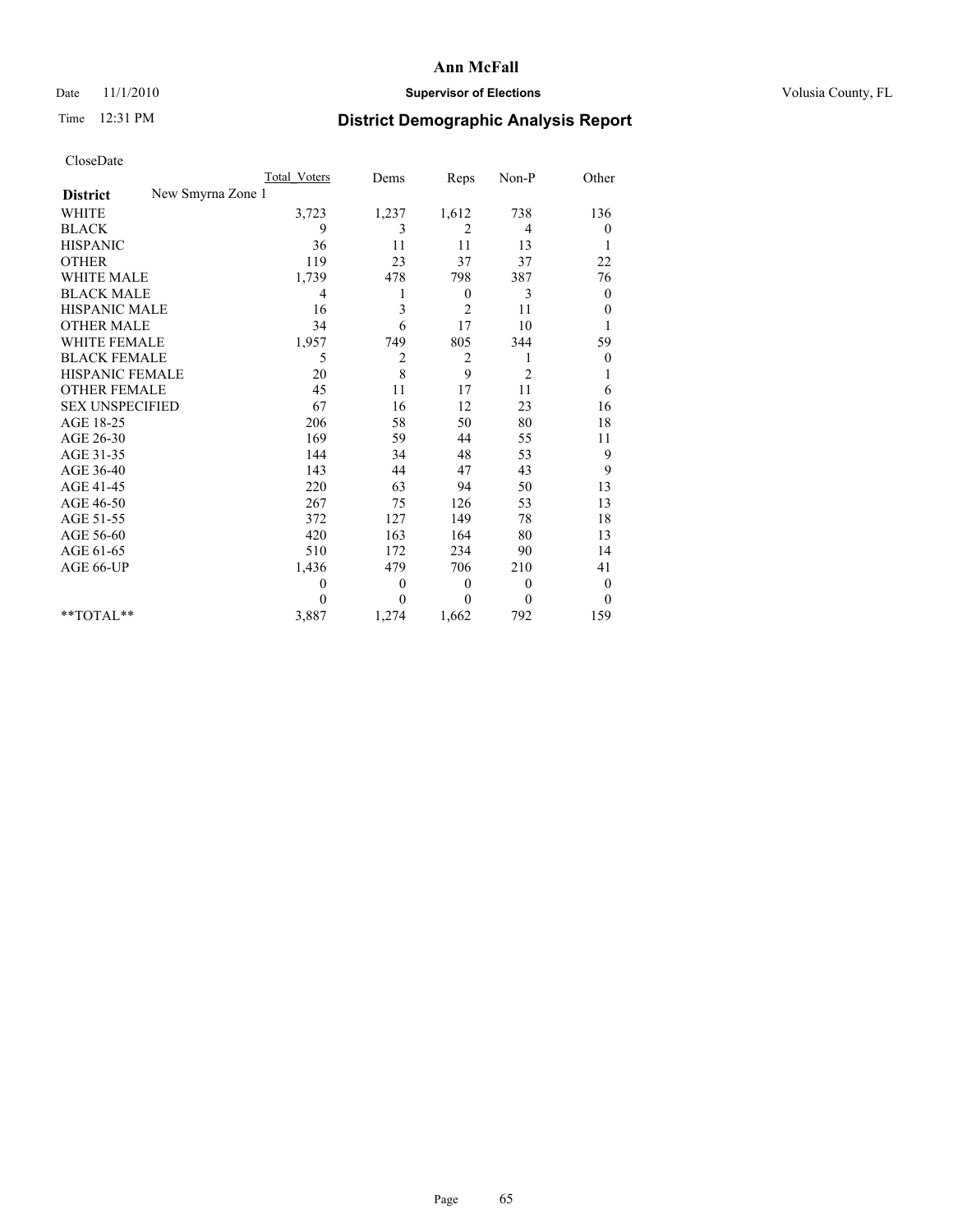## Date 11/1/2010 **Supervisor of Elections Supervisor of Elections** Volusia County, FL

# Time 12:31 PM **District Demographic Analysis Report**

|                                      | Total Voters | Dems         | Reps             | Non-P    | Other            |
|--------------------------------------|--------------|--------------|------------------|----------|------------------|
| New Smyrna Zone 2<br><b>District</b> |              |              |                  |          |                  |
| <b>WHITE</b>                         | 3,241        | 1,207        | 1,216            | 679      | 139              |
| <b>BLACK</b>                         | 16           | 11           | 1                | 4        | 0                |
| <b>HISPANIC</b>                      | 42           | 9            | 14               | 17       | $\overline{c}$   |
| <b>OTHER</b>                         | 99           | 24           | 24               | 32       | 19               |
| <b>WHITE MALE</b>                    | 1,465        | 483          | 552              | 354      | 76               |
| <b>BLACK MALE</b>                    | 8            | 5            | 1                | 2        | $\boldsymbol{0}$ |
| HISPANIC MALE                        | 21           | 4            | 6                | 11       | $\boldsymbol{0}$ |
| <b>OTHER MALE</b>                    | 26           | 6            | 7                | 11       | $\overline{c}$   |
| <b>WHITE FEMALE</b>                  | 1,747        | 714          | 649              | 321      | 63               |
| <b>BLACK FEMALE</b>                  | 8            | 6            | $\boldsymbol{0}$ | 2        | $\boldsymbol{0}$ |
| HISPANIC FEMALE                      | 21           | 5            | 8                | 6        | $\overline{c}$   |
| <b>OTHER FEMALE</b>                  | 41           | 13           | 13               | 13       | $\overline{c}$   |
| <b>SEX UNSPECIFIED</b>               | 61           | 15           | 19               | 12       | 15               |
| AGE 18-25                            | 191          | 56           | 55               | 65       | 15               |
| AGE 26-30                            | 175          | 63           | 41               | 56       | 15               |
| AGE 31-35                            | 126          | 36           | 38               | 44       | $\,8\,$          |
| AGE 36-40                            | 167          | 55           | 43               | 59       | 10               |
| AGE 41-45                            | 165          | 48           | 71               | 38       | 8                |
| AGE 46-50                            | 268          | 81           | 113              | 62       | 12               |
| AGE 51-55                            | 298          | 114          | 110              | 58       | 16               |
| AGE 56-60                            | 340          | 124          | 115              | 90       | 11               |
| AGE 61-65                            | 363          | 135          | 145              | 68       | 15               |
| AGE 66-UP                            | 1,305        | 539          | 524              | 192      | 50               |
|                                      | $\theta$     | $\mathbf{0}$ | $\theta$         | $\theta$ | $\boldsymbol{0}$ |
|                                      | $\Omega$     | $\theta$     | $\theta$         | $\theta$ | $\theta$         |
| $*$ TOTAL $*$                        | 3,398        | 1,251        | 1,255            | 732      | 160              |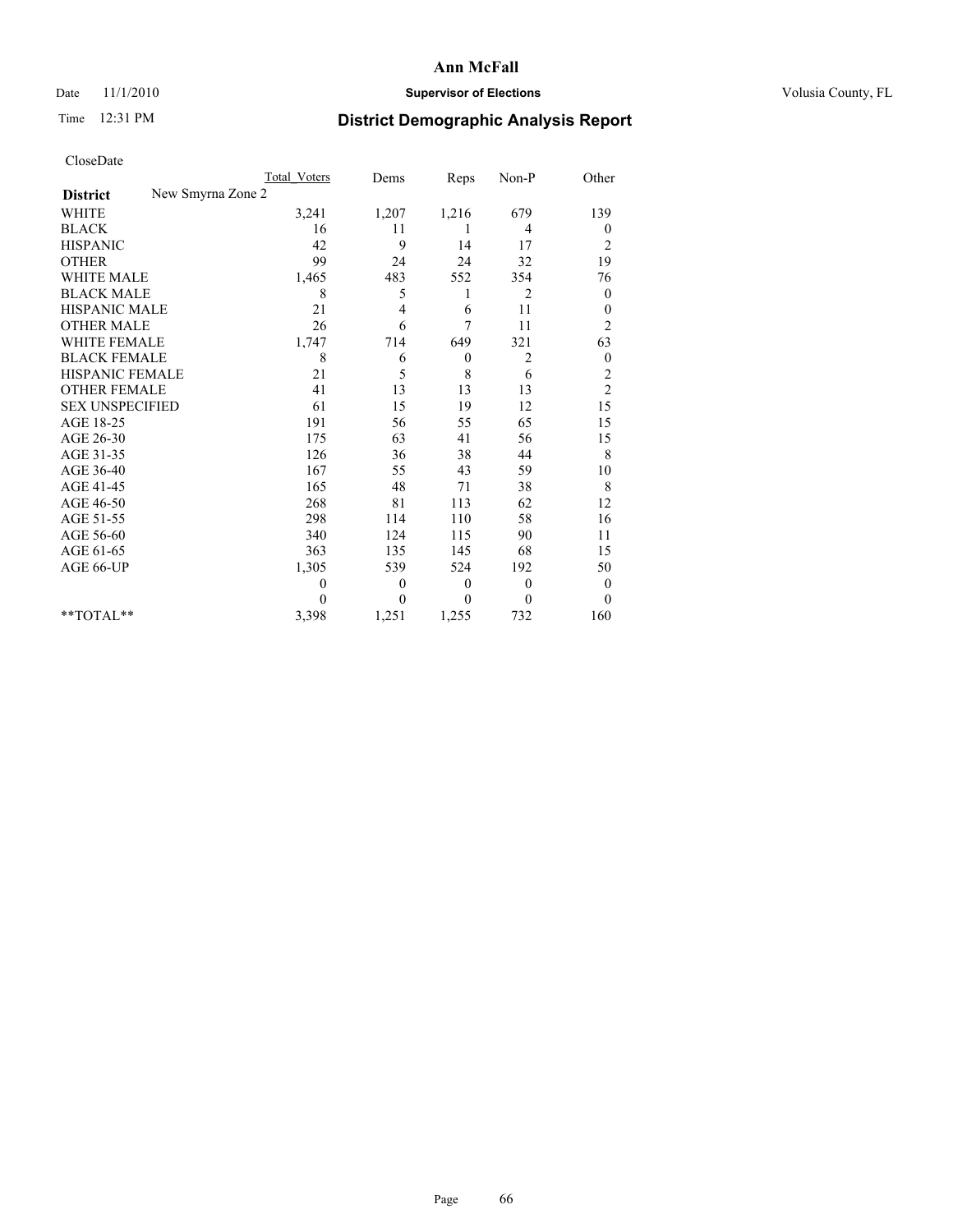## Date 11/1/2010 **Supervisor of Elections Supervisor of Elections** Volusia County, FL

# Time 12:31 PM **District Demographic Analysis Report**

|                                      | Total Voters | Dems         | Reps     | Non-P          | Other            |
|--------------------------------------|--------------|--------------|----------|----------------|------------------|
| New Smyrna Zone 3<br><b>District</b> |              |              |          |                |                  |
| <b>WHITE</b>                         | 4,077        | 1,357        | 1,644    | 904            | 172              |
| <b>BLACK</b>                         | 37           | 26           | 2        | 8              | 1                |
| <b>HISPANIC</b>                      | 39           | 16           | 10       | 11             | $\overline{c}$   |
| <b>OTHER</b>                         | 168          | 40           | 30       | 63             | 35               |
| <b>WHITE MALE</b>                    | 1,892        | 544          | 808      | 452            | 88               |
| <b>BLACK MALE</b>                    | 20           | 14           | 1        | 4              | 1                |
| <b>HISPANIC MALE</b>                 | 17           | 7            | 3        | 5              | $\overline{c}$   |
| <b>OTHER MALE</b>                    | 51           | 19           | 10       | 21             |                  |
| <b>WHITE FEMALE</b>                  | 2,163        | 804          | 829      | 446            | 84               |
| <b>BLACK FEMALE</b>                  | 17           | 12           | 1        | 4              | $\boldsymbol{0}$ |
| HISPANIC FEMALE                      | 22           | 9            | 7        | 6              | $\boldsymbol{0}$ |
| <b>OTHER FEMALE</b>                  | 52           | 15           | 14       | 16             | 7                |
| <b>SEX UNSPECIFIED</b>               | 87           | 15           | 13       | 32             | 27               |
| AGE 18-25                            | 279          | 80           | 60       | 106            | 33               |
| AGE 26-30                            | 238          | 66           | 85       | 71             | 16               |
| AGE 31-35                            | 233          | 85           | 48       | 86             | 14               |
| AGE 36-40                            | 226          | 74           | 64       | 79             | 9                |
| AGE 41-45                            | 240          | 78           | 79       | 73             | 10               |
| AGE 46-50                            | 335          | 109          | 132      | 79             | 15               |
| AGE 51-55                            | 394          | 153          | 144      | 83             | 14               |
| AGE 56-60                            | 408          | 163          | 151      | 74             | 20               |
| AGE 61-65                            | 434          | 159          | 170      | 92             | 13               |
| AGE 66-UP                            | 1,534        | 472          | 753      | 243            | 66               |
|                                      | $\theta$     | $\mathbf{0}$ | $\theta$ | $\overline{0}$ | $\boldsymbol{0}$ |
|                                      | $\theta$     | $\theta$     | $\theta$ | $\theta$       | $\theta$         |
| $*$ TOTAL $*$                        | 4,321        | 1,439        | 1,686    | 986            | 210              |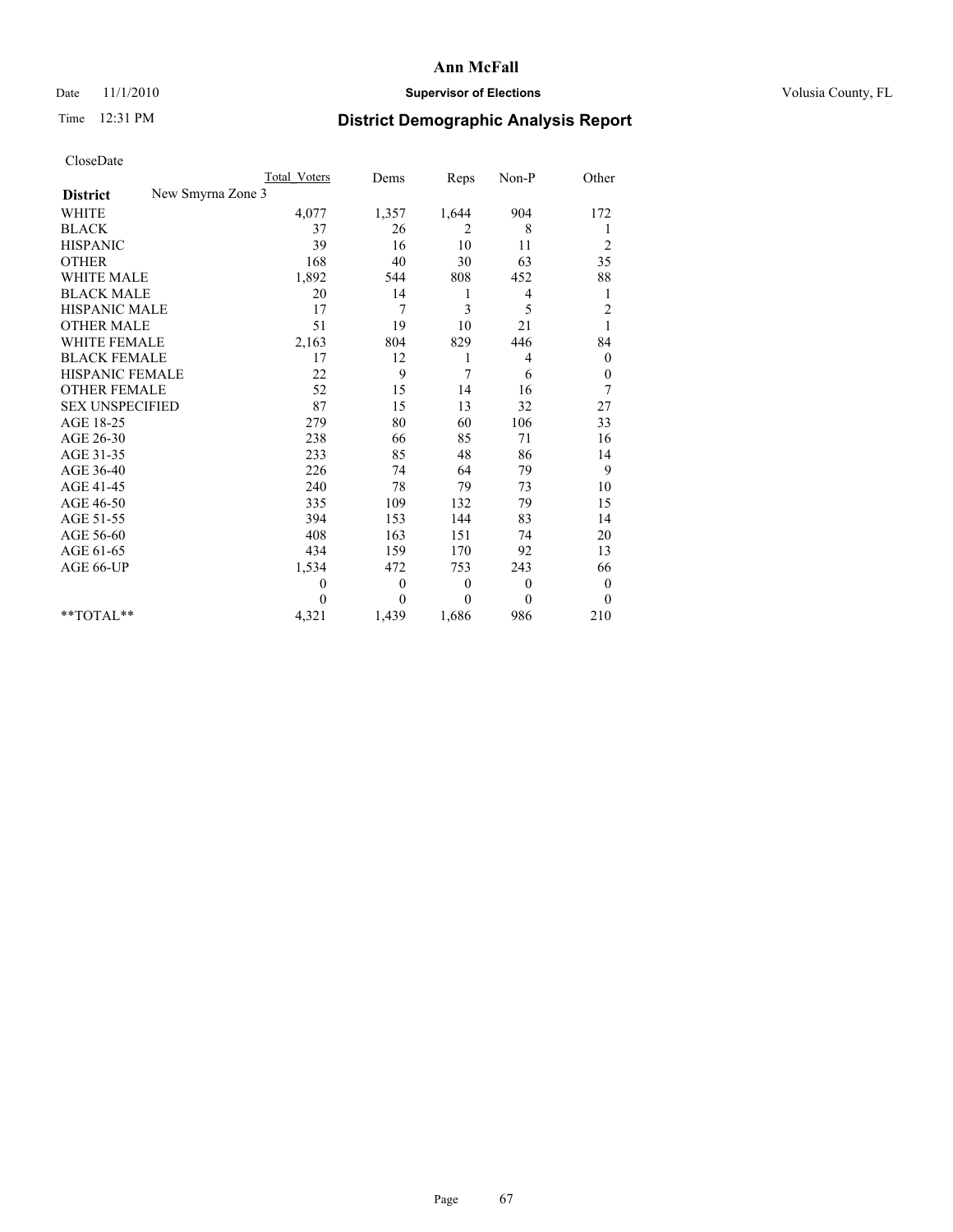## Date 11/1/2010 **Supervisor of Elections Supervisor of Elections** Volusia County, FL

# Time 12:31 PM **District Demographic Analysis Report**

|                                      | <b>Total Voters</b> | Dems         | Reps     | Non-P        | Other            |
|--------------------------------------|---------------------|--------------|----------|--------------|------------------|
| New Smyrna Zone 4<br><b>District</b> |                     |              |          |              |                  |
| WHITE                                | 4,166               | 1,452        | 1,619    | 907          | 188              |
| <b>BLACK</b>                         | 701                 | 597          | 20       | 70           | 14               |
| <b>HISPANIC</b>                      | 73                  | 33           | 15       | 21           | 4                |
| <b>OTHER</b>                         | 196                 | 58           | 27       | 71           | 40               |
| <b>WHITE MALE</b>                    | 1,857               | 586          | 743      | 436          | 92               |
| <b>BLACK MALE</b>                    | 290                 | 229          | 9        | 42           | 10               |
| <b>HISPANIC MALE</b>                 | 41                  | 15           | 11       | 11           | 4                |
| <b>OTHER MALE</b>                    | 55                  | 16           | 10       | 24           | 5                |
| WHITE FEMALE                         | 2,288               | 857          | 872      | 463          | 96               |
| <b>BLACK FEMALE</b>                  | 407                 | 364          | 11       | 28           | 4                |
| HISPANIC FEMALE                      | 32                  | 18           | 4        | 10           | $\boldsymbol{0}$ |
| <b>OTHER FEMALE</b>                  | 80                  | 32           | 14       | 29           | 5                |
| <b>SEX UNSPECIFIED</b>               | 86                  | 23           | 7        | 26           | 30               |
| AGE 18-25                            | 435                 | 190          | 67       | 145          | 33               |
| AGE 26-30                            | 275                 | 110          | 65       | 80           | 20               |
| AGE 31-35                            | 293                 | 95           | 87       | 93           | 18               |
| AGE 36-40                            | 321                 | 132          | 104      | 58           | 27               |
| AGE 41-45                            | 292                 | 111          | 99       | 67           | 15               |
| AGE 46-50                            | 376                 | 150          | 129      | 80           | 17               |
| AGE 51-55                            | 423                 | 177          | 144      | 87           | 15               |
| AGE 56-60                            | 480                 | 197          | 152      | 109          | 22               |
| AGE 61-65                            | 477                 | 209          | 148      | 101          | 19               |
| AGE 66-UP                            | 1,764               | 769          | 686      | 249          | 60               |
|                                      | $\theta$            | $\mathbf{0}$ | $\theta$ | $\mathbf{0}$ | $\boldsymbol{0}$ |
|                                      | $\theta$            | $\theta$     | $\theta$ | $\theta$     | $\theta$         |
| **TOTAL**                            | 5,136               | 2,140        | 1,681    | 1,069        | 246              |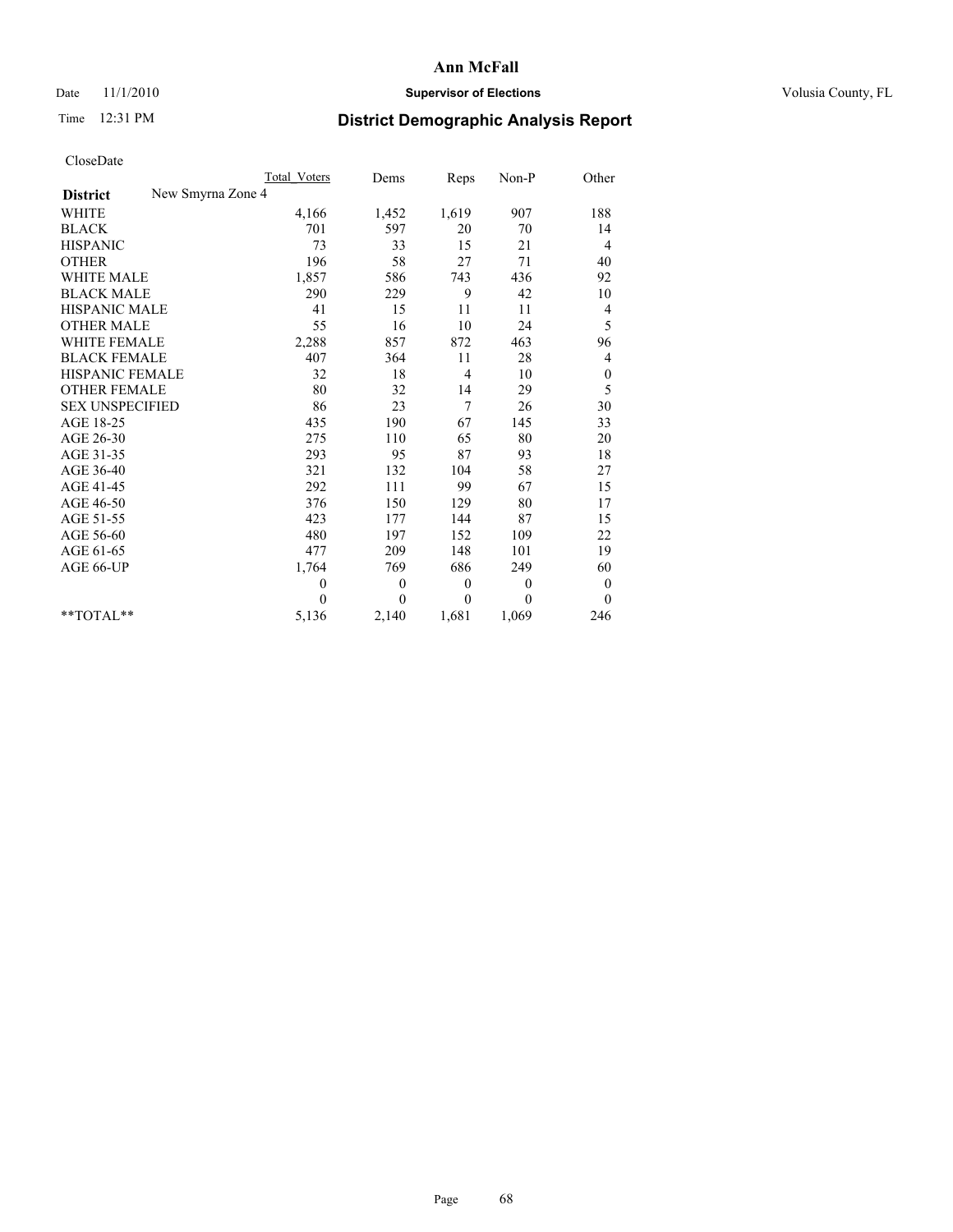## Date 11/1/2010 **Supervisor of Elections Supervisor of Elections** Volusia County, FL

# Time 12:31 PM **District Demographic Analysis Report**

|                                       | Total Voters | Dems     | Reps           | Non-P          | Other                   |  |
|---------------------------------------|--------------|----------|----------------|----------------|-------------------------|--|
| Orange City Zone 1<br><b>District</b> |              |          |                |                |                         |  |
| <b>WHITE</b>                          | 576          | 208      | 228            | 113            | 27                      |  |
| <b>BLACK</b>                          | 90           | 76       | $\overline{2}$ | 9              | 3                       |  |
| <b>HISPANIC</b>                       | 261          | 118      | 37             | 95             | 11                      |  |
| <b>OTHER</b>                          | 47           | 18       | 14             | 11             | 4                       |  |
| <b>WHITE MALE</b>                     | 229          | 80       | 88             | 49             | 12                      |  |
| <b>BLACK MALE</b>                     | 29           | 23       | $\mathbf{0}$   | 3              | $\mathfrak{Z}$          |  |
| <b>HISPANIC MALE</b>                  | 101          | 46       | 14             | 36             | 5                       |  |
| <b>OTHER MALE</b>                     | 18           | 9        | 6              | 3              | $\boldsymbol{0}$        |  |
| <b>WHITE FEMALE</b>                   | 345          | 128      | 138            | 64             | 15                      |  |
| <b>BLACK FEMALE</b>                   | 61           | 53       | $\overline{c}$ | 6              | $\mathbf{0}$            |  |
| HISPANIC FEMALE                       | 159          | 72       | 22             | 59             | 6                       |  |
| <b>OTHER FEMALE</b>                   | 19           | 6        | 5              | 6              | $\overline{c}$          |  |
| <b>SEX UNSPECIFIED</b>                | 13           | 3        | 6              | $\overline{2}$ | $\overline{\mathbf{c}}$ |  |
| AGE 18-25                             | 120          | 47       | 25             | 42             | 6                       |  |
| AGE 26-30                             | 104          | 36       | 29             | 33             | 6                       |  |
| AGE 31-35                             | 98           | 34       | 31             | 28             | 5                       |  |
| AGE 36-40                             | 65           | 29       | 15             | 18             | 3                       |  |
| AGE 41-45                             | 79           | 31       | 21             | 24             | 3                       |  |
| AGE 46-50                             | 65           | 30       | 15             | 18             | $\overline{c}$          |  |
| AGE 51-55                             | 49           | 22       | 12             | 11             | 4                       |  |
| AGE 56-60                             | 67           | 32       | 12             | 19             | 4                       |  |
| AGE 61-65                             | 59           | 28       | 22             | 7              | $\overline{c}$          |  |
| AGE 66-UP                             | 268          | 131      | 99             | 28             | $10\,$                  |  |
|                                       | $\mathbf{0}$ | $\theta$ | $\mathbf{0}$   | $\mathbf{0}$   | $\boldsymbol{0}$        |  |
|                                       | $\theta$     | $\theta$ | $\theta$       | $\Omega$       | $\mathbf{0}$            |  |
| $*$ TOTAL $*$                         | 974          | 420      | 281            | 228            | 45                      |  |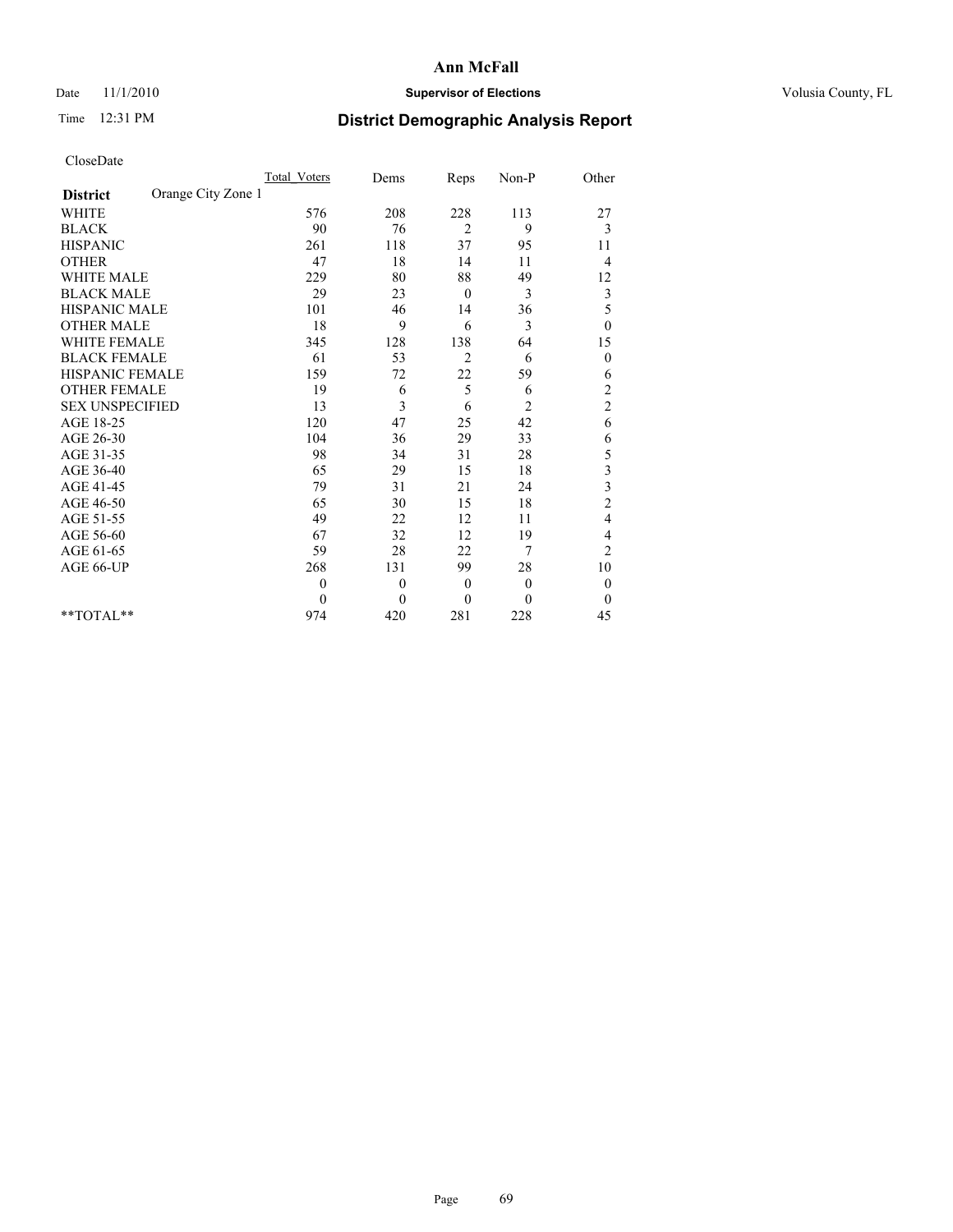## Date 11/1/2010 **Supervisor of Elections Supervisor of Elections** Volusia County, FL

# Time 12:31 PM **District Demographic Analysis Report**

|                                       | <b>Total Voters</b> | Dems     | Reps           | Non-P          | Other                   |  |
|---------------------------------------|---------------------|----------|----------------|----------------|-------------------------|--|
| Orange City Zone 2<br><b>District</b> |                     |          |                |                |                         |  |
| <b>WHITE</b>                          | 735                 | 250      | 293            | 150            | 42                      |  |
| <b>BLACK</b>                          | 35                  | 27       | 3              | 5              | $\boldsymbol{0}$        |  |
| <b>HISPANIC</b>                       | 105                 | 53       | 15             | 35             | $\overline{\mathbf{c}}$ |  |
| <b>OTHER</b>                          | 45                  | 14       | 10             | 19             | $\overline{c}$          |  |
| <b>WHITE MALE</b>                     | 332                 | 104      | 137            | 67             | 24                      |  |
| <b>BLACK MALE</b>                     | 12                  | 7        | 2              | 3              | $\boldsymbol{0}$        |  |
| <b>HISPANIC MALE</b>                  | 51                  | 23       | 9              | 18             |                         |  |
| <b>OTHER MALE</b>                     | 14                  | 5        | $\overline{4}$ | 4              |                         |  |
| <b>WHITE FEMALE</b>                   | 401                 | 144      | 156            | 83             | 18                      |  |
| <b>BLACK FEMALE</b>                   | 22                  | 19       |                | $\overline{2}$ | $\mathbf{0}$            |  |
| HISPANIC FEMALE                       | 54                  | 30       | 6              | 17             |                         |  |
| <b>OTHER FEMALE</b>                   | 12                  | 5        | 1              | 5              |                         |  |
| <b>SEX UNSPECIFIED</b>                | 22                  | 7        | 5              | 10             | $\mathbf{0}$            |  |
| AGE 18-25                             | 102                 | 34       | 25             | 37             | 6                       |  |
| AGE 26-30                             | 76                  | 23       | 25             | 22             | 6                       |  |
| AGE 31-35                             | 76                  | 23       | 24             | 23             | 6                       |  |
| AGE 36-40                             | 73                  | 29       | 23             | 16             | 5                       |  |
| AGE 41-45                             | 73                  | 29       | 26             | 17             |                         |  |
| AGE 46-50                             | 94                  | 38       | 33             | 18             | 5                       |  |
| AGE 51-55                             | 76                  | 24       | 35             | 15             | $\overline{c}$          |  |
| AGE 56-60                             | 92                  | 28       | 37             | 25             | $\overline{c}$          |  |
| AGE 61-65                             | 72                  | 28       | 27             | 12             | 5                       |  |
| AGE 66-UP                             | 186                 | 88       | 66             | 24             | 8                       |  |
|                                       | $\theta$            | $\theta$ | $\mathbf{0}$   | $\mathbf{0}$   | $\mathbf{0}$            |  |
|                                       | $\theta$            | $\theta$ | $\theta$       | $\Omega$       | $\mathbf{0}$            |  |
| $*$ TOTAL $*$                         | 920                 | 344      | 321            | 209            | 46                      |  |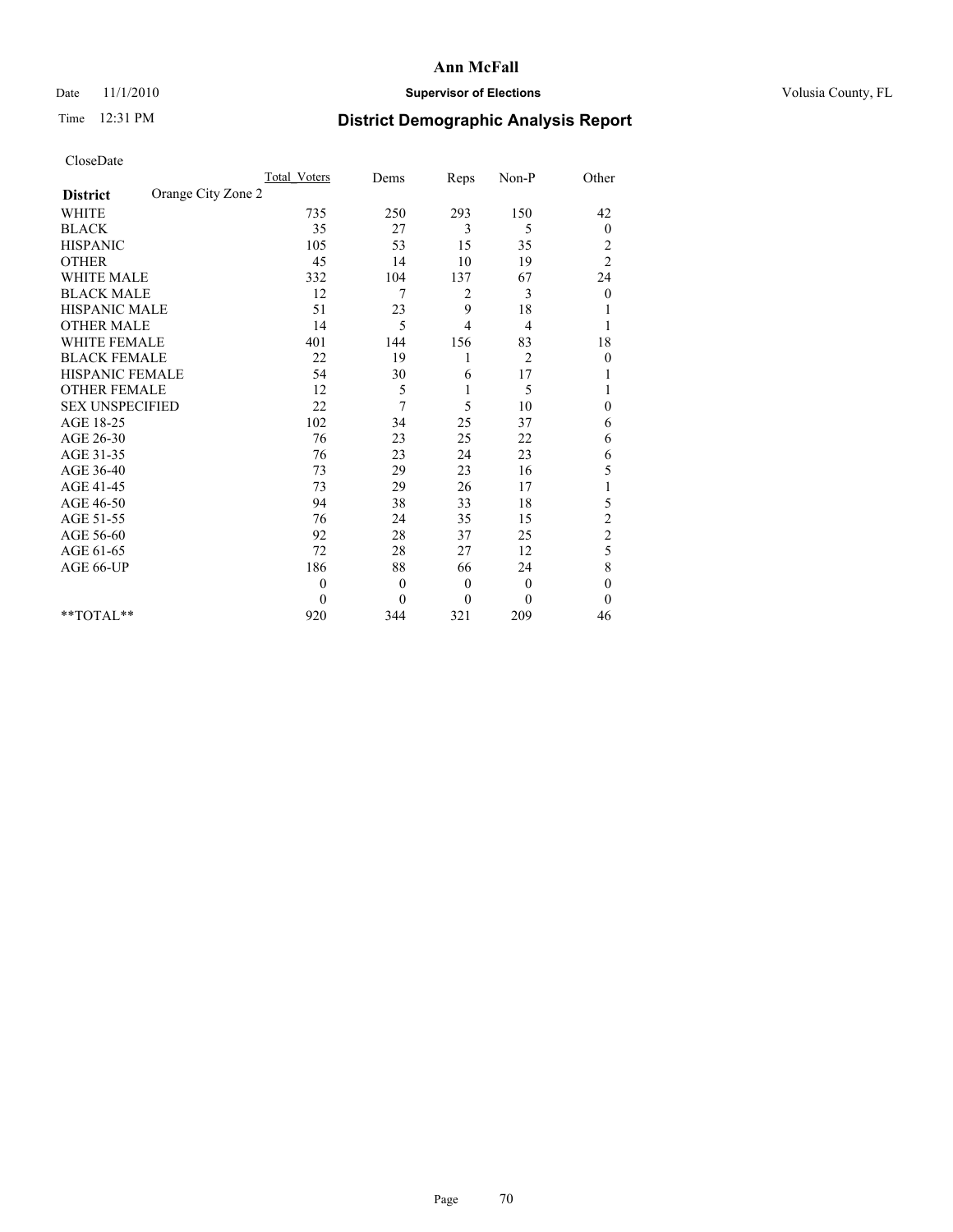## Date 11/1/2010 **Supervisor of Elections Supervisor of Elections** Volusia County, FL

# Time 12:31 PM **District Demographic Analysis Report**

|                                       | <b>Total Voters</b> | Dems         | Reps         | Non-P        | Other                   |  |
|---------------------------------------|---------------------|--------------|--------------|--------------|-------------------------|--|
| Orange City Zone 3<br><b>District</b> |                     |              |              |              |                         |  |
| <b>WHITE</b>                          | 968                 | 338          | 373          | 198          | 59                      |  |
| <b>BLACK</b>                          | 45                  | 32           | 1            | 10           | $\overline{\mathbf{c}}$ |  |
| <b>HISPANIC</b>                       | 131                 | 65           | 26           | 37           | $rac{3}{5}$             |  |
| <b>OTHER</b>                          | 55                  | 16           | 10           | 24           |                         |  |
| <b>WHITE MALE</b>                     | 429                 | 129          | 185          | 83           | 32                      |  |
| <b>BLACK MALE</b>                     | 18                  | 13           | $\theta$     | 4            | 1                       |  |
| HISPANIC MALE                         | 54                  | 29           | 10           | 13           | $\overline{c}$          |  |
| <b>OTHER MALE</b>                     | 22                  | 5            | 5            | 11           |                         |  |
| <b>WHITE FEMALE</b>                   | 533                 | 205          | 187          | 114          | 27                      |  |
| <b>BLACK FEMALE</b>                   | 27                  | 19           | 1            | 6            |                         |  |
| HISPANIC FEMALE                       | 77                  | 36           | 16           | 24           |                         |  |
| <b>OTHER FEMALE</b>                   | 19                  | 7            | 3            | 8            |                         |  |
| <b>SEX UNSPECIFIED</b>                | 20                  | 8            | 3            | 6            | 3                       |  |
| AGE 18-25                             | 77                  | 21           | 23           | 30           | $\overline{\mathbf{3}}$ |  |
| AGE 26-30                             | 63                  | 25           | 13           | 18           | 7                       |  |
| AGE 31-35                             | 59                  | 21           | 12           | 19           | 7                       |  |
| AGE 36-40                             | 63                  | 15           | 25           | 17           | 6                       |  |
| AGE 41-45                             | 66                  | 19           | 21           | 24           | $\overline{c}$          |  |
| AGE 46-50                             | 81                  | 23           | 31           | 21           | 6                       |  |
| AGE 51-55                             | 74                  | 31           | 27           | 13           | 3                       |  |
| AGE 56-60                             | 85                  | 39           | 25           | 17           | 4                       |  |
| AGE 61-65                             | 124                 | 46           | 45           | 26           | 7                       |  |
| AGE 66-UP                             | 507                 | 211          | 188          | 84           | 24                      |  |
|                                       | $\theta$            | $\mathbf{0}$ | $\theta$     | $\mathbf{0}$ | $\boldsymbol{0}$        |  |
|                                       | $\theta$            | $\theta$     | $\mathbf{0}$ | $\theta$     | $\theta$                |  |
| $*$ TOTAL $*$                         | 1,199               | 451          | 410          | 269          | 69                      |  |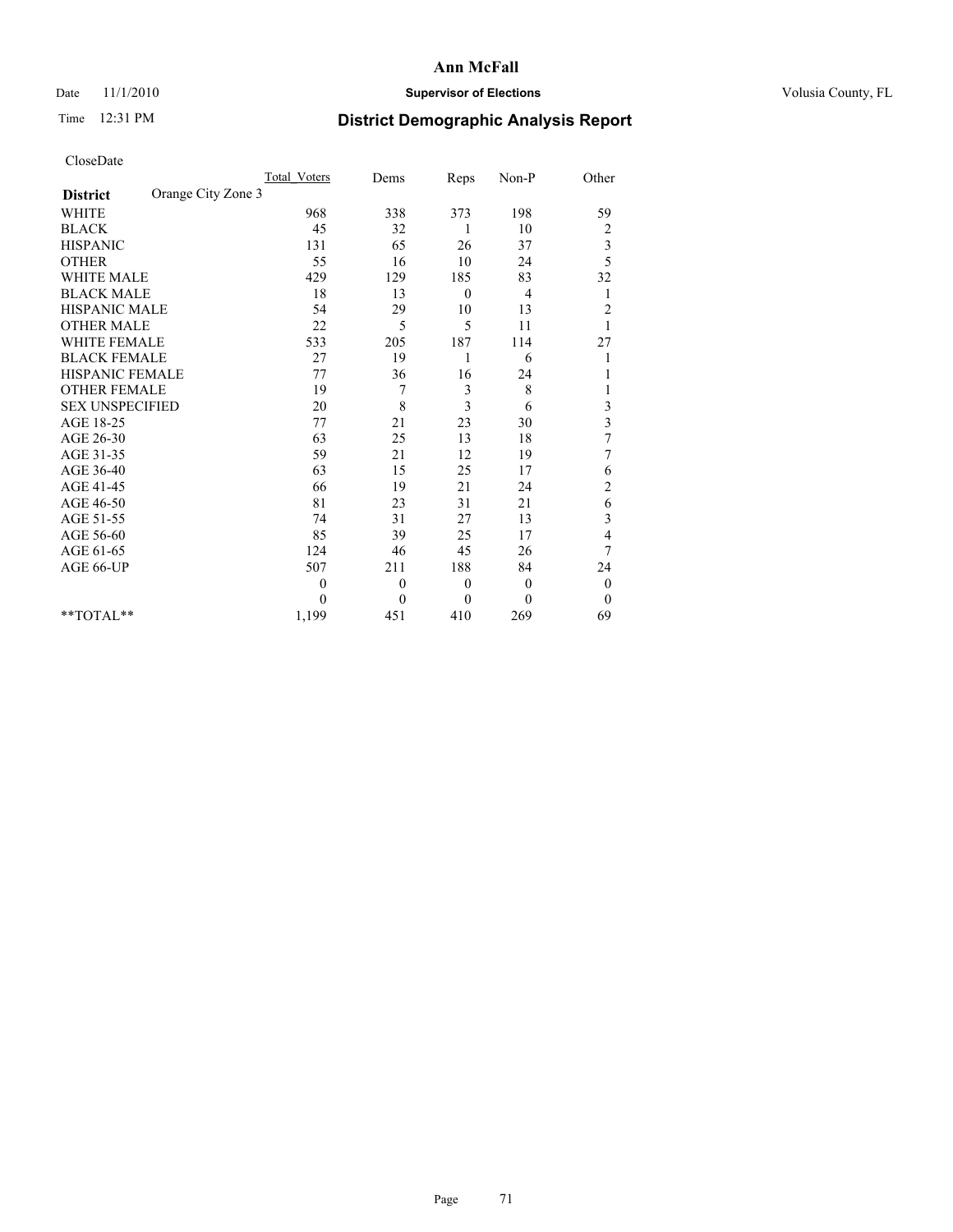## Date 11/1/2010 **Supervisor of Elections Supervisor of Elections** Volusia County, FL

# Time 12:31 PM **District Demographic Analysis Report**

|                                       | <b>Total Voters</b> | Dems         | Reps     | Non-P          | Other            |
|---------------------------------------|---------------------|--------------|----------|----------------|------------------|
| Orange City Zone 4<br><b>District</b> |                     |              |          |                |                  |
| <b>WHITE</b>                          | 1,401               | 491          | 558      | 285            | 67               |
| <b>BLACK</b>                          | 20                  | 11           | 2        | 5              | $\overline{c}$   |
| <b>HISPANIC</b>                       | 62                  | 29           | 11       | 21             | 1                |
| <b>OTHER</b>                          | 46                  | 14           | 14       | 14             | 4                |
| <b>WHITE MALE</b>                     | 625                 | 185          | 268      | 134            | 38               |
| <b>BLACK MALE</b>                     | 9                   | 4            | 2        | 3              | $\boldsymbol{0}$ |
| <b>HISPANIC MALE</b>                  | 32                  | 16           | 6        | 10             | 0                |
| <b>OTHER MALE</b>                     | 14                  | 3            | 5        | 6              | $\theta$         |
| <b>WHITE FEMALE</b>                   | 769                 | 303          | 287      | 150            | 29               |
| <b>BLACK FEMALE</b>                   | 11                  | 7            | $\theta$ | $\overline{2}$ | 2                |
| HISPANIC FEMALE                       | 30                  | 13           | 5        | 11             |                  |
| <b>OTHER FEMALE</b>                   | 19                  | 9            | 6        | 3              |                  |
| <b>SEX UNSPECIFIED</b>                | 20                  | 5            | 6        | 6              | 3                |
| AGE 18-25                             | 153                 | 43           | 47       | 48             | 15               |
| AGE 26-30                             | 112                 | 33           | 44       | 30             | 5                |
| AGE 31-35                             | 113                 | 31           | 43       | 34             | 5                |
| AGE 36-40                             | 99                  | 30           | 29       | 33             | 7                |
| AGE 41-45                             | 114                 | 36           | 36       | 34             | 8                |
| AGE 46-50                             | 146                 | 41           | 60       | 37             | 8                |
| AGE 51-55                             | 157                 | 57           | 71       | 23             | 6                |
| AGE 56-60                             | 147                 | 62           | 49       | 30             | 6                |
| AGE 61-65                             | 140                 | 57           | 55       | 23             | 5                |
| AGE 66-UP                             | 348                 | 155          | 151      | 33             | 9                |
|                                       | $\theta$            | $\mathbf{0}$ | $\theta$ | $\overline{0}$ | $\boldsymbol{0}$ |
|                                       | $\Omega$            | $\mathbf{0}$ | $\theta$ | $\theta$       | $\theta$         |
| **TOTAL**                             | 1,529               | 545          | 585      | 325            | 74               |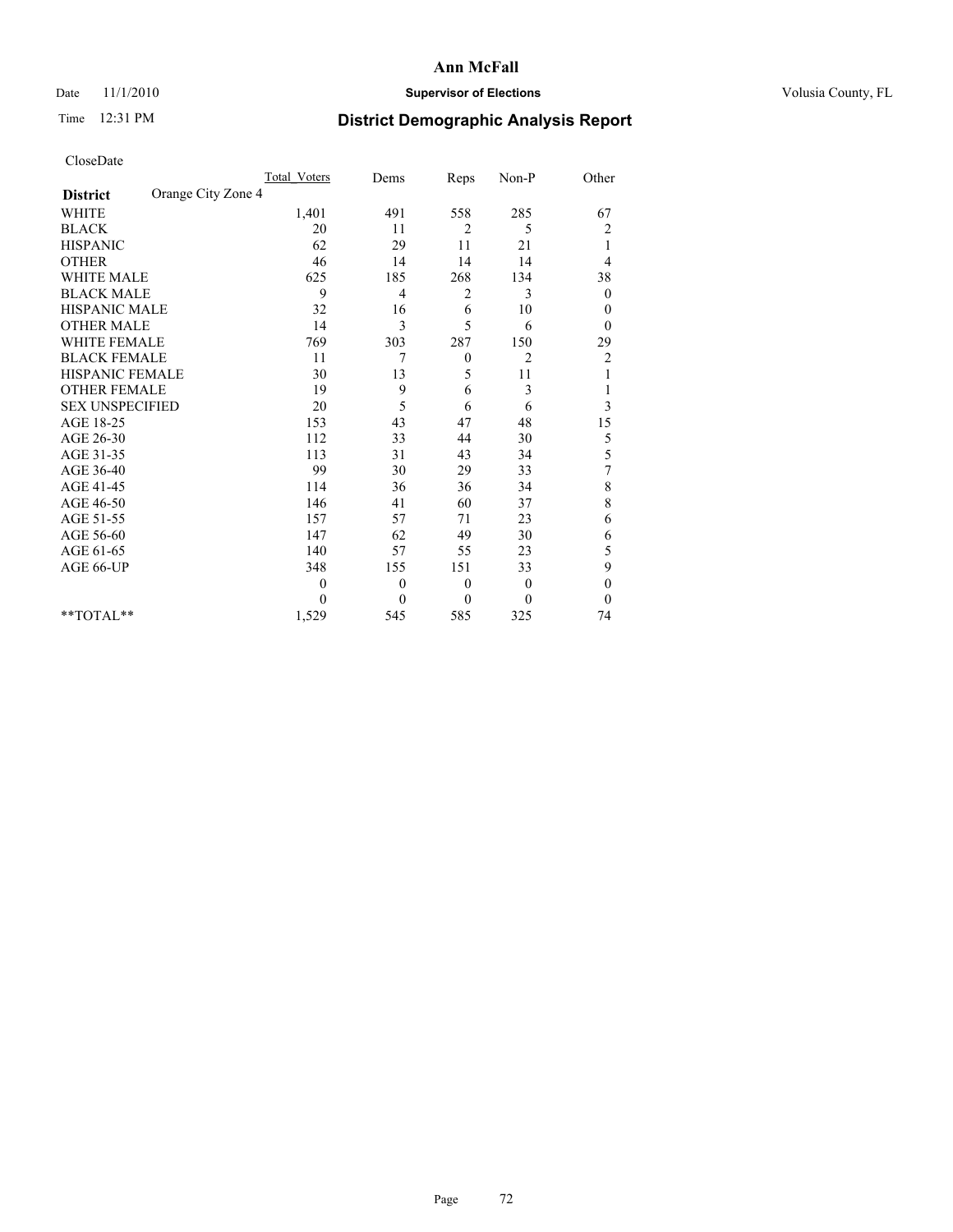# Date 11/1/2010 **Supervisor of Elections Supervisor of Elections** Volusia County, FL

# Time 12:31 PM **District Demographic Analysis Report**

|                                       | <b>Total Voters</b> | Dems         | Reps         | Non-P          | Other                   |  |
|---------------------------------------|---------------------|--------------|--------------|----------------|-------------------------|--|
| Orange City Zone 5<br><b>District</b> |                     |              |              |                |                         |  |
| <b>WHITE</b>                          | 1,330               | 444          | 612          | 220            | 54                      |  |
| <b>BLACK</b>                          | 108                 | 91           | 2            | 14             | 1                       |  |
| <b>HISPANIC</b>                       | 75                  | 35           | 13           | 26             | 1                       |  |
| <b>OTHER</b>                          | 74                  | 33           | 16           | 16             | 9                       |  |
| <b>WHITE MALE</b>                     | 532                 | 163          | 243          | 99             | 27                      |  |
| <b>BLACK MALE</b>                     | 44                  | 31           | 2            | 10             |                         |  |
| HISPANIC MALE                         | 34                  | 16           | 7            | 10             |                         |  |
| <b>OTHER MALE</b>                     | 22                  | 12           | 6            | $\overline{2}$ | $\overline{c}$          |  |
| <b>WHITE FEMALE</b>                   | 790                 | 279          | 366          | 118            | 27                      |  |
| <b>BLACK FEMALE</b>                   | 63                  | 59           | $\mathbf{0}$ | 4              | $\theta$                |  |
| HISPANIC FEMALE                       | 41                  | 19           | 6            | 16             | 0                       |  |
| <b>OTHER FEMALE</b>                   | 33                  | 16           | 8            | 7              | $\overline{c}$          |  |
| <b>SEX UNSPECIFIED</b>                | 28                  | 8            | 5            | 10             | 5                       |  |
| AGE 18-25                             | 51                  | 27           | 8            | 13             | $\overline{\mathbf{3}}$ |  |
| AGE 26-30                             | 51                  | 22           | 16           | 12             |                         |  |
| AGE 31-35                             | 64                  | 26           | 18           | 19             |                         |  |
| AGE 36-40                             | 53                  | 20           | 18           | 14             |                         |  |
| AGE 41-45                             | 40                  | 17           | 8            | 14             |                         |  |
| AGE 46-50                             | 64                  | 29           | 15           | 19             |                         |  |
| AGE 51-55                             | 74                  | 35           | 17           | 16             | 6                       |  |
| AGE 56-60                             | 76                  | 42           | 19           | 11             | 4                       |  |
| AGE 61-65                             | 85                  | 37           | 28           | 15             | 5                       |  |
| AGE 66-UP                             | 1,029               | 348          | 496          | 143            | 42                      |  |
|                                       | $\theta$            | $\mathbf{0}$ | $\theta$     | $\overline{0}$ | $\boldsymbol{0}$        |  |
|                                       | $\theta$            | $\theta$     | $\theta$     | $\theta$       | $\theta$                |  |
| **TOTAL**                             | 1,587               | 603          | 643          | 276            | 65                      |  |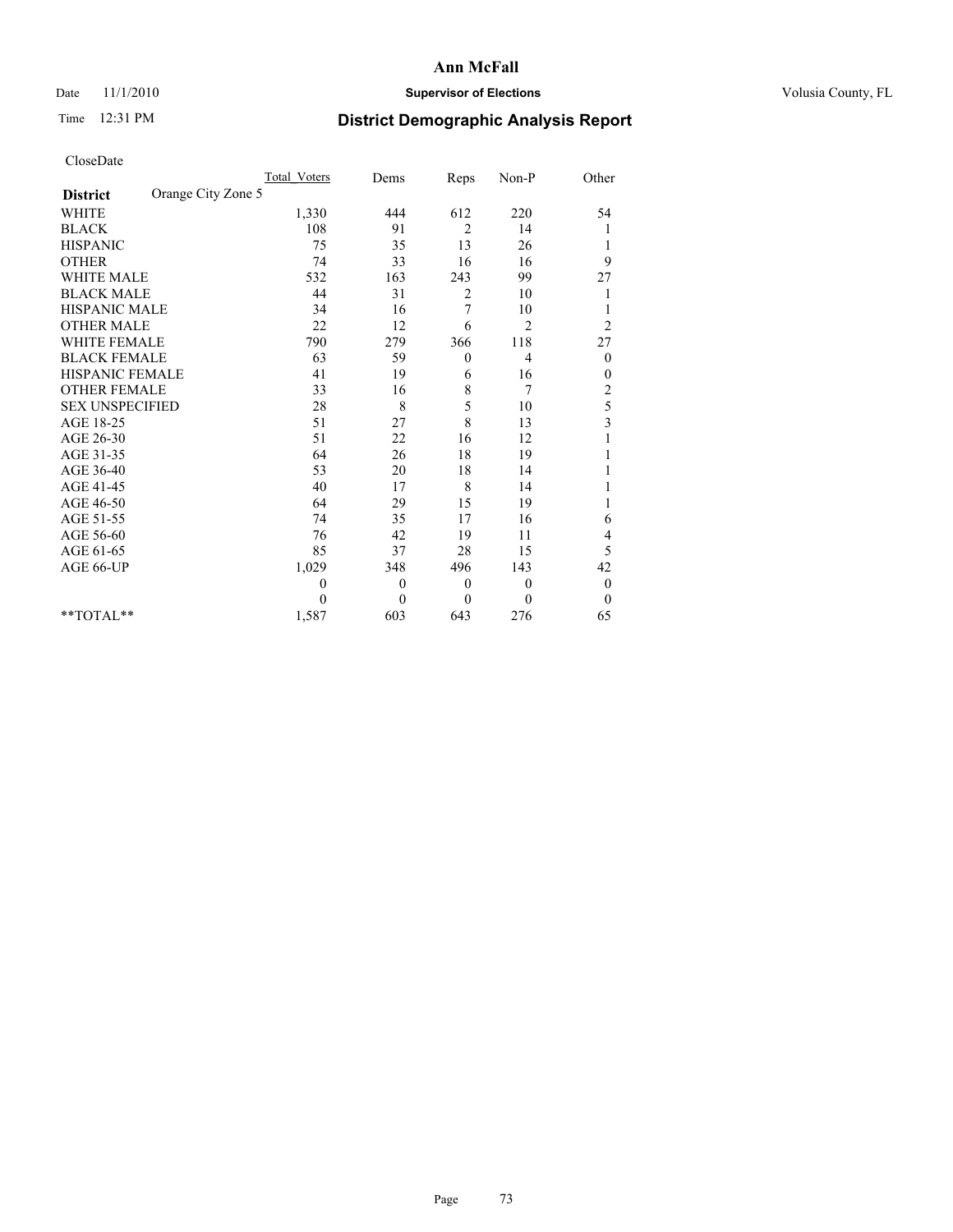# Date 11/1/2010 **Supervisor of Elections Supervisor of Elections** Volusia County, FL

# Time 12:31 PM **District Demographic Analysis Report**

|                                      | <b>Total Voters</b> | Dems         | Reps           | Non-P          | Other            |
|--------------------------------------|---------------------|--------------|----------------|----------------|------------------|
| Ormond Bch Zone 1<br><b>District</b> |                     |              |                |                |                  |
| <b>WHITE</b>                         | 6,742               | 2,438        | 2,862          | 1,233          | 209              |
| <b>BLACK</b>                         | 82                  | 63           | 6              | 10             | 3                |
| <b>HISPANIC</b>                      | 112                 | 39           | 35             | 34             | 4                |
| <b>OTHER</b>                         | 330                 | 111          | 93             | 99             | 27               |
| <b>WHITE MALE</b>                    | 3,105               | 1,018        | 1,370          | 602            | 115              |
| <b>BLACK MALE</b>                    | 39                  | 30           | $\overline{4}$ | $\overline{4}$ | 1                |
| <b>HISPANIC MALE</b>                 | 50                  | 10           | 20             | 18             | $\overline{c}$   |
| <b>OTHER MALE</b>                    | 142                 | 47           | 45             | 46             | $\overline{4}$   |
| <b>WHITE FEMALE</b>                  | 3,611               | 1,414        | 1,483          | 621            | 93               |
| <b>BLACK FEMALE</b>                  | 42                  | 33           | $\overline{2}$ | 6              | 1                |
| HISPANIC FEMALE                      | 58                  | 27           | 13             | 16             | $\overline{c}$   |
| <b>OTHER FEMALE</b>                  | 114                 | 47           | 33             | 29             | 5                |
| <b>SEX UNSPECIFIED</b>               | 105                 | 25           | 26             | 34             | 20               |
| AGE 18-25                            | 585                 | 190          | 180            | 177            | 38               |
| AGE 26-30                            | 306                 | 103          | 94             | 95             | 14               |
| AGE 31-35                            | 343                 | 109          | 113            | 100            | 21               |
| AGE 36-40                            | 423                 | 138          | 162            | 105            | 18               |
| AGE 41-45                            | 528                 | 163          | 225            | 121            | 19               |
| AGE 46-50                            | 667                 | 220          | 304            | 122            | 21               |
| AGE 51-55                            | 705                 | 256          | 305            | 128            | 16               |
| AGE 56-60                            | 771                 | 307          | 314            | 129            | 21               |
| AGE 61-65                            | 684                 | 273          | 273            | 119            | 19               |
| AGE 66-UP                            | 2,254               | 892          | 1,026          | 280            | 56               |
|                                      | $\theta$            | $\mathbf{0}$ | $\mathbf{0}$   | $\overline{0}$ | $\boldsymbol{0}$ |
|                                      | $\theta$            | $\theta$     | $\theta$       | $\theta$       | $\theta$         |
| $*$ TOTAL $*$                        | 7,266               | 2,651        | 2,996          | 1,376          | 243              |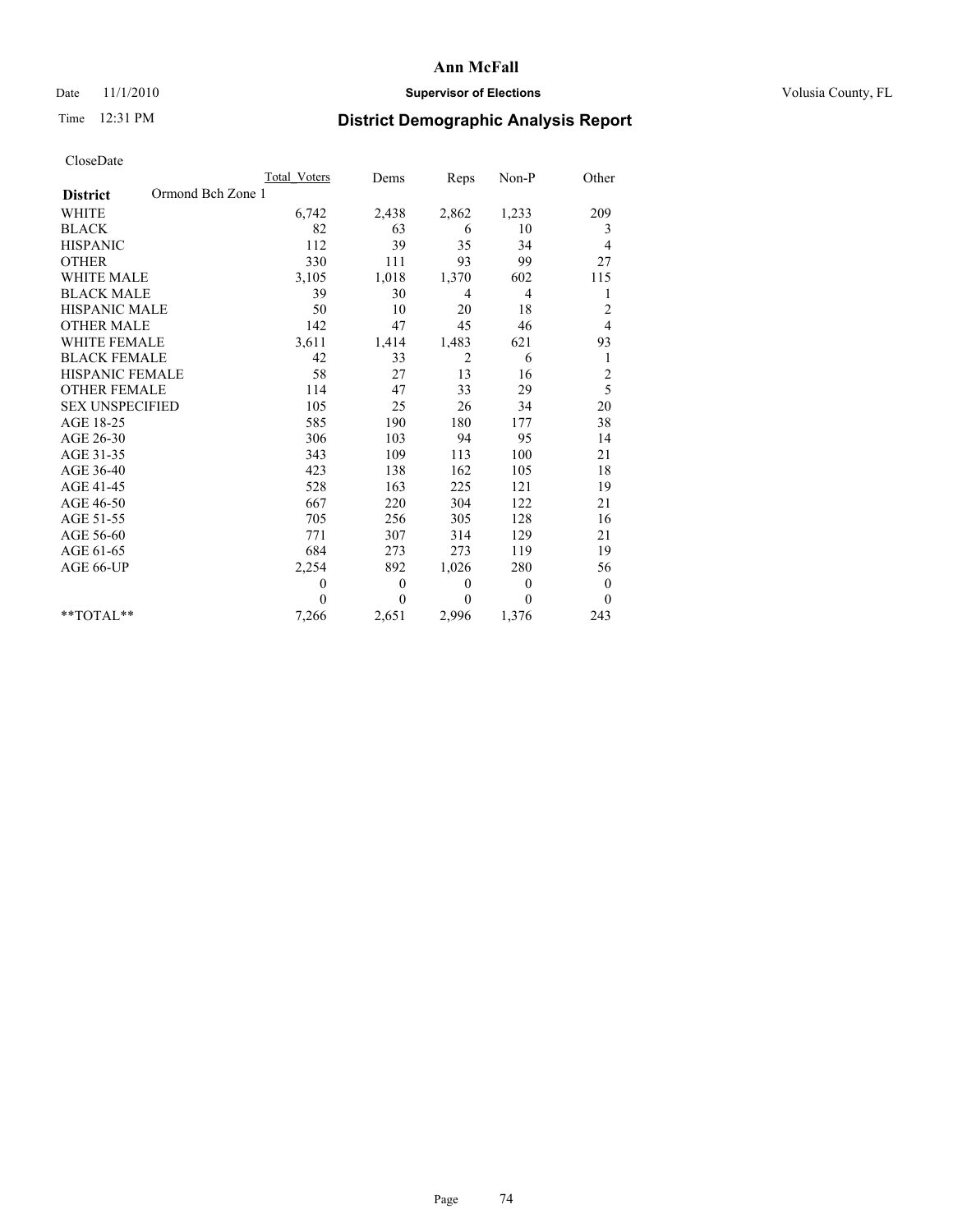# Date 11/1/2010 **Supervisor of Elections Supervisor of Elections** Volusia County, FL

# Time 12:31 PM **District Demographic Analysis Report**

|                                      | Total Voters   | Dems           | Reps     | Non-P          | Other          |
|--------------------------------------|----------------|----------------|----------|----------------|----------------|
| Ormond Bch Zone 2<br><b>District</b> |                |                |          |                |                |
| <b>WHITE</b>                         | 4,553          | 1,830          | 1,647    | 904            | 172            |
| <b>BLACK</b>                         | 359            | 278            | 27       | 45             | 9              |
| <b>HISPANIC</b>                      | 103            | 49             | 23       | 27             | 4              |
| <b>OTHER</b>                         | 336            | 130            | 78       | 90             | 38             |
| <b>WHITE MALE</b>                    | 1,973          | 691            | 766      | 420            | 96             |
| <b>BLACK MALE</b>                    | 161            | 111            | 14       | 29             | 7              |
| HISPANIC MALE                        | 38             | 16             | 9        | 11             | $\overline{c}$ |
| <b>OTHER MALE</b>                    | 98             | 33             | 28       | 35             | $\overline{c}$ |
| WHITE FEMALE                         | 2,557          | 1,129          | 876      | 477            | 75             |
| <b>BLACK FEMALE</b>                  | 193            | 162            | 13       | 16             | $\sqrt{2}$     |
| HISPANIC FEMALE                      | 64             | 33             | 13       | 16             | $\overline{c}$ |
| <b>OTHER FEMALE</b>                  | 137            | 66             | 35       | 29             | 7              |
| <b>SEX UNSPECIFIED</b>               | 130            | 46             | 21       | 33             | 30             |
| AGE 18-25                            | 451            | 181            | 110      | 122            | 38             |
| AGE 26-30                            | 291            | 109            | 69       | 98             | 15             |
| AGE 31-35                            | 314            | 129            | 73       | 99             | 13             |
| AGE 36-40                            | 333            | 133            | 103      | 83             | 14             |
| AGE 41-45                            | 401            | 139            | 147      | 89             | 26             |
| AGE 46-50                            | 480            | 177            | 174      | 105            | 24             |
| AGE 51-55                            | 554            | 242            | 178      | 113            | 21             |
| AGE 56-60                            | 497            | 223            | 151      | 108            | 15             |
| AGE 61-65                            | 527            | 227            | 195      | 90             | 15             |
| AGE 66-UP                            | 1,503          | 727            | 575      | 159            | 42             |
|                                      | $\overline{0}$ | $\overline{0}$ | $\theta$ | $\overline{0}$ | $\mathbf{0}$   |
|                                      | $\Omega$       | $\overline{0}$ | $\theta$ | $\theta$       | $\theta$       |
| $*$ $TOTAI.**$                       | 5,351          | 2,287          | 1,775    | 1,066          | 223            |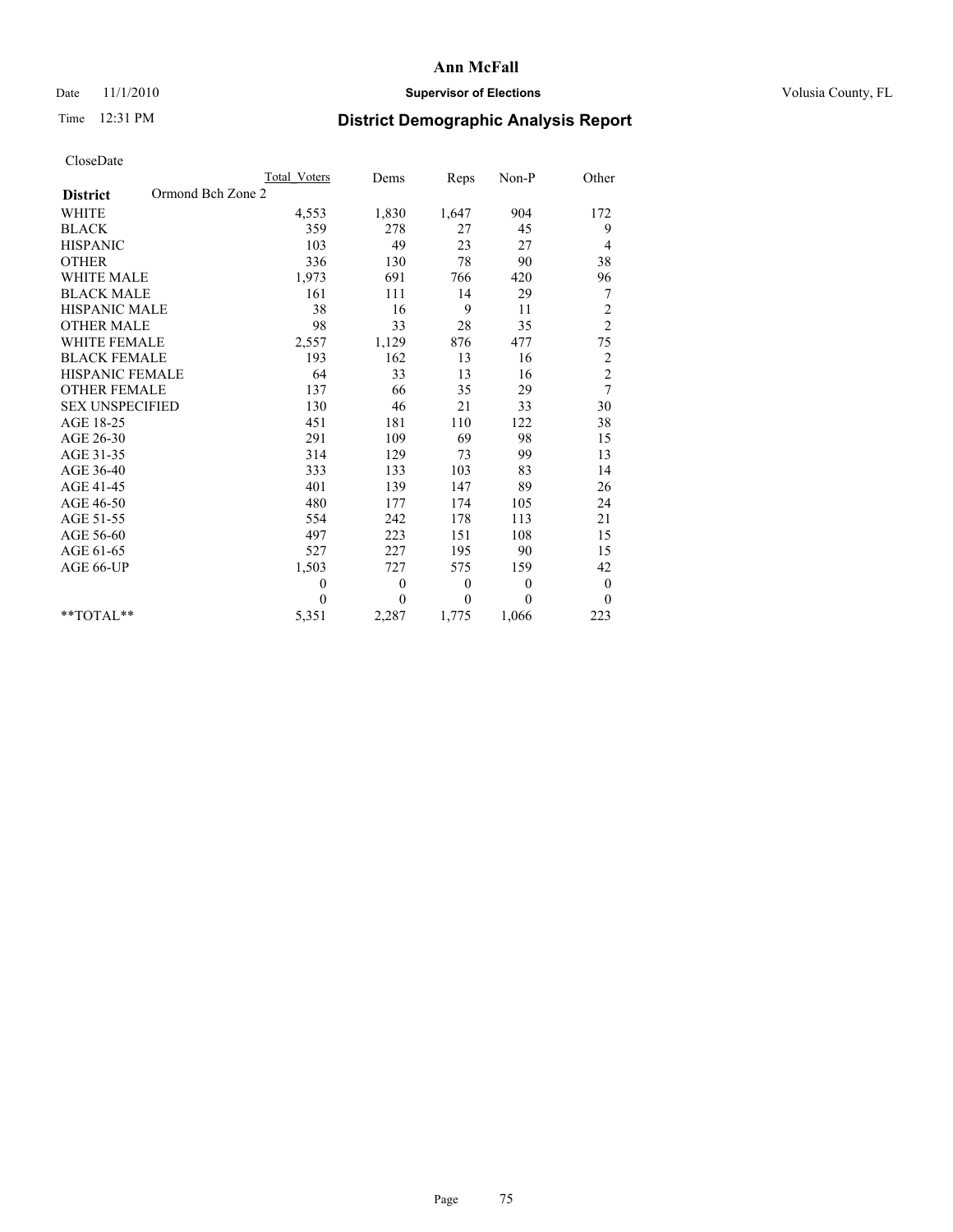# Date 11/1/2010 **Supervisor of Elections Supervisor of Elections** Volusia County, FL

# Time 12:31 PM **District Demographic Analysis Report**

|                                      | <b>Total Voters</b> | Dems         | Reps     | Non-P        | Other            |
|--------------------------------------|---------------------|--------------|----------|--------------|------------------|
| Ormond Bch Zone 3<br><b>District</b> |                     |              |          |              |                  |
| <b>WHITE</b>                         | 7,920               | 2,468        | 3,806    | 1,376        | 270              |
| <b>BLACK</b>                         | 188                 | 142          | 9        | 27           | 10               |
| <b>HISPANIC</b>                      | 140                 | 51           | 47       | 37           | 5                |
| <b>OTHER</b>                         | 450                 | 141          | 125      | 143          | 41               |
| <b>WHITE MALE</b>                    | 3,682               | 1,036        | 1,840    | 676          | 130              |
| <b>BLACK MALE</b>                    | 88                  | 68           | 6        | 10           | 4                |
| <b>HISPANIC MALE</b>                 | 70                  | 19           | 28       | 20           | 3                |
| <b>OTHER MALE</b>                    | 162                 | 47           | 50       | 57           | 8                |
| <b>WHITE FEMALE</b>                  | 4,192               | 1,419        | 1,945    | 691          | 137              |
| <b>BLACK FEMALE</b>                  | 99                  | 73           | 3        | 17           | 6                |
| HISPANIC FEMALE                      | 69                  | 32           | 18       | 17           | $\overline{c}$   |
| <b>OTHER FEMALE</b>                  | 195                 | 70           | 56       | 63           | 6                |
| <b>SEX UNSPECIFIED</b>               | 141                 | 38           | 41       | 32           | 30               |
| AGE 18-25                            | 775                 | 243          | 293      | 188          | 51               |
| AGE 26-30                            | 412                 | 123          | 151      | 124          | 14               |
| AGE 31-35                            | 390                 | 102          | 152      | 109          | 27               |
| AGE 36-40                            | 481                 | 119          | 224      | 111          | 27               |
| AGE 41-45                            | 687                 | 187          | 362      | 116          | 22               |
| AGE 46-50                            | 800                 | 207          | 413      | 157          | 23               |
| AGE 51-55                            | 924                 | 296          | 456      | 154          | 18               |
| AGE 56-60                            | 854                 | 294          | 383      | 148          | 29               |
| AGE 61-65                            | 901                 | 326          | 407      | 144          | 24               |
| AGE 66-UP                            | 2,474               | 905          | 1,146    | 332          | 91               |
|                                      | $\mathbf{0}$        | $\mathbf{0}$ | $\theta$ | $\mathbf{0}$ | $\boldsymbol{0}$ |
|                                      | $\Omega$            | $\theta$     | $\theta$ | $\theta$     | $\theta$         |
| $*$ TOTAL $*$                        | 8,698               | 2,802        | 3,987    | 1,583        | 326              |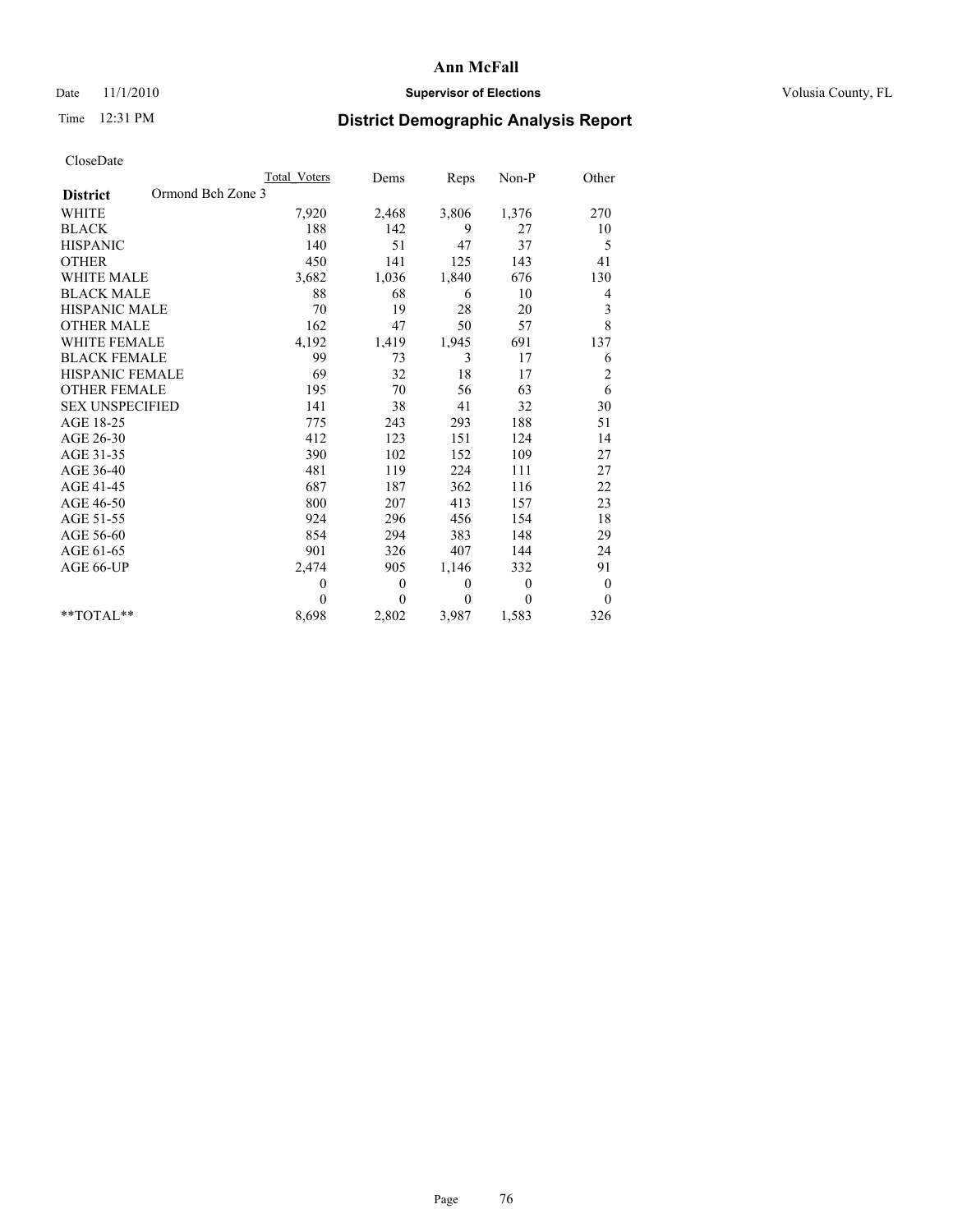# Date 11/1/2010 **Supervisor of Elections Supervisor of Elections** Volusia County, FL

# Time 12:31 PM **District Demographic Analysis Report**

|                                      | Total Voters | Dems         | Reps         | Non-P          | Other            |
|--------------------------------------|--------------|--------------|--------------|----------------|------------------|
| Ormond Bch Zone 4<br><b>District</b> |              |              |              |                |                  |
| <b>WHITE</b>                         | 5,983        | 2,235        | 2,352        | 1,131          | 265              |
| <b>BLACK</b>                         | 156          | 118          | 8            | 25             | 5                |
| <b>HISPANIC</b>                      | 93           | 49           | 16           | 26             | $\overline{c}$   |
| <b>OTHER</b>                         | 282          | 100          | 68           | 87             | 27               |
| <b>WHITE MALE</b>                    | 2,593        | 872          | 1,052        | 530            | 139              |
| <b>BLACK MALE</b>                    | 69           | 53           | 2            | 12             | 2                |
| <b>HISPANIC MALE</b>                 | 32           | 17           | 6            | 7              | $\overline{c}$   |
| <b>OTHER MALE</b>                    | 105          | 36           | 24           | 38             | 7                |
| <b>WHITE FEMALE</b>                  | 3,356        | 1,356        | 1,291        | 586            | 123              |
| <b>BLACK FEMALE</b>                  | 87           | 65           | 6            | 13             | 3                |
| HISPANIC FEMALE                      | 61           | 32           | 10           | 19             | $\boldsymbol{0}$ |
| <b>OTHER FEMALE</b>                  | 123          | 50           | 40           | 28             | 5                |
| <b>SEX UNSPECIFIED</b>               | 88           | 21           | 13           | 36             | 18               |
| AGE 18-25                            | 459          | 179          | 125          | 125            | 30               |
| AGE 26-30                            | 253          | 97           | 64           | 74             | 18               |
| AGE 31-35                            | 256          | 75           | 95           | 70             | 16               |
| AGE 36-40                            | 286          | 92           | 94           | 77             | 23               |
| AGE 41-45                            | 360          | 113          | 153          | 82             | 12               |
| AGE 46-50                            | 530          | 189          | 223          | 109            | 9                |
| AGE 51-55                            | 552          | 227          | 204          | 101            | 20               |
| AGE 56-60                            | 530          | 219          | 193          | 90             | 28               |
| AGE 61-65                            | 610          | 242          | 220          | 111            | 37               |
| AGE 66-UP                            | 2,677        | 1,069        | 1,072        | 430            | 106              |
|                                      | $\theta$     | $\mathbf{0}$ | $\mathbf{0}$ | $\overline{0}$ | $\boldsymbol{0}$ |
|                                      | $\theta$     | $\theta$     | $\Omega$     | $\theta$       | $\theta$         |
| $*$ TOTAL $*$                        | 6,514        | 2,502        | 2,444        | 1,269          | 299              |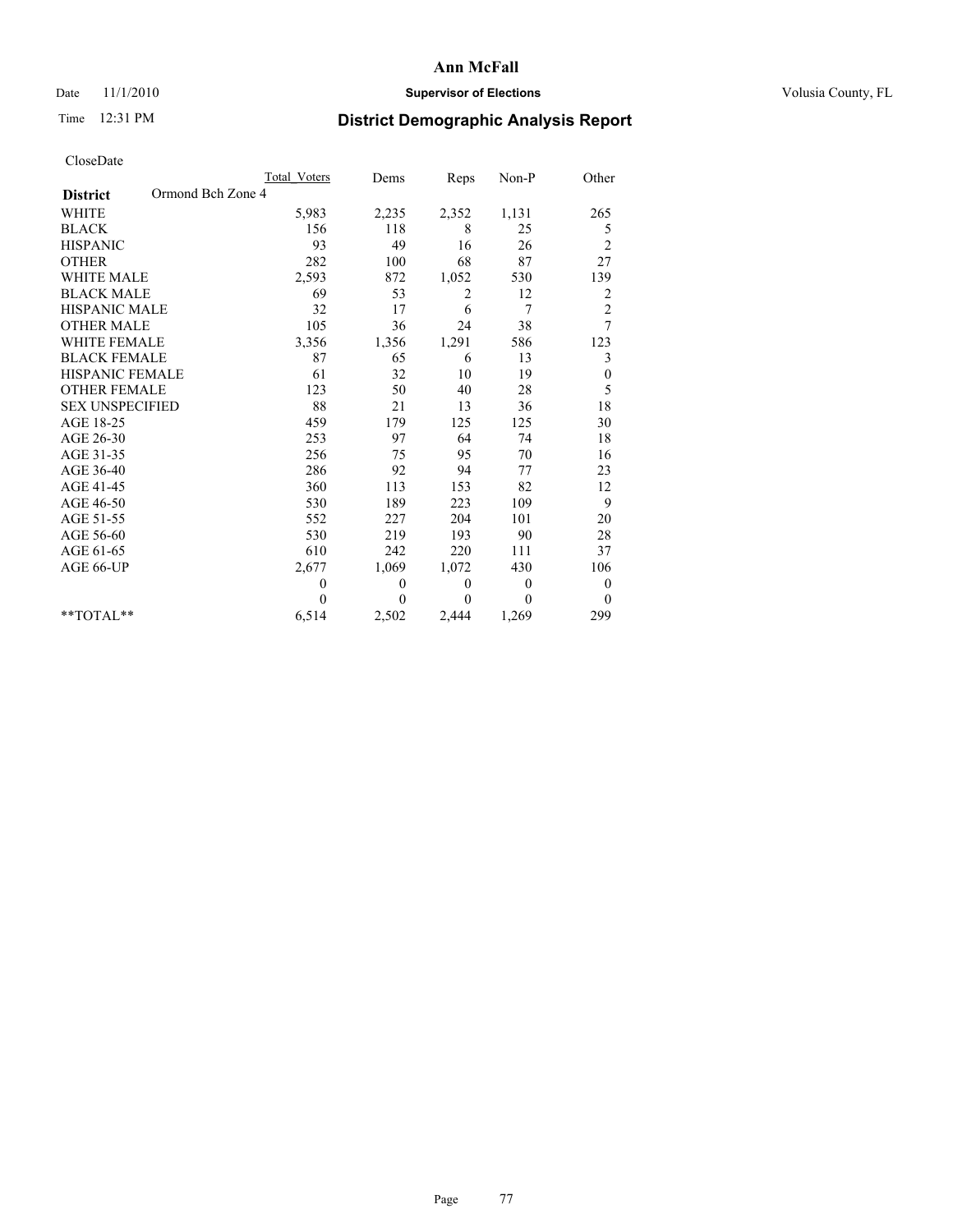# Date 11/1/2010 **Supervisor of Elections Supervisor of Elections** Volusia County, FL

# Time 12:31 PM **District Demographic Analysis Report**

|                                           | Total Voters | Dems     | Reps           | $Non-P$      | Other            |
|-------------------------------------------|--------------|----------|----------------|--------------|------------------|
| Port Orange District 1<br><b>District</b> |              |          |                |              |                  |
| <b>WHITE</b>                              | 6,544        | 2,703    | 2,042          | 1,513        | 286              |
| <b>BLACK</b>                              | 94           | 76       | $\overline{4}$ | 11           | 3                |
| <b>HISPANIC</b>                           | 152          | 73       | 23             | 52           | 4                |
| <b>OTHER</b>                              | 279          | 95       | 53             | 103          | 28               |
| <b>WHITE MALE</b>                         | 2,926        | 1,074    | 993            | 712          | 147              |
| <b>BLACK MALE</b>                         | 37           | 25       | 3              | 8            | 1                |
| HISPANIC MALE                             | 60           | 28       | 9              | 20           | 3                |
| <b>OTHER MALE</b>                         | 86           | 27       | 14             | 41           | $\overline{4}$   |
| <b>WHITE FEMALE</b>                       | 3,564        | 1,610    | 1,032          | 788          | 134              |
| <b>BLACK FEMALE</b>                       | 56           | 50       | $\mathbf{1}$   | 3            | 2                |
| HISPANIC FEMALE                           | 89           | 45       | 13             | 30           | 1                |
| <b>OTHER FEMALE</b>                       | 103          | 42       | 23             | 31           | 7                |
| <b>SEX UNSPECIFIED</b>                    | 148          | 46       | 34             | 46           | 22               |
| AGE 18-25                                 | 539          | 214      | 96             | 196          | 33               |
| AGE 26-30                                 | 411          | 138      | 94             | 151          | 28               |
| AGE 31-35                                 | 393          | 144      | 91             | 132          | 26               |
| AGE 36-40                                 | 389          | 150      | 96             | 120          | 23               |
| AGE 41-45                                 | 444          | 150      | 143            | 124          | 27               |
| AGE 46-50                                 | 612          | 237      | 191            | 154          | 30               |
| AGE 51-55                                 | 674          | 279      | 236            | 133          | 26               |
| AGE 56-60                                 | 611          | 259      | 198            | 127          | 27               |
| AGE 61-65                                 | 700          | 298      | 231            | 146          | 25               |
| AGE 66-UP                                 | 2,296        | 1,078    | 746            | 396          | 76               |
|                                           | $\theta$     | $\theta$ | $\mathbf{0}$   | $\mathbf{0}$ | $\boldsymbol{0}$ |
|                                           | $\theta$     | $\theta$ | $\theta$       | $\theta$     | $\boldsymbol{0}$ |
| $*$ TOTAL $*$                             | 7,069        | 2,947    | 2,122          | 1,679        | 321              |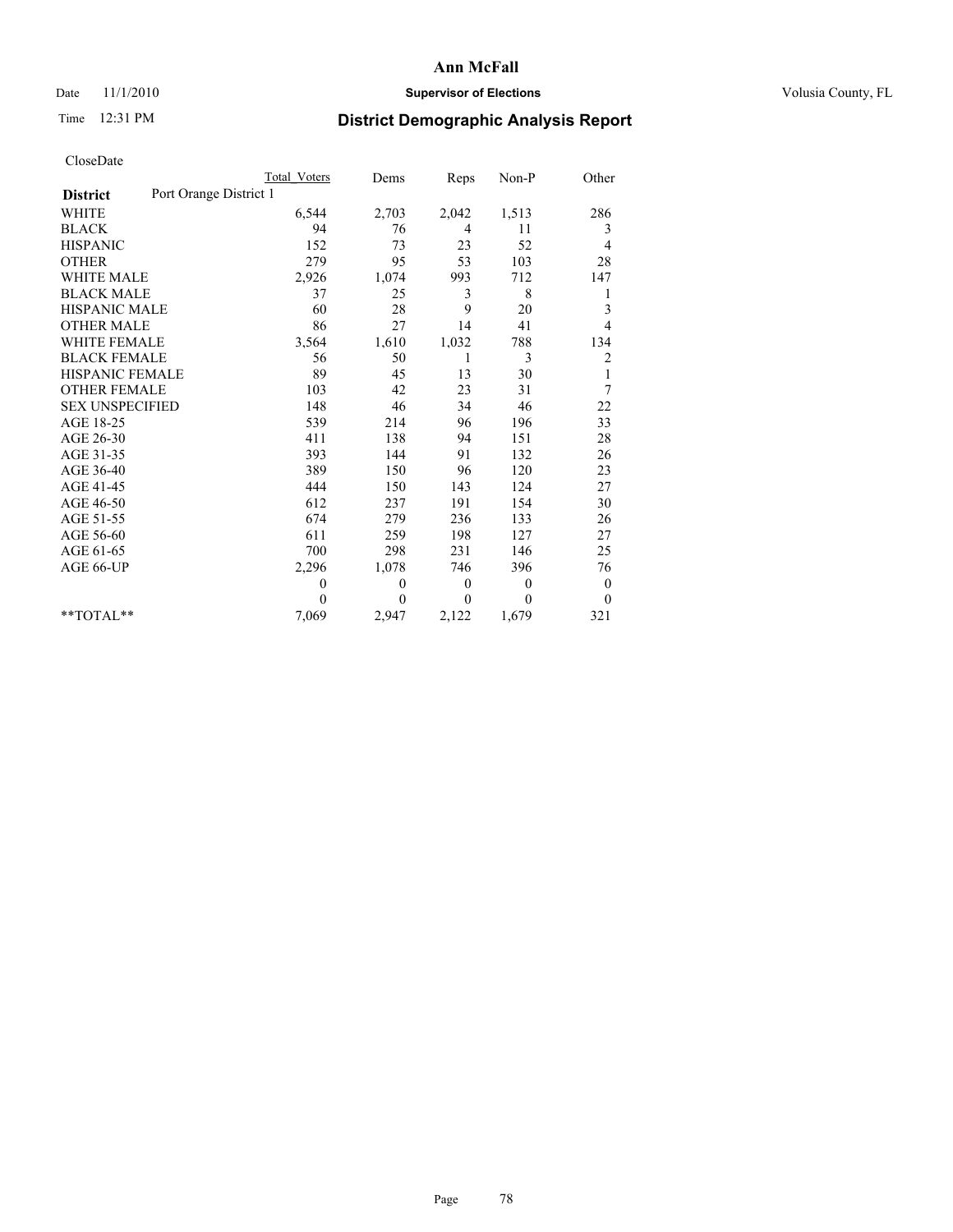# Date 11/1/2010 **Supervisor of Elections Supervisor of Elections** Volusia County, FL

# Time 12:31 PM **District Demographic Analysis Report**

|                                           | Total Voters | Dems     | Reps     | $Non-P$      | Other            |  |
|-------------------------------------------|--------------|----------|----------|--------------|------------------|--|
| Port Orange District 2<br><b>District</b> |              |          |          |              |                  |  |
| <b>WHITE</b>                              | 7,743        | 2,892    | 2,810    | 1,679        | 362              |  |
| <b>BLACK</b>                              | 326          | 258      | 17       | 45           | 6                |  |
| <b>HISPANIC</b>                           | 217          | 100      | 38       | 75           | 4                |  |
| <b>OTHER</b>                              | 412          | 143      | 86       | 146          | 37               |  |
| <b>WHITE MALE</b>                         | 3,461        | 1,155    | 1,323    | 805          | 178              |  |
| <b>BLACK MALE</b>                         | 135          | 100      | 6        | 24           | 5                |  |
| <b>HISPANIC MALE</b>                      | 93           | 39       | 17       | 36           | 1                |  |
| <b>OTHER MALE</b>                         | 150          | 48       | 36       | 58           | 8                |  |
| <b>WHITE FEMALE</b>                       | 4,226        | 1,718    | 1,463    | 867          | 178              |  |
| <b>BLACK FEMALE</b>                       | 190          | 157      | 11       | 21           | 1                |  |
| HISPANIC FEMALE                           | 123          | 61       | 21       | 38           | 3                |  |
| <b>OTHER FEMALE</b>                       | 169          | 74       | 32       | 56           | 7                |  |
| <b>SEX UNSPECIFIED</b>                    | 151          | 41       | 42       | 40           | 28               |  |
| AGE 18-25                                 | 849          | 326      | 235      | 243          | 45               |  |
| AGE 26-30                                 | 685          | 237      | 188      | 224          | 36               |  |
| AGE 31-35                                 | 482          | 176      | 134      | 151          | 21               |  |
| AGE 36-40                                 | 510          | 171      | 189      | 124          | 26               |  |
| AGE 41-45                                 | 568          | 205      | 192      | 145          | 26               |  |
| AGE 46-50                                 | 704          | 251      | 253      | 169          | 31               |  |
| AGE 51-55                                 | 730          | 273      | 269      | 158          | 30               |  |
| AGE 56-60                                 | 748          | 300      | 258      | 162          | 28               |  |
| AGE 61-65                                 | 864          | 357      | 286      | 178          | 43               |  |
| AGE 66-UP                                 | 2,558        | 1,097    | 947      | 391          | 123              |  |
|                                           | $\theta$     | $\theta$ | $\theta$ | $\mathbf{0}$ | $\boldsymbol{0}$ |  |
|                                           | $\theta$     | $\theta$ | $\theta$ | $\theta$     | $\theta$         |  |
| $*$ TOTAL $*$                             | 8,698        | 3,393    | 2,951    | 1,945        | 409              |  |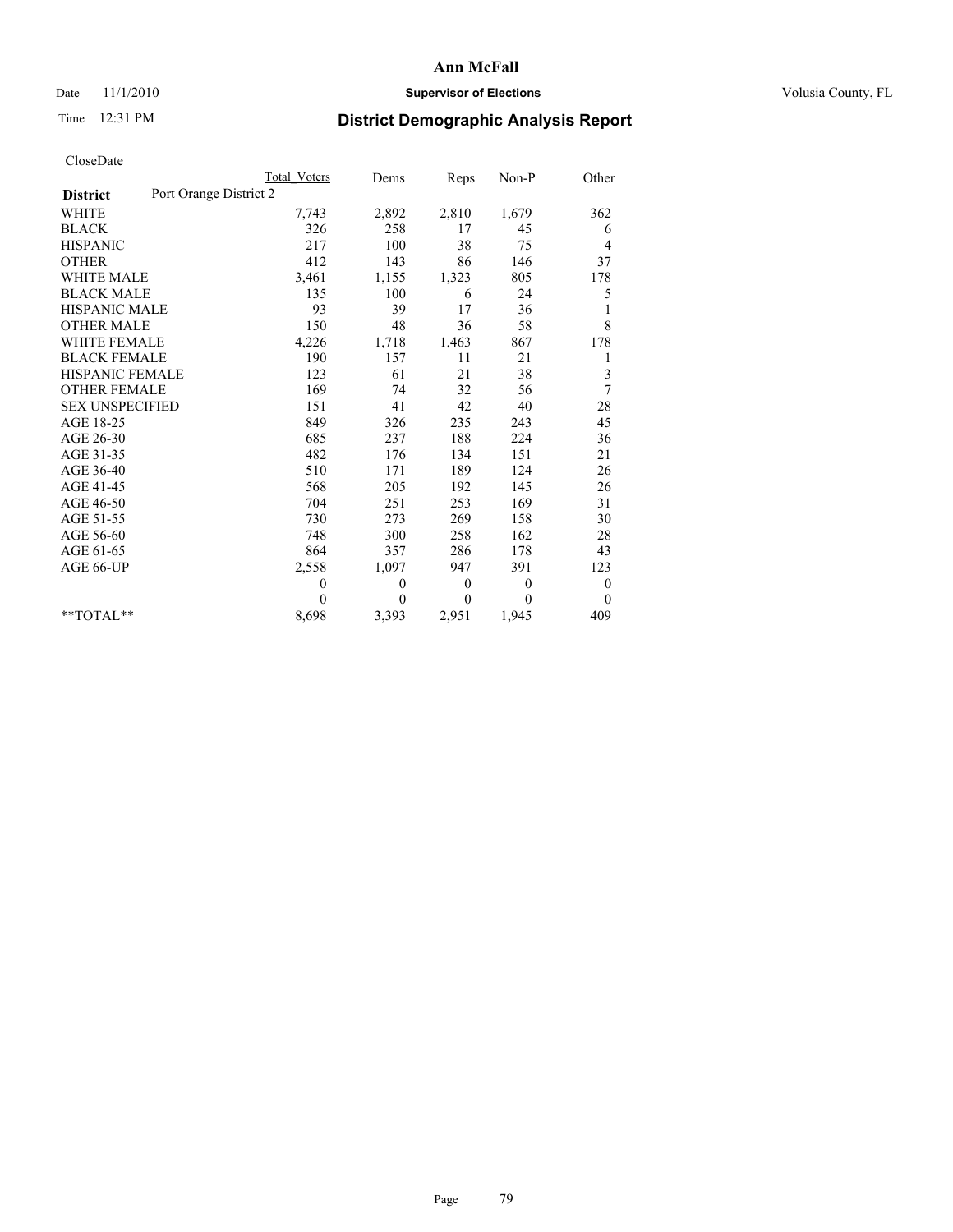## Date 11/1/2010 **Supervisor of Elections Supervisor of Elections** Volusia County, FL

# Time 12:31 PM **District Demographic Analysis Report**

|                                          | <b>Total Voters</b> | Dems     | Reps           | $Non-P$      | Other            |
|------------------------------------------|---------------------|----------|----------------|--------------|------------------|
| Port Orange Distrit 3<br><b>District</b> |                     |          |                |              |                  |
| <b>WHITE</b>                             | 10,038              | 3,353    | 4,015          | 2,234        | 436              |
| <b>BLACK</b>                             | 247                 | 208      | 8              | 26           | 5                |
| <b>HISPANIC</b>                          | 233                 | 85       | 47             | 90           | 11               |
| <b>OTHER</b>                             | 530                 | 162      | 124            | 184          | 60               |
| WHITE MALE                               | 4,515               | 1,308    | 1,883          | 1,099        | 225              |
| <b>BLACK MALE</b>                        | 110                 | 93       | 6              | 9            | 2                |
| <b>HISPANIC MALE</b>                     | 105                 | 42       | 21             | 38           | 4                |
| <b>OTHER MALE</b>                        | 178                 | 56       | 48             | 63           | 11               |
| <b>WHITE FEMALE</b>                      | 5,458               | 2,028    | 2,109          | 1,117        | 204              |
| <b>BLACK FEMALE</b>                      | 137                 | 115      | $\overline{2}$ | 17           | 3                |
| <b>HISPANIC FEMALE</b>                   | 127                 | 43       | 25             | 52           | 7                |
| <b>OTHER FEMALE</b>                      | 219                 | 77       | 48             | 77           | 17               |
| <b>SEX UNSPECIFIED</b>                   | 199                 | 46       | 52             | 62           | 39               |
| AGE 18-25                                | 971                 | 316      | 275            | 296          | 84               |
| AGE 26-30                                | 745                 | 253      | 226            | 234          | 32               |
| AGE 31-35                                | 638                 | 205      | 209            | 186          | 38               |
| AGE 36-40                                | 696                 | 216      | 258            | 200          | 22               |
| AGE 41-45                                | 732                 | 219      | 277            | 205          | 31               |
| AGE 46-50                                | 871                 | 279      | 376            | 189          | 27               |
| AGE 51-55                                | 961                 | 345      | 372            | 210          | 34               |
| AGE 56-60                                | 917                 | 350      | 345            | 190          | 32               |
| AGE 61-65                                | 987                 | 361      | 373            | 200          | 53               |
| AGE 66-UP                                | 3,530               | 1,264    | 1,483          | 624          | 159              |
|                                          | $\mathbf{0}$        | 0        | $\mathbf{0}$   | $\mathbf{0}$ | $\boldsymbol{0}$ |
|                                          | $\Omega$            | $\theta$ | $\theta$       | $\Omega$     | $\overline{0}$   |
| $*$ $TOTAI.**$                           | 11,048              | 3,808    | 4,194          | 2,534        | 512              |